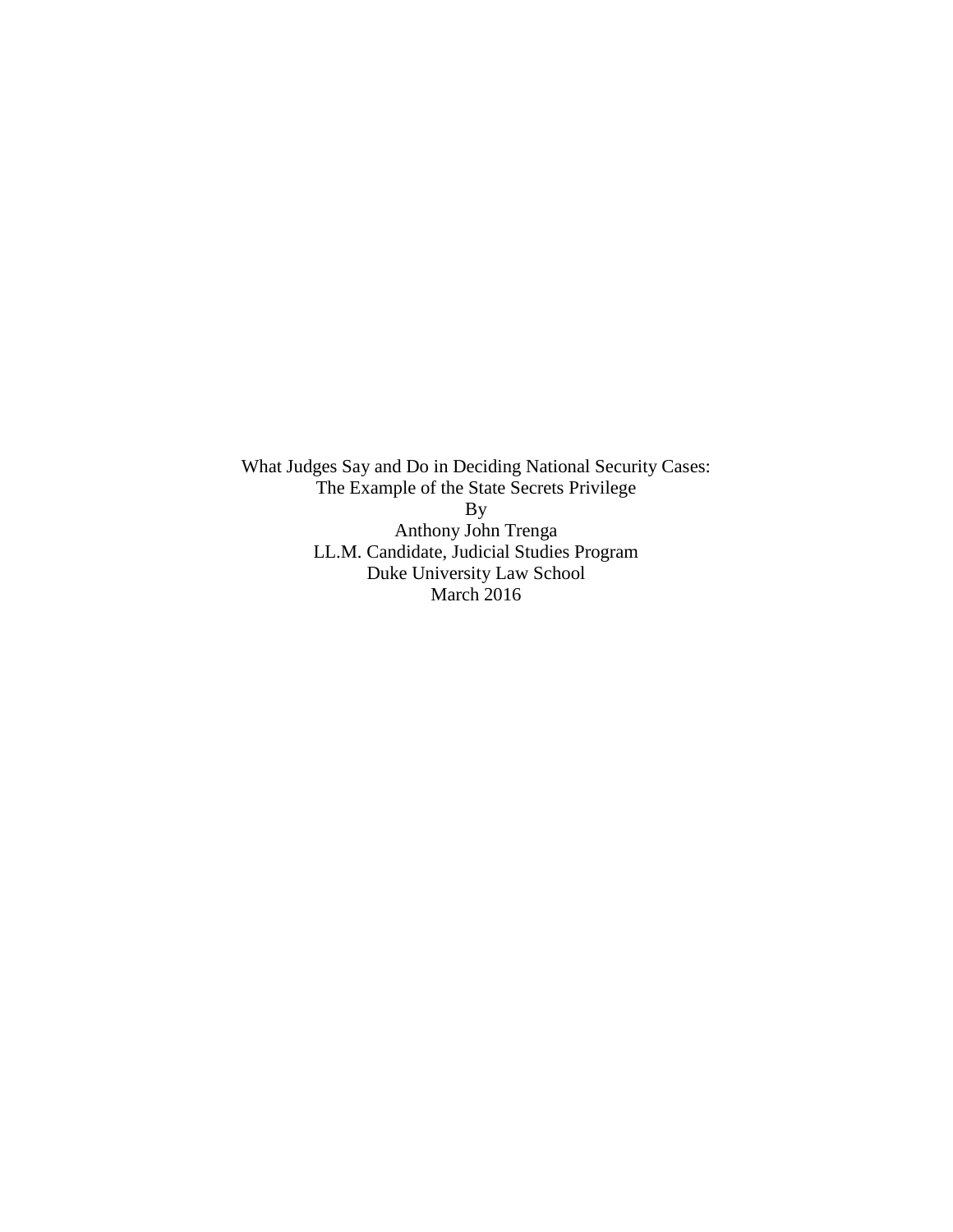# **Table of Contents**

| Part I: Decided Cases                                                         |
|-------------------------------------------------------------------------------|
|                                                                               |
|                                                                               |
|                                                                               |
|                                                                               |
|                                                                               |
|                                                                               |
| 3. The consequences on the litigation of a valid State Secrets Privilege34    |
| a. Dismissal based on plaintiff's inability to establish a prima facie case37 |
| (i) Limitations on access to non-privileged information38                     |
| (ii) Limitations based on the inherent nature of the litigation process43     |
|                                                                               |
|                                                                               |
|                                                                               |
|                                                                               |
|                                                                               |
|                                                                               |
|                                                                               |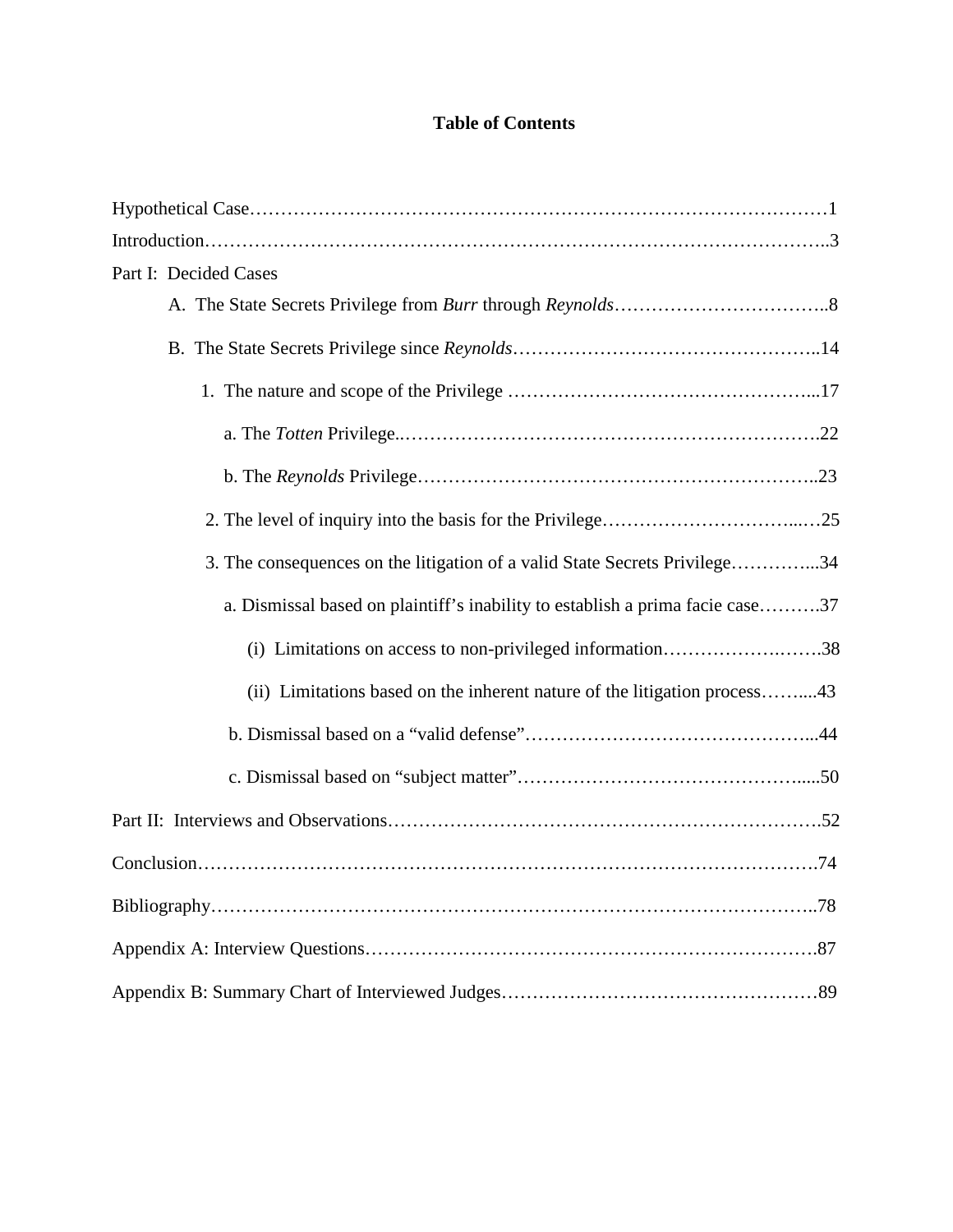#### **What Judges Say and Do in Deciding National Security Cases: The Example of the State Secrets Privilege**

Jane is an American success story.<sup>[1](#page-2-0)</sup> Born in the United States to immigrant parents from the Middle East, she and her parents embraced the American dream. She was a gifted student who received scholarships to attend the most selective schools and ultimately earned her doctorate degree in electrical engineering from MIT, followed by prestigious, government funded fellowships. Eventually, she was hired by a major government contractor to work on highly sensitive military contracts and received the necessary security clearances for that work.

Jane also has a much less accomplished younger brother, who over the years became politically active and disaffected. A few years ago, he severed ties with his family and is believed to be living outside the United States. Jane has attempted with limited success to communicate with him over the years.

One day, Jane is called to the office of her supervisor and told that her security clearance had been revoked and as a result, her employment terminated, effective immediately. Jane asks for an explanation, but is told that the Company is not in a position to provide the reasons for her termination other than her lack of the required security clearance. She assumes from what is said that the revocation of her security clearance and termination is government initiated and directed. She tries to fly home to be with her family and finds out that she is on the No Fly List and cannot fly on a commercial airline. She also learns over the next several weeks that she has been identified within the military contractor community as a security risk and becomes essentially unemployable.

<span id="page-2-0"></span> $1$  The facts of this hypothetical case are not taken from any past or pending case, but rather reflect aspects of cases in which the state secrets privilege has been asserted. *See, e.g.*, *Molerio v. F.B.I.*, 749 F.2d 815 (D.C. Cir. 1984) (plaintiff, a top rated candidate for the FBI, was not hired for reasons protected under the state secrets privilege); *Doe v. C.I.A.*, 576 F.3d 95 (2d Cir. 2009) (state secrets privilege was asserted with respect to the reasons a CIA employee was "summarily separated" and "terminated immediately" from the CIA).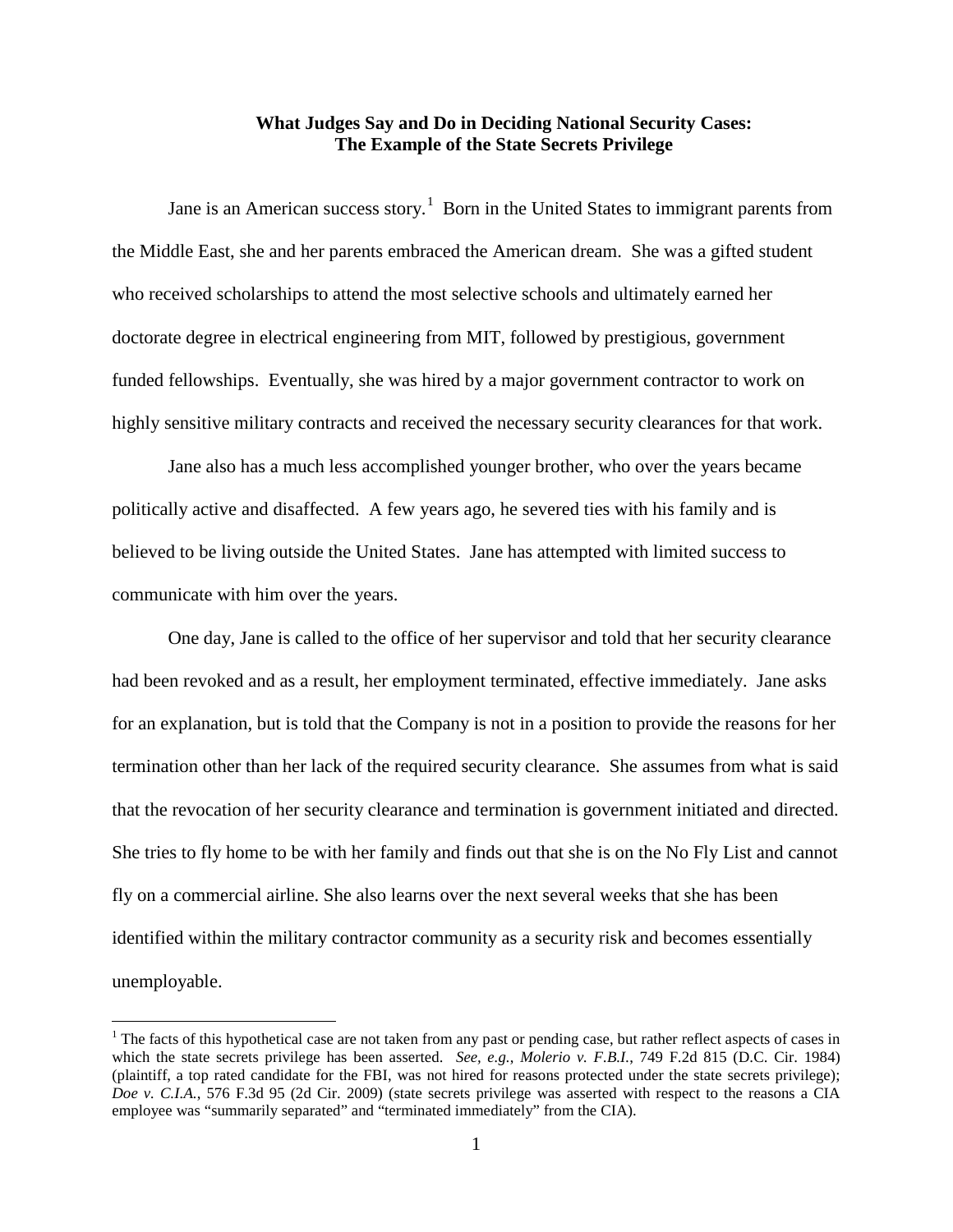Jane can think of nothing in her own background or activities that would justify her treatment but assumes it has something to do with her brother. She therefore approaches the United States government about how she can prove that she is a loyal American and respond to any derogatory information it may have, all without any substantive response.

Finally, Jane files a lawsuit against the Company for wrongful discharge, defamation, and various economic torts. She serves interrogatories, document requests, and a Rule 30(b)(6) deposition notice in order to find out why she was terminated, what information the Company relied on to terminate her, and what information has been disseminated about her. The Company refuses to provide any information and seeks a protective order.

The United States intervenes and asserts the state secrets privilege with respect to any of the information or documents that Jane has requested in the lawsuit. It files a public, redacted declaration, and also an unredacted version, ex parte under seal, from a high ranking official of the CIA in charge of counterterrorism, stating that the requested information, if disclosed, would endanger national security as well as sources and methods pertaining to the gathering of sensitive intelligence and national security information. It also files a declaration from the Attorney General which says that she has personally reviewed the information and documents requested and agrees that its disclosure would endanger national security. The government wants the case dismissed immediately with no discovery and no further disclosure to Jane or the district court.

This paper explores how judges act when confronted with the issues raised in Jane's case and what considerations and objectives influence judges in the exercise of the considerable discretion they have in such a case. $<sup>2</sup>$  $<sup>2</sup>$  $<sup>2</sup>$ </sup>

<span id="page-3-0"></span><sup>&</sup>lt;sup>2</sup> Because the purpose of this paper is to analyze judicial conduct rather than the substance of legal holdings, it does not attempt to inventory the overall number of cases or judges holding any particular view, but rather surveys the range and typicality of those views. Similarly, the paper does not attempt to analyze in any significant way the many substantial and unsettled constitutional issues bound up with the state secrets privilege, except to the extent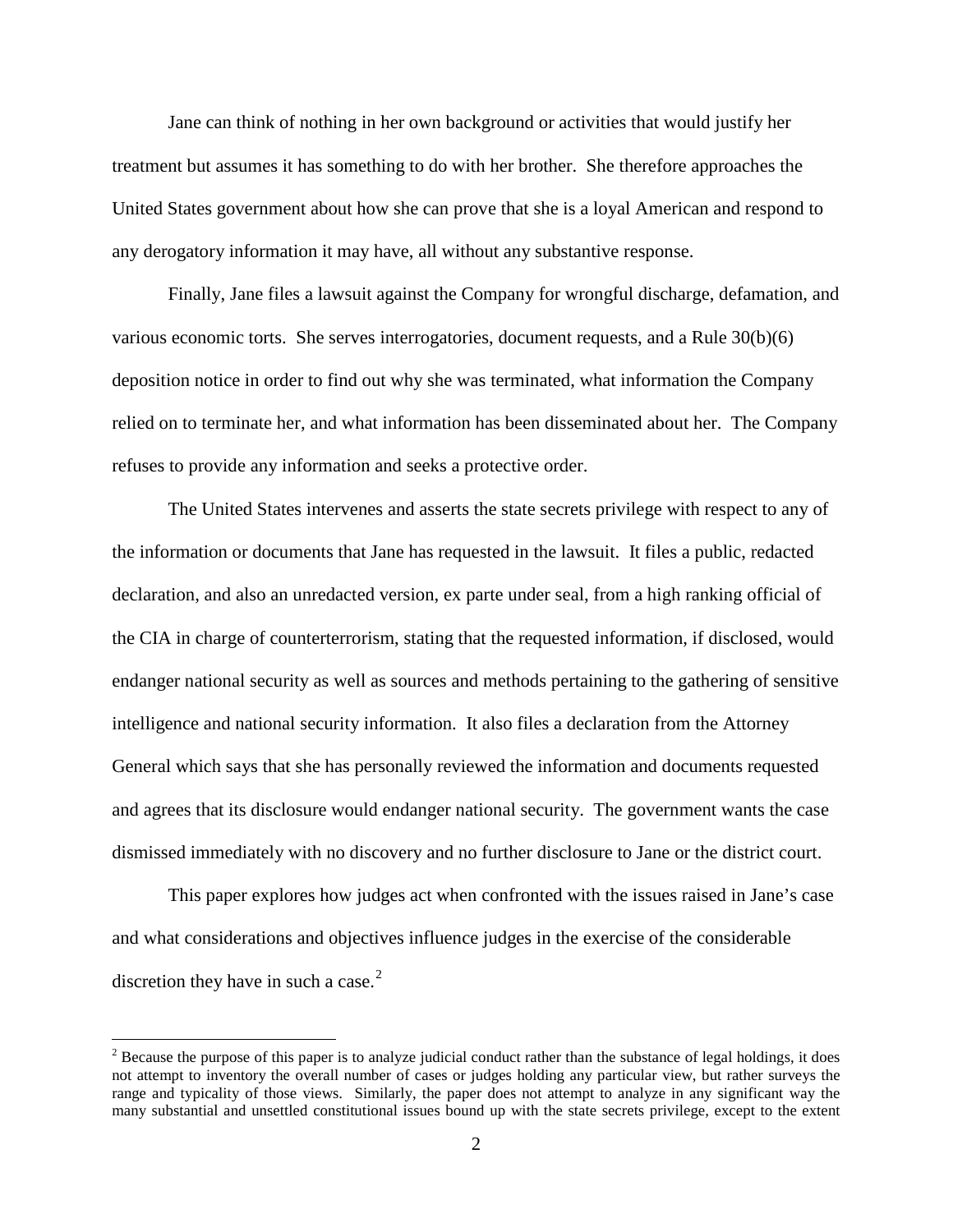#### **Introduction**

Since 1953, following the seminal case of *United States v. Reynolds*, [3](#page-4-0) courts have faced broad claims of executive authority in the name of national defense, including the state secrets privilege. Judges have responded in a variety of ways, from nearly complete deference to a demanding and searching inquiry. Particularly since 9/11, the debate over the proper role of the judiciary has been fueled, in part, by the assertion of such claims in an increasingly broad range of cases brought both by and against the government, either directly or against private actors involved with national defense.<sup>[4](#page-4-1)</sup> These cases go well beyond those pertaining strictly to military intelligence and extend to such matters as physical detentions, warrantless surveillance, restrictions on travel, FOIA requests, asset seizures, contract disputes, patent infringement claims, immigration and denaturalization proceedings, defamation claims, negligence and products liability claims, and employment discrimination claims.<sup>[5](#page-4-2)</sup>

As a matter of procedure, the Executive Branch typically supports a state secrets claim with a sworn declaration from a high-ranking official, with varying degrees of supporting detail, identifying the categories into which the substance of the protected information falls, such as "covert operative or cooperating witness," "sources and methods" or "sensitive ongoing investigation," and claiming that if disclosed, the information would endanger national security. The Executive Branch has recently given assurances that the privilege would be asserted

that they bear on judges' approaches and dispositions in a particular case. For these reasons, the author has considered *dicta* as well as holdings, including those reversed or modified on appeal, and concurring and dissenting, as well as majority, appellate opinions. <sup>3</sup> 345 U.S. 1 (1953).

<span id="page-4-1"></span><span id="page-4-0"></span><sup>&</sup>lt;sup>4</sup> There were six published opinions concerning assertions of the state secrets privilege between 1954 and 1973, sixty-five published opinions between 1973 and 2001, and twenty-six between 2002 and June 2008. *See* Robert M. Chesney, *State Secrets and the Limits of National Security Litigation*, 75 GEO. WASH. L. REV. 1249, 1298 (2007) (Chart 1 - Published Opinions in State-Secrets Cases (1954-2006)); Michael H. Page, *Judging without the Facts: A* 

<span id="page-4-2"></span><sup>&</sup>lt;sup>5</sup> See generally Laura K. Donohue, *The Shadow of State Secrets*, 159 U. PA. L. REV. 77 (2010) (providing inventory and summary of cases in which the state secrets privilege has been judicially considered); 8 J. WIGMORE, EVIDENCE §§ 2367–79 (J. McNaughton rev. 1961) (discussing the common law pertaining to the state secrets privilege); Chesney, *supra* (providing an overall history of the state secrets privilege).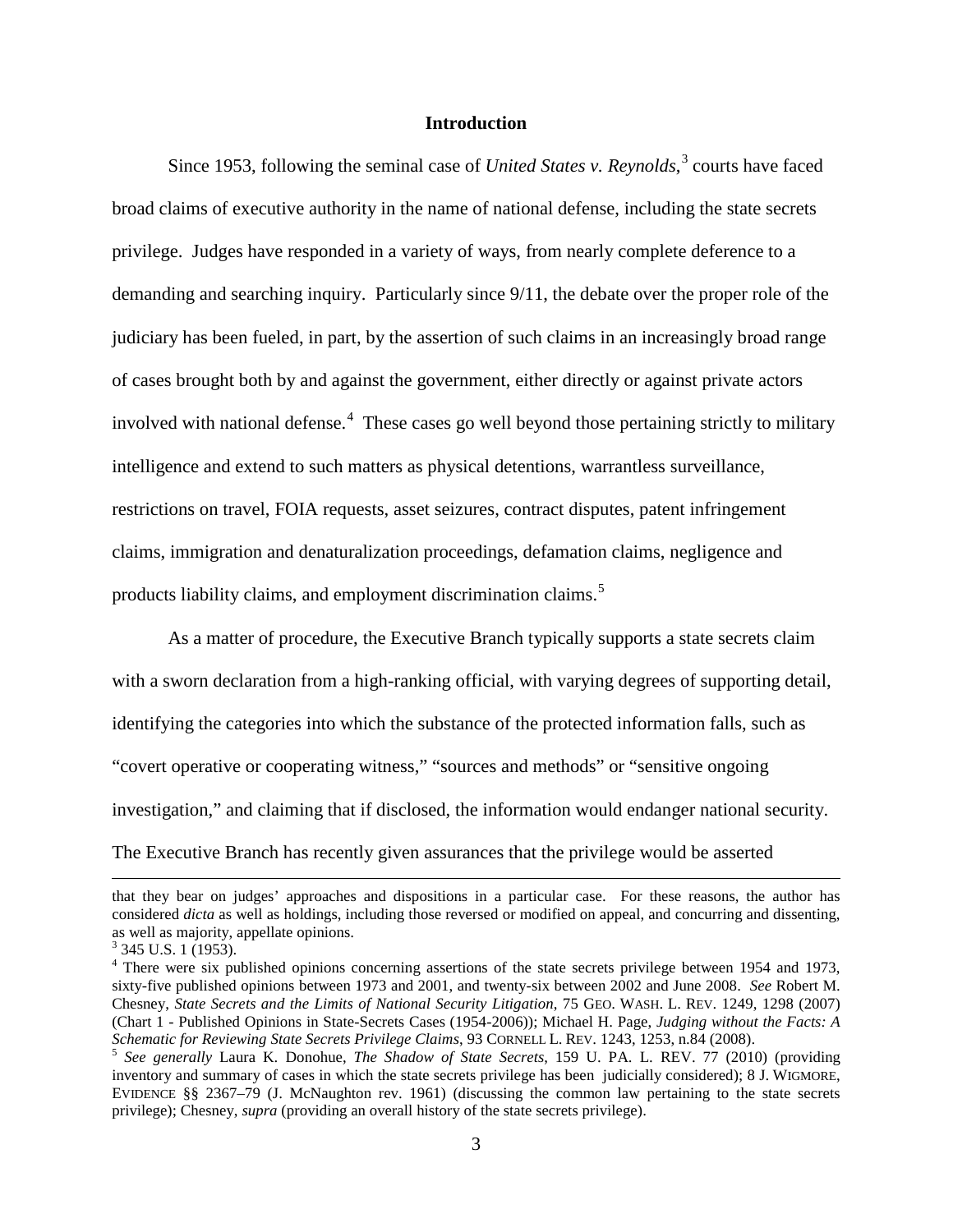sparingly and only after high level Department of Justice review,  $6$  but the need for judicial oversight has been underscored by disclosures over the years that Executive Branch justifications based on national security may have been overstated or, in fact, baseless. For example, in the late 1990s, after declassification of the investigation report at issue in *Reynolds*, there has been substantial debate over whether the Executive Branch accurately represented to the judiciary the substance of that report.<sup>[7](#page-5-1)</sup> In May 2011, the Solicitor General of the United States "confessed" error" in the *Korematsu* case on the grounds that by the time the case had reached the Supreme Court, "the solicitor general had learned of a key intelligence report that undermined the rationale behind the internment."<sup>[8](#page-5-2)</sup>

As discussed below, the United States Supreme Court has aggressively and repeatedly asserted the judiciary's constitutional right and obligation to review assertions of the state secrets privilege. On the other hand, it counsels that judges should not quickly second guess the "predictive judgments" that are infused into those claims. Rather, the extent of a court's inquiry into the factual basis for a state secrets claim should be governed by a litigant's showing of "necessity" and "[w]here there is a strong showing of necessity, the claim should not be lightly accepted." With that measure in mind, a judge should probe until "satisf[ied] . . . from all the circumstances of the case, that there is a reasonable danger that compulsion of the evidence will expose military matters which, in the interest of national security, should not be divulged."

<span id="page-5-0"></span><sup>&</sup>lt;sup>6</sup> See Memorandum from Attorney General to the Heads of Executive Departments and Agencies on Policies and Procedures Governing Invocation of the State Secrets Privilege, (Sept. 23, 2009), http://www.justice.gov/opa/

<span id="page-5-1"></span> $^7$  See Louis Fisher, *In the Name of National Security: Unchecked Presidential Power and the Reynolds Case* (2006); *see also Herring v. United States*, 424 F.3d 384 (3d Cir. 2005) (rejecting the claim that the United States had committed "fraud on the court" through its characterization of the investigation report in *Reynolds*); *Mohamed v. Jeppensen Dataplan, Inc.*, 614 F.3d 1070 (9th Cir. 2010) (Hawkins, J., dissenting).

<span id="page-5-2"></span><sup>&</sup>lt;sup>8</sup> Neal Katyal, *Confession of Error: The Solicitor General's Mistakes During the Japanese-American Internment Cases*, U.S. DEP'T OF JUSTICE (May 20, 2011), http://www.justice.gov/opa/ blog/confession-error-solicitor-generalsmistakes-during-japanese-american-internment-cases.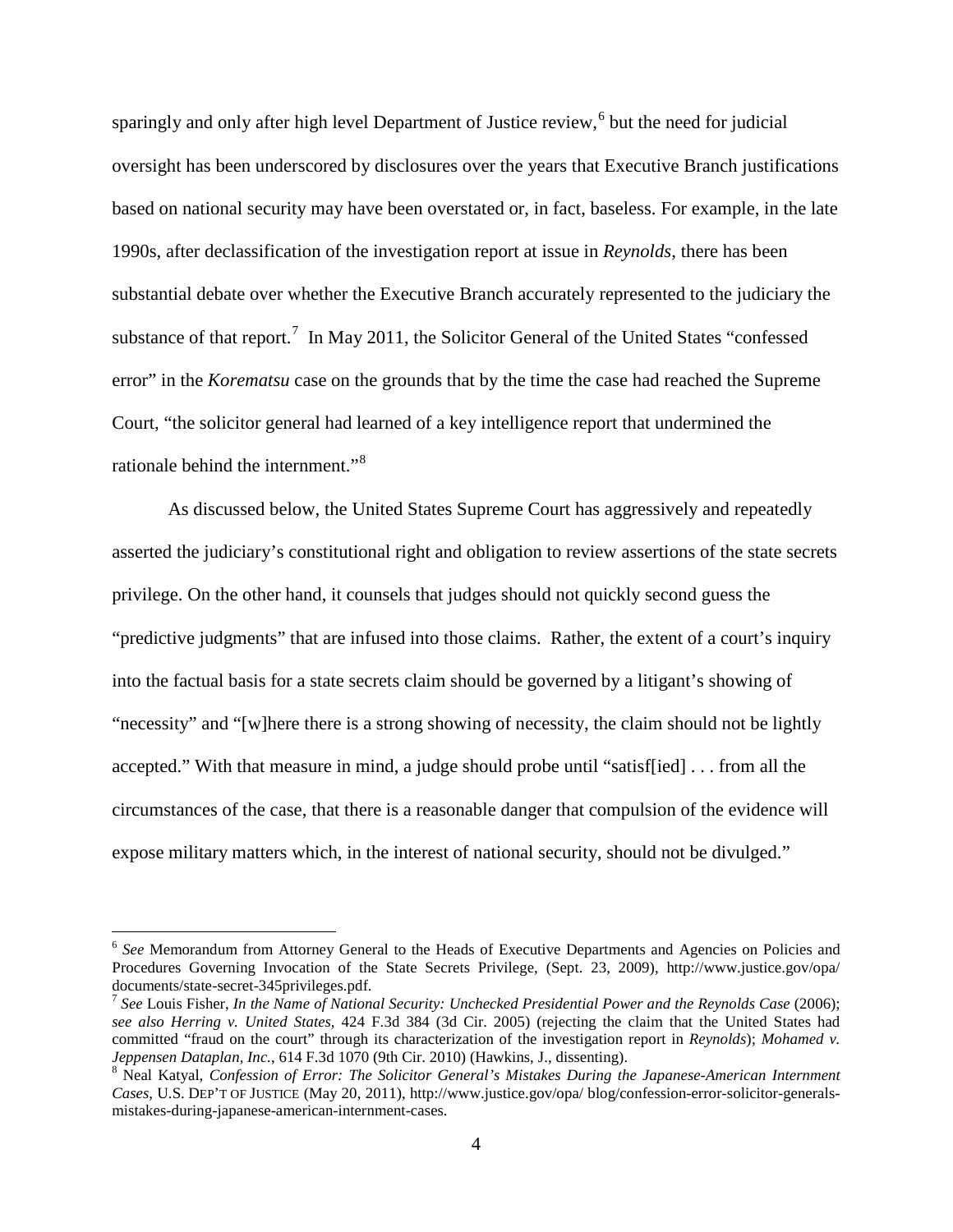Once a judge is "satisfied" that information is covered by the state secrets privilege, "even the most compelling necessity cannot overcome the claim of privilege if the court is ultimately satisfied that military secrets are at stake;" and a judge must then decide whether the claims can be adjudicated. If the "subject matter" of the claim itself is a state secret, or the plaintiff or defendant is unable to prove its case or defenses without the privileged information or risking disclosure of privileged information, a judge should dismiss the claim.<sup>[9](#page-6-0)</sup>

The Supreme Court's formulation of the state secrets privilege requires a judge in all instances to consider the following core issues: (1) whether the privilege is properly invoked procedurally; (2) the level of inquiry into the basis for any privilege; and (3) the consequences to the litigation as a result of a recognized state secrets privilege. But *Reynolds* and subsequent Supreme Court cases leave open a wide range of issues. How does a judge decide whether there is a "reasonable danger" associated with a disclosure of information or whether military matters "should not be divulged," under any circumstances or protective measures, even at the expense of a substantial meritorious claim? What would be an acceptable level of risk in order to allow for an adjudication of a claim? How direct or immediate, or conversely, how remote, speculative, or attenuated, must a risk be before it falls outside the bounds of a "reasonable" danger? To what extent and in what fashion may a litigant's counsel participate in the process of evaluating the invocation of the privilege? How are a judge's duty of inquiry and a litigant's right of access to the courts to be reconciled or accommodated with the "absolute" nature of privileged information, no matter how marginally protected? Are there alternatives to outright dismissal that would adequately protect privileged information while allowing the use of nonprivileged information, such as those procedures used in criminal cases under the Classified

<span id="page-6-0"></span><sup>9</sup> *Reynolds*, 345 U.S. at 10-11.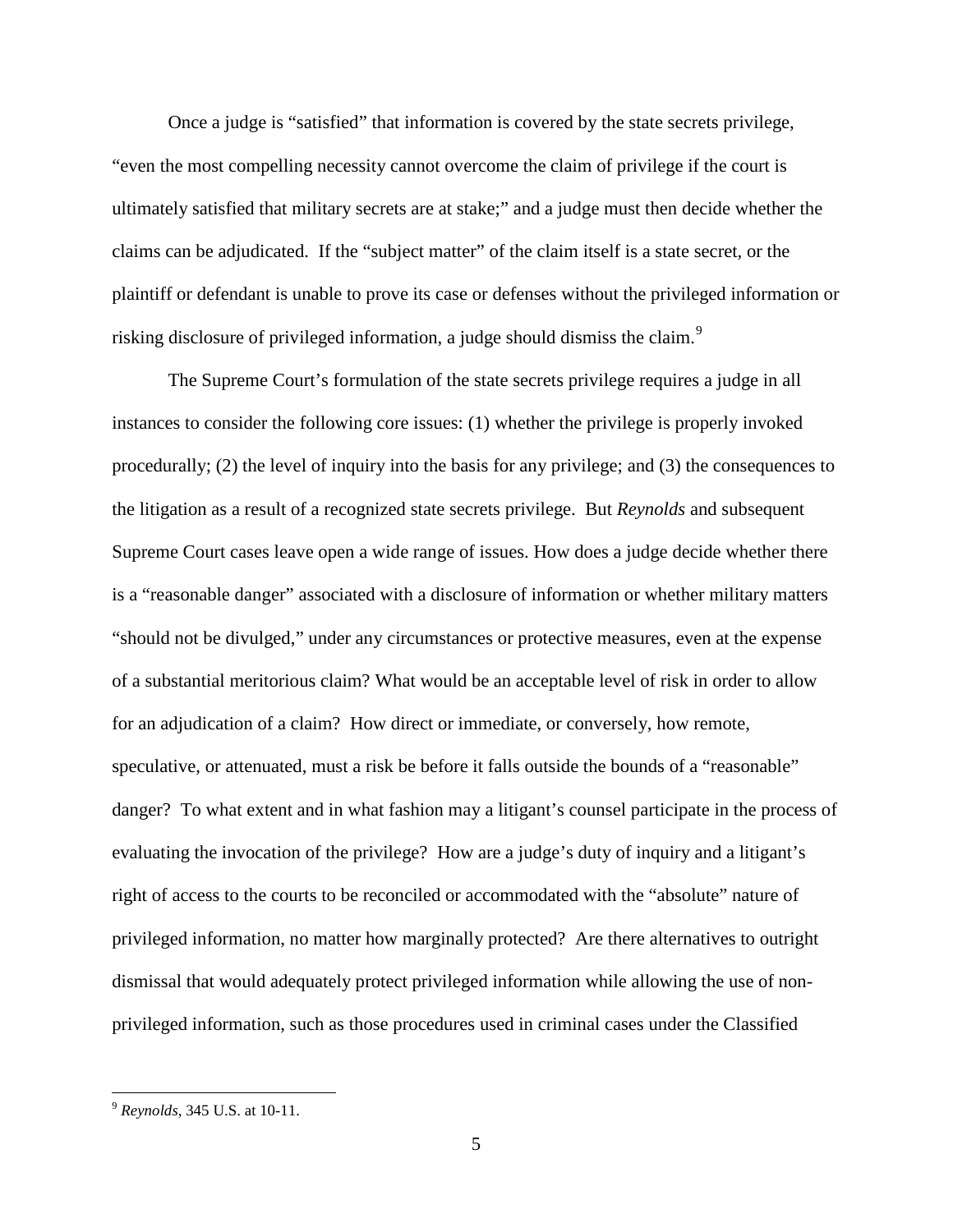Information Procedures Act, 18 U.S.C. App. III. §§ 1-16 ("CIPA"), including summaries, redactions, and the use of cleared counsel? $10<sup>10</sup>$  $10<sup>10</sup>$ 

As a practical matter, the Supreme Court's pronouncements, and the conflicting values reflected in them, have essentially sanctioned an inquiry into assertions of the state secrets privilege as much or as little as a judge deems appropriate. It is therefore not surprising that, as the Supreme Court expected, the lower courts have dealt with these issues in a variety of ways. Some judges read *Reynolds* and other Supreme Court authority as restricting narrowly their ability to look behind the assertion of the privilege. They emphasize that while there can be no abdication of judicial oversight, a trial judge, in the first instance, should accord considerable deference to Executive Branch judgments and recommendations. They see courts "ill-equipped to become steeped in foreign intelligence matters" and the Executive Branch as occupying "a position superior to that of the courts in evaluating the consequences of a release of sensitive information."[11](#page-7-1) They emphasize the *Reynolds* principle that "even the most compelling necessity" cannot overcome the obligation to protect state secrets information.<sup>12</sup> They rely on statutory mandates to bolster claims of state secrets privilege, $^{13}$  $^{13}$  $^{13}$  and have shown no disposition to find alternatives to dismissal when privileged subject matter is centrally involved in a claim.<sup>[14](#page-7-4)</sup>

Other judges find in *Reynolds* not only wide discretion to probe into the factual basis for the privilege but also an obligation to engage in a more intrusive inquiry. These judges

<span id="page-7-0"></span><sup>&</sup>lt;sup>10</sup> For an overview of how judges have handled classified information in national security cases under CIPA and otherwise, *see* Robert Timothy Reagan, Fed. Judicial Ctr., National Security Case Studies: Specialty Case-Management Challenges (June 25, 2013), *available at* http://www.fjc.gov/public/pdf.nsf/lookup/TS130625.pdf/\$file

<span id="page-7-2"></span><span id="page-7-1"></span><sup>&</sup>lt;sup>11</sup> *Reynolds*, 345 U.S. at 10-11.<br><sup>12</sup> *See, e.g., Ellsberg*, 709 F.2d at 57 ("No competing public or private interest can be advanced to compel disclosure."); *In re United States*, 872 F.2d 472, 476 (noting that "the 'balance has already been struck' in favor of protecting secrets of state over the interests of a particular litigant."); *Tilden v. Tenet,* 140 F. Supp. 2d 623, 626 (E.D. Va. 2000) ("[i]t is not for a court to second-guess the assertion of privilege"); s*ee also Halkin v. Helms*, 598 F.2d 1, 14 (D.C. Cir. 1978) (*Halkin I*); *Halkin v. Helms*, 690 F.2d 977, 990 (D.C. Cir. 1982) (*Halkin II*); *Jabara v. Kelley*,

<span id="page-7-3"></span><sup>13</sup> See, e.g., Tilden, 140 F. Supp. 2d at 626 (E.D. Va. 2000), citing current 50 U.S.C. §§ 3025, 3057.<br><sup>14</sup> See, e.g., El-Masri v. United States, 437 F. Supp. 2d 530 (E.D. Va. 2006).

<span id="page-7-4"></span>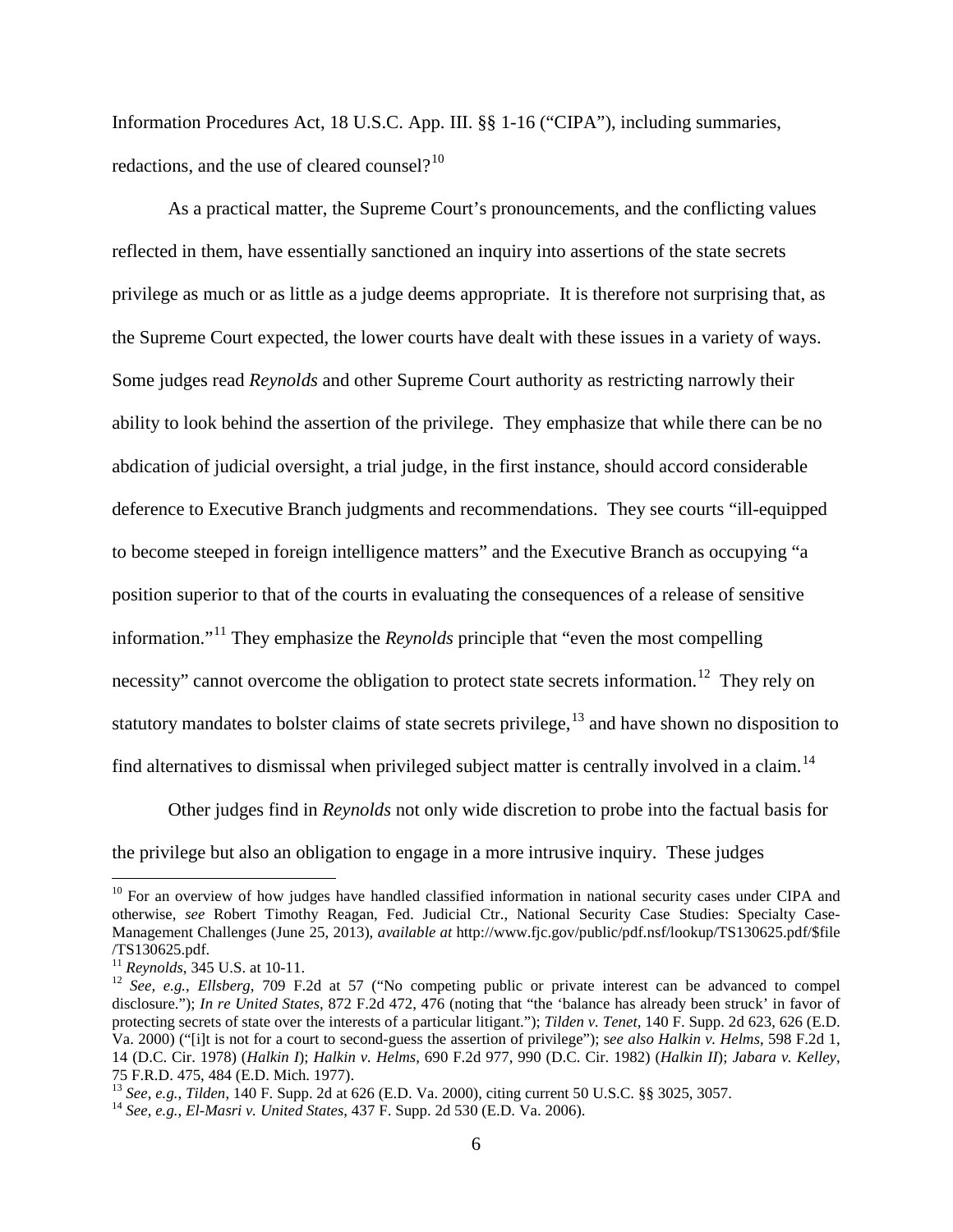emphasize that the privilege is strictly limited to material necessary to prevent injury to national security.<sup>[15](#page-8-0)</sup> Absent a clear facial showing that the privilege necessarily applies, they see the need to review the underlying documents and whenever possible, disentangle privileged from nonprivileged information in order to allow for the use of the latter, including non-privileged classified information in certain circumstances*.* [16](#page-8-1) They consider the competing interests at stake in assessing the effect to be given the privilege on the litigation and will look for alternatives to dismissal through procedures intended to preserve the adversarial process as much as possible.<sup>[17](#page-8-2)</sup>

In short, judges have been able to find authority for almost any result; and the purpose of this paper is to examine how lower court judges have applied the principles and considerations laid down by the Supreme Court concerning the state secrets privilege. Towards that end, the paper assesses in Part I the jurisprudence that lower court judges have formulated based on those principles and considerations, as it appears in published opinions.<sup>[18](#page-8-3)</sup> In Part II, the paper considers how judges would actually exercise their broad discretion under that jurisprudence, as reflected in interviews with thirty-one federal district and circuit court judges who have been involved in varying degrees in national security-related cases, and state secrets cases in particular. Part II also considers whether the jurisprudence formulated by lower court judges provides any uniformity in approach or any real constraints on how judges go about dealing with state secrets claims. It also examines briefly whether any particular background or experiences appear to correlate with any particular focus or disposition on the part of the interviewed judges.

<sup>&</sup>lt;sup>15</sup> See, e.g., Ellsberg v. Mitchell, 709 F.2d 51, 57 (D.C. Cir. 1983).

<span id="page-8-3"></span><span id="page-8-2"></span>

<span id="page-8-1"></span><span id="page-8-0"></span><sup>&</sup>lt;sup>16</sup> *Id.*<br><sup>17</sup> *See, e.g., Horn v. Huddle,* 647 F. Supp. 2d 55, 59-60 (D.D.C. 2009).<br><sup>17</sup> *See, e.g., Horn v. Huddle,* 647 F. Supp. 2d 55, 59-60 (D.D.C. 2009).<br><sup>18</sup> "Published opinion," as used here, refers to any decisi systems, rather than only those having precedential value under the rules of a particular Circuit. The paper has not based its analysis and discussion on other available sources reflecting judicial dispositions. *See, e.g.*, Stephen Reinhardt, *The Judicial Role in National Security,* 86 BOSTON U. L. REV. 1309; T.S. Ellis, *National Security Trials: A Judge's Perspective*, 90 VA. L. REV. 1607 (2013); Richard A. Posner, *Not a Suicide Pact: The Constitution in a Time of National Emergency*, New York: Oxford University Press, Inc. (2006).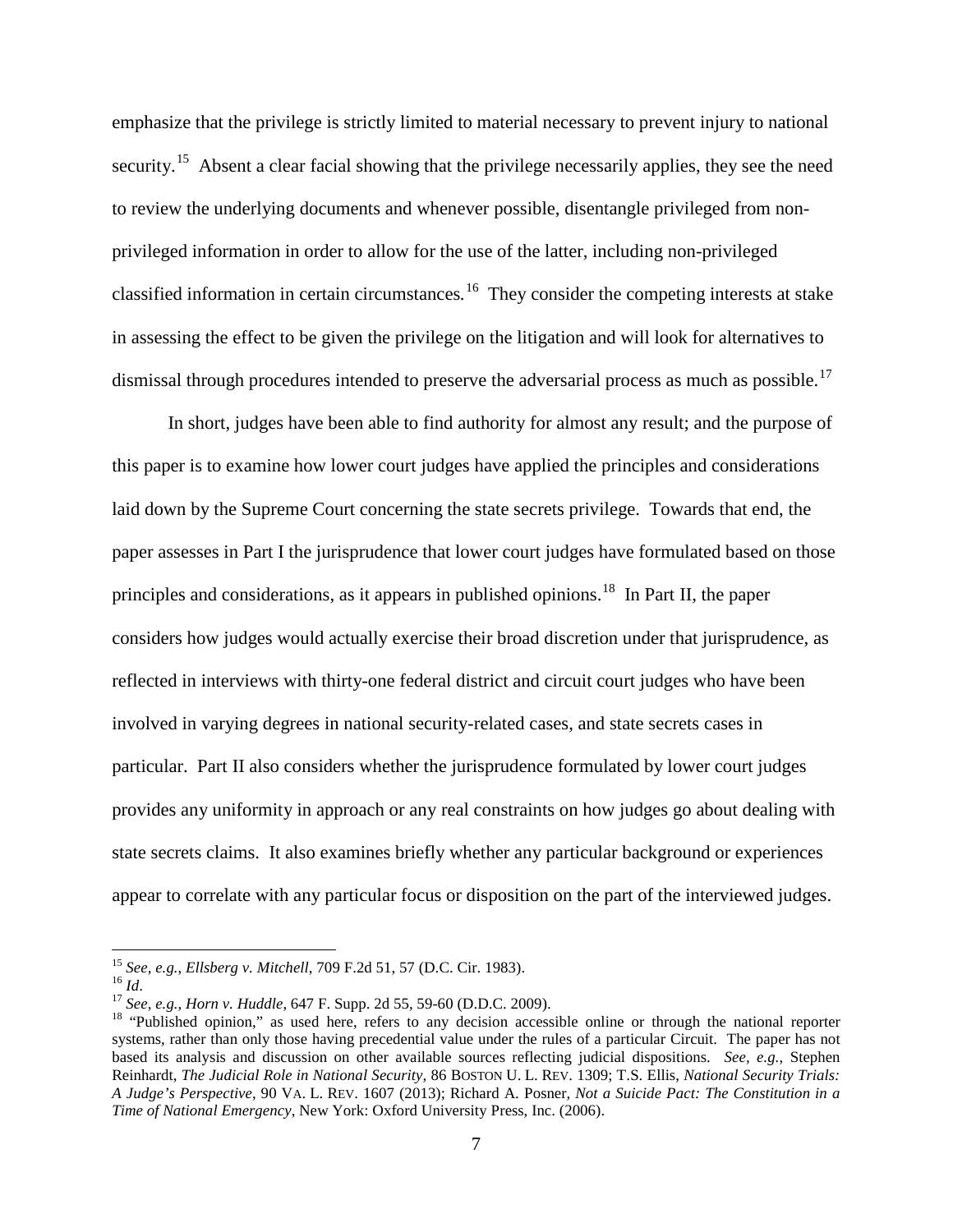# **Part I: Decided Cases[19](#page-9-0)**

#### **A. The State Secrets Privilege from** *Burr* **through** *Reynolds.*

The first recorded judicial consideration in an American court of what could be called the states secrets privilege appears to have occurred during the criminal trial of Aaron Burr on charges of treason and lesser offenses in 1807.<sup>20</sup> In that case, Chief Justice Marshall, presiding as a trial judge, considered Burr's request that a subpoena *duces tecum* be issued to President Jefferson for the original of a letter regarding Burr to the President from General Wilkinson, one of Burr's principle accusers. The government objected to the issuance of the subpoena on the grounds, among others, that the subpoenaed letter "might contain state secrets, which could not be divulged without endangering the national safety,"<sup>[21](#page-9-2)</sup> that the court did not have the "judicial" competence" to subpoena the President, the "Chief Magistrate," and that public disclosure of the letter would disclose matters "which ought not to be disclosed."<sup>[22](#page-9-3)</sup> Marshall issued the subpoena over objections. Expressing sentiments that have animated all subsequent debates on executive privileges, Marshall recognized that the case presented "a delicate question" that balanced Burr's need for the information against whether "the disclosure be unpleasant to the executive."<sup>[23](#page-9-4)</sup> But given Burr's need for the letter, Justice Marshall concluded that refusing to require production of

<span id="page-9-0"></span><sup>&</sup>lt;sup>19</sup> Approximately 750 federal cases have been found that reference state secrets or the state secrets privilege, approximately 150 of which have a substantive discussion useful to this paper. As reflected in the paper's case citations, despite the large number of cases in which judges have discussed the state secrets privilege, the range of attitudes and dispositions are reflected in a relatively small number of cases, and the paper concentrates its citations

<span id="page-9-1"></span><sup>&</sup>lt;sup>20</sup> The more general "Executive privilege" appears to have been first alluded to in *Marbury v. Madison*, 5 U.S. (Cranch) 137, 144-45 (1803). At the trial in that case, the then Attorney General, who at the time of the events in question was acting Secretary of State, asserted that "he was not bound and ought not to answer [questions put to him], as to any facts which came officially to his knowledge while acting as secretary of state." Without ruling specifically on that claim, Chief Justice Marshall observed that the witness was obligated to disclose facts that he learned in his official capacity but that "if he thought that anything was communicated to him in confidence [by President Adams] he was not bound to disclose it."<br><sup>21</sup> *United States v. Burr*, 25 F. Cas. 30, 37 (C.C.D. Va. 1807).<br><sup>22</sup> *Id.* <sup>23</sup> *Id.* 

<span id="page-9-2"></span>

<span id="page-9-4"></span><span id="page-9-3"></span>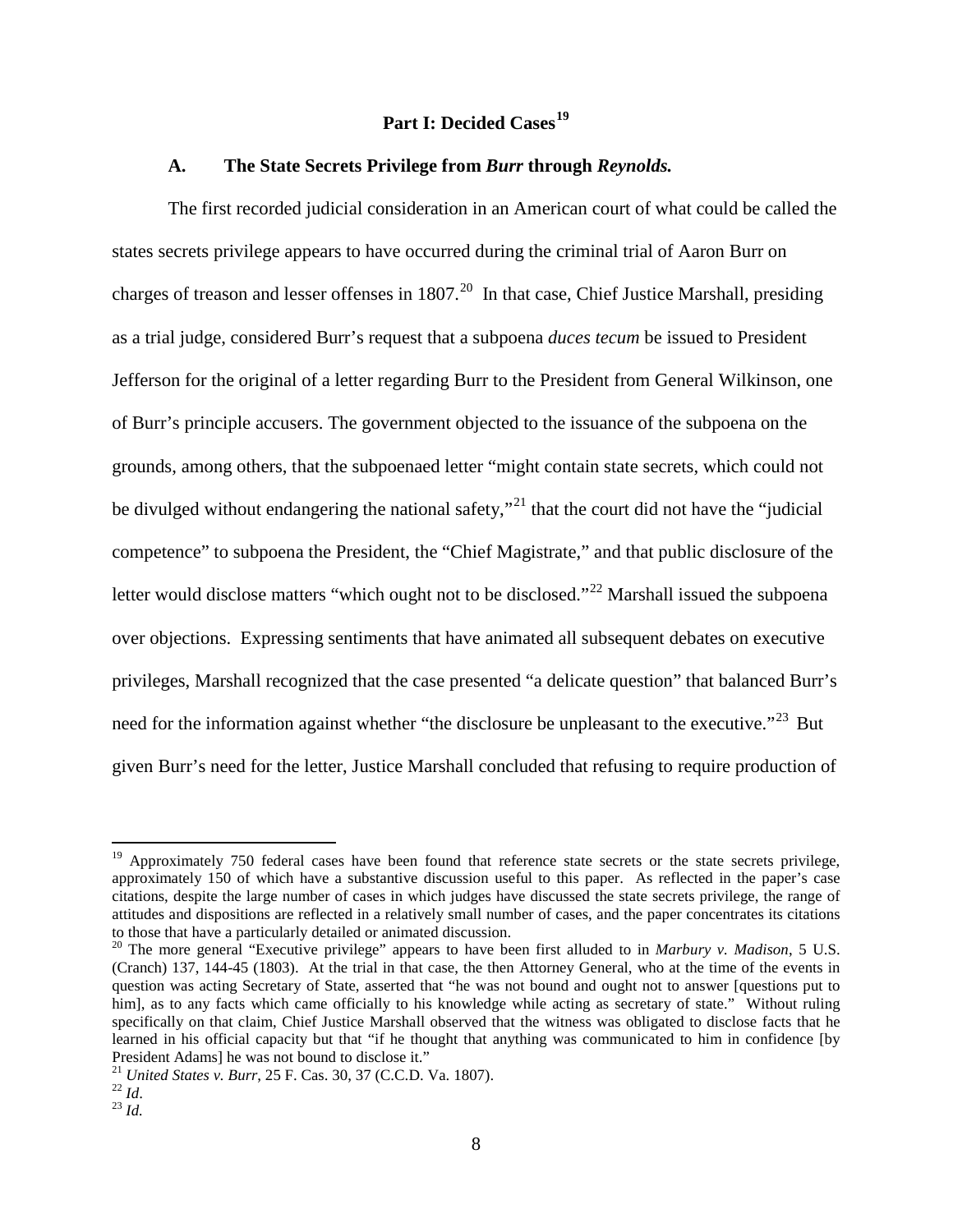the letter "would tarnish the reputation of the court which had given its sanction to its being withheld." $^{24}$  $^{24}$  $^{24}$ 

Seventy-one years later, in *Totten v. United States*, a civil breach of contract action, the Supreme Court as a judicial body first considered the state secrets privilege. In its short, four paragraph opinion, the Court laid down the principle, much recited in later cases, that "public policy forbids the maintenance of any suit in a court of justice, the trial of which would inevitably lead to the disclosure of matters which the law itself regards as confidential, and respecting which it will not allow the confidence to be violated."<sup>25</sup> The stated rationale for the decision was not so much that the subject matter of the dispute (the espionage contract entered into with President Lincoln), if disclosed, would endanger national security (in fact, the nature and terms of the secret contract were fully disclosed),  $^{26}$  $^{26}$  $^{26}$  but rather that the parties had, in effect, contractually agreed to keep secret the contract and the source of payment under the contract, such that it would be a breach of contract to allow one party to enforce the contract through the public tribunals.[27](#page-10-3)As discussed below, subsequent Supreme Court cases have substantially recast the original holding of *Totten* into an expansive doctrine of non-justiciability based on subject matter rather than any implicit contractual agreement.<sup>28</sup>

Following *Totten,* in fairly conclusory fashion and without extended analysis, a handful of lower courts considered what was in substance a state secrets privilege, typically described as

<span id="page-10-0"></span> $^{24}$  Id.

<span id="page-10-2"></span><span id="page-10-1"></span> $25$  92 U.S. 105, 107 (U.S. 1875).<br><sup>26</sup> The contract at issue was one entered into with William A. Lloyd in July 1861 to spy on behalf of the United States and "report the facts to the president; for which services he was to be paid \$200 a month." *Totten*, 92 U.S. at 106.

<span id="page-10-3"></span><sup>&</sup>lt;sup>27</sup> *Id.* at 107 ("Much greater reason exists for the application of the principle [of non-disclosure applicable to other privileges] to cases of contract for secret services with the government, as the existence of a contract of that kind is itself a fact not to be disclosed").

<span id="page-10-4"></span><sup>&</sup>lt;sup>28</sup> See Tenet v. Doe, 544 U.S. 1 (2005).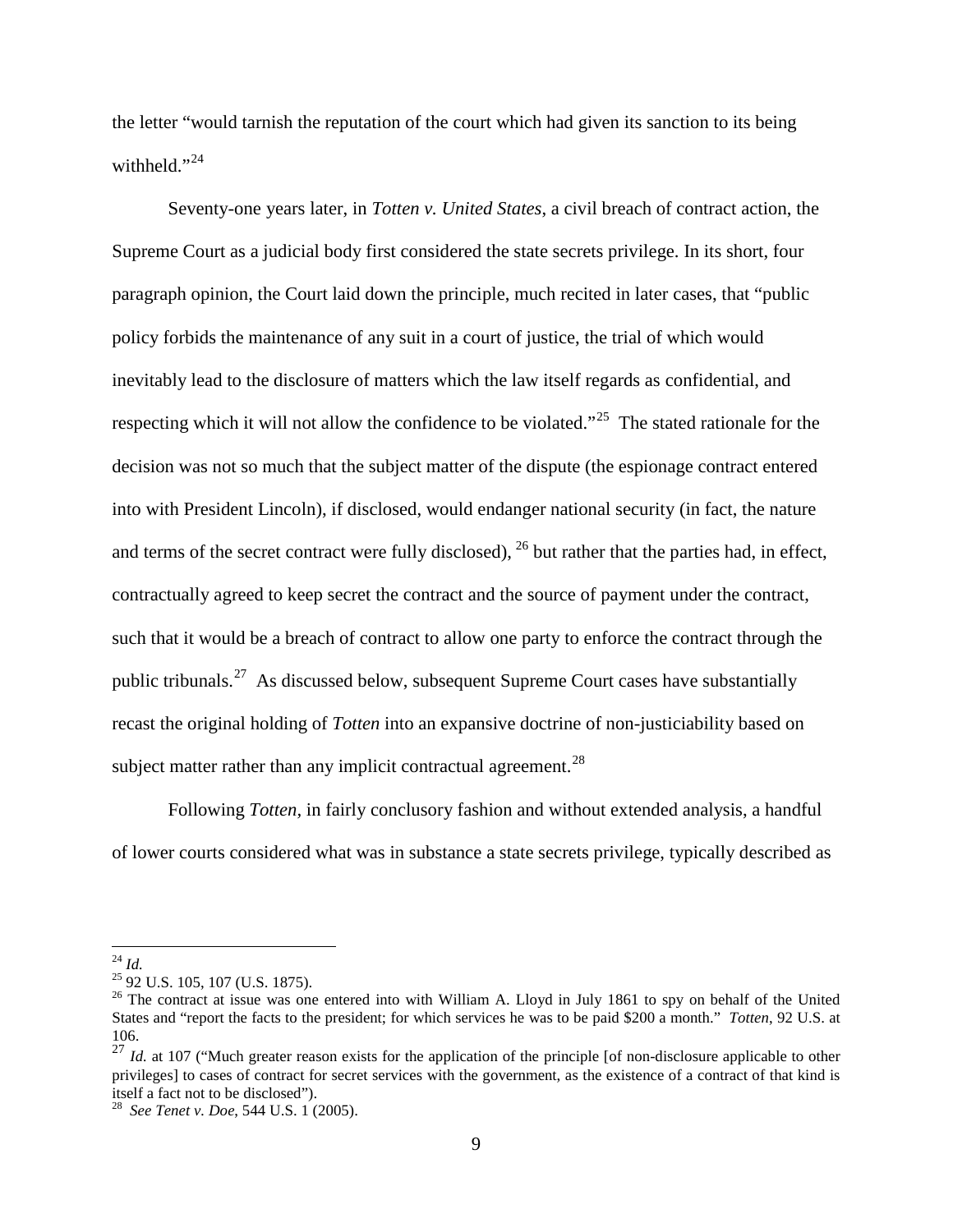a "military or national security privilege."[29](#page-11-0) Following *Totten*, and before *Reynolds*, the Supreme Court also touched upon basic separation of powers principles that have shaped its state secrets jurisprudence.<sup>30</sup> However, the Supreme Court did not again consider the state secrets privilege explicitly until 1953, in *Reynolds*, eighty-two years after *Totten*, in the midst of the Cold War.

In *Reynolds*, the plaintiffs, widows of civilian employees killed in the crash of a B-29 bomber that was "testing secret electric equipment," brought an action against the Air Force under the Federal Tort Claims Act. They sought discovery of an Air Force investigative report on the accident and statements provided by surviving members of the airplane's crew. The district court ordered the government to produce the documents for its review. The government refused; and the district court entered judgment against the government on the issue of liability essentially as a Rule 37 discovery sanction.<sup>31</sup> The U.S. Court of Appeals for the Third Circuit affirmed.<sup>[32](#page-11-3)</sup> As seen by the Third Circuit, the critical fact was that the Federal Tort Claims Act waived sovereign immunity; and for that reason the public interest "must yield to what Congress evidently regarded as the greater public interest involved in seeing that justice is done to persons

<span id="page-11-0"></span><sup>29</sup> *See, e.g.*, *Firth Sterling Steel Co. v. Bethlehem Steel Co*., 199 F. 353 (E.D. Pa. 1912) (involving weapons blueprints); *Cresmer v. United States*, 9 F.R.D. 203 (E.D.N.Y. 1949) (holding that Navy Board of Investigation reports were discoverable since they did not contain military secrets). *See also* William V. Sanford, *Evidentiary Privileges Against the Production of Data Within the Control of Executive Departments*, 3 VAND. L. REV. 73 (1950) (cited by a number of cases, including the Supreme Court in *Reynolds*, in which the author references cases dealing with the privilege and offers an overall approach to the privilege); *United States v. Coplon*, 185 F.2d 629, 638 (2d Cir. 1950) (Hand, J.) ("[T]here may be evidence—'state secrets'—to divulge which will imperil 'national security'; and which the Government cannot, and should not, be required to divulge. *Salus rei publicae suprema lex*. The immunity from disclosure of the names or statements of informers is an instance of the same doctrine. This privilege will often impose a grievous hardship, for it may deprive parties to civil actions, or even to criminal prosecutions, of power to assert their rights or to defend themselves. That is a consequence of any evidentiary privilege. It is, however, one thing to allow the privileged person to suppress the evidence, and, *toto coelo*, another thing to allow him to fill a gap in his own evidence by recourse to what he suppresses.").

<span id="page-11-1"></span><sup>&</sup>lt;sup>30</sup> See Chicago & S. Air Lines, Inc. v. Waterman S.S. Corp., 333 U.S. 103, 111 (1948) ("The President, both as Commander-in-Chief and as the Nation's organ for foreign affairs, has available intelligence services whose reports neither are nor ought to be published to the world. It would be intolerable that courts, without the relevant information, should review and perhaps nullify actions of the Executive taken on information properly held secret."); *see also Youngstown Sheet & Tube Co. v. Sawyer*, 343 U.S. 579 (1952). <sup>31</sup> *Reynolds*, 345 U.S. at 5-6. <sup>32</sup> *United States v. Reynolds*, 192 F.2d 987 (3d Cir. 1951).

<span id="page-11-3"></span><span id="page-11-2"></span>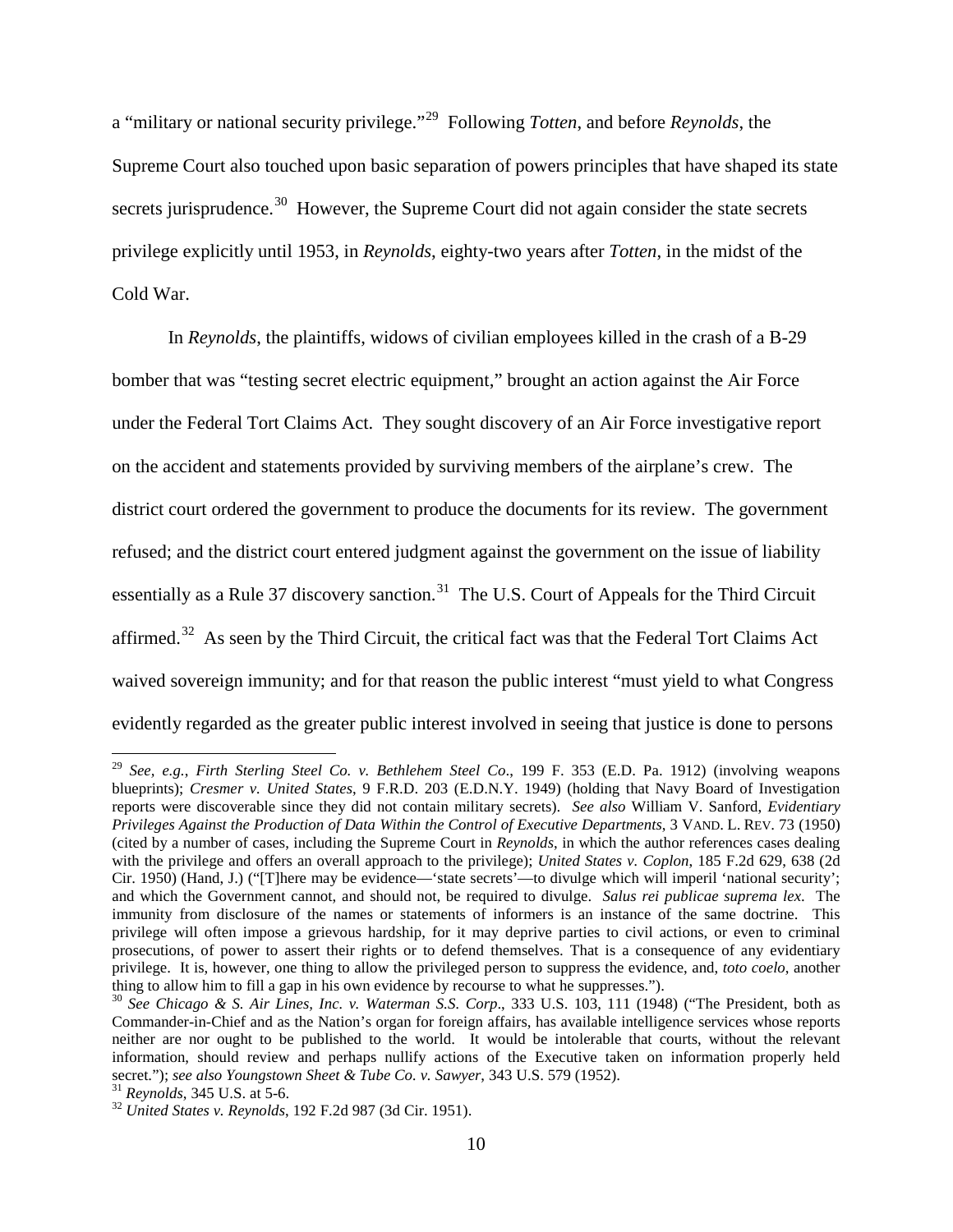injured by governmental operations."<sup>33</sup> In that regard, it concluded that "a claim of privilege against disclosing evidence relevant to the issues in a pending lawsuit involves a justiciable question, traditionally within the competence of the courts, which is to be determined in accordance with the appropriate rules of evidence, upon the submission of the documents in question to the [district] judge for his examination."  $34$  The Court of Appeals also warned that the existence of the wide-ranging privilege the government advanced facilitated the government's keeping information secret for the sole purpose of avoiding its own embarrassment or liability.<sup>[35](#page-12-2)</sup> Overall, it concluded that the district court judge had acted properly when it "directed that the documents in question be produced for his personal examination so that he might determine whether all or any part of the documents contain . . . matters of a confidential nature."<sup>[36](#page-12-3)</sup> It rejected the contention that the claim of privilege was exempt from judicial review, but noted that "such examination must obviously be *ex parte* and *in camera* if the privilege is not to be lost in its assertion."<sup>[37](#page-12-4)</sup>

The Supreme Court reversed the Third Circuit's affirmance of the district court, and in the process, settled certain issues and adopted for the first time a methodology for assessing the "well-established" evidentiary privilege "against revealing military secrets,"[38](#page-12-5) albeit one with which "[j]udicial experience . . . has been limited."<sup>[39](#page-12-6)</sup> Like the Third Circuit, it rejected the contention that "the executive department heads have the power to withhold any document in their custody from judicial review if they deem it to be in the public interest,"[40](#page-12-7) recognizing that in light of the competing interests and "[r]egardless of how it is articulated, some . . . formula of

- <span id="page-12-2"></span>
- <span id="page-12-3"></span>

<span id="page-12-0"></span> $33$  *Id.* at 994.

<span id="page-12-5"></span><span id="page-12-4"></span>

<span id="page-12-1"></span><sup>34</sup> *Id.* at 997.<br><sup>35</sup> *Id.* at 995.<br><sup>36</sup> *Id.* at 996.<br><sup>37</sup> *Id.* at 997.<br><sup>38</sup> *Reynolds*, 345 U.S. at 6-7.<br><sup>39</sup> *Id.* at 7.

<span id="page-12-6"></span>

<span id="page-12-7"></span><sup>&</sup>lt;sup>40</sup> *Id.* at 6.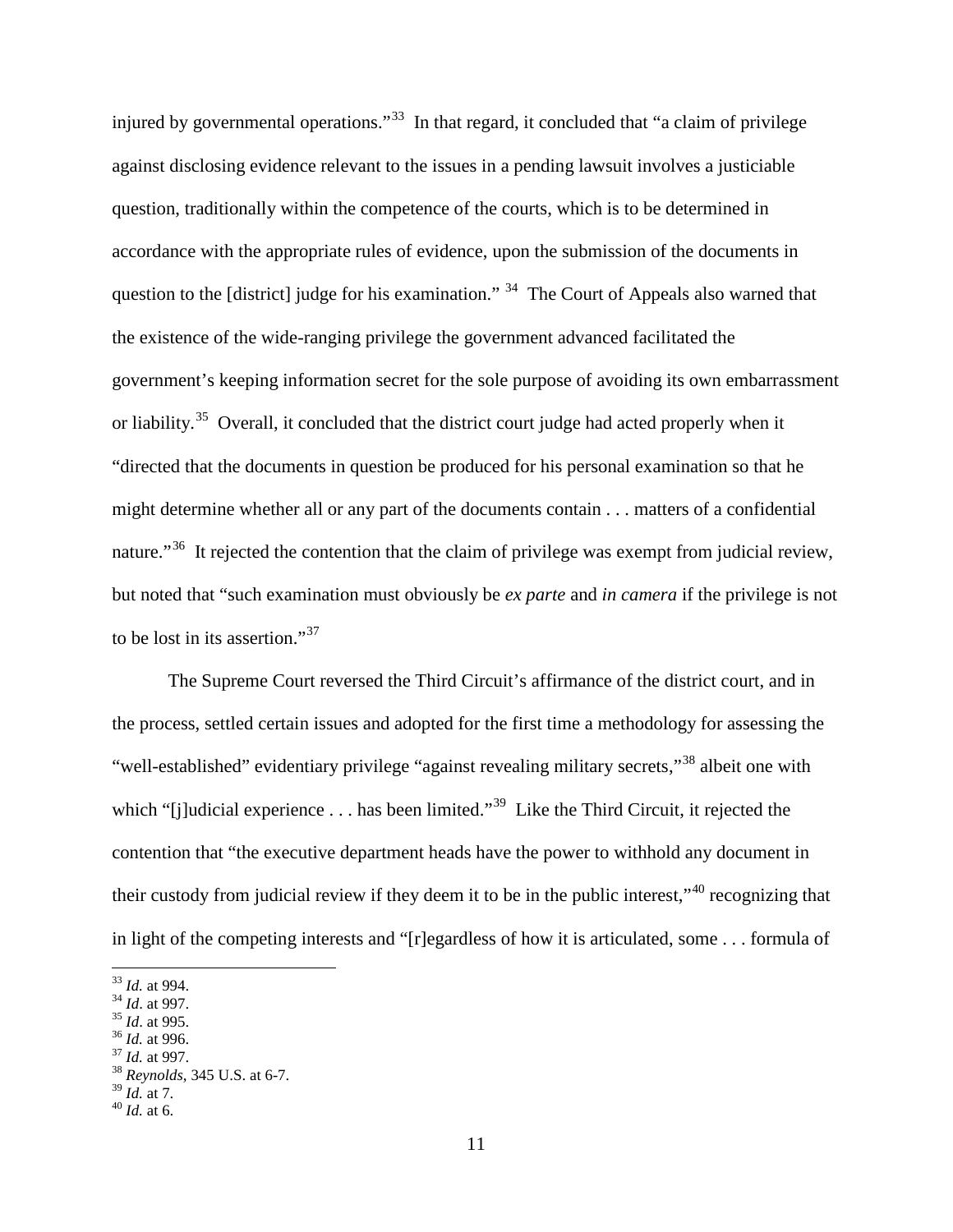compromise must be applied here."<sup>[41](#page-13-0)</sup> It also rejected any notion that the state secrets privilege is to be assessed as it would within the context of a criminal case, since unlike a criminal case, "the Government is not the moving party and but it is a defendant only on terms to which it as  $consented$ .",  $42$ 

As to methodology, the *Reynolds* court first confirmed that as a matter of procedure the state secrets privilege must be asserted by the government, not a private party, acting through the head of the department having control over the subject matter, after personal consideration.<sup>[43](#page-13-2)</sup> The Court also endorsed the view that the more substantial and plausible the government's contentions concerning the danger to national security, the more judicial deference should be extended to the government's assessments concerning the necessary scope of the claim.<sup>[44](#page-13-3)</sup> However, the Court underscored the judiciary's institutional role and that "[j]udicial control over the evidence in a case cannot be abdicated to the caprice of executive officers."<sup>[45](#page-13-4)</sup> For these reasons, the trial court must determine whether the circumstances are appropriate for the claim of privilege without forcing a disclosure of the information at issue.<sup>46</sup> In making that assessment, a trial court may not "automatically require a disclosure to the judge before the claim of privilege will be accepted in any case."<sup>[47](#page-13-6)</sup> Rather, the appropriate degree of inquiry will vary according to the needs of a litigant. "In each case, the showing of necessity [i.e., the importance of the documents or information to the plaintiff's case] which is made will determine how far the court should probe and satisfying itself that the occasion for invoking the privilege is appropriate."<sup>48</sup>

 $41$  *Id.* at 9.

<span id="page-13-3"></span><span id="page-13-2"></span>

<span id="page-13-4"></span>

<span id="page-13-1"></span><span id="page-13-0"></span><sup>&</sup>lt;sup>42</sup> *Id.* at 12.<br><sup>43</sup> *Id.* at 7-8.<br><sup>44</sup> *Id.* at 9.<br><sup>45</sup> *Id.* at 9-10 (likening the state secrets privilege and the Fifth Amendment privilege in terms of the balance struck<br><sup>45</sup> *Id.* at 9-10 (likening the state secret concerning the judge's role in assessing the privilege).<br><sup>46</sup> *Id*.  $^{47}$  *Id*. at 10.<br><sup>48</sup> *Id* 

<span id="page-13-6"></span><span id="page-13-5"></span>

<span id="page-13-7"></span>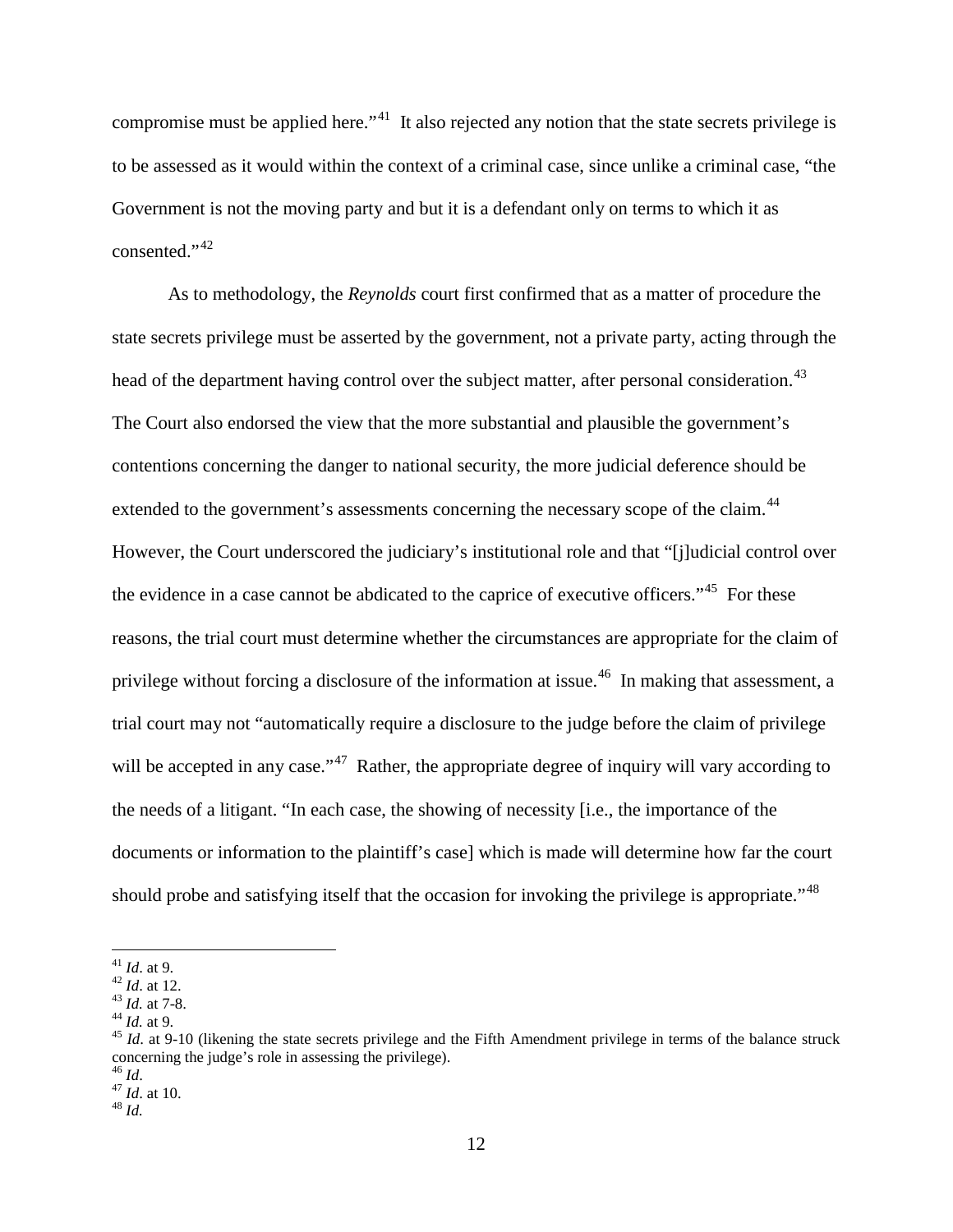Where there is a strong showing of necessity, the claim of privilege should not be "lightly" accepted."<sup>49</sup> But the national security interest trumps any private interest once the state secrets privilege is recognized. "Even the most compelling necessity cannot overcome the claim of privilege if the court is ultimately satisfied that military secrets are at stake."<sup>50</sup> In the end, the Court laid down the fundamental, albeit amorphous, principle that should govern all judicial involvement: the district court must be "satisfied from all the circumstances of the case that there is a reasonable danger that compulsion of the evidence will expose military matters which, in the interests of national security should not be divulged."<sup>[51](#page-14-2)</sup> If the district court is satisfied that there is such a danger, it "should not jeopardize the security which the privilege is meant to protect by insisting upon an examination of the evidence, even by the judge alone, in chambers."<sup>[52](#page-14-3)</sup>

Ultimately, the Supreme Court concluded on the facts presented that an *in camera* examination of the investigative report was not necessary to determine that the privilege had been properly invoked.<sup>[53](#page-14-4)</sup> It also concluded that the Air Force's offer to furnish for deposition several surviving members of the crashed airplane's crew was an acceptable "alternative" to disclosure of the investigation report, that the offer "should have been accepted" and that the offer made the plaintiffs' need for the documents more "dubious" and presumably less necessary.<sup>[54](#page-14-5)</sup> The Supreme Court did not dismiss the case, however, but remanded the case to the district court for further consideration and proceedings.<sup>[55](#page-14-6)</sup> Justices Black, Frankfurter, and Jackson dissented "substantially for the reasons" stated in the Third Circuit's opinion.<sup>[56](#page-14-7)</sup>

<span id="page-14-4"></span>

 $49$  *Id.* at 11.

<span id="page-14-3"></span><span id="page-14-2"></span>

<span id="page-14-1"></span><span id="page-14-0"></span>*Id.* <sup>50</sup> *Id.*<br><sup>51</sup> *Id.*<br><sup>52</sup> *Id.* <sup>52</sup> *Id.* ("There was certainly a sufficient showing of privilege to cut off further demand for the document on the showing of necessity for its compulsion that had been made").<br><sup>54</sup> *Id*.<br><sup>55</sup> The case was settled within months of its remand.<br><sup>56</sup> *Id.* 

<span id="page-14-7"></span><span id="page-14-6"></span><span id="page-14-5"></span>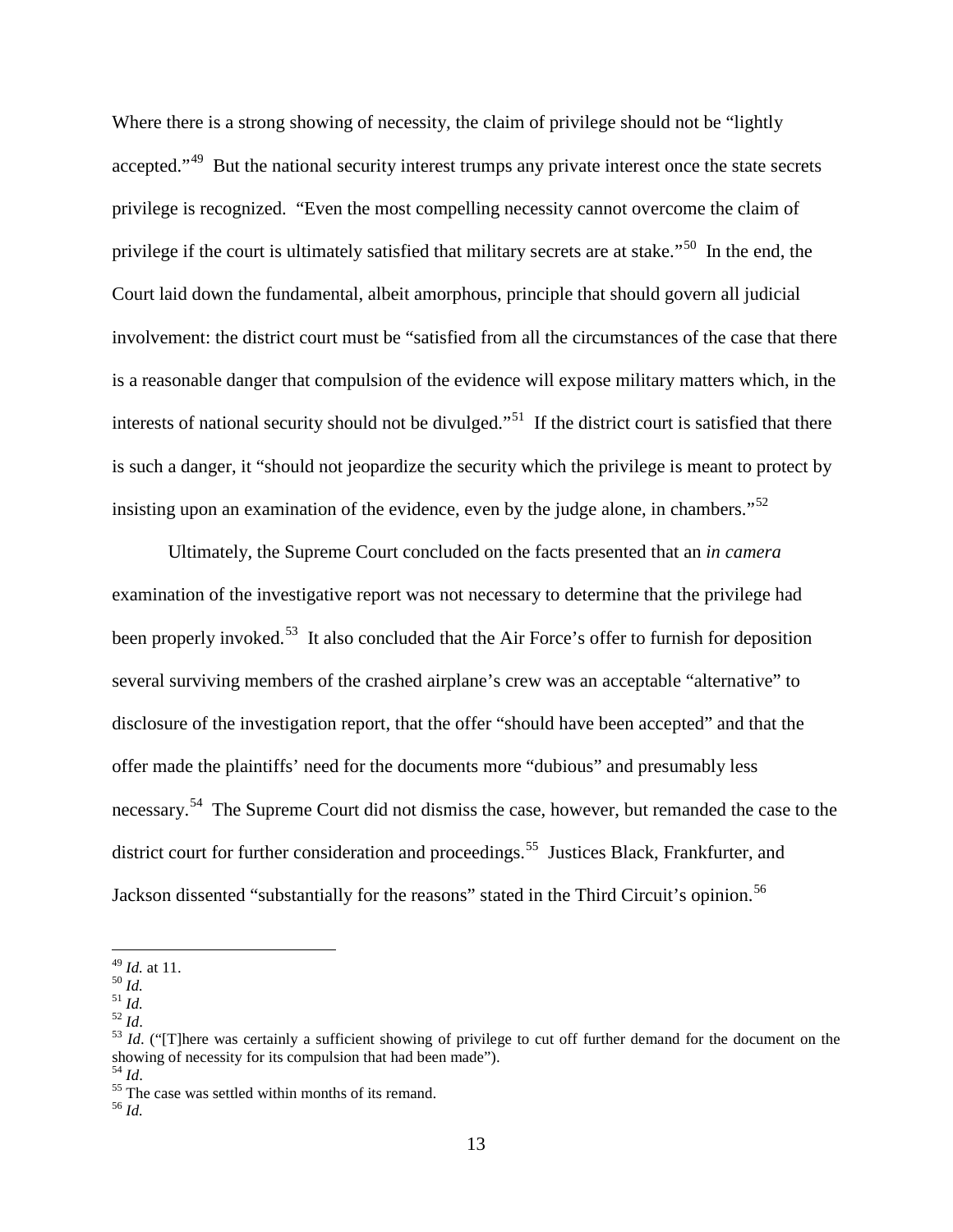#### **B. The state secrets privilege since** *Reynolds.*

Since *Reynolds,* the Supreme Court has issued numerous pronouncements concerning the state secrets privilege, as well as the principles underlying the privilege. For example, in *Department of the Navy v. Egan, the Supreme Court recognized that "[p]redictive judgments"* about the possible "compromise [of] some sensitive information" involve the determination of "what constitutes acceptable margin of error in assessing the potential risk" and thus "must be made by those with necessary experience in protecting classified information."[57](#page-15-0) In *United States v. Nixon*, the Court observed that courts should afford the "utmost deference" to executive assertions of the privilege for military diplomatic secrets, and judicial review of such a claim of privilege is necessarily narrow.[58](#page-15-1) In *C.I.A. v. Sims*, the Court, recognizing "the harsh realities of the day," concluded that Congress intended through legislation that the CIA have "sweeping powers to protect its 'intelligence sources and methods'" and indeed, "all sources of intelligence that provide, or are engaged to provide, information the agency needs to perform its statutory duties with respect to foreign intelligence."<sup>59</sup> It explained that intelligence gathering agencies are "familiar with 'the whole picture,' as judges are not" and "are worthy of great deference." It viewed judges as "ill-suited to make the complex political, historical, and psychological judgments" about whether disclosures pose an unacceptable risk to an individual or more generally, the nation and observed that "[e]ven a small chance that some court will order disclosure of a source's identity could well impair intelligence gathering and cause sources to 'close up like a clam.'"[60](#page-15-3) Moreover, "it is conceivable that the mere explanation of why information must be withheld can convey valuable information to a foreign intelligence agency .

<span id="page-15-0"></span><sup>&</sup>lt;sup>57</sup> 484 U.S. 518, 528-29 (1958).<br><sup>58</sup> 418 US 683, 710 (1974).

<span id="page-15-2"></span><span id="page-15-1"></span><sup>59</sup> 471 U.S. 159, 169-70, 174 (1985) (internal quotations omitted). <sup>60</sup> *Id*. at 176.

<span id="page-15-3"></span>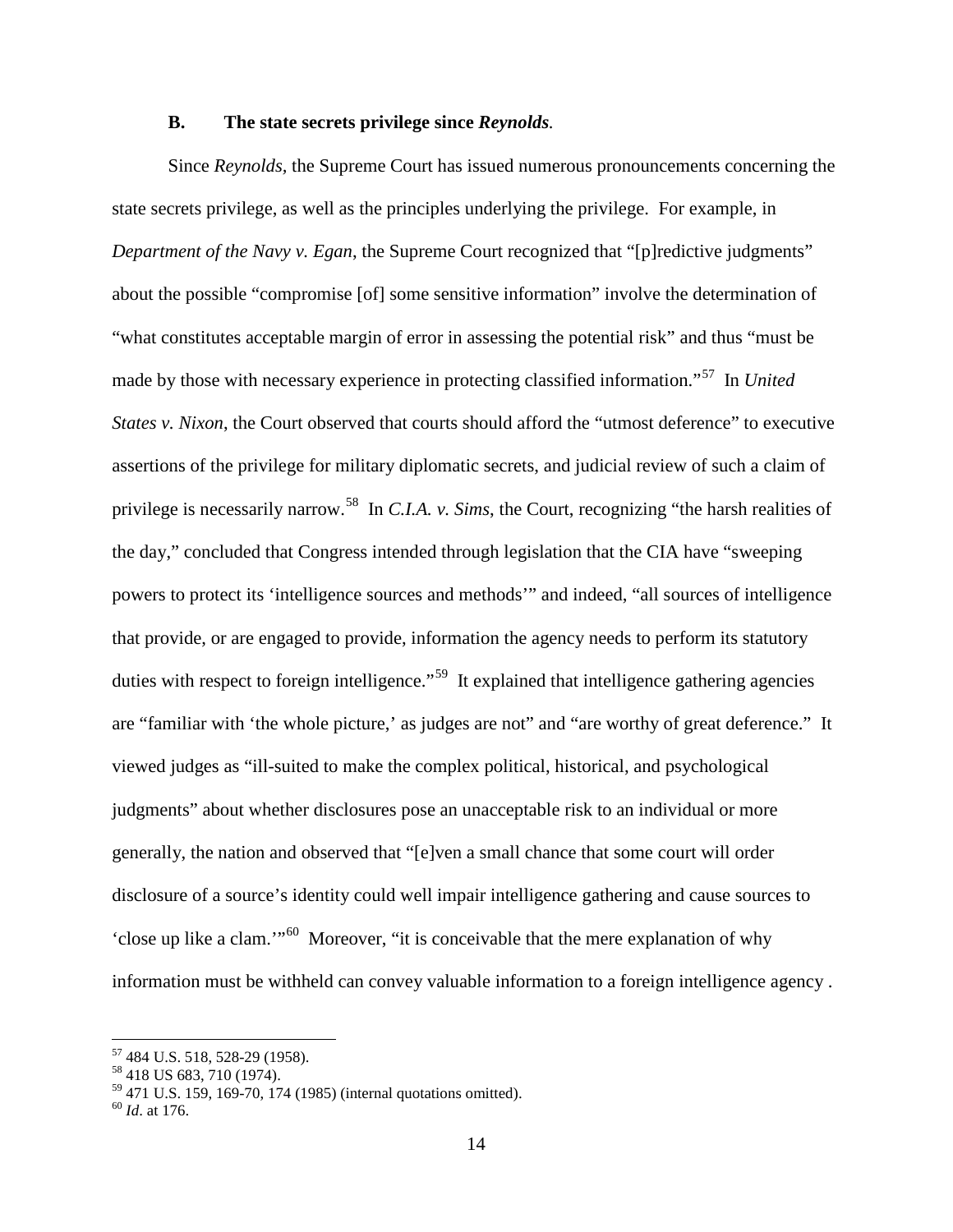. . and it is the responsibility of [the executive branch], not that of the judiciary, to weigh the variety of complex and subtle factors in determining whether [to disclose sensitive information]."<sup>[61](#page-16-0)</sup>

In *Weinberger v. Catholic Action of Hawaii/Peace Education Project*, the Court announced *Totten*'s "more sweeping holding"<sup>[62](#page-16-1)</sup> that subject matter other than secret espionage contracts could be "beyond judicial scrutiny" where "[d]ue to national security reasons" the United States could "ineither admit nor deny' the fact that was central to the suit."<sup>63</sup> In *Tenet v*. *Doe*, the Court stated explicitly that the *Totten* subject matter privilege was not simply a "contract rule," which had been "reduced to an example of the state secrets privilege" discussed in *Reynolds*. [64](#page-16-3) Nor did "the balancing of the state secrets evidentiary principle" discussed in *Reynolds* replace "the categorical *Totten* bar."[65](#page-16-4) Rather, the *Totten* privilege's "unique and categorical nature" is intended to preclude judicial review in order to provide the "absolute protection" not afforded through the *Reynolds* privilege and "the frequent use of in camera proceedings."[66](#page-16-5) For these reasons, a case subject to the *Totten* bar should be "dismissed *on the pleadings without ever reaching the question of evidence,* since it was so obvious that the action should never prevail over the privilege."<sup>67</sup> Indeed, it would be "inconsistent" with the nature of the *Totten* privilege to "first allow discovery or other proceedings" before dismissal.<sup>[68](#page-16-7)</sup> The Court observed in that regard that "[f]orcing the Government to litigate these claims would . . . make it vulnerable to "graymail . . . and requiring the Government to invoke the privilege on a

<span id="page-16-0"></span> $^{61}$  *Id.* at 180.

<span id="page-16-3"></span>

<span id="page-16-5"></span><span id="page-16-4"></span>

<span id="page-16-2"></span><span id="page-16-1"></span><sup>&</sup>lt;sup>62</sup> Tenet v. Doe, 544 U.S. 1, 9 (describing its ruling in Weinberger).<br><sup>63</sup> 454 U.S. 139, 146 (1981).<br><sup>64</sup> Tenet v. Doe, 544 U.S. 1.<br><sup>65</sup> Id. at 9-10.<br><sup>66</sup> Id. at 11; see also In re Sealed Case, 494 F.3d 139, 151 (D.C. C

<span id="page-16-6"></span>

<span id="page-16-7"></span>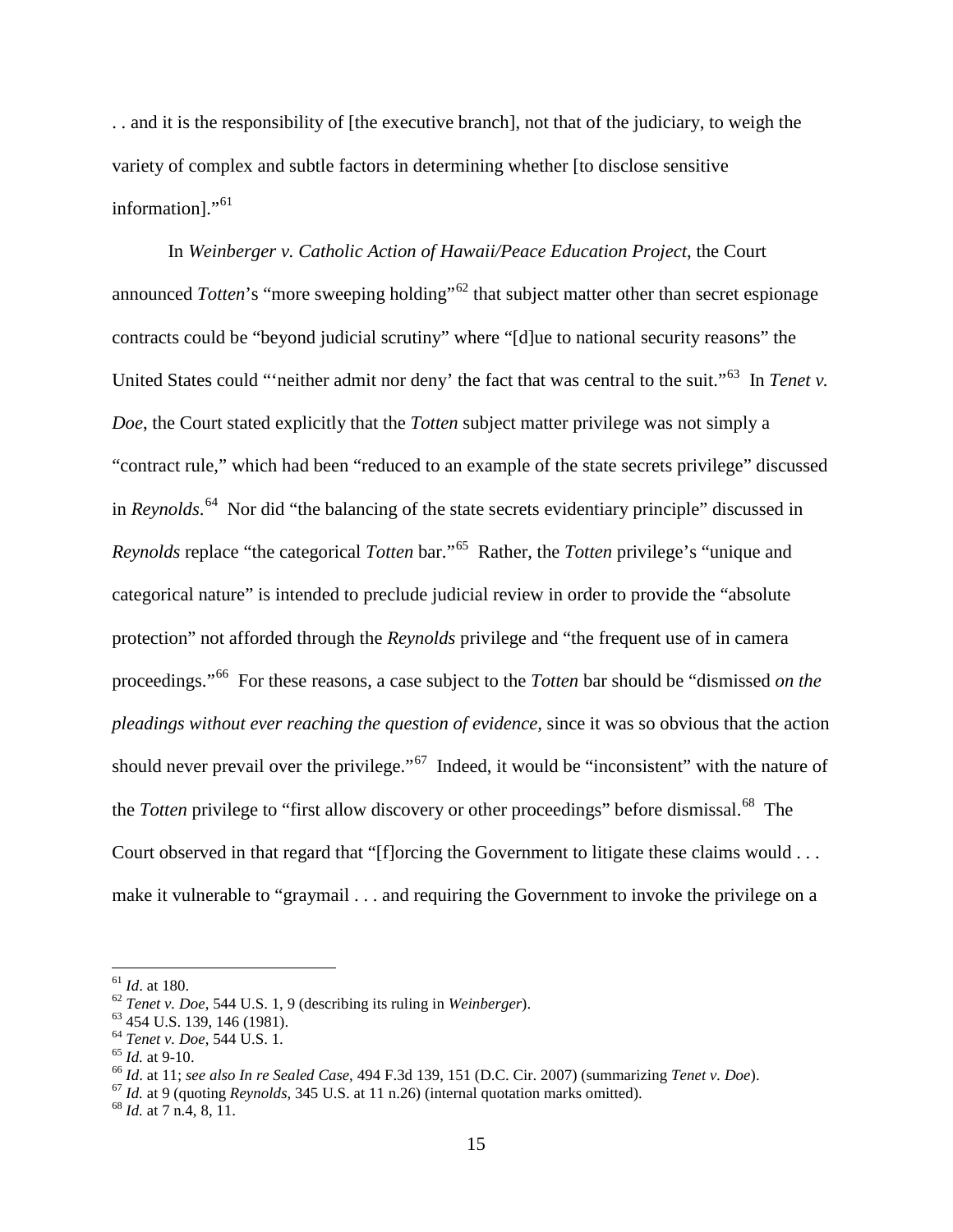case-by-case basis risks the perception that it is either confirming or denying relationships with individual plaintiffs."[69](#page-17-0) 

The Court also made clear in *Tenet v. Doe* that *Totten*'s scope is limited by its core concern: "preventing the existence of the plaintiff's relationship with the Government from being revealed."[70](#page-17-1) For that reason, the *Totten* bar would not apply where the relationship is acknowledged, $^{71}$  $^{71}$  $^{71}$  but only where "success depends upon the existence of [a] secret espionage relationship with the government."[72](#page-17-3) Justices Stevens and Ginsburg allowed that "[t]here may be situations in which the national interest would be well served by a rule that permitted similar commitments [as in *Totten*] made by less senior officers to be enforced in court, subject to procedures designed to protect sensitive information."[73](#page-17-4) In *General Dynamics Corp. v. United States*, the Court again stated that the "public policy" of non-justiciability imbedded in *Totten* is not limited to secret espionage cases,  $^{74}$  $^{74}$  $^{74}$  and even limited, restrictive disclosures of sensitive information presents risks to national security.<sup>[75](#page-17-6)</sup> Nevertheless, the Court counseled that a court's "intervention" because of the privilege should not unfairly or disproportionately disable or empower one party over the over.<sup>76</sup>

As discussed below, lower court judges have used these pronouncements to achieve a range of results. But in assessing assertions of the state secrets privilege, judges inevitably face three general, overarching issues: (1) the scope and nature of the privilege; (2) the appropriate

<span id="page-17-0"></span> $69$  *Id.* at 11(defining "graymail" as "individual lawsuits brought to induce the CIA to settle a case (or prevent its filing) out of fear that any effort to litigate the action would reveal classified information that may undermine ongoing covert operations.")<br>
<sup>70</sup> *Id.* at 10.<br>
<sup>71</sup> *Id.*<br>
<sup>72</sup> *Id.* at 8.<br>
<sup>73</sup> *Id.* at 11.<br>
<sup>74</sup> 563 U.S. 478 (2011).<br>
<sup>74</sup> 563 U.S. 478 (2011).

<span id="page-17-1"></span>

<span id="page-17-3"></span><span id="page-17-2"></span>

<span id="page-17-4"></span>

<span id="page-17-5"></span>

<span id="page-17-6"></span>several unauthorized disclosures of military secrets). <sup>76</sup> *Id*. at 1907.

<span id="page-17-7"></span>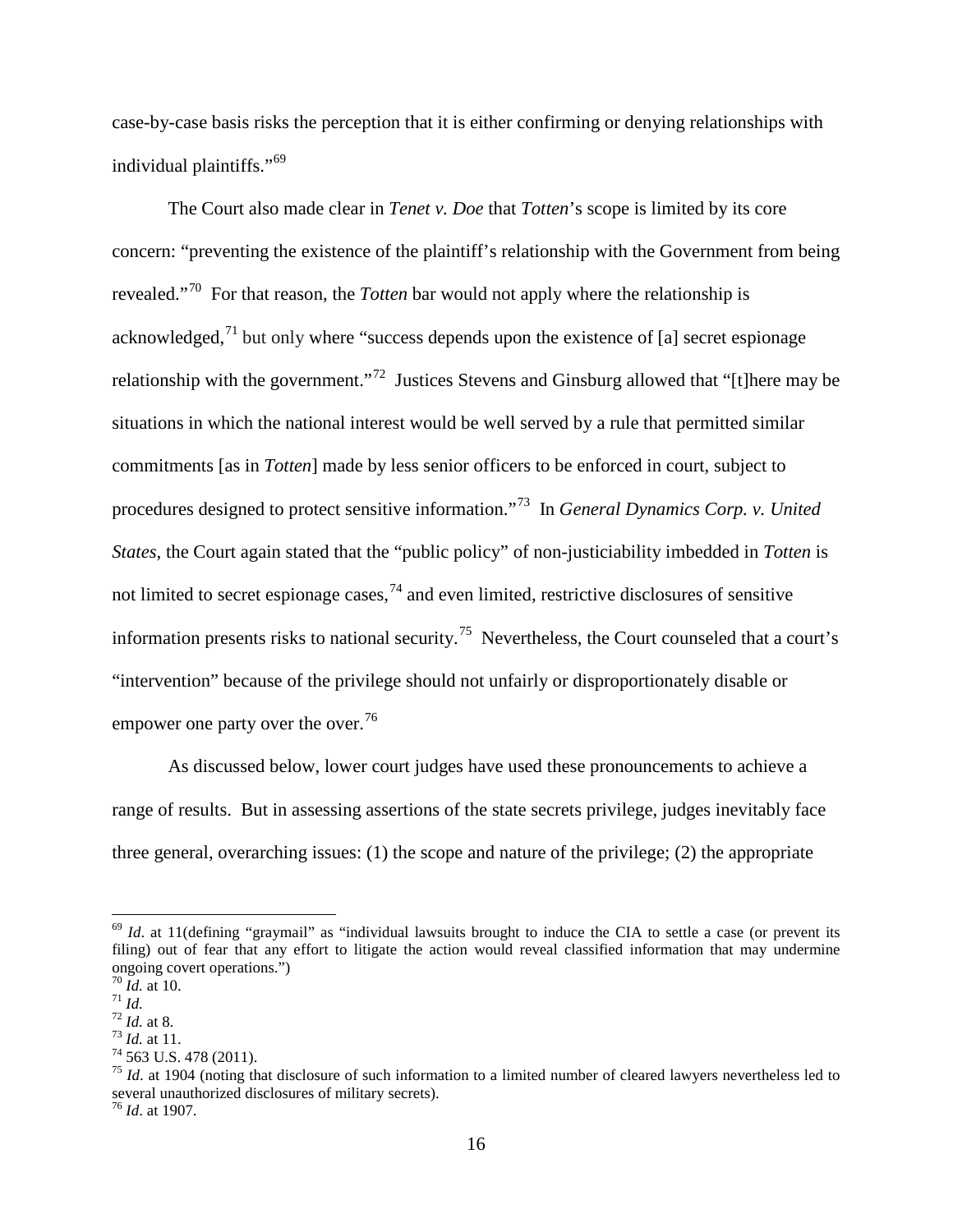level of inquiry sufficient to determine the merits of the privilege's assertion; and (3) the consequences on the litigation that result from a valid assertion of the privilege, and when during the proceedings those consequences should be definitively imposed. In determining these issues, judges confront what some have characterized as "serious problems" arising out of (1) the government's inability to demonstrate publicly the likelihood of harm without revealing the very information sought to be shielded; (2) the inherent dangers associated with the procedures used to allow disclosures of any kind for the purposes of assessing the privilege; and (3) the judiciary's limited institutional expertise and competence to assess the probability that a particular disclosure will have an adverse effect on national security.<sup>77</sup> Appellate judges have also had to consider the standard by which to review trial court judgments concerning the state secrets privilege, with some open issues on that issue.<sup>[78](#page-18-1)</sup>

#### **1. The nature and scope of the Privilege**

The *Totten* and *Reynolds* privileges are distinct privileges, serving different functions.<sup>[79](#page-18-2)</sup> The *Totten* privilege is generally viewed as a doctrine of non-justiciability, finding its reflection in the separation of powers and the need to provide "absolute protection" to certain subject matter.[80](#page-18-3) The *Reynolds* privilege is an evidentiary privilege applicable to specific information. Nevertheless, judges have not always precisely distinguished between the two privileges when

<span id="page-18-1"></span><span id="page-18-0"></span><sup>77</sup> *See Ellsberg*, 709 F.2d at 58 n.31 (and cases cited therein). <sup>78</sup> *See Sterling*, 416 F.3d at 342 (adopting *de novo* review for "legal determinations involving state secrets" including a decision to grant dismissal of the complaint on state secrets grounds); *El-Masri v. United States*, 479 F.3d 296, 302 (4th Cir. 2007) (same); *Jeppensen DataPlan*, 614 F. 3d 1070 (reviewing *ex parte*, *in camera* documents for the first time on appeal); *Halkin II*, 690 F.2d at 991 (abuse of discretion standard applied to a district court's determination that sworn declarations are sufficient to establish reasonable danger that disclosure would cause injury); *Doe v. C.I.A.*, 567 F.3d 95, 100-01(2d Cir. 2009) (finding it unnecessary to determine whether abuse of discretion or *de novo* standard applies to the procedures used to consider the invocation of the state secrets privilege).<br><sup>79</sup> *Tenet v. Doe*, 544 U.S. at 2. 80 *Id*. at 11.

<span id="page-18-3"></span><span id="page-18-2"></span>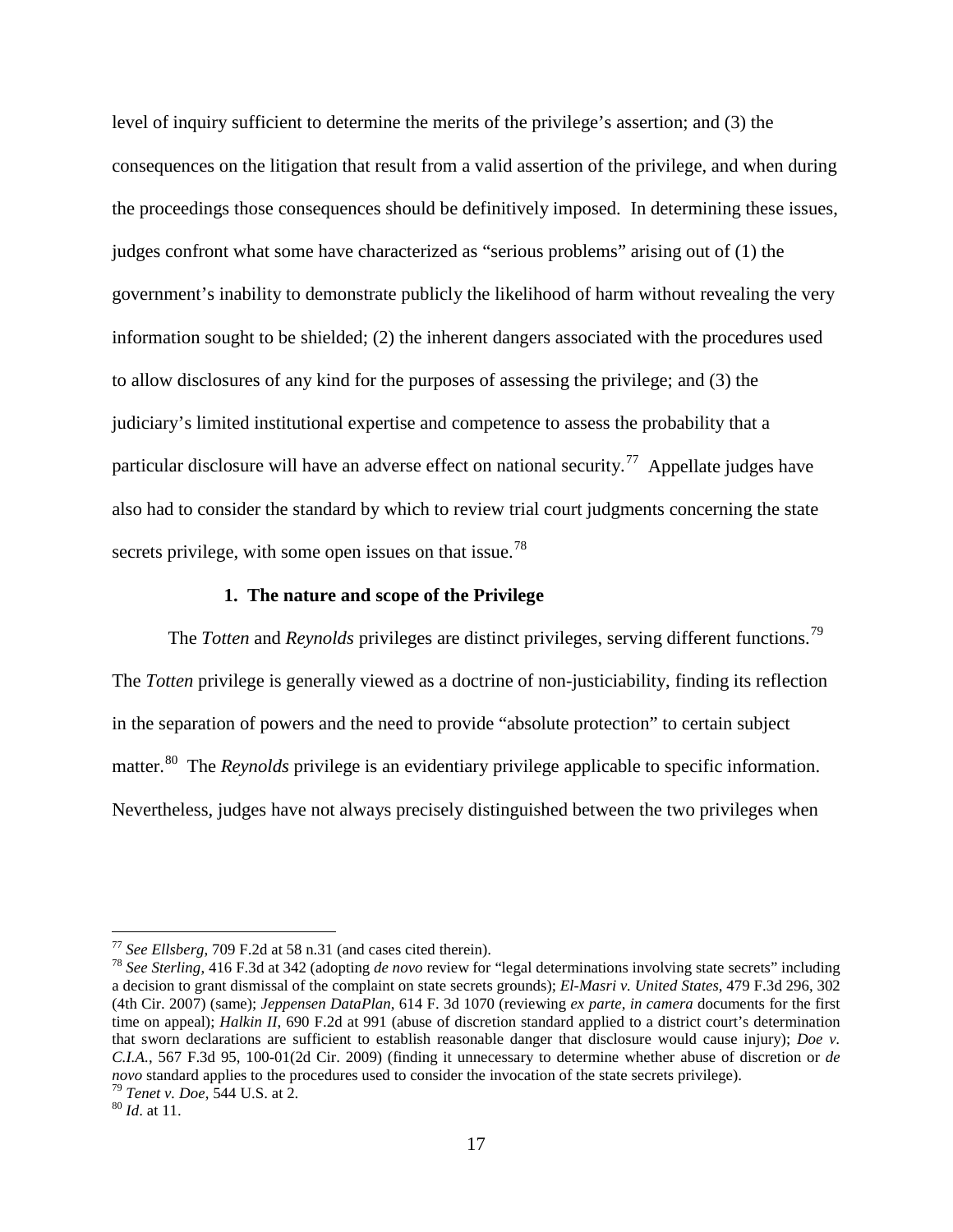the core subject matter of the litigation is infused with state secrets. $81$  Judges also appear to accept, at least in principle and at least as to the *Reynolds* privilege, that the state secrets privilege, like other privileges, does not define the parties' "substantive rights."[82](#page-19-1)

Though never precisely clear as to its constitutional provenance, judges see the state secrets privilege performing "a function of constitutional significance"<sup>[83](#page-19-2)</sup> and have extended to it both a status and a consequence far beyond other privileges.<sup>[84](#page-19-3)</sup> Through the enactment of statutory exemptions from otherwise mandatory or permissible disclosures, Congress has effectively recognized the privilege for certain types of national security information that to a large extent coincides with the scope of these judicially created privileges. $85$  Judges also accept

<span id="page-19-0"></span><sup>81</sup> *See Zuckerbraun v. Gen. Dynamics Corp.*, 935 F.2d 544, 547 (2d Cir. 1991) (citing both *Reynolds* and *Totten* as authority for its dismissal of the case because "[t]he very subject matter of this action is . . . a state secret"); *See also El-Masri v. United States*, 479 F.3d 296 (4th Cir. 2007); *cf*. *Jeppensen DataPlan*, 614 F.3d 1070 (rejecting the

<span id="page-19-1"></span><sup>&</sup>lt;sup>82</sup> In re Sealed Case, 494 F.3d 139, 143 (D.C. Cir. 2007) ("The federal rules are premised on a distinction between substantive claims and the evidence used to prove the claims. Although evidentiary matters are governed by the rules, they cannot modify litigants' substantive rights as to either constitutional or statutory matters. Thus, so long as the state secrets privilege operates as a rule of evidence, and not as a means to modify [plaintiff's] substantive constitutional rights, we hold that it may be invoked by the United States in a *Bivens* action") (internal citations omitted).<br><sup>83</sup> El Masri, 479 F.3d at 303.

<span id="page-19-2"></span>

<span id="page-19-3"></span><sup>&</sup>lt;sup>84</sup> See Reynolds, 345 U.S. at 6 (the states secrets privilege's "constitutional overtones" were "unnecessary to pass upon, there being a narrower [statutory] ground for decision."); *United States v. Nixon*, 418 U.S. 683, 710-11 (unlike other, qualified executive privileges, the state secrets privilege concerns "areas of Art[icle] II duties [in which] the courts have traditionally shown the utmost deference to Presidential responsibilities" and to the extent that it "relates to the effective discharge of a President's powers, it is constitutionally based."); *Halkin I*, 598 F.2d at 7 (the state secrets privilege "head[s] the list" of evidentiary privileges); *El-Masri*, 437 F. Supp. 2d at 535 ("while the state secrets privilege is commonly referred to as a 'evidentiary' in nature, it is in fact a privilege of the highest dignity and significance[]" and is " . . . derived from the President's constitutional authority over the conduct of this country's diplomatic and military affairs and therefore belongs exclusively to the Executive Branch."), *aff'd* 479 F.3d 296, 304 (4th Cir. 2007) ("The state secrets privilege . . . has a firm foundation in the Constitution, in addition to its basis in the common law of evidence"); *Nat'l Lawyers Guild v. Attorney Gen.*, 96 F.R.D. 390, 396 n.10 (S.D.N.Y. 1982) ("The governmental privileges other than that for state secrets are qualified rather than absolute. They may be overcome by a litigant's showing of necessity . . . [that] outweigh[s] the governmental interest favoring secrecy") (internal citations omitted). *But see Gen. Dynamics Corp.*, 563 U.S. at 5 (observing that the state secrets privilege's "[w[ell-established pedigree" is in the law of evidence) (citing *Reynolds*).

<span id="page-19-4"></span><sup>&</sup>lt;sup>85</sup> *See* The Freedom of Information Act, Exemption 1, 5 U.S.C. § 552(b)(1) (enabling an agency to refrain from disclosing information that is "specifically authorized under criteria established by an Executive order to be kept secret in the interest of national defense or foreign policy and . . . [is] in fact properly classified pursuant to such Executive order."); The Invention Secrecy Act, 35 U.S.C. §§ 181-88 (providing for information in patent applications to be kept secret when secrecy is deemed to be in the national interest and prevents the inventor from securing his patent until the secrecy order is lifted, subject to an inventor's right to compensation for the United States' use of a device that could not be patented as a result of the Act); The National Security Act of 1947,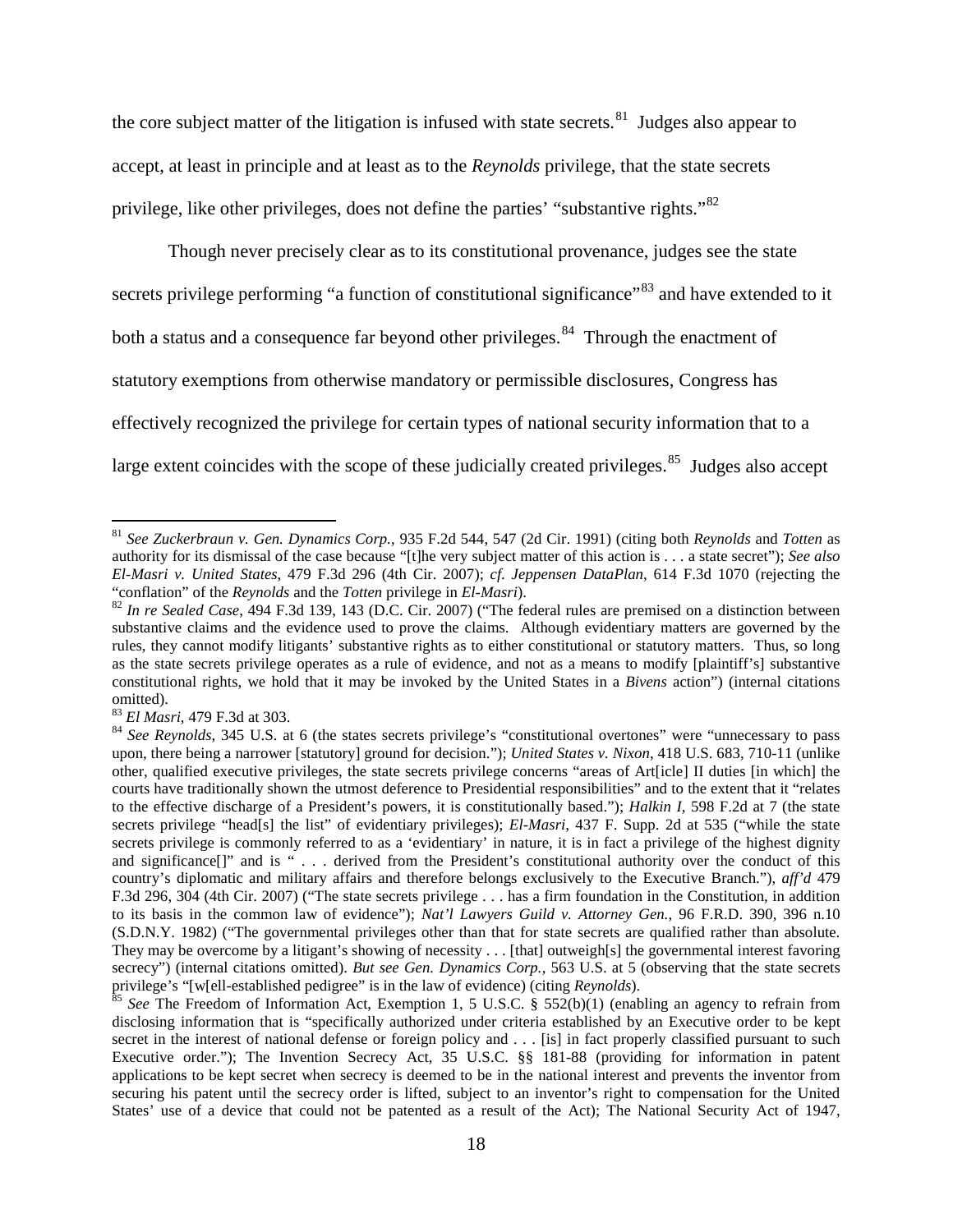that the state secrets privilege is not limited to statutory claims, such as the FTCA claim considered in *Reynolds*, but extends as well to constitutional tort claims, as in a *Bivens* action.<sup>[86](#page-20-0)</sup>

In assessing the nature and scope of the privilege, judges acknowledge, as the *Reynolds*  Court explicitly noted, that the "compromise" reflected in the states secrets privilege impacts the constitutional values imbedded in a transparent, adversarial process.<sup>[87](#page-20-1)</sup> From that perspective, some judges see the privilege potentially operating to undermine the public's perception of the judiciary's legitimacy and independence.<sup>88</sup> Nevertheless, judges generally reject Due Process clause and First Amendment challenges based on claims that a civil litigant has the same due

currently codified at 50 U.S.C. §§ 3021 *et seq.*, (mandating that the director of National Intelligence "shall protect intelligence sources and methods from unauthorized disclosure"); and the Central intelligence Agency Act of 1949, also codified at 50 U.S.C. §§ 3021 *et seq. See also* Executive Order on National Security Information, No. 12356, 47 FR 14874, issued on April 2, 1982, becoming effective on August 1, 1982 (pertaining to FOIA Exemption 1); *Halpern v. United States*, 258 F.2d 36 (2d Cir. 1958) (a court is authorized to conduct *in camera* trial proceedings

<span id="page-20-0"></span>under the Invention Secrecy Act).<br><sup>86</sup> *See, e.g., In re Sealed Case,* 494 F.3d at 143-44 ("The distinction . . . between constitutional claims and those based on statutory grounds means that *Reynolds*' holding on statutory grounds does not control. Nonetheless, it hardly follows that the privilege evaporates in the presence of an alleged constitutional violation . . . Although the rules of evidence must yield when they offend the constitutional trial rights of litigants, [plaintiff] identifies no trial rights that is being abridged. In [plaintiff]'s view, it is the constitutional nature of his underlying claim that entitles him to escape the binds of the federal rules. We can find no support for this position, which would essentially allow any constitutional claim to repress any rule that withholds evidence for reasons other than relevance . . . . ") (internal citations and quotations omitted). <sup>87</sup> *See e.g.*, *Heine v. Raus*, 399 F.2d 785, 791 (4th Cir. 1968) ("Disclosures in camera are inconsistent with the

<span id="page-20-1"></span>normal rights of a plaintiff of inquiry and cross-examination"); *Doe v. C.I.A.*, 576 F. 3d 95, 107 (2d Cir. 2009) ("[t]he [district] court, pursuant to *Reynolds*, dispensed with two fundamental protections for litigants, courts, and the public. First, the district court and the parties lost the benefit of an adversarial process, which may have informed and sharpened the judicial inquiry in which would have assured each litigant a fair chance to explain, complain, and otherwise be heard . . . Second, they lost the value of open proceedings and judgments based on public evidence").

<span id="page-20-2"></span><sup>88</sup> *See, e.g.*, *Doe v. C.I.A.*, 576 F. 3d 95, 107 (2d Cir. 2009) *citing United States v. Aref*, 533 F. 3d 72 at 107-08. (2d Cir. 2008) ("transparency is pivotal to public perception of the judiciary's legitimacy and independence. The political branches of government claim legitimacy by election, judges by reason. Any step that withdraws an element of the judicial process from public view makes the ensuing decision look more like fiat and requires rigorous justification . . . This is especially so when a judicial decision accedes to requests of the co-ordinate branch, lest ignorance of the basis for the decision will cause the public to doubt that complete independence of the courts of justice [which] is peculiarly essential in a limited Constitution); *Richmond Newspapers Inc. v. Va.*, 448 U.S 555 (1980) ("'without publicity, all other checks are insufficient: in comparison of publicity, all other checks are of small account . . . Whatever other institutions might present themselves in the character of checks, would be found to operate rather as cloaks and checks; as cloaks in reality, as checks only in appearance.'" (quoting 1 J. Bentham, RATIONALE OF JUDICIAL EVIDENCE 524 (1927)).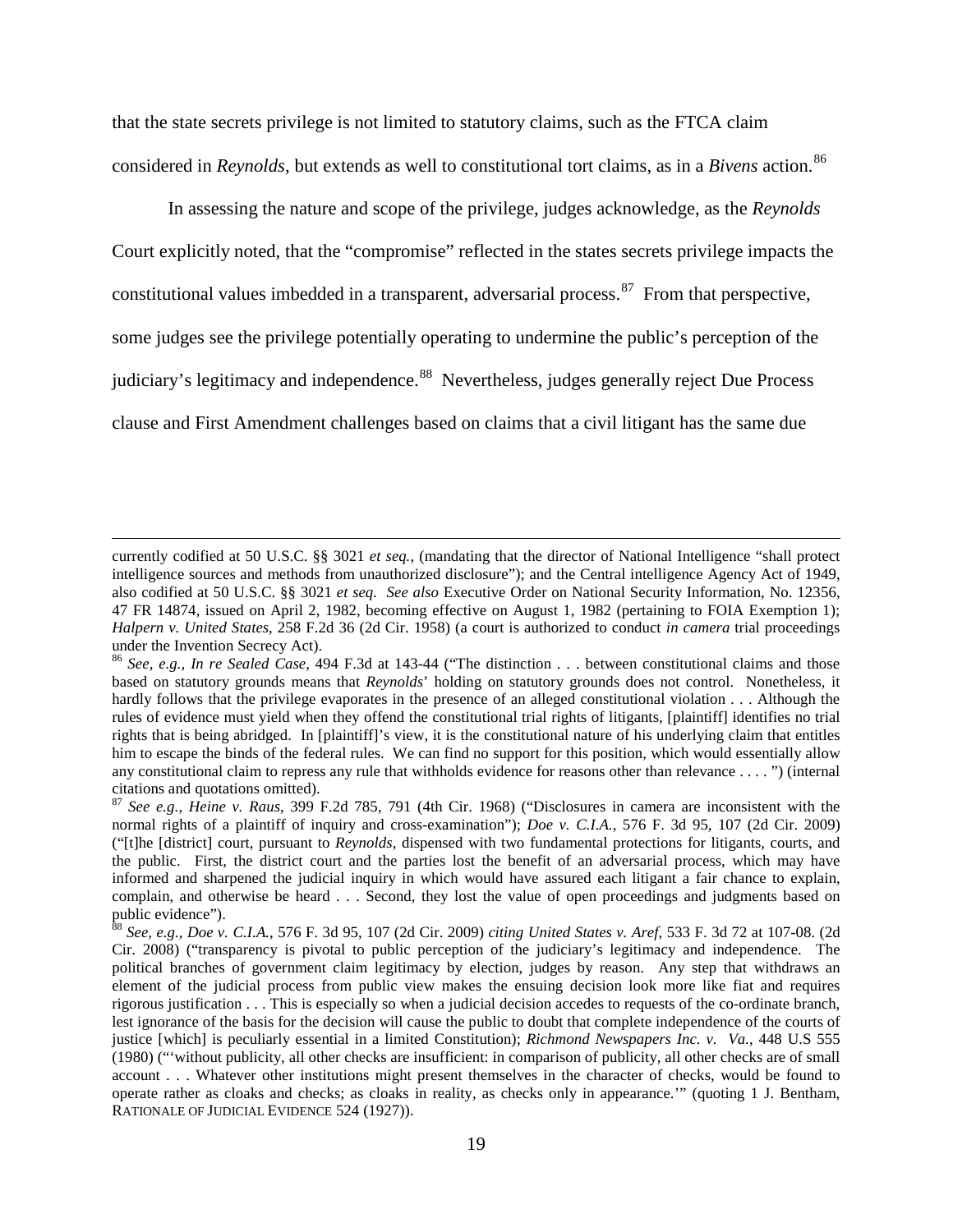process rights as a criminal defendant to present all available evidence<sup>[89](#page-21-0)</sup> or that the state secrets privilege violates a plaintiff's constitutional right of access to the courts, counsel, or information needed to respond to an assertion of the privilege.<sup>[90](#page-21-1)</sup> In short, regardless of how a judge views competing constitutional values, in the end, national security considerations takes precedence over any other consideration.<sup>[91](#page-21-2)</sup>

Judges have also taken a narrow view as far as what public disclosures are sufficient to

remove the veil of secrecy over certain information.<sup>[92](#page-21-3)</sup> Likewise, judges have shown little

<span id="page-21-0"></span><sup>89</sup> *See, e.g.*, *McDonnell Douglas Corp. v. United States*, 323 F.3d 1006, 1023 (Fed. Cir. 2003) (observing that equating the rights of civil and criminal defendants "essentially conflate[s] rules governing criminal and civil proceedings, elevating the civil contract dispute into the constitutional territory of a criminal prosecution" and citing *Reynolds*' pronouncement that "such rationale has no application in a civil forum where the government is not the moving party, but is a defendant only on terms to which it has consented." 345 U.S. at 12).<br><sup>90</sup> See Doe. v. C.I.A., 576 F.3d 95, 100 (2d Cir. 2009) (rejecting that plaintiff had a "right to submit classified

<span id="page-21-1"></span>material to the Court in connection with the Government's claim of the state secrets privilege" and a decision on the state secrets privilege was "ripe" despite the absence of counter submissions by the plaintiffs).

<span id="page-21-2"></span><sup>91</sup> *See Heine*, 399 F.2d at 791 ("[I]f the two interests [*in camera* disclosure and a litigant's rights] cannot be reconciled, the interest of the individual litigant must give way to the government's privilege against disclosure of its secrets of state."); *Bareford v. Gen. Dynamics Corp*., 973 F.2d 1138, 1144 (5th Cir. 1992) ("the results are harsh in either direction and the state secret [*sic*] doctrine finds the greater public good—ultimately the less harsh remedy—to be dismissal"); *El-Masri*, 479 F.3d at 313 (observing that dismissal in a state secrets cases occurs because plaintiff's personal interest in pursuing his civil claim is subordinated to the collective interest in national security); *see also Restis v. Am. Coalition Against Nuclear Iran, Inc.*, No. 13 Civ. 5032, 2015 WL 1344479 (S.D.N.Y. Mar. 23, 2015) (where, for all its stated concerns over the adversarial process, the Court concluded that the *ex parte*, *in camera* proceedings occurred for "good and sufficient reason: to ensure that legitimate state secrets were not lost in the process . . ." and that the plaintiffs' rights of access to the courts were not compromised by the district court's refusal to require that the CIA facilitate their use of information covered by an assertion of the state secrets privilege); *El-Masri*, 437 F. Supp. 2d at 539-41 ("while dismissal of the complaint deprives El-Masri of an American judicial forum for vindicating his claims, well-established and controlling legal principles require that in the present circumstances, El-Masri's private interests must give way to the national interest in preserving state secrets [and] . . . [i]n times of war, our country, chiefly through the Executive Branch, must often take exceptional steps to thwart the enemy. Of course, reasonable and patriotic Americans are still free to disagree about the propriety and efficacy of those exceptional steps. But what this decision holds is that these steps are not proper grist for the judicial mill where, as here, state secrets are at the center of the suit and the privileges validly invoked"); *Spock v. United States*, 464 F. Supp. 510, 518-20 (S.D.N.Y. 1978) (national security interests take precedence but premature to deny plaintiff access to the courts at the pleadings stage in light of the limited state secrets issue presented).

<span id="page-21-3"></span><sup>92</sup> *See, e.g.*, *Mohamed v. Jeppensen Dataplan, Inc*., 614 F.3d 1070, 1074 (en banc) (concluding that information concerning plaintiff's torture claims were covered by the state secrets privilege even though plaintiff contended that "virtually every aspect of [plaintiff's] rendition, including his torture . . . had been publicly acknowledged by the Swedish government" where the plaintiff sought asylum); *El-Masri v. United States*, 479 F.3d 296, 301-02, 308-09 (4th Cir. 2007) (state secrets were unaffected by public disclosures concerning the existence of the extraordinary rendition program, the existence of facilities for that purpose, the "modus operandi" developed for the purposes of renditions, the "decision-making process" pertaining to that program and the role played by other governments); *Hepting v. AT&T Corp.*, 439 F. Supp. 2d 974, 990 (in determining whether a factual statement is "secret" for the purposes of the state secrets privilege, "the court should look only at publicly reported information that possesses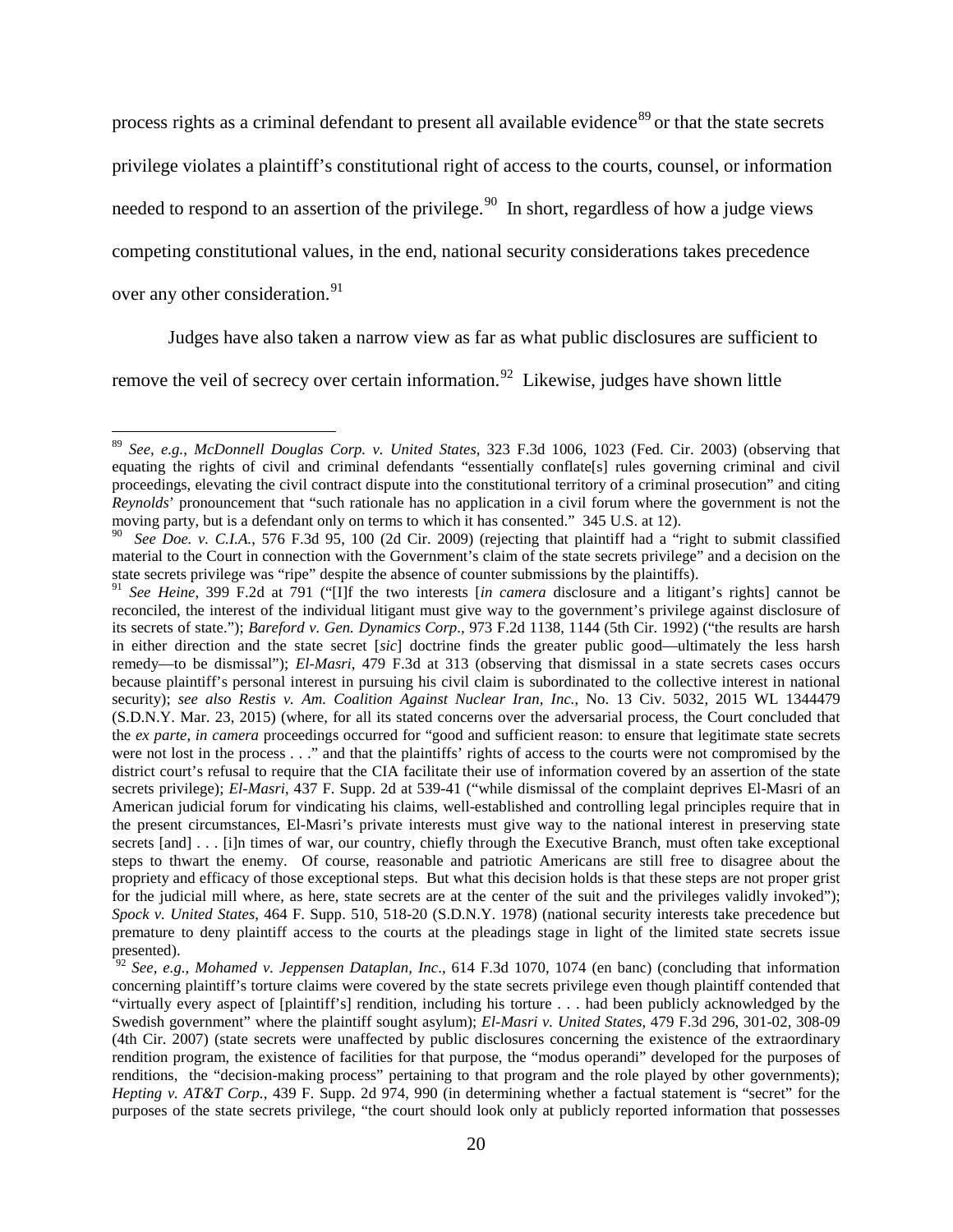disposition to find exemptions, preemptions or waivers with respect to the privilege<sup>[93](#page-22-0)</sup> because of

public or inadvertent disclosures,<sup>[94](#page-22-1)</sup> inter or intra-branch or agency disclosures,<sup>[95](#page-22-2)</sup> inconsistent

government positions,<sup>[96](#page-22-3)</sup> general official acknowledgements of privileged subject

 $\overline{a}$ 

matter, <sup>[97](#page-22-4)</sup> illegal, unconstitutional or criminal wrongdoing;<sup>[98](#page-22-5)</sup> or federal legislation.<sup>[99](#page-22-6)</sup> However,

some judges have found preemption and waiver implicit in certain federal legislative schemes.<sup>[100](#page-22-7)</sup>

<span id="page-22-3"></span>government has opened the door for judicial inquiry by publicly confirming and denying material information about its monitoring of [claimed privileged] communication content"). <sup>97</sup> *See, e.g.*, *El-Masri*, 437 F. Supp. 2d at 537-38 ("Plaintiff's argument that government officials' public affirmation

<span id="page-22-7"></span><span id="page-22-4"></span>of [privileged subject matter] undercuts the claim of privilege misses the critical distinction between a general admission that [the subject matter] exists, and the admission or denial of the specific facts at issue in this case. A general admission provides no details as to the means and methods employed in these renditions, or the persons, companies or governments involved.").

<span id="page-22-5"></span><sup>98</sup> *See Founding Church of Scientology v. N.S.A.*, 610 F.2d 824, 829 n.49 (D.C. Cir. 1979) (distinguishing under FOIA information whose disclosure "simply . . . might uncloak an illegal operation" and information whose disclosure "would reveal" state secrets"); *Silets v. Dep't of Justice*, 945 F.2d 227, 231 (7th Cir. 1991) (en banc) (privilege would be effectively eliminated under FOIA if allegations of criminal conduct were sufficient to overcome the privilege); *El-Masri*, 479 F.3d at 312 (rejecting theory that judiciary is obligated to "jettison" the state secrets privilege in order to exercise "a roving writ to ferret out and strike down executive excess"); *Frost v. Perry*, 919 F. Supp. 1459, 1466 (D. Nev. 1996) (allegations of criminal violations of Resource Conservation and Recovery Act insufficient to overcome privilege); *Maxwell* 143 F.R.D. at 598, *aff'd Maxwell v. First Nat'l Bank of Md.*, No. 92-2392, 1993 WL 264547 (4th Cir. 1993) (privilege assertable to protect state secrets even if it also allows concealment of alleged illegal conduct). <sup>99</sup> *See Frost v. Perry*, 161 F.R.D. 434, 438-40 (D. Nev. 1995) (Resource Conservation and Recovery Act does not

<span id="page-22-6"></span>preempt or supersede the states secrets privilege since it does not "speak directly" to whether the privilege applies to the required statutory disclosures) *aff'd sub nom Kasza v. Browner,* 133 F.3d 1159, (9th Cir. 1998); *see also Hepting v. AT&T*, No. C-06-672, 2006 WL 1581965, \*3 (N.D. Ca. 2006) (premature to grant access to privileged information under statutory authorization).

substantial indicia of reliability and whose verification or substantiation possesses the potential to endanger national security. That entails assessing the value of the information to an individual or group bent on threatening the security of the country, as well as the secrecy of the information.").

<span id="page-22-0"></span><sup>&</sup>lt;sup>93</sup> See generally Maxwell, 143 F.R.D. at 597 (waiver for the purposes of the state secrets privilege must at least meet the requirements for waiver under the Freedom of Information Act, including that (1) the information requested must be as specific as the information previously released; (2) the information requested must match information previously disclosed; and (3) the information requested must already have been made public through an official and documented disclosure).

<span id="page-22-1"></span><sup>94</sup> *See, e.g.*, *Al Haramain Islamic Foundation, Inc. v. Bush*, 507 F.3d 1190, 1202-03 (9th Cir. 2008) (inadvertent disclosure to the plaintiffs did not make state secrets public information); *Alfred A. Knopf, Inc. v. Colby*, 509 F.2d 1362, 1370 (4th Cir. 2009) ("It is one thing for a reporter or authors to speculate or guess that a thing may be so or even, quoting undisclosed sources, to say that it is so; it is quite another thing for one in a position to know of it officially to say that it is so."); *United States v. Marchetti*, 466 F.2d 1309, 1318 (4th Cir. 1972) ("Rumor and speculation are not the equivalent of prior disclosure.").

<span id="page-22-2"></span><sup>95</sup> *See, e.g.*, *Halkin I*, 598 F.2d at 9 ("[T]he government is not estopped from concluding in one case that disclosure is permissible while in another case it is not."); *Halkin II*, 690 F.2d at 994 (no waiver through books by former CIA officials screened and approved by the CIA); *N.S.N. Int'l Ind. v. E.I. DuPont de Nemours*, 140 F.R.D. 275, 280 (S.D.N.Y. 1991) (no waiver where counsel for private company given prior access to privileged documents). *But see Jabara v. Kelley*, 75 F.R.D. 475, 492-93 (E.D. Mich. 1977) (declining to recognize the privilege where claimed privileged information had been revealed to the United States Senate Select Committee on Intelligence).<br><sup>96</sup> See, e.g., Hepting v. AT&T Corp., 439 F. Supp. 2d 974, 990, 996 (N.D. Ca. 2006) (concluding that "the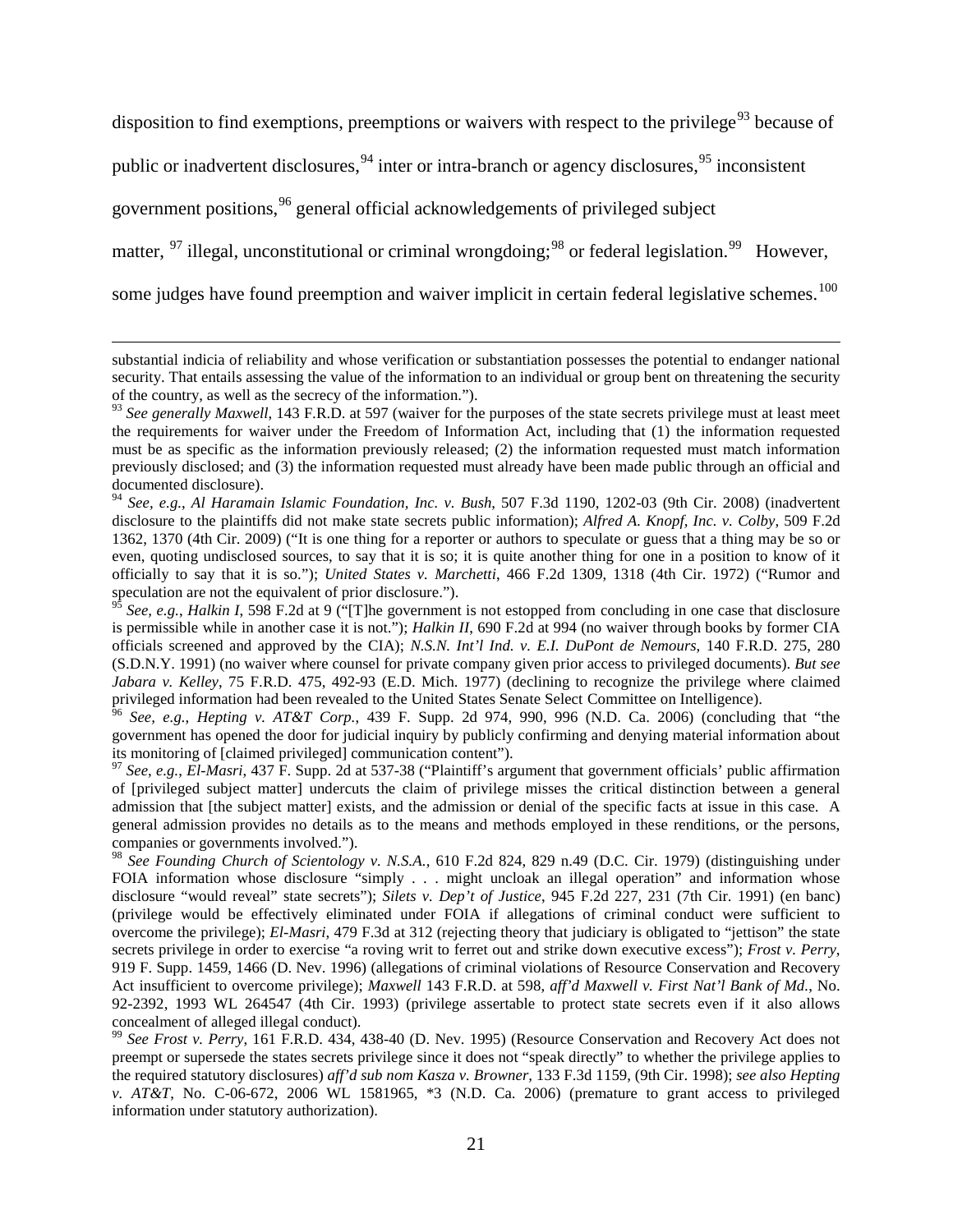#### **(a) The** *Totten* **privilege**

Supreme Court pronouncements notwithstanding, there has been a range of judicial views concerning the nature, scope, and application of the *Totten* subject matter privilege. There appears to be general agreement, however, that the privilege, where it in fact applies, constitutes or closely approximates a rule of non-justiciability that issues out the Constitution's separation of powers. [101](#page-23-0)

As to its scope, some judges have resisted applying the *Totten* privilege to fact situations beyond those closely approximating the facts of that case - a secret contract of espionage.<sup>[102](#page-23-1)</sup> Some judges have applied the *Totten* privilege broadly based on the principle that it applies where a party's "success depends on the existence of a secret espionage relationship with the government."[103](#page-23-2) For example, judges often dismiss employment discrimination claims against the CIA based on the *Totten* privilege where necessary but protected evidence, such as the identity of covert operatives or assignments, would need to be disclosed.<sup>[104](#page-23-3)</sup> Other judges have essentially expanded *Totten's* categorical bar to any subject matter "so pervaded by state secrets as to be incapable of judicial resolution once the privilege has been invoked."<sup>[105](#page-23-4)</sup> On the other

<sup>&</sup>lt;sup>100</sup> *Hepting v, AT & T, 439 F. Supp. 2d at 984 (state secrets privilege pre-empted under FISA); <i>Halpern v. United States, 258 F.2d 37 (2d Cir. 1958) (Invention Secrecy Act "must be viewed as waiving the [state secrets]* <sup>101</sup> See Fn 181 infra; Part I.B.3.iii infra at 50.<br><sup>102</sup> See In re Sealed Case, 494 F. 3d 139 (D.C. Cir. 2007); Mohamed v. Jeppesen Dataplan, Inc., 614 F.3d 1070,

<span id="page-23-1"></span><span id="page-23-0"></span><sup>1093 (9</sup>th Cir. 2010) (Hawkins, J. dissenting) (the *Totten* privilege does not apply to claims based on an illegal "rendition" program).

<span id="page-23-2"></span><sup>103</sup> *See El-Masri v. Tenet*, 437 F. Supp. 2d 530, 540 (2006) (alterations omitted) (citing *Tenet v. Doe*, 544 U.S. 1 (2005)) (finding it dispositive that the plaintiff himself was not a party to any secret espionage agreements or

<span id="page-23-3"></span><sup>&</sup>lt;sup>104</sup> *See, e.g., Sterling v. Tenet,* 416 F.3d 338, 341 (4th Cir. 2005); *Abilt v. C.I.A., No.* 1:14-cv-1031, 2015 WL 566712 (E.D. Va. Feb. 10, 2015). *But see Tenet v. Doe*, 544 U.S. 1, 10 (2006) ("But there is an obvious difference, for purposes of *Totten,* between a suit brought by an acknowledged (though covert) employee of the CIA and one filed by an alleged former spy. Only in the latter scenario is *Totten*'s core concern implicated: preventing the existence of the plaintiff's relationship with the Government from being revealed.").

<span id="page-23-4"></span><sup>&</sup>lt;sup>105</sup> See. e.g., El-Masri, 479 F.3d 296, 306 (4th Cir. 2007); see also id. at 308 (extending Totten's categorical bar to any case where privileged information "will be so central to the subject matter of the litigation that any attempt to proceed will threaten disclosure of privileged matters"); *Al-Haramain*, 507 F.3d at 1197 (The *Totten* bar "has evolved into the principle that where the very subject matter of a lawsuit is a matter of state secret, the action must be dismissed without reaching the question of evidence."); *Fitzgerald v Penthouse,* 776 F.2d 1236 (4th Cir. 1985)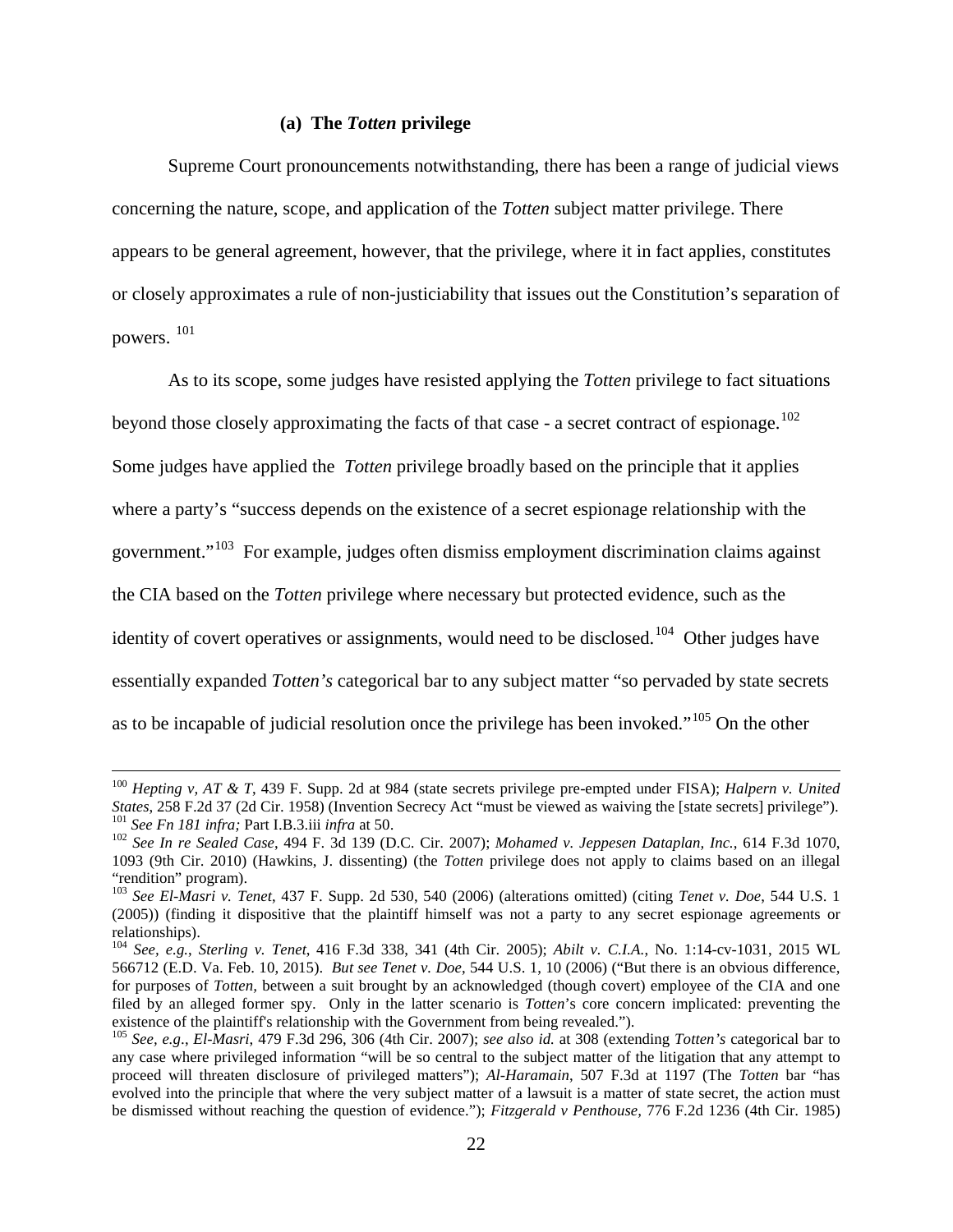hand, some judges have resisted relying on the *Totten* privilege, even where it could clearly apply, in favor of a more particularized consideration of the claimed privileged information under the more flexible *Reynolds* privilege, [106](#page-24-0) although an application of the *Reynolds* privilege

within this context essentially conflates the *Totten* and *Reynolds* privileges.<sup>[107](#page-24-1)</sup>

## **(b) The** *Reynolds* **privilege**

While the *Reynolds* privilege, as all evidentiary privileges, is to be "narrowly

construed,"[108](#page-24-2) judges have nevertheless applied it expansively to not only the kind of "military

secrets" considered in *Reynolds*, but also to any information whose disclosure would endanger

"national security," broadly defined based on *Reynolds*, [109](#page-24-3) including clandestine intelligence

operations and sensitive aspects of foreign affairs.<sup>[110](#page-24-4)</sup> Some judges have equated the scope of

1985). <sup>108</sup> *Jabara v. Kelley*, 75 F.R.D. 475, 480 (E.D. Mich. 1977).

 $\overline{a}$ 

<span id="page-24-3"></span><span id="page-24-2"></span><sup>109</sup> *Reynolds*, 345 U.S. at 10 (protected state secrets include "matters which, in the interest of national security, should not be divulged"), *cited in Kinoy v. Mitchell,* 67 F.R.D. 1, 8, (S.D.N.Y. 1975); *Jabara*, 75 F.R.D. at 483 n.25; *Frost v. Perry*, 919 F. Supp 1459, 1464 (D. Nev. 1996).

<sup>(</sup>*Totten* subject matter exclusion applies beyond direct contractual privity cases where "sensitive military secrets will be so central to the subject matter of the litigation that any attempt to proceed will threaten disclosure of the privileged matters"); *Jeppesen DataPlan*, 614 F.3d at 1093 (Bea, J., concurring) (the *Totten* privilege applies to claims based on an illegal "rendition" program); *Restis v. Am. Coalition Against Nuclear Iran, Inc.*, No. 13 Civ. 5032, 2015 WL 1344479 (S.D.N.Y. Mar. 23, 2015).

<span id="page-24-0"></span><sup>&</sup>lt;sup>106</sup> See Jeppesen DataPlan, 614 F.3d at 1084 (relying on the Reynolds privilege because of the "extremely harsh consequences" of the arguably applicable *Totten* privilege and "because conducting a more detailed analysis will tend to improve the accuracy, transparency and legitimacy of the proceedings."); *Al-Haramain*, 507 F.3d at 1201 (disapproving of *El-Masri*'s conflating the *Totten* subject matter bar and the *Reynolds* privilege with respect to subject matter that prevents the use of non-privileged information); *see also Monarch Assurance P.L.C. v. United States*, 244 F.3d 1356 (Fed. Cir. 2001) (refusing to dismiss under *Totten* a claim based on an alleged secret agreement between the CIA and a foreign insurance company concerning the funding of a clandestine CIA operation); *Horn v. Huddle*, 647 F. Supp. 2d 55, 57 n.2 (noting that CIPA-like procedures could be used to facilitate litigation even though the subject matter was privileged under *Totten*).

<span id="page-24-1"></span>litigation even though the subject matter was privileged under *Totten*). <sup>107</sup> *See*, *e.g.*, *Jeppesen Dataplan*, 614 F.3d at 1087 n.12; *Zuckerbraun v. Gen. Dynamics Corp.*, 935 F.2d 544, 547-48 (2d Cir. 1991) (dismissal required under *Reynolds* and *Totten* because "the very subject matter . . . is privileged"); *Weston v. Lockheed Missiles & Space Co.*, 881 F.2d 814, 816 (9th Cir. 1989) ("the state secrets privilege alone can be the basis for dismissal of an entire case"); *Fitzgerald v Penthouse Int'l, Ltd.*, 776 F.2d. 1236, 1241-42 (4th Cir.

<span id="page-24-4"></span><sup>110</sup> *See, e.g.*, *In re Sealed Case*, 494 F.3d 139, 146, 152 (D.C. Cir. 2007) (state secrets extend to "covert operatives, organizational structure and functions . . . intelligence-gathering sources, methods, and capabilities . . . locations of facilities . . . [and] the organization of classified employees"); *Zuckerbraun*, 935 F.2d 544, 547 (2d Cir. 1991) (missile defense systems); *Farnesworth Cannon, Inc. v. Grimes*, 635 F.2d 268 (4th Cir. 1980) (en banc) (military contracts and military employees' job responsibilities); *Fitzgibbon v. C.I.A.*, 911 F.2d 755, 762 (D.C. Cir. 1990) (extending the Supreme Court's pronouncements in *Sims* to intelligence methods); *Halkin v. Helms*, 598 F.2d 1,7 (D.C. Cir. 1978) (*Halkin I*) (NSA intercepted communications of Vietnam protesters); *Halkin v. Helms*, 690 F.2d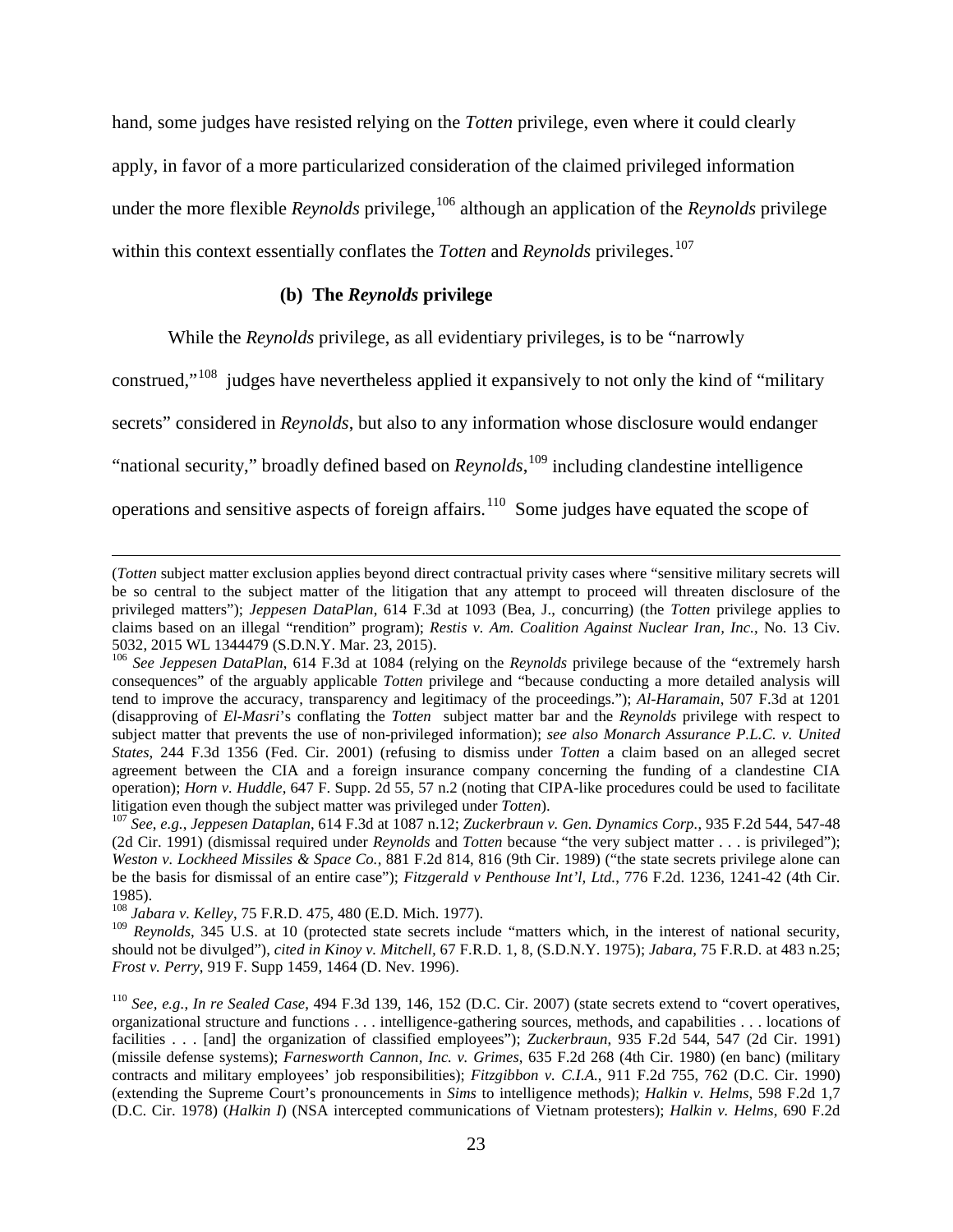"state secrets" to that of "national defense," as used in The Espionage Act of 1917, 40 Stat. 217, and The Defense Secrets Act of 1911, 36 Stat.  $1040$ ,  $^{111}$  $^{111}$  $^{111}$  described by the Supreme Court as "a generic concept of broad connotations, referring to the military and naval establishments and the related activities of national preparedness."<sup>[112](#page-25-1)</sup>

Judges have also effectively expanded the scope of the state secrets privilege, and the deference to be extended to the Executive Branch, through the use of the so-called "mosaic theory," under which seemingly innocuous or unimportant pieces of information become protected because they are part of an overall "mosaic" from which "sophisticated analysts" could derive privileged information.<sup>[113](#page-25-2)</sup> Judges have refused, however, to equate all classified information with information protected under the state secrets privilege.<sup>[114](#page-25-3)</sup> Conversely, judges appear willing under appropriate circumstances to extend the privilege to information that is not

<sup>977, 993</sup> (D.C. Cir. 1982) (*Halkin II*) (instances of foreign assistance in surveillance and identity of CIA operatives); *Ellsberg v. Mitchell*, 709 F.2d 51, 56-57 (D.C. Cir. 1983) ("impairment of the nation's defense capabilities, disclosure of intelligence-gathering methods or capabilities, and disruption of diplomatic relations with foreign governments"); *Bareford v. Gen. Dynamics Corp.*, 973 F.2d 1138, 1144 (5th Cir. 1992) (the operation and defects of classified weapons systems); *Fitzgerald v. Penthouse Int'l, Ltd.*, 776 F.2d at 1242 (4th Cir. 1985) (experiments with potential weapons systems); *El-Masri*, 479 F.3d 296, 303 (4th Cir. 2007) ("foreign affairs"); *Heine v. Raus*, 305 F. Supp. 816 (D. Md. 1969) (CIA instructions concerning the identity of a presumed Soviet agent); *Pack v. Beyer*, 157 F.R.D. 226, 231-32 (D.N.J. 1994) ("the public interest" and the placement of prisoner plaintiffs in a "Maximum Control Unit"); *Republic of China v. Nat'l Union Fire Ins. Co*., 142 F. Supp. 551, 553 (D. Md. 1956) (conversations between British and American officials concerning sovereign immunity of China); *Black v. United States*, 900 F. Supp. 1129, 1134 (D. Minn. 1994) (the identities of government agents, the nature and purpose of their contacts with individuals under investigation and the location of contacts); *Frost v. Perry*, 919 F. Supp. 1459 (D. Nev. 1996) (environmental information at a classified military facility). *But see Jabara*, 75 F.R.D. at 492 (holding that the state secrets privilege does not extend to "arrangements" through which the FBI requested and obtained information from a federal agency or the "general" manner in which the FBI used such information).

<span id="page-25-0"></span><sup>111</sup> *See Kinoy v. Mitchell*, 67 F.R.D. 1, 8 (S.D.N.Y. 1975); *Jabara*, 75 F.R.D. at 483 n.25; *Frost*, 919 F. Supp. 1459, at 1464.<br><sup>112</sup> Gorin v. United States, 312 U.S. 19, 28 (1941).

<span id="page-25-2"></span><span id="page-25-1"></span><sup>112</sup> *Gorin v. United States*, 312 U.S. 19, 28 (1941). <sup>113</sup> *See Halkin I*, 598 F.2d at 8-9; *Ellsberg,* 709 F.2d at 58 n.31; *El-Masri*, 479 F.3d at 305; *Black*, 62 F.3d at 1119 n.5; *In re United States*, 872 F.2d at 475; *Kasza*, 133 F.3d at 1166; *Herring v. U.S*, 424 F.3d 384, 391 n.3 (deference is required because of "the near impossibility of determining with any level of certainty what seemingly insignificant pieces of information would have been of keen interest to a Soviet spy 50 years ago"); *Knight v. C.I.A*., 872 F.2d 660, 663 (5th Cir. 1989) ("even the most apparently innocuous [information] can yield valuable intelligence"); *C.I.A. v Simms*, 471 U.S. 159, 178 (1985) ("bits and pieces of data may aid in piecing together bits of other information even when the individual piece is not of obvious importance in itself") (internal citations omitted); *see also* David E. Pozen, *The Mosaic Theory, National Security, and the Freedom of Information Act*, 115 YALE L.J. 628 (2005).

<span id="page-25-3"></span><sup>114</sup> *Jeppesen Dataplan*, 614 F.3d at 1070.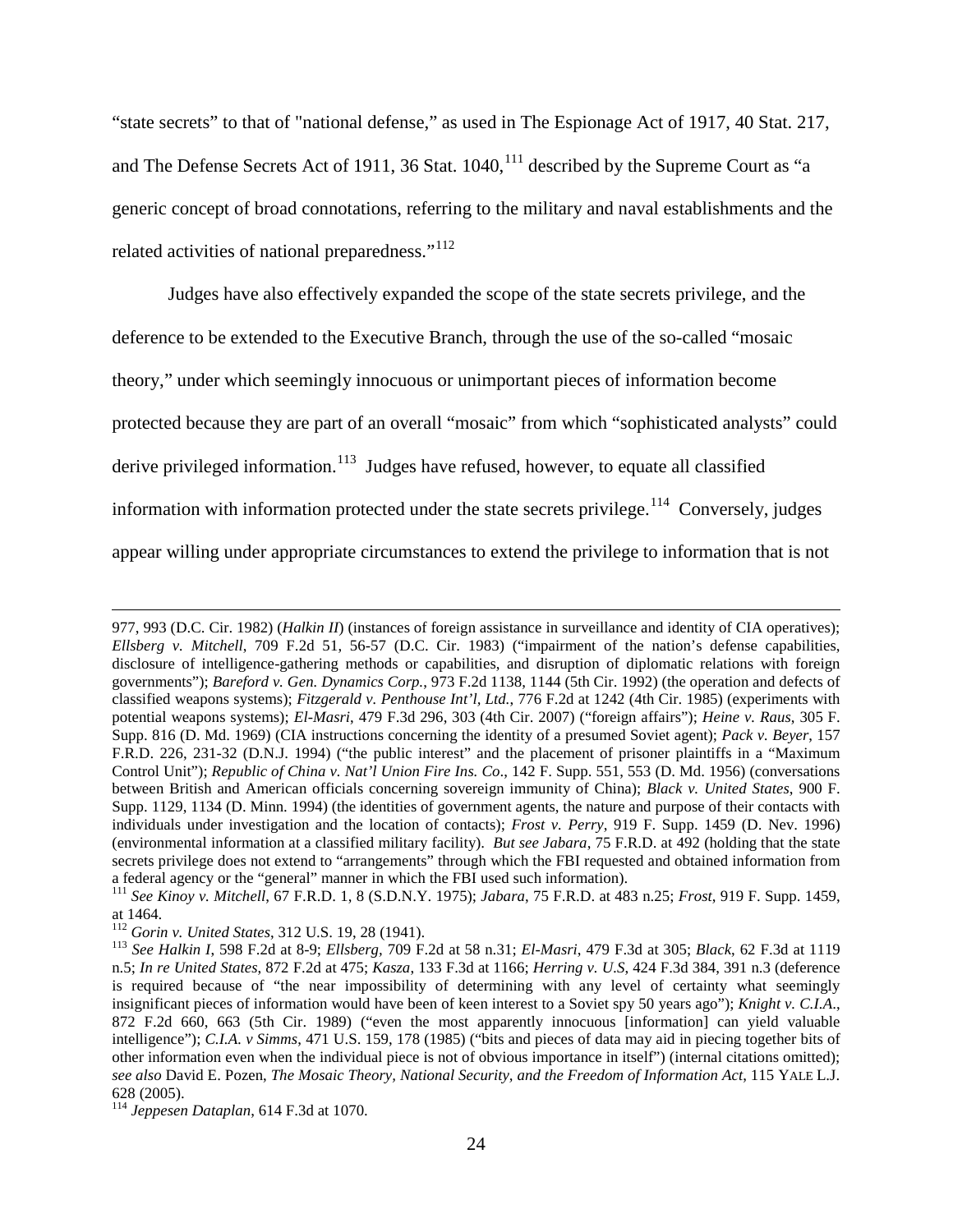classified.[115](#page-26-0) Judges also recognize that the privilege also does not technically extend to information pertaining to "domestic security."[116](#page-26-1) But the boundaries between domestic and foreign intelligence sources and methods often blur; and the protections afforded under the state secrets privilege are often considered together with more qualified law enforcement privileges applicable to domestic security, often without precise differentiation.<sup>[117](#page-26-2)</sup>

### **2. The level of inquiry into the basis for the Privilege**

When confronted with an assertion of the state secrets privilege, judges often first consider whether it may be side-stepped altogether, either because the information at issue is immaterial or inadmissible under the rules of evidence<sup>[118](#page-26-3)</sup> or because the case may be dismissed on such grounds as non-justiciability, the political question doctrine, governmental immunity or standing. $^{119}$  $^{119}$  $^{119}$ 

Should an assessment of the privilege be necessary, a judge will usually first assess whether the government has satisfied the *Reynolds* requirement that an appropriate person has asserted the privilege after personally concluding that an invocation of the privilege is

<span id="page-26-0"></span><sup>115</sup> *See Halkin II*, 690 F.2d at 996 n.69; *Frost*, 161 F.R.D. at 438-40; *Maxwell*, 143 F.R.D. at 596 n.6, *aff'd* No. 92- 2392, 1993 WL 264547 (4th Cir. 1993); *see also Mohamed v Holder*, 1:11-cv-50, Doc. No. 104-1(E.D. Va.) (government claimed state secrets privilege as to the unclassified Watchlist Guidance pertaining to the No Fly List).<br><sup>116</sup> See, e.g., Jabara, 75 F.R.D. at 493-94; *Kinoy*, 67 F.R.D. at 14.<br><sup>117</sup> See, e.g., *Northrop Corp.* 

<span id="page-26-2"></span><span id="page-26-1"></span>*Jabara*, 75 F.R.D. at 480; *United States v. Felt*, 491 F. Supp. 179 (D.D.C. 1979) (dealing with the liaison relationships between the United States and foreign countries as they pertain to the foreign activities of a domestic terrorist organization).

<span id="page-26-3"></span><sup>118</sup> *See, e.g.*, *Gilmore v. Palestinian Interim Self-Gov't Auth.*, 8 F. Supp. 3d 1 (D.D.C. 2014) (any possibly privileged documents were inadmissible under the rules of evidence); *Mohamed v. Holder*, 995 F. Supp. 2d 520 (E.D. Va. 2014) (any privileged documents immaterial to procedural due process challenges to No Fly List).

<span id="page-26-4"></span><sup>&</sup>lt;sup>119</sup> See, e.g., Gilmore, 8 F. Supp. 3d 1 (finding inadmissible any possibly privileged documents); Wilson v. Libby, 498 F. Supp. 2d 74 (D.D.C. 2007) (finding no cognizable *Bivens* remedy); *Al-Aulaqi v. Obama*, 727 F. Supp. 2d 1 (D.D.C 2010) (finding no jurisdiction based on lack of standing and the political question doctrine); *Al-Aulaqi v. Panetta*, 35 F. Supp. 3d 56 (D.D.C. 2014) (finding no jurisdiction based on lack of standing, non-justiciability, political question, and the lack of cognizable *Bivens* or other remedy); *Doe v. Rumsfeld*, 683 F.3d 390 (D.C Cir. 2012) (finding no *Bivens* remedy in a case involving the military, national security, or intelligence); *United States v. Stanley*, 483 U.S. 669 (1987) (finding no *Bivens* remedy for damages arising out of military service).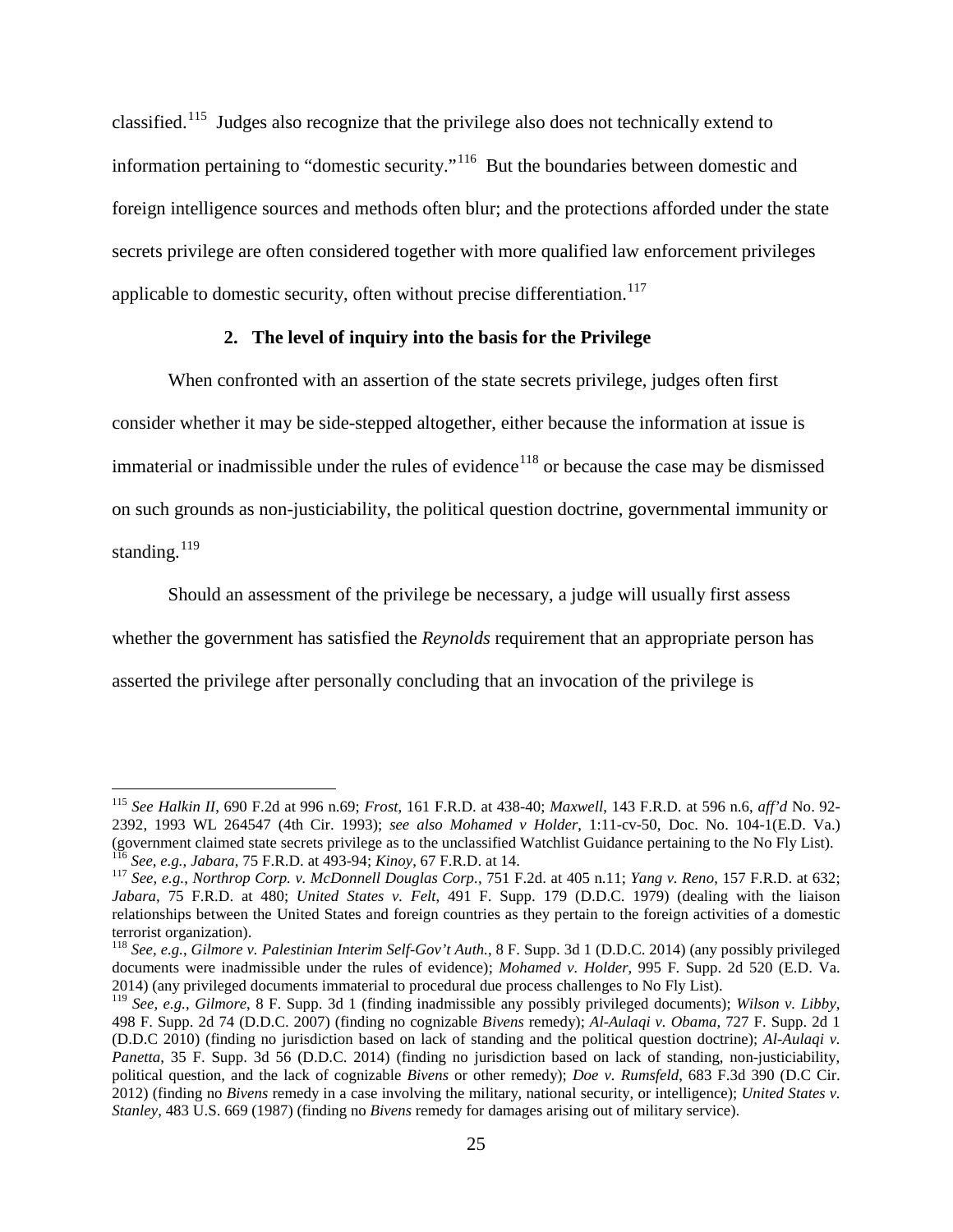appropriate.<sup>[120](#page-27-0)</sup> Some judges see this procedural requirement bound up with the political accountability that justifies an appropriate degree of judicial deference to Executive Branch judgments. For that reason, they have applied rigorously the *Reynolds* requirement that "the decision to object [to disclosure] should be taken by the minister who is the *political* head of the department, and that he should have seen and considered the contents of the documents and himself have formed the view that on grounds of public interest they ought not to be produced" (emphasis added). $^{121}$  $^{121}$  $^{121}$ 

Nevertheless, as a general proposition, judges have not aggressively challenged whether the appropriate senior officer of the responsible agency has "personally" reviewed and considered the assertion of the privilege.<sup>[122](#page-27-2)</sup> Judges do expect, at a minimum, an explicit representation that an appropriate declarant has done so  $123$  and also a reasonable degree of specificity with respect to the identity of the materials and information reviewed and the reasons

<span id="page-27-0"></span> $120$  One unresolved issue is whether a foreign government can assert the privilege in a civil context, a topic beyond the scope of this paper*. See Compagnie Française d'Assurance Pour le Commerce Exterieur v. Phillips Petroleum Co.*, 105 F.R.D. 16, 25-26 (S.D.N.Y. 1984) (rejecting assertion of the state secrets privilege by a French-owned plaintiff company as outside the privilege's scope); *In re Grand Jury Subpoena dated August 9, 2000*, 218 F. Supp. 2d 544, 560 (S.D.N.Y. 2002) (assuming without deciding the privilege is available on behalf of a foreign country but not as to communications between employees of a private corporation and the foreign government); *Gilmore*, 8 F. Supp. 3d at 7-8 (recognizing assertion of state secrets privilege on behalf of the Palestinian Authority). It would appear that the state secrets privilege is not properly asserted by a state or state agency. *See Chisler v. Johnston*, 796 F. Supp. 2d. 632, 639 (W.D. Pa. 2011), citing *El-Masri*, 479 F.3d at 304 ("[T]he state secrets privilege must be

<span id="page-27-1"></span>asserted by the United States"). <sup>121</sup> *Reynolds*, 345 U.S. at 8 n.20 (1953); *see also Yang v. Reno,* 157 F.R.D. at 633 (M.D. Pa. 1994) (concluding based on *Reynolds* that the Executive Secretary of the National Security Agency was not an appropriate person to invoke the state secrets privilege).

<span id="page-27-2"></span><sup>&</sup>lt;sup>122</sup> *See, e.g., Ellsberg v. Mitchell*, 709 F.2d 51, 64 (D.C. Cir. 1983) (noting that "the government's public statement need be no more (and no less) specific than is practicable under the circumstances"); *Edmonds v. Dep't of Justice*, 323 F. Supp. 2d 65, 76 (D.D.C. 2004) (finding that the affidavits of the Attorney General and others were sufficient even though they did not state that the Attorney General actually reviewed the documents at issue); *Northrop Corp*, 751 F. 2d at 400 (finding that review by the Secretary of Defense was sufficient because "he had reviewed a representative sample of the documents as well as affidavits of staff members who had received all the documents"); *Molerio v. F.B.I.*, 749 F.2d 815, 821 (D.C. Cir. 1984) (holding that personal examination is not required when the object of discovery in the lawsuit was to establish a state secret).

<span id="page-27-3"></span><sup>&</sup>lt;sup>123</sup> See. McDonnell Douglas, 751 F.2d at 405; *Yang v. Reno*, 157 F.R.D. at 634 (finding insufficient declarant's statement that he is "familiar with the types of issues and information that could arise" with respect to claimed privileged information or that he "understands" that the information had been the subject of high level Executive Branch discussions concerning policy matters).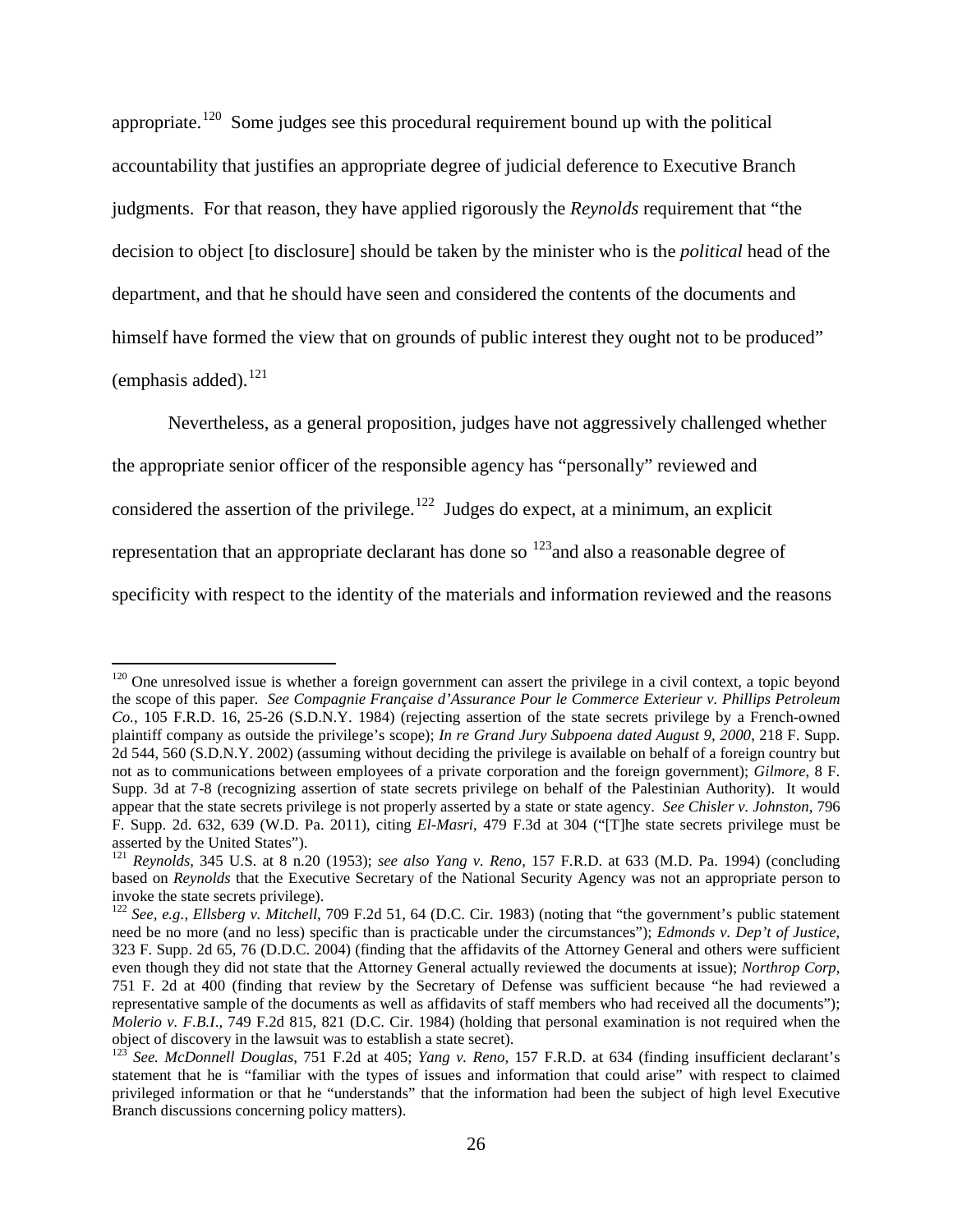for withholding those materials.<sup>[124](#page-28-0)</sup> Judges have occasionally rejected the privilege for a lack of specificity in this regard,  $125$  although judges often provide ample opportunities to cure any such deficiencies.<sup>[126](#page-28-2)</sup> Judges also appear to recognize the organizational reality that a filed declaration reflects to a certain necessary extent a collective agency effort and judgment and that "in actuality the personal consideration requirement is often thwarted."<sup>[127](#page-28-3)</sup> For essentially the same reasons, judges have allowed subordinate officials to supplement agency head declarations with information that explains in further detail the reasons for the invocation of the privilege.<sup>[128](#page-28-4)</sup>

Judges also evaluate compliance with the "personal consideration" requirement based on the nature of the litigation. For example, when the central focus of the litigation involves privileged "subject matter," some judges view the "personal consideration" requirement to extend only to the "subject matter," not each piece of protected information within that subject matter.<sup>[129](#page-28-5)</sup> On the other hand, where the privilege involves only specific pieces of information relevant to litigation, judges appear to expect a more individualized document assessment and have sometimes required explicitly that the responsible agency official personally review and

<span id="page-28-0"></span><sup>124</sup> *See Salisbury v. United States*, 690 F.2d 966, 971-72 (D.C. Cir. 1982); *Nat'l Lawyers Guild v. Attorney Gen.*, 96 F.R.D. 390, 397 (S.D.N.Y. 1982).<br><sup>125</sup> See Kinoy v. Mitchell, 67 F.R.D 1, 9-10 (S.D.N.Y. 1975).<br><sup>126</sup> See Clift v. United States, 597 F.2d 826, 827, n.1 (2d Cir. 1979); Hyundai Merchant Marine v. United States,

<span id="page-28-1"></span>

<span id="page-28-2"></span><sup>1991</sup> WL 190563 (S.D.N.Y. 1991); *United States ex rel. Schwartz v. TRW, Inc*., 211 F.R.D. 388, 393-94 (C.D. Cal. 2002).<br><sup>127</sup> Nat'l Lawyers Guild, 96 F.R.D. at 396 n.11.

<span id="page-28-3"></span>

<span id="page-28-4"></span><sup>&</sup>lt;sup>128</sup> See Kasza v. Browner, 133 F.3d at 1169(use of subordinate official to explain "how a claim of privilege plays out in practice is consistent with *Reynolds*'[] insistence that the decision to object be made at the highest level . . . [T]he Secretary, once she has properly invoked the claim of privilege and adequately identified categories of privileged information, cannot reasonably be expected personally to explain why each item of information arguably responsive to the discovery request affects the national interest.") (internal citations omitted); *In re United States*, 872 F.2d at 474 (approving use of classified declaration of assistant director of FBI's Intelligence Division); *Molerio*, 749 F.2d at 821 (suggesting that Agency head's designee could determine whether state secrets were implicated in discovery requests).

<span id="page-28-5"></span><sup>129</sup> *See, e.g.*, *Molerio*, 749 F.2d at 821 (personal examination not required when the object of discovery in the lawsuit was to establish a state secret); *Bareford v. Gen. Dynamics Corp.*, 973 F.2d at 1142 (agency head only needs to personally review the "type of evidence" necessary to support claim that privileged information is requested).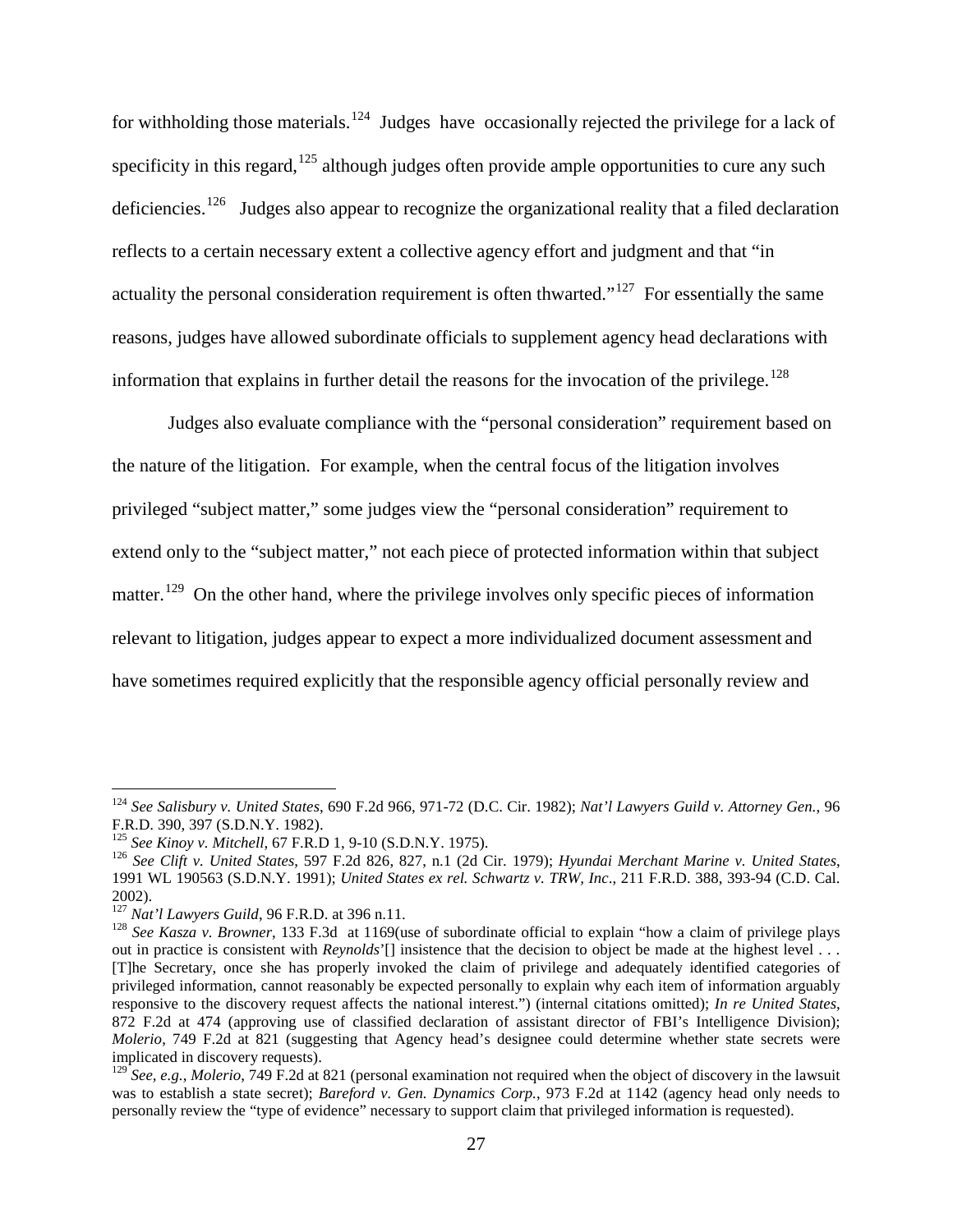vouch for each document at issue.  $130$  Judges also appear to agree, however, that in determining whether to assert a state secrets privilege, the responsible government official has no obligation to "balance" or weigh the competing interests.<sup>[131](#page-29-1)</sup> In any event, judges have made clear the high degree of candor expected in connection with government representations, with substantial consequences likely for any attempts to obstruct, mislead or misdirect the court.<sup>[132](#page-29-2)</sup> But even in these cases, judges evidence a strong commitment to protecting potentially privileged information, despite government misconduct.<sup>[133](#page-29-3)</sup>

Once a judge determines that the privilege has been properly asserted by the appropriate official, a judge must then, in every instance, consider whether the level of inquiry will extend beyond the un-redacted *ex parte*, *in camera* declarations filed as a matter of course by high ranking agency officials and the Attorney General. Judges have unquestioningly assumed their inherent authority to require the *ex parte* submission of the underlying documents, as well as other information not typically considered in assessing other privileges, or to conduct *ex parte* evidentiary and other hearings.<sup>[134](#page-29-4)</sup> Judges have evidenced, however, widely divergent dispositions concerning whether to go beyond the government's initial submissions.

<span id="page-29-0"></span><sup>130</sup> *See, e.g.*, *Nat'l Lawyers Guild*, 96 F.R.D. at 403 (concluding that a sampling technique was not sufficient and that the Attorney General must review personally each item for which he asserts the state secrets privilege); *but see Halkin II,* 690 F.2d at 992-93(finding CIA Director's affidavit "necessarily unspecific" and not too vague when read against the backdrop of widespread public disclosures).<br> $^{131}$  See Halkin II, 690 F.2d at 994 n.65; Nat'l Lawyers Guild, 96 F.R.D. at 400.

<span id="page-29-3"></span><span id="page-29-2"></span><span id="page-29-1"></span><sup>&</sup>lt;sup>132</sup> See, e.g., *Horn v. Huddle*, 647 F. Supp. 2d 55, 58 (D.D.C. 2009).<br><sup>133</sup> Id. (giving the government "yet another opportunity to convince the Court that its redactions were proper and that they have been limited to only privileged information"); *see also Al-Aulaqi v Panetta*, 35 F. Supp. 3d at 81 (granting the government's motion to dismiss despite the United States' "truculent opposition" that made the case "unnecessarily difficult" and required the court "to cobble together enough judicially-noticeable facts from various records"); *Islamic Shura Council of S. Cal. v. F.B.I.*, 779 F. Supp. 2d 1114, 1125-26 (C.D. Cal. 2011) (protecting documents and information pertaining to national security even after government conceded it had filed false declarations concerning the number of such documents that existed).

<span id="page-29-4"></span><sup>134</sup> *See, e.g.*, *El-Masri v. United States*, 479 F.3d at 305 ("in some situations, a court may conduct an *in camera*  examination of the actual information sought to be protected, in order to ascertain that the criteria set forth in *Reynolds* are fulfilled"); *Ellsberg v. Mitchell*, 709 F.2d at 58 ("[w]hen assessing claims of a state secrets privilege, a trial judge properly may rely on affidavits and other secondary sources more often that he might when evaluating assertions of other evidentiary privileges"); *Kasza v. Browner*, 133 F.3d at 1169 ("[e]laborating the basis for the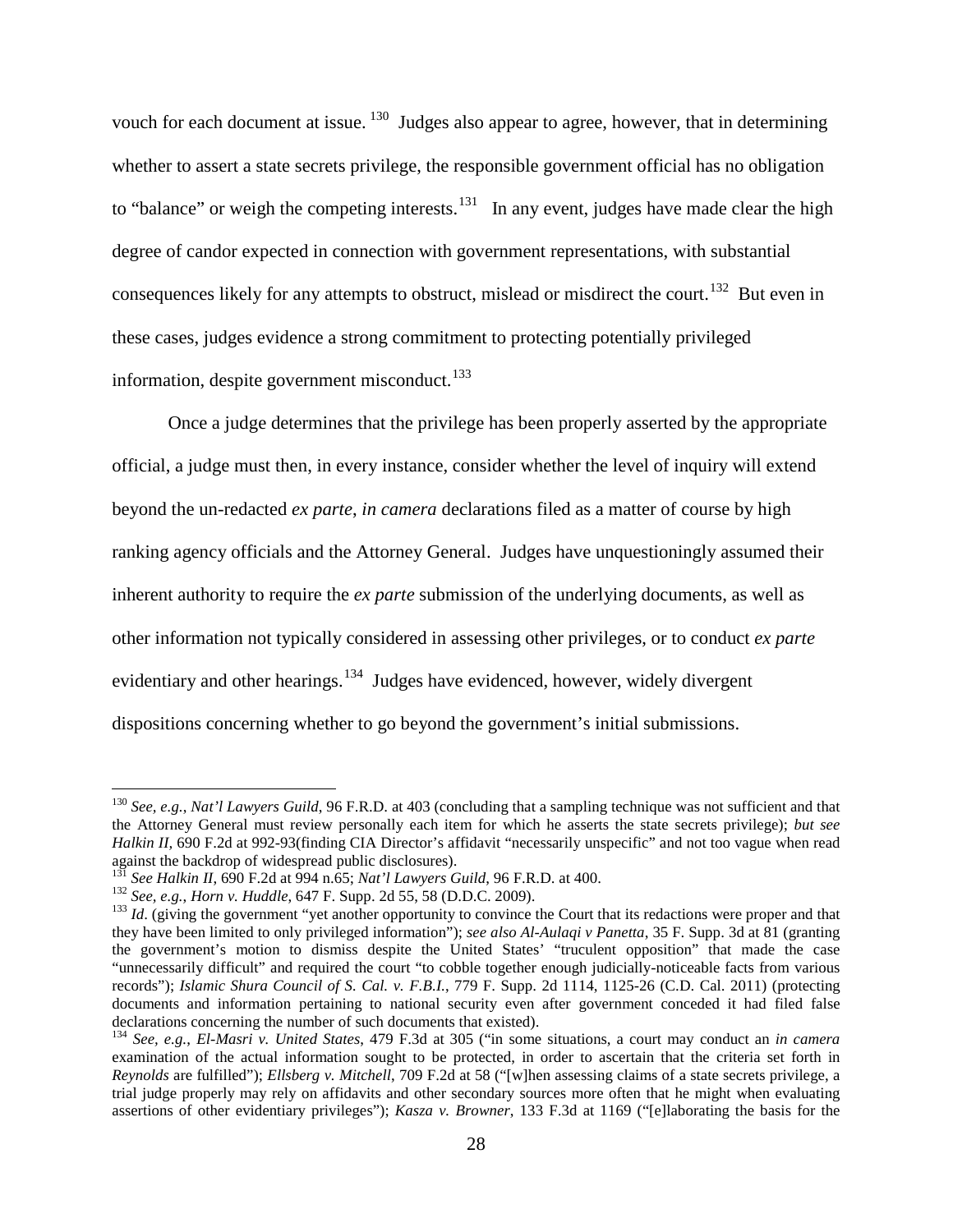Appellate judges, relying principally on *Reynolds*, have emphasized that a judge may conclude from the declarations alone that the privilege clearly applies; and a trial court should not review documents *in camera* unless a judge cannot determine from the submitted declarations that the "dangers asserted by the government are substantial and real."<sup>[135](#page-30-0)</sup> For that reason, and relying on *Reynolds*' cautionary directives, judges most often conclude that no further inquiry is required when the subject matter disclosed in the complaint falls squarely within certain broad protected categories, such as covert military or intelligence operations, <sup>[136](#page-30-1)</sup> the identity of covert operatives or relationships,  $^{137}$  $^{137}$  $^{137}$  advanced weapons systems,  $^{138}$  $^{138}$  $^{138}$  or secrecy agreements.<sup>[139](#page-30-4)</sup> However, even when it appears that the privilege applies to some information, judges have nonetheless examined the underlying documents where the breadth of the privilege is not clear from the nature of subject matter, as described in the government's declarations.<sup>140</sup> In fact, some judges consider *in camera* inspection mandatory before a case is dismissed.<sup>[141](#page-30-6)</sup>

claim of privilege through *in camera* submissions is unexceptionable"); *but see* Fed. R. Evid. 104(a) (in deciding preliminary questions, "the court is not bound by evidence rules, except those on privilege").

<span id="page-30-0"></span><sup>135</sup> *See, e.g.*, *Sterling v. Tenet*, 416 F.3d 338, 343-45 (4th Cir. 2005) ("Once the judge is satisfied that there is a 'reasonable danger' of state secrets being exposed . . . any further disclosure is the sort of 'fishing expedition' the court has declined to countenance. Courts are not required to play with fire . . . .") (citing *Reynolds*, 345 U.S. at 10);

<span id="page-30-1"></span>*El-Masri*, 479 F.3d at 305 (citing cases). <sup>136</sup> *See, e.g.*, *El-Masri v. Tenet*, 437 F. Supp. 2d 530 (E.D. Va. 2006); *El-Masri v. United States*, 479 F.3d 296; *Abilt* 

<span id="page-30-3"></span><span id="page-30-2"></span><sup>&</sup>lt;sup>137</sup> Maxwell v. First Nat'l Bank of Md., 143 F.R.D. 590 (D. Md. 1992); Sterling v. Tenet, 416 F.3d 339.<br><sup>138</sup> See, e.g., Zuckerbraun v. Gen. Dynamics Corp., 935 F.2d at 547 ("As a reviewing court we conclude that it is self-evident that disclosure of secret data and tactics concerning the weapons systems of the most technically advanced and heavily relied upon of our nation's warships may reasonably be viewed as inimical to national security. The privilege was thus properly invoked."); *Fitzgerald v. Penthouse Int'l, Ltd.*, 776 F.2d 1236 (defamation claim based on accusations of espionage and secret weapons program involving dolphins); *Farnsworth Cannon, Inc. v. Grimes*, 635 F.2d 268 (4th Cir. 1980) (contract interference dispute involving former defense contractor and the United States Navy).<br><sup>139</sup> Sterling v. Tenet, 416 F.3d 338 (4th Cir. 2005).

<span id="page-30-4"></span>

<span id="page-30-6"></span><span id="page-30-5"></span><sup>&</sup>lt;sup>140</sup> Ellsberg, 709 F.2d at 58-59.<br><sup>141</sup> Id. at 59 n.37 ("Iwlhen a litigant must lose if the claim is upheld and the government's assertions are dubious in view of the nature of the information requested and the circumstances surrounding the case, careful *in camera* examination of the material is not only appropriate . . . but obligatory") (internal citations omitted); *Hepting v. AT&T Corp*., 2006 WL 1581965 (N.D. Cal. 2006) ("Because the government contends that the primary reason for rejecting Plaintiffs' arguments are set forth in the Government's *in camera*, *ex parte* materials . . . the court would be remiss not to consider those classified documents in determining whether this action is barred by the privilege") (internal quotations omitted); *see also Mohamed v. Jeppensen DataPlan*, 614 F.3d 1070 (9th Cir. 2010) (judges sitting *en banc* reviewed *in camera*, *ex parte* the documents at issue, even though the district court had not); *but see*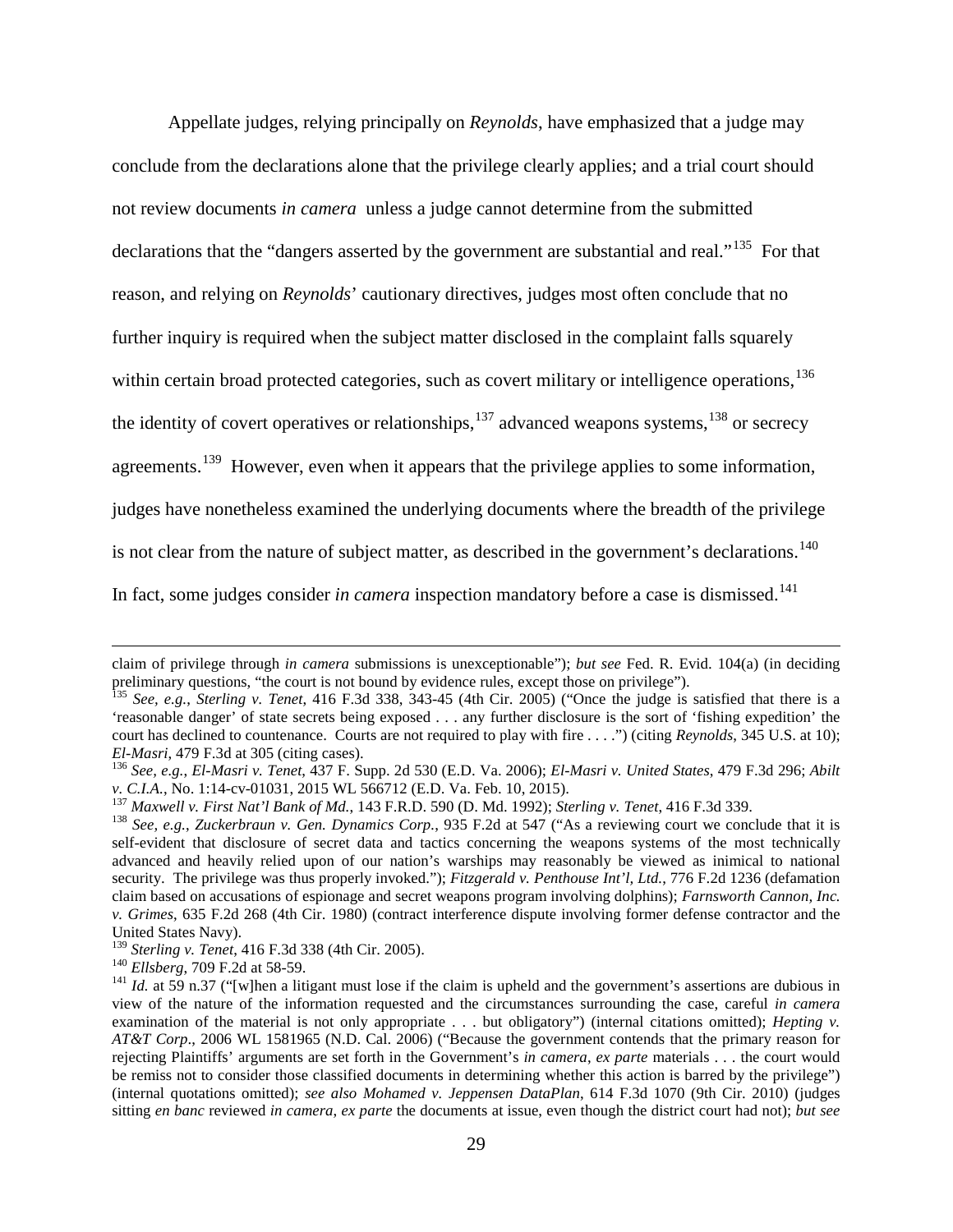In determining whether to review the underlying documents *in camera*, judges appear to consider first and foremost, consistent with *Reynolds*, the plaintiff's need for the information in question, with a greater need justifying a deeper inquiry.<sup>[142](#page-31-0)</sup> But other considerations are also typically involved, including (1) the amount of deference appropriate to the privilege claim, considered in light of its plausibility, $143$  the detail, consistency and accuracy of the government's representations,  $144$  the age of the information at issue,  $145$  and the nature of the government conduct relative to its recognized powers;<sup>[146](#page-31-4)</sup> (2) whether *in camera* inspection is necessary to

*El-Masri v. Tenet*, 437 F. Supp. 2d. 530 (ED Va. 2006), *aff'd sub nom* 479 F.3d 296 (4th Cir. 2007) (district court

<span id="page-31-0"></span><sup>&</sup>lt;sup>142</sup> See, e.g., *Reynolds*, 345 U.S. at 11 ("[t]here is nothing to suggest that the electronic equipment, in this case, had any causal connection with the accident. Therefore, it should be possible for respondents to adduce the essential facts as to causation without resort to material touching upon military secrets . . . [plaintiffs] were given a reasonable opportunity to do just that, when [the government] formally offered to make the surviving crew members available for examination. We think that offer should have been accepted"); *Ellsberg v. Mitchell*, 709 F.2d at 59 n.37, 38; *In re Sealed Case*, 494 F.3d at 144; *see also Horn v. Huddle*, 647 F. Supp. 2d at 57 (noting the relevance of information that was available publicly). <sup>143</sup> *Ellsberg*, 709 F.2d at 59 ("the more plausible and substantial the government's allegations of danger to national

<span id="page-31-1"></span>security, in the context of all the circumstances surrounding the case, the more deferential should be the judge's inquiry into the foundations and scope of the claim"); *Knight v. United States C.I.A.*, 872 F.2d 660, 664 (5th Cir. 1989) (absent evidence of bad faith, it is "beyond the purview of courts" to challenge a determination by the director of central intelligence that a classified document could reveal intelligence sources and methods); *El-Masri v. Tenet*, 437 F. Supp. 2d at 536-37 ("the judiciary must accept the executive branch's assertion of the privilege whenever its independent inquiry discloses a "*reasonable danger* that compulsion of the evidence will expose military matters which, in the interest of national security, should not be divulged.") (citing *Reynolds*, 345 U.S. at 10) (emphasis in original).

<span id="page-31-2"></span><sup>144</sup> *See, e.g.*, *Horn v. Huddle*, 636 F. Supp. 2d at 17; *Horn v. Huddle*, 647 F. Supp. 2d at 58 n.3 (noting that the court (a) "did not give a high degree of deference to the government because the government has already committed fraud on this Court and the Court of Appeals regarding what information is covered by the state secrets privilege in this case," (b) "the fraud . . . diminished the government's credibility and led the Court to believe that perhaps the government had misrepresented other facts in the litigation" particularly since "the Court's consideration of the plausibility of the government's claims given all of the circumstances of the case is a proper consideration to take into account when evaluating the privilege" and (c) "the government asserted the privilege too broadly, as this Court simply could not reconcile some of the information that the government claimed was privileged with a reasonable danger that compulsion of the evidence will expose state secrets matters that should not be divulged") (internal citations and alterations omitted); *see also Mohamed v. Jeppesen Dataplan, Inc.*, 563 F.3d at 1003 (9th Cir. 2009) (rejecting the government's argument that "state secrets form the subject matter of a lawsuit, and therefore require dismissal, any time a complaint contains allegations, the truth or falsity of which has been classified as secret by a government official").

<span id="page-31-3"></span><sup>&</sup>lt;sup>145</sup> *United States v. Ahmad*, 499 F.2d 851, 855 (4th Cir. 1974) ("any considerations of national security interests . . . must be viewed in the light of circumstances as they exist at the time the request for disclosure is made–not when the affidavit was prepared or the material filed with the court"); *compare United States v. Koreh*, 144 F.R.D. 218, 222 (D. N.J. 1992) (the identity of sources 50 years ago remains protected because "[c]ommon sense indicates that an intelligence organization which compromises its source of information is unlikely to recruit new sources").

<span id="page-31-4"></span><sup>146</sup> *See, e.g.*, *Mohamed v Holder*, 1:11-cv- 50 (E.D. Va. Sept. 15, 2014) [Doc. No. 139] ( referencing a "particularly strong heightened institutional responsibility" to look beyond filed affidavits where the challenged government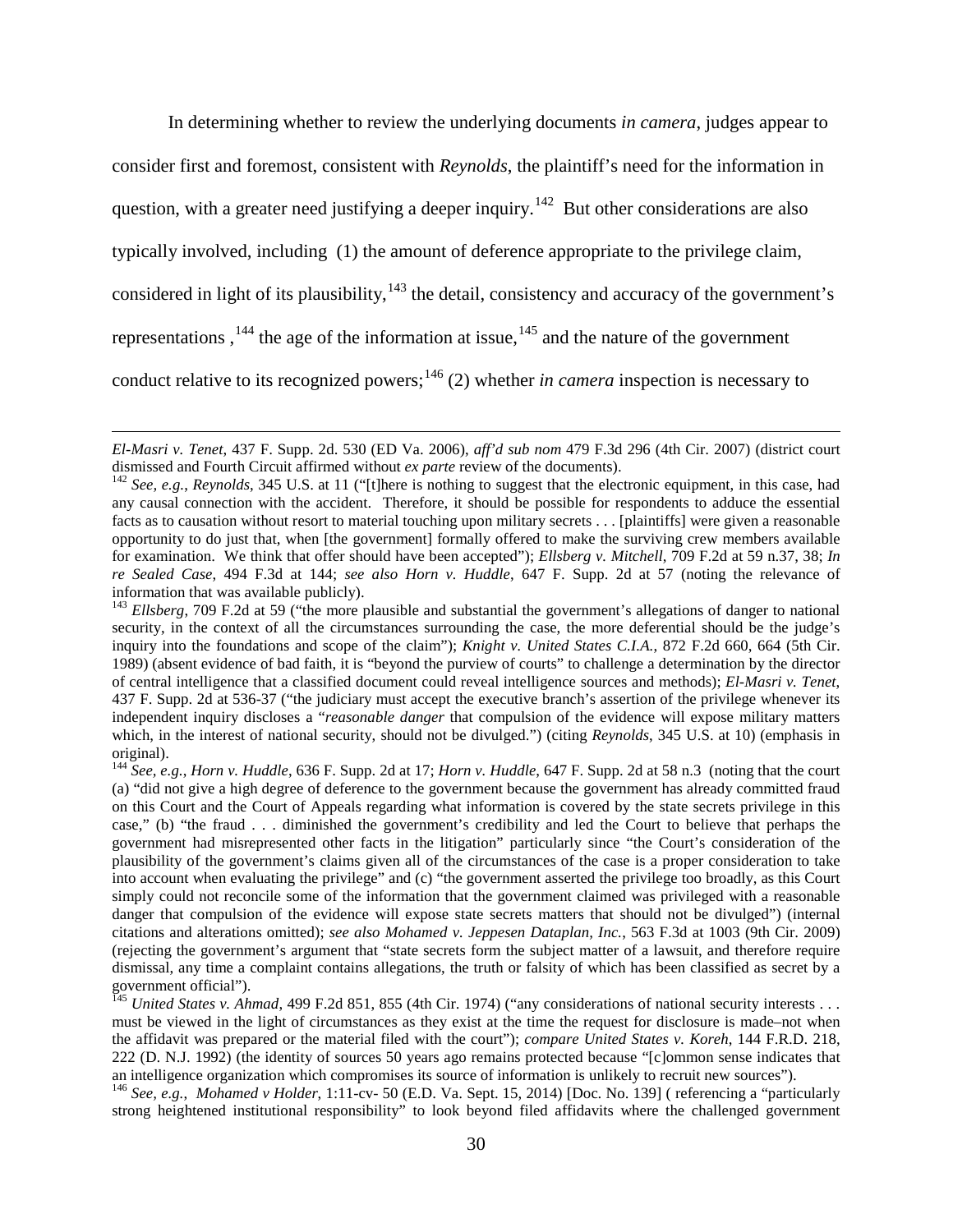separate, if possible, protected information from protected information;<sup>[147](#page-32-0)</sup> and (3) the risks of inadvertent disclosure through court review, including the parties' demonstrated ability to act appropriately to protect sensitive information.<sup>[148](#page-32-1)</sup> Some judges also appear more disposed to proceed beyond the filed declarations when the privilege arises within the context of significant constitutional claims, rather than statutory claims,  $149$  or where there are plausible claims that the privilege is asserted to conceal government misconduct.<sup>150</sup> One group of appellate judges summarized the inquiry for this purpose as a "sliding scale" that at one end involves a litigant's losing without the information at issue, coupled with a "dubious" government claim of privilege, and at the other end, a "trivial" showing of need by a litigant coupled with a "significant risk of serious harm if information is disclosed."<sup>[151](#page-32-4)</sup> Those same judges also concluded that before conducting an *ex parte, in camera* review, the government should be required to either "publicly explain in detail the kinds of injury to national security it seeks to avoid and the reason those

conduct "involves the extraordinary exercise of executive branch authority . . . that results in the deprivation of basic liberties according to secret executive branch decision making, without pre-deprivation judicial review, based on criteria that require, at a minimum, nothing more than a suspicion of future dangerousness, without the opportunity for an affected citizen to learn of, and respond to, the information relied upon for the government's decision, either before or after the deprivation").

<span id="page-32-0"></span><sup>&</sup>lt;sup>147</sup> In re United States, Misc. No. 375, 1993 WL 262658, at \*9 (Fed. Cir. 1993) ("... although it is true that the court has the power to disentangle sensitive information from non-sensitive information, in this case the contractors have not even alleged the government's assertion of the privilege is too broad or that it covers any nonsensitive information. Rather, in this case all of the information over which the government has asserted the privilege is plainly sensitive").<br><sup>148</sup> See McDonnell Douglas, 751 F.2d at 399.

<span id="page-32-2"></span><span id="page-32-1"></span><sup>&</sup>lt;sup>149</sup> See, e.g., Stillman v. Dep't of Def., 209 F. Supp. 2d 185, 223 n.4, 231 (D.D.C 2002) (noting that "this Court will not allow the government to cloak its violations of plaintiff's First Amendment rights in a blanket of national security" in rejecting the government's position that "the national security interest asserted here always trumps a plaintiff's constitutional claim. The balance of a statutory interest, under for example the Freedom of Information Act, against the compelling interest in controlling access to sensitive information, is a very different question than the balance between equally compelling constitutional interests") (citing *United States v. Wa. Post Co.*, 403 U.S. 713, 729 (1971)) for the proposition that "when everything is classified, then nothing is classified, and the system becomes one to be disregarded by the cynical or the careless, and to be manipulated by those intent on self-<br>protection or self-promotion"),  $rev'd$  319 F.3d 546 (D.C. Cir. 2003).

<span id="page-32-3"></span><sup>&</sup>lt;sup>150</sup> Mohamed v. Jeppensen Dataplan, Inc., 614 F.3d at 1085 n.8 (finding it necessary to review the privilege with a "skeptical[] eye" particularly in the face of allegations of government wrongdoing that would motivate use of the privilege by government officials to "to protect themselves or their associates from scrutiny").

<span id="page-32-4"></span><sup>151</sup> *Id.* at 401 (citing *Ellsberg v. Mitchell*, 709 F.2d at 59).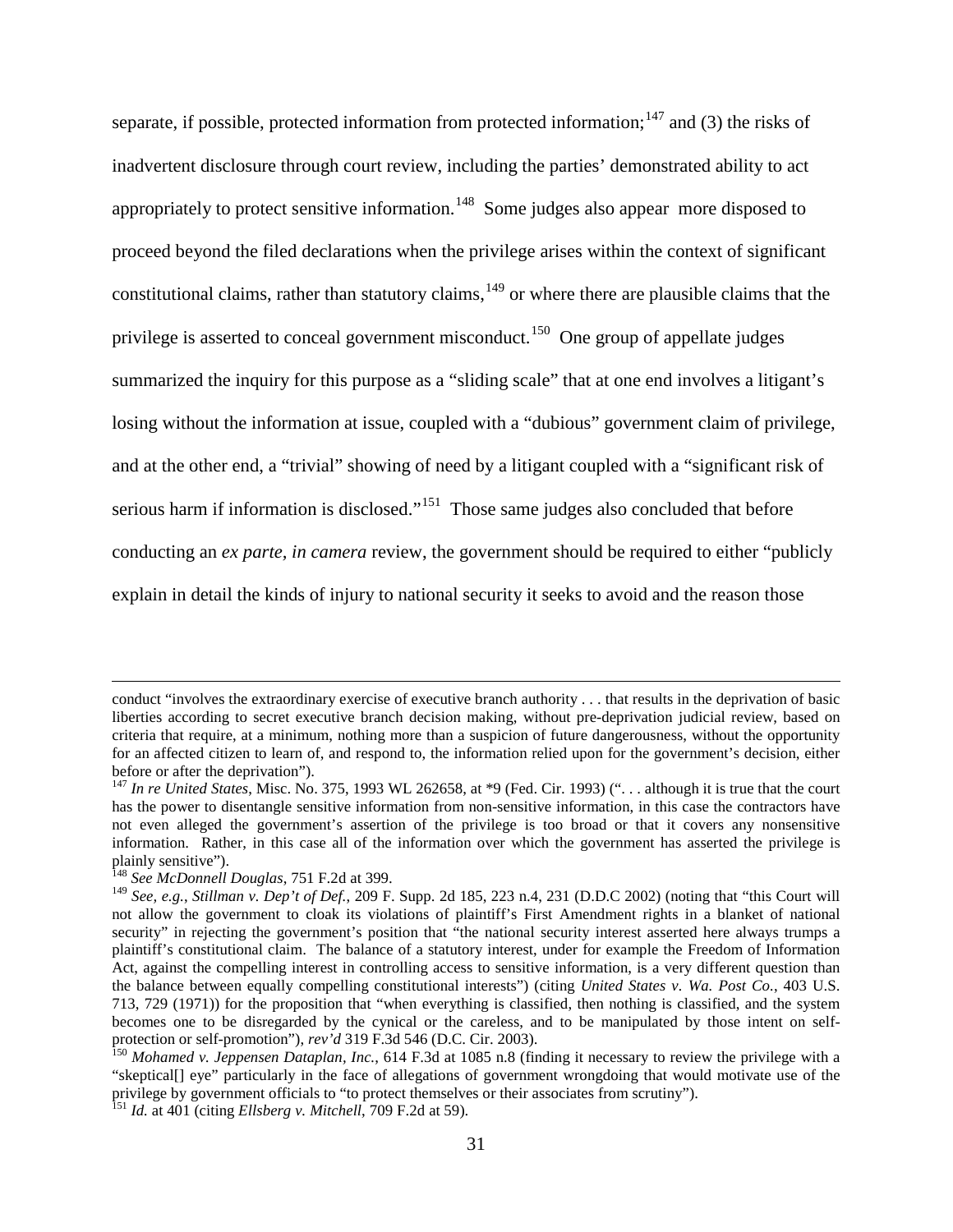harms would result from revelation of the requested information or . . . indicate why such an explanation would itself endanger national security." <sup>[152](#page-33-0)</sup>

Whatever the level of inquiry, the judge must determine under *Reynolds* whether "from all the circumstances" there is a "reasonable danger" that disclosure of the information at issue will endanger national security. Judges have not identified or embraced any objective criteria by which to assess the sufficiency of the government's showing in that regard, beyond those broad subject matter categories discussed above. Likewise, in assessing an assertion of the privilege, judges have not typically attempted to distinguish between the risks of disclosure associated with the process of adjudicating a claim and the risks that harm would actually be inflicted if information were disclosed. Rather, judges appear to extend a very high level of deference to the Executive Branch's overall judgments concerning whether and how information, if disclosed would affect national security.<sup>[153](#page-33-1)</sup>

In any event, judges appear to accept that they do not need complete knowledge of how a disclosure of information would "endanger" national security<sup>[154](#page-33-2)</sup> or whether harm will in fact result from disclosure of the information at issue.<sup>[155](#page-33-3)</sup> Rather, in one candid formulation, "[t]he crucial aspect of [the various] formulations[s] of the test [determining whether the requisite degree of certainty that harm is threatened] is the [court's] willingness to credit relatively

<span id="page-33-0"></span><sup>152</sup> *Ellsberg*, 709 F.2d at 63-64 ("[B]efore conducting an *in camera* examination of the requested materials, the trial judge should be sure that the government has justified its claim in as much detail as is feasible (and would be helpful) without undermining the privilege itself"). <sup>153</sup> *See, e.g.*, *Al-Haramain Islamic Found., Inc. v. Bush*, 507 F.3d at 1203 (9th Cir. 2007) ("[W]e acknowledge the

<span id="page-33-1"></span>need to defer to the Executive on matters of foreign policy and national security and surely cannot legitimately find ourselves second guessing the Executive in this arena."); *Halkin I*, 598 F.2d at 9 ("The standard of review here is a narrow one. Courts should accord the 'utmost deference' to executive assertions of privilege upon grounds of military or diplomatic secrets'').

<span id="page-33-2"></span><sup>&</sup>lt;sup>154</sup> See, e.g., *Halkin II*, 690 F.2d at 990 ("Therefore, the critical feature of the inquiry in evaluating the claim of privilege is not a balancing of ultimate interests at stake in the litigation . . . [but] the determination is whether the showing of the harm that might reasonably be seen to flow from disclosure is adequate in a given case to trigger the absolute right to withhold the information sought in that case"); *see also In re Sealed Cases*, 494 F. 3d at 144 (citing

<span id="page-33-3"></span><sup>&</sup>lt;sup>155</sup> *See, e.g., Northrop Corp.*, 751 F. 2d at 402 ("It is not necessary for the government to show that harm will inevitably result from disclosure, nor . . . is it an essential element that the disclosure be public").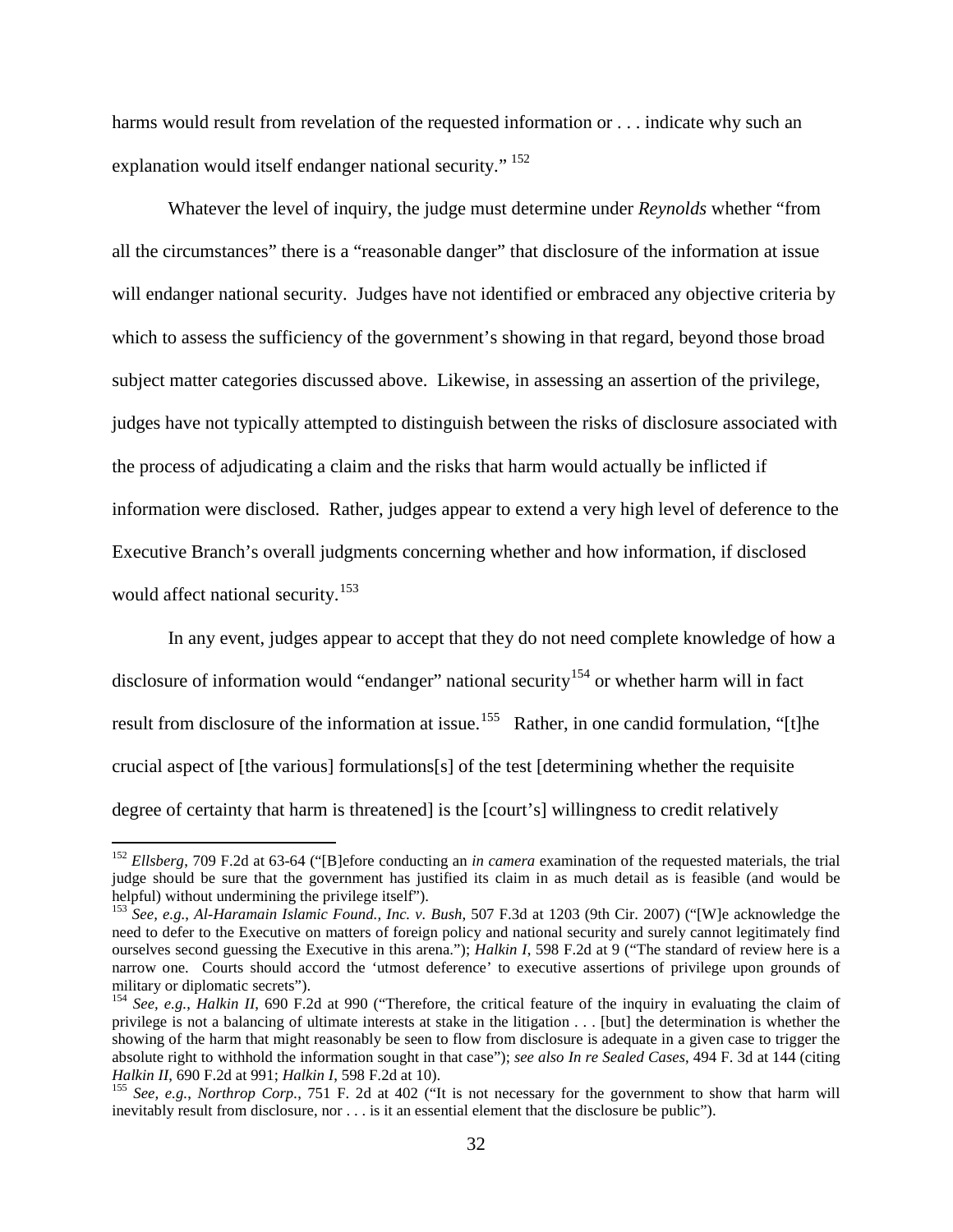speculative projections of adverse consequences," with the "utmost deference" extended to evaluating these "speculative projections."<sup>[156](#page-34-0)</sup> Some appellate judges have framed the inquiry as whether disclosure presents "a reasonable danger of divulging too much to a 'sophisticated intelligence analyst;"<sup>[157](#page-34-1)</sup> others, in terms of whether disclosure would disrupt diplomatic relations<sup>[158](#page-34-2)</sup> or whether "disclosing the information in court proceedings would harm national security interests."<sup>[159](#page-34-3)</sup> One judge has concluded that the "[the court] must simply assume ultimate danger once the claim of privilege is upheld" in order to avoid an "unwitting compromise of the privilege in the course of attempting to skirt its edges  $\dots$ ."<sup>160</sup>

In assessing these factors, judges do not find themselves limited by the rules of evidence, procedures developed under FOIA, or restrictions on the use of affidavits pertaining to summary judgment.<sup>[161](#page-34-5)</sup> One group of appellate judges would not "discourage" the use of unspecified "procedural innovation $[$ ;  $]$ "<sup>[162](#page-34-6)</sup> and at least one judge has considered the appointment of an expert pursuant to Federal Rule of Evidence 706 "to assist the court in determining whether disclosing particular evidence would create a 'reasonable danger' of harming national security."[163](#page-34-7) Judges appear to accept, however, that a plaintiff is not entitled to participate in the *in camera* examination of putatively privileged materials, through cleared counsel or otherwise, and a district court should not permit any such participation, even if the plaintiffs or their counsel knew

<span id="page-34-0"></span><sup>156</sup> *McDonnell Douglas*, 751 F.2d at 402 (alterations in original and citations omitted) (quoting *Ellsberg*, 709 F. 2d at 58 n.35; *Halkin I*, 598 F.2d at 9). <sup>157</sup> *In re Sealed Case*, 494 F.3d at 144 (citing *Halkin I* at 10). As summarized by the D.C. Circuit in *Halkin II*, <sup>a</sup>

<span id="page-34-1"></span>judge, in determining the propriety of the privilege should remember that "[t]he critical feature of the inquiry in evaluating the claim of privilege is not a balancing of ultimate interests at stake in the litigation . . . [but] the determination . . . whether the showing of the harm that might reasonably be seen to flow from disclosure is adequate in a given case to trigger the absolute right to withhold the information sought in that case." 690 F. 2d at 990. <sup>158</sup> *See, e.g.*, *Attorney Gen. v. The Irish People, Inc.*, 684 F.2d 928 (D.C. Cir. 1982); *Republic of China v. Nat'l* 

<span id="page-34-2"></span>*Union Fire Ins. Co.*, 142 F. Supp. 551 (D. Md. 1956).<br><sup>159</sup> Tenenbaum v. Simonini, 372 F.3d 776, 777 (6th Cir. 2004).

<span id="page-34-3"></span>

<span id="page-34-4"></span><sup>&</sup>lt;sup>160</sup> Farnsworth Cannon, Inc. v. Grimes, 635 F. 2d 268, 279 (4th Cir. 1980).<br><sup>161</sup> See Ellsberg, 709 F.2d at 64; *Frost*, 919 F.Supp. at 1466-67.<br><sup>162</sup> Ellsberg, 709 F.2d at 64.<br><sup>162</sup> Hepting v. AT&T, 439 F. Supp. 2d 974

<span id="page-34-5"></span>

<span id="page-34-6"></span>

<span id="page-34-7"></span>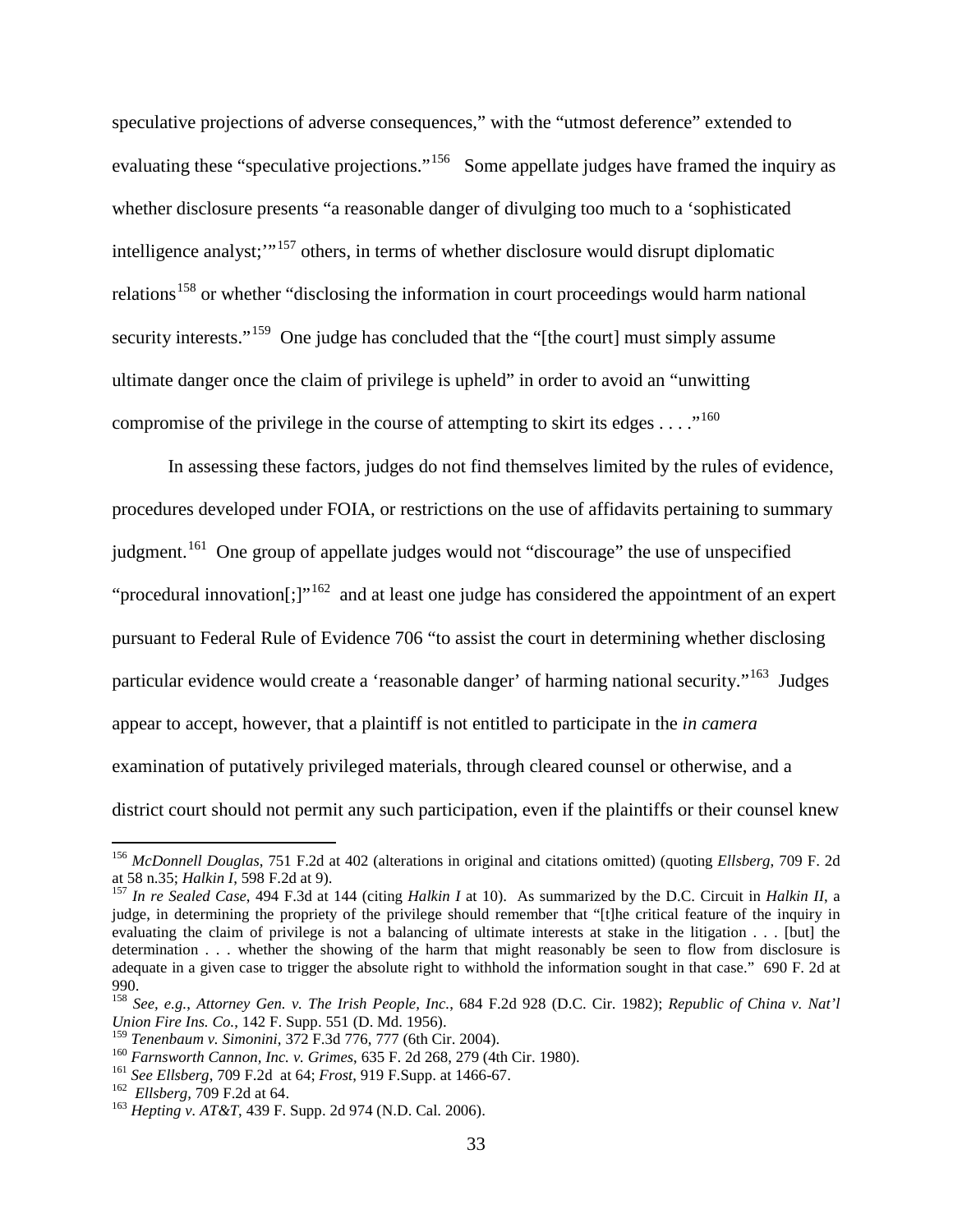or previously had access to some of the information subject to the government's claim of privilege.[164](#page-35-0)

### **3. The consequences on the litigation of a valid state secrets privilege**.

The privilege, once recognized, is "absolute,"<sup>[165](#page-35-1)</sup> and may not be overcome by any showing of need.<sup>[166](#page-35-2)</sup> Likewise, a court may not compromise the protections afforded by the privilege through less than complete non-disclosure to a litigant.<sup>167</sup> Judges recognize in this regard, and in varying degrees of candor, that the state secrets privilege represents a judgment that the civil litigant's personal claim is "subordinated to the collective interest in national security."<sup>[168](#page-35-4)</sup> Accordingly, faced with a valid invocation of the privilege, a judge must then consider whether the litigation may proceed without the fact finder's use of the privileged information.

There has been vigorous debate over the years concerning precisely how to make that determination. Some judges adhere to the view that the privileged information is simply unavailable for any purpose, "as though a witness had died, and the case will proceed

<span id="page-35-0"></span><sup>164</sup> *El-Masri*, 479 F.3d at 311 (The use of cleared counsel is "expressly foreclosed by *Reynolds*"); *Ellsberg*, 709 F. 2d at 60-61 (stating that it is "well-settled" that a trial judge should not permit plaintiff's counsel to participate in an *in camera* inspection because "our nation's national security is too important to be entrusted to the good faith and circumspection of a litigant's lawyer (whose sense of obligation to his client is likely to strain his fidelity to his pledge of secrecy) or to the coercive power of the protective order"); *Doe v. C.I.A.*, 576 F.3d at 106; *Sterling v. Tenet*, 416 F.3d at 348; *Halkin I*, 598 F.2d at 7("However helpful to the court the informed advocacy of the plaintiffs' counsel may be, we must be especially careful not to order any dissemination of information asserted to be privileged state secrets."); *Jabara v. Kelley*, 75 F.R.D. at 486-87 ("the superiority of well-informed advocacy becomes less justifiable in view of the substantial risk of unauthorized disclosure of privileged information"); *Tilden v. Tenet*, 140 F. Supp. 2d at 626 (finding cleared counsel not entitled to access); *but see Doe*, 576 F.3d at 106 n.8 ("There may be cases in which a district judge would act within his or her permissible discretion by permitting the plaintiff's counsel to take a greater role in the court's state-secrets deliberations where, in the circumstances, doing so would not endanger the secrets") and at 108 (reserving on "whether and to what extent the government could validly refuse to grant the plaintiffs the access they sought to discuss, view, or record classified information not properly covered by an assertion of the state-secrets privilege").

<span id="page-35-4"></span><span id="page-35-3"></span>

<span id="page-35-2"></span><span id="page-35-1"></span><sup>&</sup>lt;sup>165</sup>McDonnell Douglas, 751 F. 2d 395, 399 (D.C. Cir. 1984).<br><sup>166</sup> Id.<br><sup>167</sup> El-Masri, 479 F.3d at 311-12 (concluding that protective procedures were "expressly foreclosed by *Reynolds*").<br><sup>168</sup> Sterling, 416 F.3d 338, 34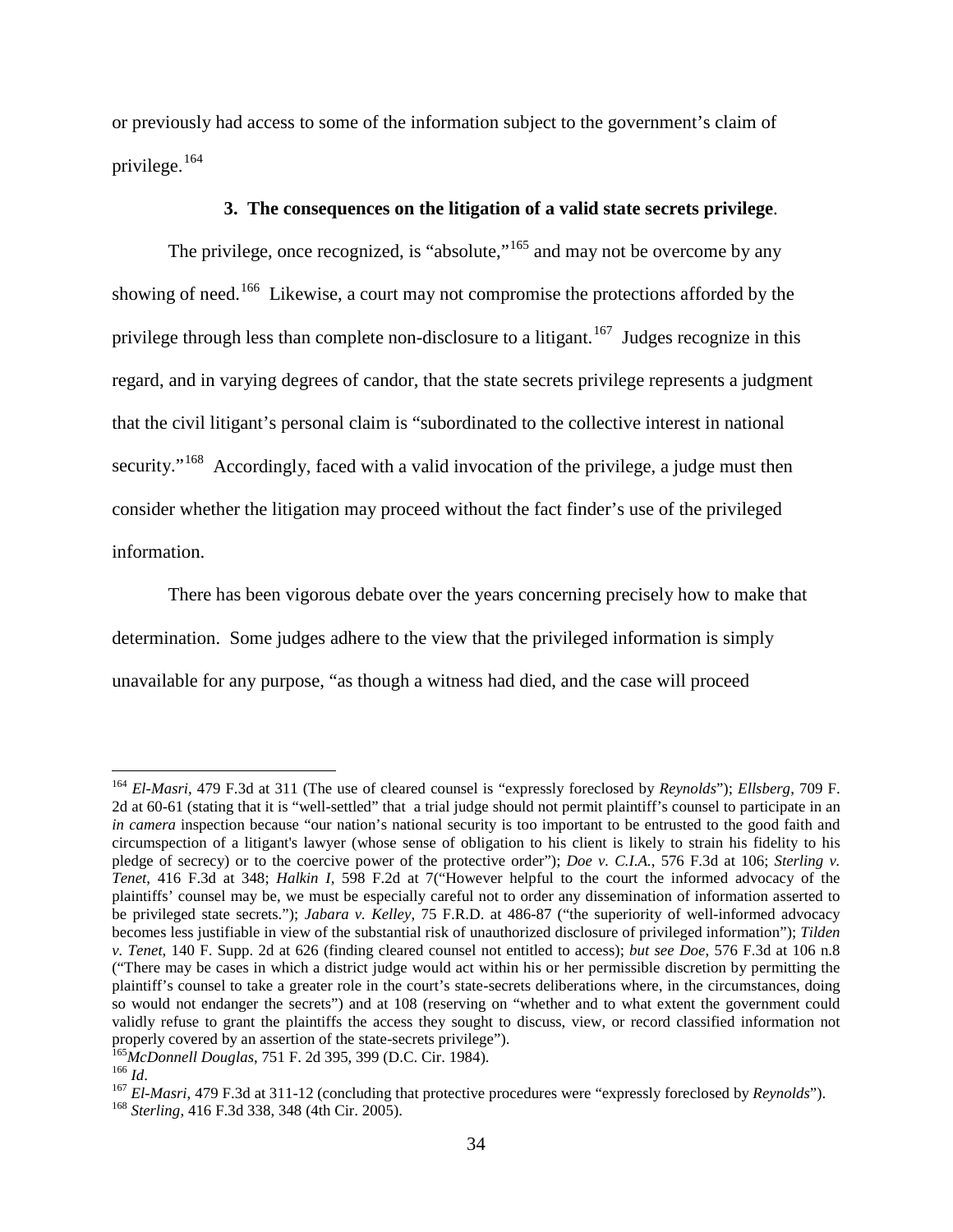accordingly, with no consequences save those resulting from the loss of the evidence."<sup>169</sup> Under this view, a case will proceed unless the plaintiff cannot establish a prima facie case without the privileged information, even if the privilege excludes other information central to plaintiff's case or a valid defense.[170](#page-36-1) Central to this thinking is that the parties should be treated "evenhandedly," that neither party be "preferred" or given an advantage because of the unavailability of privileged information,  $171$  and that it should not matter which party "has won the race to the courthouse."[172](#page-36-3) For these judges, no evidence would be considered for any purpose that is not "introduced in a fashion in which the plaintiff has access to it," $173$  with any other approach "potentially frightening."[174](#page-36-5) Nevertheless, these judges would consider such "techniques" as the waiver of a jury and *in camera* dispositions by the court, along with the use of cleared counsel and other courtroom personnel, in order to "minimize the tensions necessarily produced . . . between the accepted doctrine that every litigant is entitled to his day in court and the assertion of the secrecy privilege essential to the common welfare."<sup>[175](#page-36-6)</sup>

Other judges have categorically rejected this approach. They see in the state secrets privilege issues that are "*sui generis* in the administration of justice."<sup>[176](#page-36-7)</sup> They find in the nature

<span id="page-36-0"></span><sup>169</sup> *See, e.g.*, *Farnsworth Cannon, Inc. v. Grimes*, 635 F.2d at 270-71, *vacated en banc*, 635 F.2d 281 (quoting C. MCCORMICK, HANDBOOK OF THE LAW OF EVIDENCE § 109 (2d ed. 1972)).<br><sup>170</sup> *Id.* at 271-72.<br><sup>171</sup> *Id.* at 273 ("Hence, in order that the parties may be treated evenhandedly it is crucial that neither party be

<span id="page-36-1"></span>

<span id="page-36-2"></span>preferred, that neither be given an advantage because of inaccessibility of evidence on privilege grounds").

<span id="page-36-3"></span><sup>&</sup>lt;sup>172</sup> *Id.* at 272 ("[T]he technicality of who is plaintiff and who is defendant should not matter . . . resolution should not relate to who has won the race to the courthouse."); *see also Gen. Dynamics Corp. v. United States*, 131 S. Ct. 1900, 1907-08 (2011) (citing principles that requires the Court to withhold any relief so that the "the parties will be left where they are").<br> $^{173}$  *Id.* at 275 n.16 (citing *Kinoy v. Mitchell*, 67 F.R.D. 1, 15 (S.D.N.Y. 1975)).

<span id="page-36-5"></span><span id="page-36-4"></span><sup>&</sup>lt;sup>174</sup> *Farnsworth Cannon*, 635 F.2d at 282-83 (en banc) (Murnaghan, J. dissenting) (objecting to the approach endorsed by the majority wherein "[a]ny litigant . . . whose proof is hampered by the invocation of state secrets can hereafter be turned away from his efforts to obtain justice on the questionable grounds that, for reasons as to which<br>he must remain uninformed, he might stumble intrusively into a protected area").

<span id="page-36-7"></span><span id="page-36-6"></span><sup>&</sup>lt;sup>175</sup> *Id.* at 275-76.<br><sup>176</sup> *Id.* at 276 (Phillips, J., concurring in part and dissenting in part) ("A claim by the national sovereign of state secret evidentiary privilege in litigation between private parties creates a problem that seems to me to be *sui generis* in the administration of justice."); *see also In re Sealed Case*, 494 F.3d 139.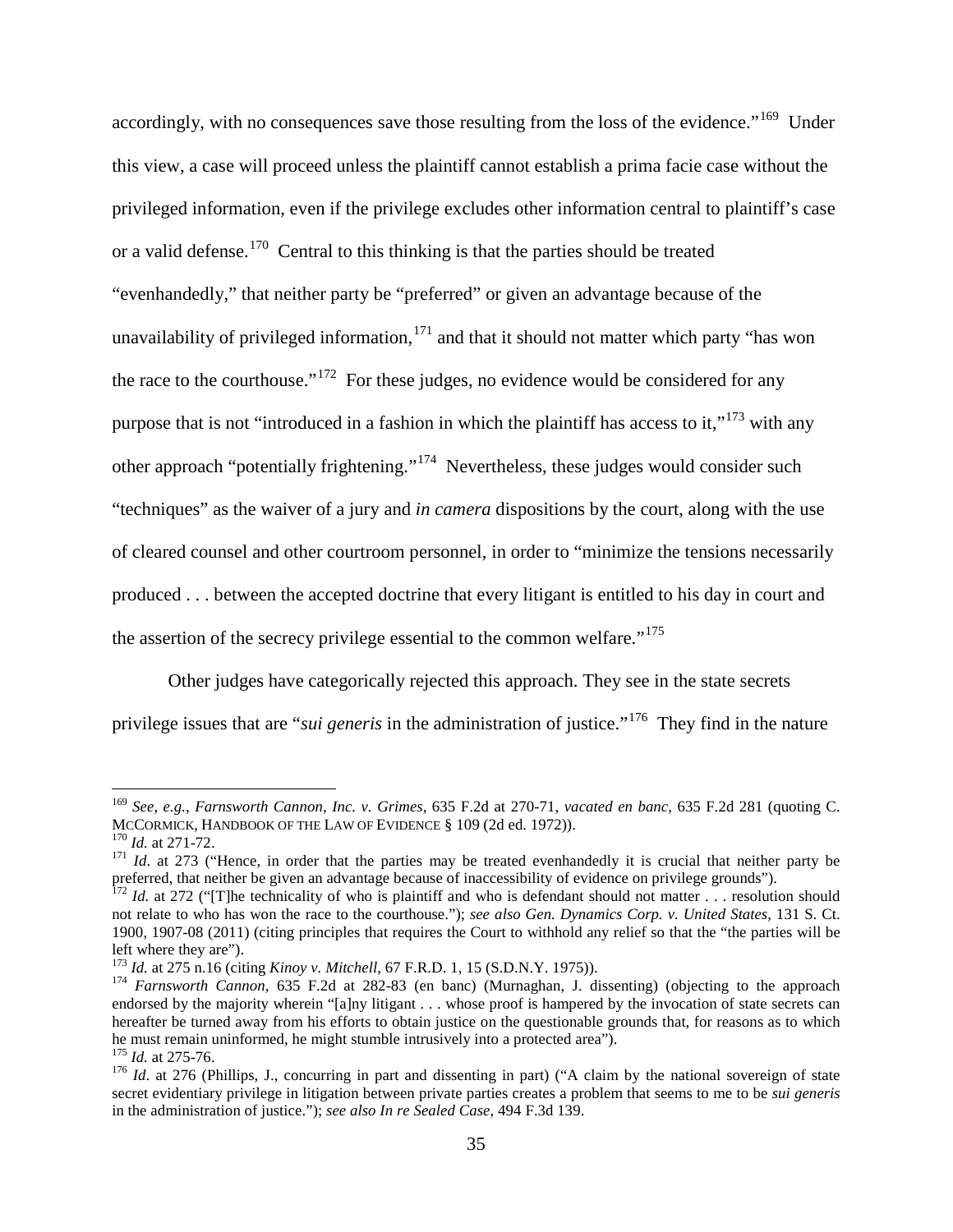of the privilege itself something that necessarily compromises the intrinsic fairness of the adversary process and creates a fundamental unfairness in using that litigation process after it has been disabled in its truth finding function because of the privilege.<sup>177</sup> For these judges, how to proceed must be informed by a wide range of considerations including the parties' ability to present their claims or defenses and the dangers of inadvertently disclosing privileged information in the process of litigating claims while observing the privilege.<sup>[178](#page-37-1)</sup>

Over the years, and with some still unresolved issues, discussed below, there appears to have emerged a general consensus on how judges should assess the consequences of the privilege on the litigation. On the one hand, judges will allow the case to proceed, at least initially, where the privileged information does not affect the parties' practical ability to litigate the merits of a claim.[179](#page-37-2) However, judges generally consider dismissing a case based on a proper invocation of the state secrets privilege where (1) the plaintiff is unable to make out a *prima facie* case without privileged information; (2) an "available" or "valid" defense cannot be established without privileged information;<sup>[180](#page-37-3)</sup> or (3) the privileged "subject matter" of the case precludes litigating the merits of a claim without compromising protected information.<sup>[181](#page-37-4)</sup> A

<span id="page-37-0"></span><sup>177</sup> *See, e.g.*, *Farnsworth Cannon*, 635 F.2d at 276-79 (Phillips, J., concurring in part and dissenting in part) (reviewing why the "difficulties and artificialities" associated with the state secrets privilege "may so far inhibit the litigation process as to draw in question its essential utility for resolving a dispute"). <sup>178</sup> *Id.* at 279-80.

<span id="page-37-2"></span><span id="page-37-1"></span><sup>179</sup> *See, e.g.*, *In re Sealed Case*, 494 F.3d at 141 (concluding that plaintiff could establish a prima facie *Bivens* claim without privileged information); *Mohamed v. Holder*, 2015 WL 4394958, at \*2 (E.D. Va. July 16, 2015) (concluding that any claimed privileged information was not relevant to plaintiff's procedural due process claims concerning the No Fly List).

<span id="page-37-3"></span><sup>180</sup> *See, e.g.*, *El-Masri v. United States*, 479 F.3d at 309-10 ("Furthermore, if *El-Masri* were somehow able to make out a prima facie case despite the unavailability of state secrets, the defendants could not properly defend themselves without using privileged evidence"); *Tenenbaum v. Simonini*, 372 F.3d at 777 (affirming summary judgment in favor of defendant after concluding that "defendants cannot defend their conduct with respect to [the plaintiff] without revealing the privileged information").

<span id="page-37-4"></span><sup>&</sup>lt;sup>181</sup> *See In re Sealed* Case, 494 F.3d at 153 ("If the district court determines that the subject matter of a case is so sensitive that there is no way it can be litigated without risking national secrets, then the case must be dismissed"); *McDonnell Douglas Corp. v. United States*, 323 F.3d 1006, 1021 (Fed. Cir. 2003) ("[W]hen the 'very subject matter of the action' is a state or military secret, the action must give way to the proper invocation of the state secrets privilege") (quoting *Totten v. United States*, 92 U.S. 105, 107 (1875)); *Sterling*, 416 F.3d at 348 (quoting *DTM Research, LLC v. AT&T Corp.*, 245 F.3d 327, 334 (4th Cir. 2001)) (concluding that dismissal is the proper remedy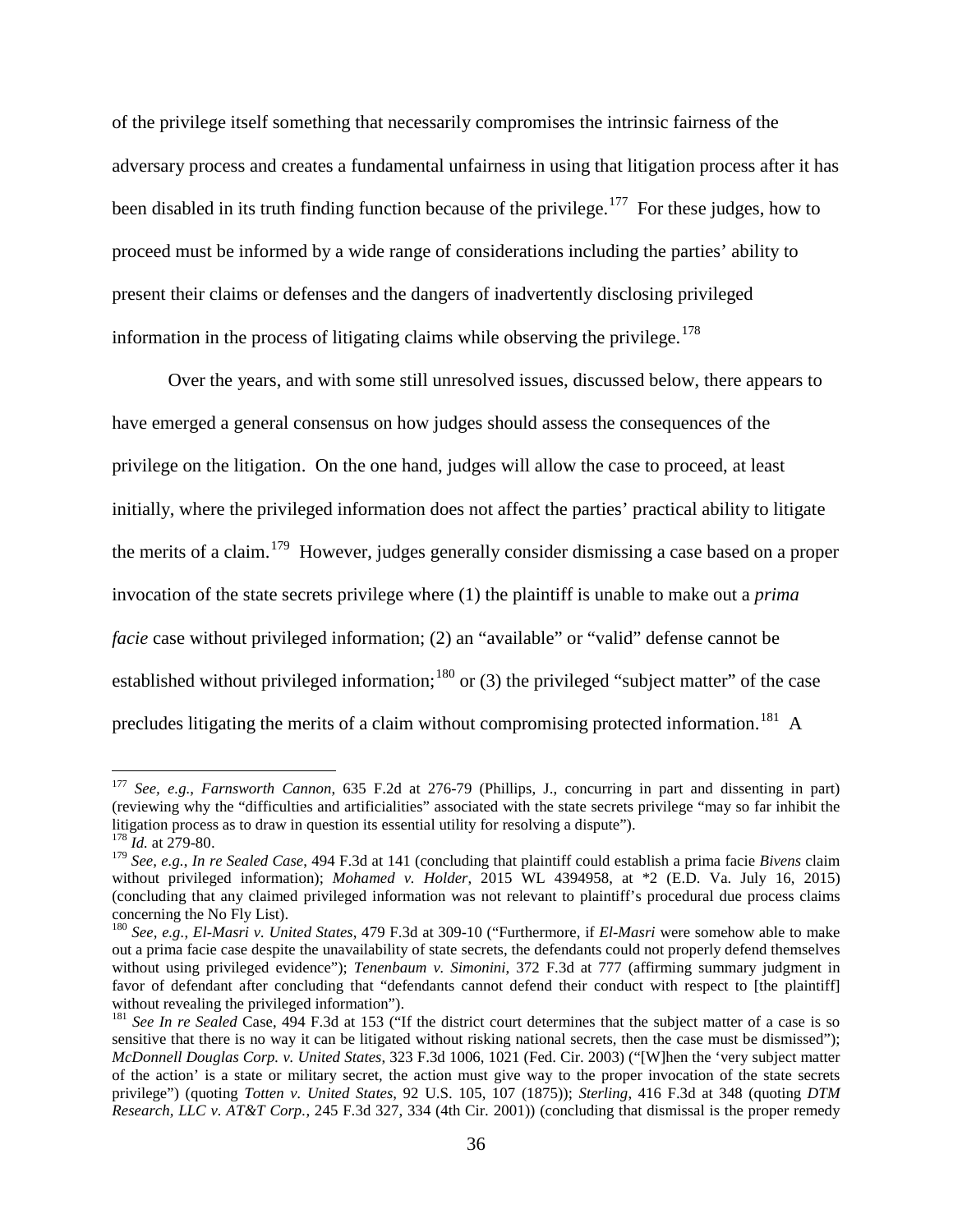judge must also decide at what point in the case it is appropriate to rule definitively on whether a case should be dismissed on any of these grounds.<sup>182</sup>

### **a. Dismissal based on a plaintiff's inability to establish a** *prima facie* **case.**

Dismissal based on the plaintiff's inability to establish a *prima facie* case is simply an application of the general principle, applicable to all evidentiary privileges, that privileged information simply becomes unavailable to all parties; and the merits of the parties' respective positions will be determined without the use of the protected information (the "No Use" principle).[183](#page-38-1) The first inquiry is therefore whether the plaintiff can establish a *prima facie* case without the privileged material. Judges have not required, at least as to constitutional tort claims, that a plaintiff, as part of his initial showing, disprove any possible defenses.<sup>[184](#page-38-2)</sup>

In assessing whether a plaintiff can establish a *prima facie* case, judges appear to agree that a plaintiff cannot benefit from any adverse inferences drawn from the government's invocation of the state secrets privilege.<sup>[185](#page-38-3)</sup> But judges have further restricted plaintiffs in their ability to establish a prima facie case in primarily two ways. The first is to restrict access to certain non-privileged information. The second is to restrict the use of non-privileged testimony

where "the very question on which a case turns is itself a state secret, or the circumstances make clear that sensitive military secrets will be so central to the subject matter of the litigation that any attempt to proceed will threaten disclosure of the privileged matters") (internal quotations omitted). *But see El-Masri*, 479 F.3d at 306 ("The effect of a successful interposition of the state secrets privilege by the United States will vary from case to case. If a proceeding involving state secrets can be fairly litigated without resort to the privileged information, it may continue").

<span id="page-38-0"></span><sup>182</sup> *See generally Mohamed v. Jeppesen Dataplan, Inc.*, 614 F.3d 1070 (en banc) (where the majority and dissent take different positions concerning when the consequences of recognizing the state secrets privilege as to certain information should be assessed).

<span id="page-38-1"></span><sup>183</sup> *See, e.g.*, *In re Sealed Case*, 494 F.3d at 144-45 (quoting *Ellsberg,*, 709 F.2d at 64 & n.56 (D.C. Cir. 1983); C.

<span id="page-38-3"></span><span id="page-38-2"></span><sup>&</sup>lt;sup>184</sup> See, e.g., *id.* at 145.<br><sup>185</sup> See Monarch Assurance P.L.C. v. United States, 244 F.3d 1356, 1361 (Fed. Cir. 2001). The state secrets privilege in this respect is treated differently than other privileges asserted in a civil context. *See, e.g.*, *Baxter v. Palmigiano*, 425 U.S. 308, 318 (1976) (quoting 8 J. WIGMORE, WIGMORE ON EVIDENCE 439 (McNaughton rev. ed. 1961)) (internal quotations omitted) ("[T]he Fifth Amendment does not forbid adverse inferences against parties to civil actions when they refuse to testify in response to probative evidence offered against them: the Amendment does not preclude the inference where privilege is claimed by a party to a Civil cause").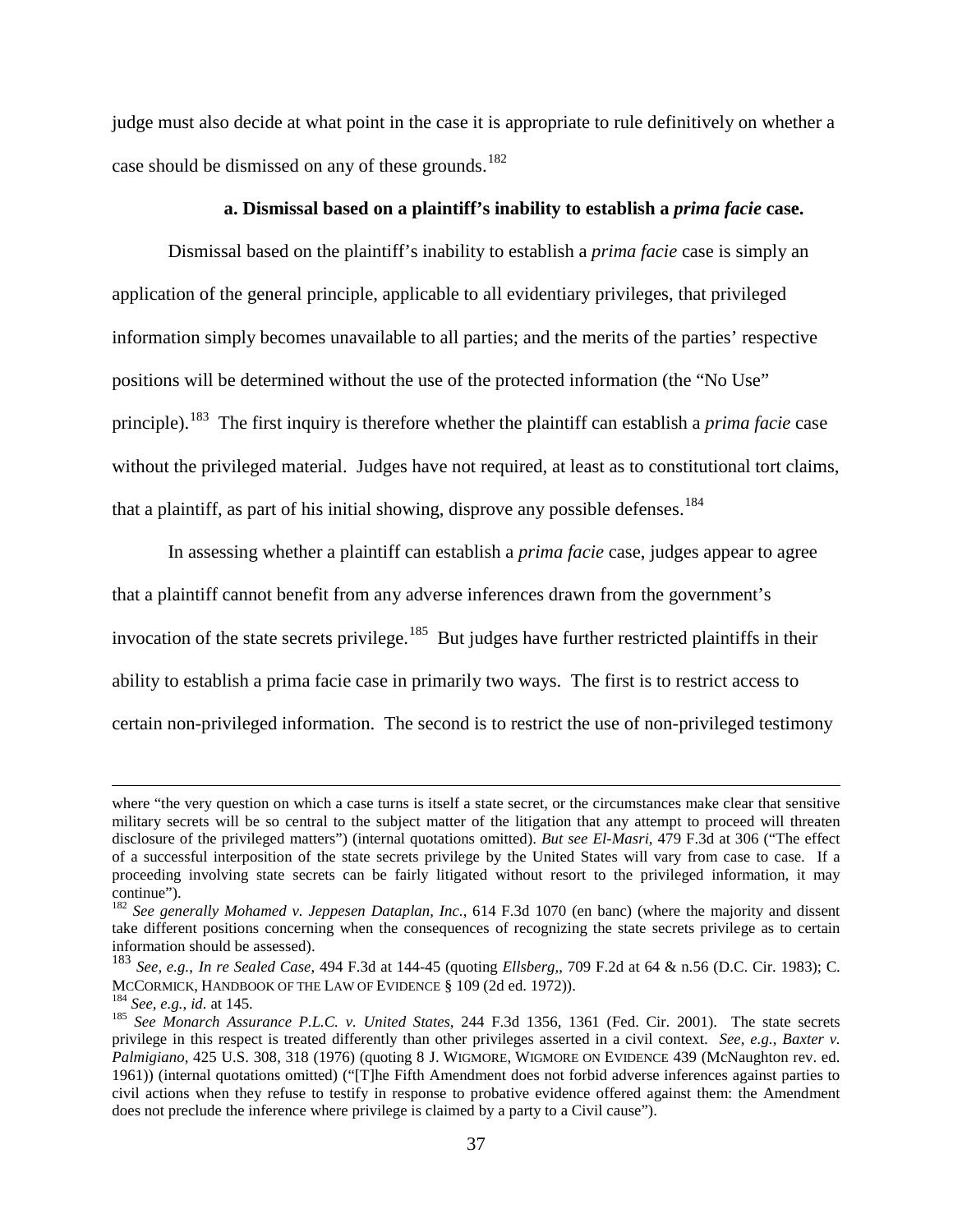or evidence. Both restrictions are based on the view that the litigation process itself, either in pre-trial or trial proceedings, creates too serious a risk of inadvertent disclosure of protected state secrets information.

#### **(i) Limitations on access to non-privileged information.**

There appears to be no serious debate over whether the privilege prohibits the discovery of protected information.[186](#page-39-0) Judges have further restricted access to non-privileged information based on the privilege, either in discovery or at trial, either because it cannot not be "disentangled" from the "mosaic" of privileged information without an unacceptable risk of compromising privileged information<sup>[187](#page-39-1)</sup> or because the non-privileged information is deemed insufficiently reliable to outweigh whatever risks from inadvertent disclosure may exist with respect to privileged information.<sup>[188](#page-39-2)</sup> In many cases, these restrictions lead to an outright dismissal and, in effect, constitute an extension of the *Totten* subject matter bar. On the other hand, where the subject matter itself is not privileged, some judges are animated by an obligation to disentangle non-privileged from privileged information whenever possible.<sup>189</sup> For example, some have allowed discovery of non-privileged information closely related to privileged subject

<span id="page-39-0"></span><sup>&</sup>lt;sup>186</sup> See, e.g., *In re United States*, 872 F.2d at 474.

<span id="page-39-1"></span><sup>&</sup>lt;sup>187</sup> See, e.g., *Kasza v. Browner*, 133 F.3d at 1166 (quoting *Ellsberg*, 709 F.2d at 57) ("Although 'whenever possible, sensitive information must be disentangled from nonsensitive information to allow for the release of the latter,' courts recognize the inherent limitations in trying to separate classified and unclassified information."); *Halkin I*, 598 F.2d at 8 ("[T]he business of foreign intelligence in this age of computer technology is more akin to the construction of a mosaic . . . [where] [t]housands of bits and pieces of seemingly innocuous information can be analyzed and fitted into place to reveal with startling clarity how the unseen whole must operate."); *Bareford v. Gen. Dynamics Corp.*, 973 F.2d at1143 ("*Fitzgerald* and *Farnsworth Cannon* recognize the practical reality that in the

<span id="page-39-2"></span><sup>&</sup>lt;sup>188</sup> See, e.g., Zuckerbraun v. Gen. Dynamics Corp., 935 F.2d at 548 ("Appellant has not designated any sources of reliable evidence on the factual issues going to liability. Any evidence procured through discovery would of necessity be of no greater reliability than dockside rumor, if that, and clearly insufficient to establish a *prima facie* case in an area involving highly sophisticated technology and secret military tactics.").

<span id="page-39-3"></span><sup>189</sup> *See, e.g.*, *In re Sealed Case*, 494 F.3d at 153 (citing *In re United States*, 872 F.2d at 476) (recognizing the obligation of district courts to "disentangle sensitive information from non-sensitive information"); *Horn v. Huddle*, 647 F. Supp. 2d at 61 ("Regardless of whether the Court accepts or rejects the government's assertion of the privilege over certain information . . . the Court still must fashion a way for this case to ultimately proceed to discovery and trial, keeping in mind that the very subject matter of the action is not a state secret.").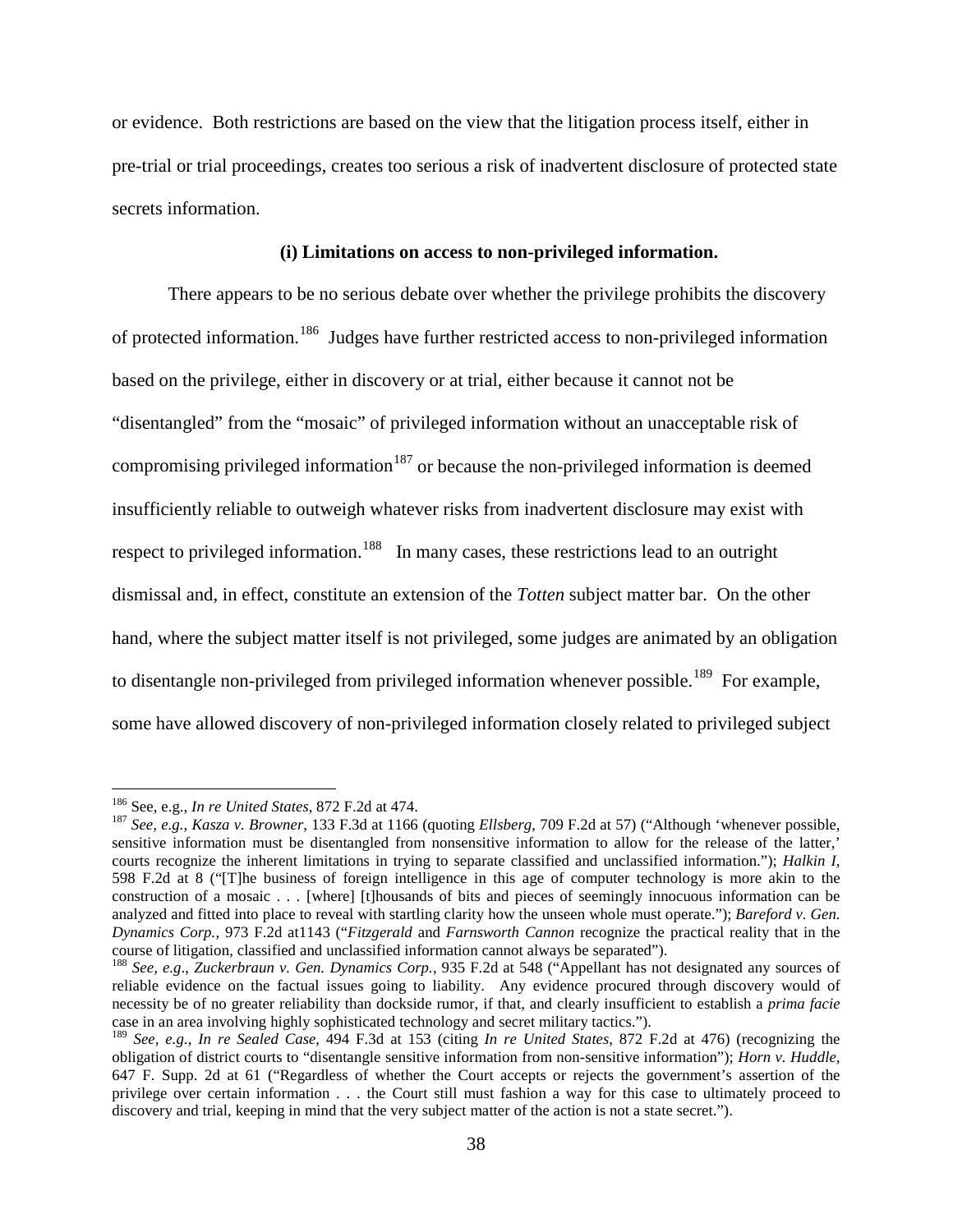matter, particularly from non-government sources, where the discovery relates to essential, but less sensitive elements of a claim, whose resolution might obviate the need to consider dismissal based on the privilege.<sup>[190](#page-40-0)</sup> One judge struck a jury demand in an ordinary contract case and referred the case to a magistrate judge for confidential proceedings.<sup>[191](#page-40-1)</sup> Some have used CIPAtype procedures, such as redactions and summaries, to allow for disclosure and use of sensitive but non-privileged information.<sup>[192](#page-40-2)</sup> In permitting such discovery, judges have referenced the "possible unfairness" and "the appearance of impropriety" in dismissing a case without such discovery.<sup>[193](#page-40-3)</sup> As one group of appellate judges observed, maintaining "that balance [between the government's security needs and a litigant's right to develop and present their case] . . . required the court to give a fair amount of leeway to plaintiffs in building their case from non-government sources."<sup>[194](#page-40-4)</sup> Some judges appear to be more inclined to limit the litigation impact of the privilege within the context of significant constitutional claims, as opposed to statutory or purely

<span id="page-40-0"></span><sup>190</sup> *See, e.g.*, *Monarch*, 244 F.3d at 1361(district court refused to dismiss on the basis of *Totten* privilege and provided the plaintiffs with "an opportunity to gather any unprivileged information that may establish a prima facie showing that [the purported agent] had the requisite authority to bind the government in contract"). <sup>191</sup> *See Loral Corp. v. McDonnell Douglas Corp*., 558 F.2d 1130 (2d Cir. 1977).

<span id="page-40-2"></span><span id="page-40-1"></span><sup>192</sup> *See, e.g.*, *In re Sealed Case*, 494 F.3d at 154 ("[N]othing in this opinion forecloses a determination by the district court that some of the protective measures in CIPA . . . which applies in criminal cases, would be appropriate."); *Horn*, 647 F. Supp. 2d at 59 ("If the Court determined the case could proceed using CIPA-like procedures, it would have to weigh whether the advantage gained from the procedures would outweigh the concomitant intrusion on national security."); *see also Sterling v. Tenet*, 416 F.3d at 338 ("Such procedures, whatever they might be, still entail considerable risk. Inadvertent disclosure during the course of a trial—or even in camera—is precisely the sort of risk that Reynolds attempts to avoid. At best, special accommodations give rise to added opportunity for leaked information. At worst, that information would become public, placing covert agents and intelligence sources alike at grave personal risk."); *El-Masri v. Tenet*, 437 F. Supp. 2d at 539 (finding that special procedures involving cleared counsel and application of CIPA have been effectively used in other cases, but that those procedures are ineffective "where . . . the entire aim of the suit is to prove the existence of state secrets").

<span id="page-40-3"></span><sup>&</sup>lt;sup>193</sup>Monarch, 244 F.3d at 1362, 1364 ("The evidentiary decision the trial court made . . . denying direct discovery from official government sources but allowing further discovery from other sources—struck an appropriate balance between the security needs of the Government and the rights of litigants under establish evidentiary rules and procedures to develop and present their case.").<br><sup>194</sup> *Id.* ("We think that under the circumstances here, when plaintiffs were already severely constrained in their

<span id="page-40-4"></span>discovery effort, the trial court abused its discretion by not allowing [additional] discovery").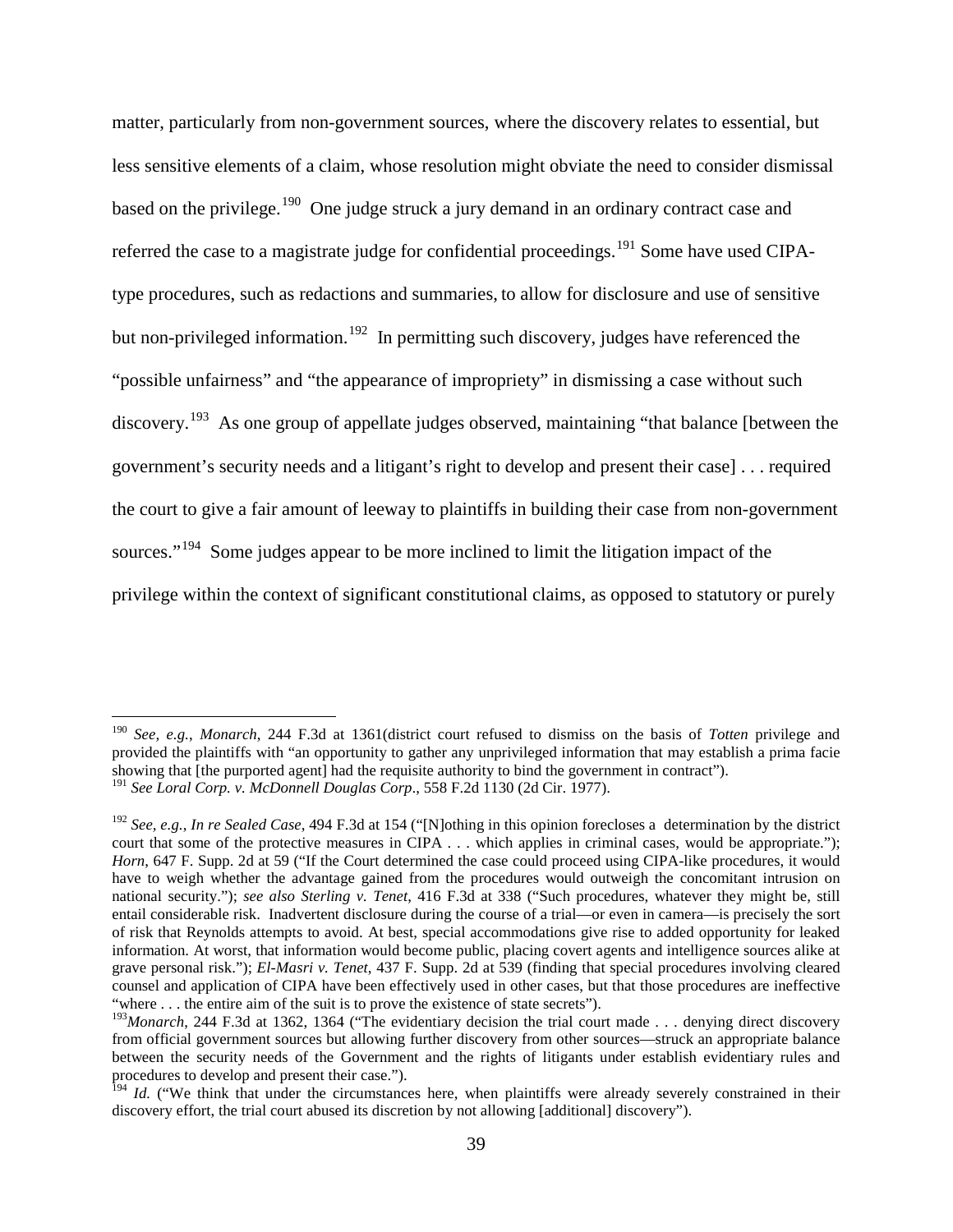economic claims.<sup>[195](#page-41-0)</sup> But even judges most disposed to facilitating the litigation of claims in the face of subject matter protected by the state secrets privilege have acknowledged strict limits on a court's ability to do so within acceptable boundaries.<sup>[196](#page-41-1)</sup>

In fashioning procedures designed to allow a case to proceed, judges have confronted particular challenging and unsettled issues concerning whether a court can order that a party or his lawyer have access to classified information.<sup>[197](#page-41-2)</sup> Central to that inquiry is whether "the Executive Branch ha<sup>[s]</sup> the exclusive right to determine whether counsel, who have been favorably adjudicated for access to classified information, have need-to-know classified information within the context of litigation or can that be a judicial determination?"<sup>198</sup> In assessing these issues, judges have considered, *inter alia*, the nature and age of the clearances previously obtained, the scope of the subject matter to which cleared access had been obtained, the nature of the relevant classified, but non-privileged information and its relationship to privileged information, a judge's ability to make the necessary decisions without the assistance

<span id="page-41-0"></span><sup>195</sup> *See, e.g.*, *Stillman v. Dep't of Def.*, 209 F. Supp. 2d 185, 223 n.24 (D.D.C. 2002) ("[A]lthough the balance of interests between a plaintiff's constitutional or statutory rights and the government's interest in national security is relevant in state secrets cases only to the level of scrutiny to be applied by the court, many of the state secrets cases cited in support of defendants' argument are further distinguishable because plaintiffs assert only statutory claims. These cases do not support the proposition argued by the government here that the national security interest asserted here always trumps the plaintiff's *constitutional* claim. The balance of a statutory right, under for example the Freedom of Information Act, against the compelling interest in controlling access to sensitive information, is a very

<span id="page-41-1"></span>different question than the balance between equally compelling constitutional interests").<br><sup>196</sup> *See Horn v. Huddle*, 647 F. Supp. 2d at 59-60 (confronting "what to do when the government has improperly asserted the privilege, asserted it too broadly, or when the Court contemplates it must order that the parties or their counsel have access to classified information in order to prevent a future breach of national security"). In rejecting the government's assertion of the state secrets privilege and electing to proceed with discovery, the Court "was tempered by a few considerations," including: (1) the ability to provide clear boundaries in closed "CIPA-like" proceedings as to what information is privileged; (2) the ability to limit the scope of these proceedings to information already known to the parties with cleared counsel; (3) the possibility of imposing CIPA-type protective measures; and (4) the ability to narrow the scope of these proceedings to information the parties intended to use at trial and over which it could justify why the information was not privileged. *Id.* at 59-60.

<span id="page-41-3"></span><span id="page-41-2"></span><sup>&</sup>lt;sup>197</sup> See *Horn v. Huddle*, 647 F. Supp. 2d at 56 ("While there are a plethora of cases concerning the state secrets privilege, very few cases even tangentially discuss how a Court is to proceed when the Court has denied the assertion of the privilege, but the government still claims that portions of the non-privileged materials are 'classified.'").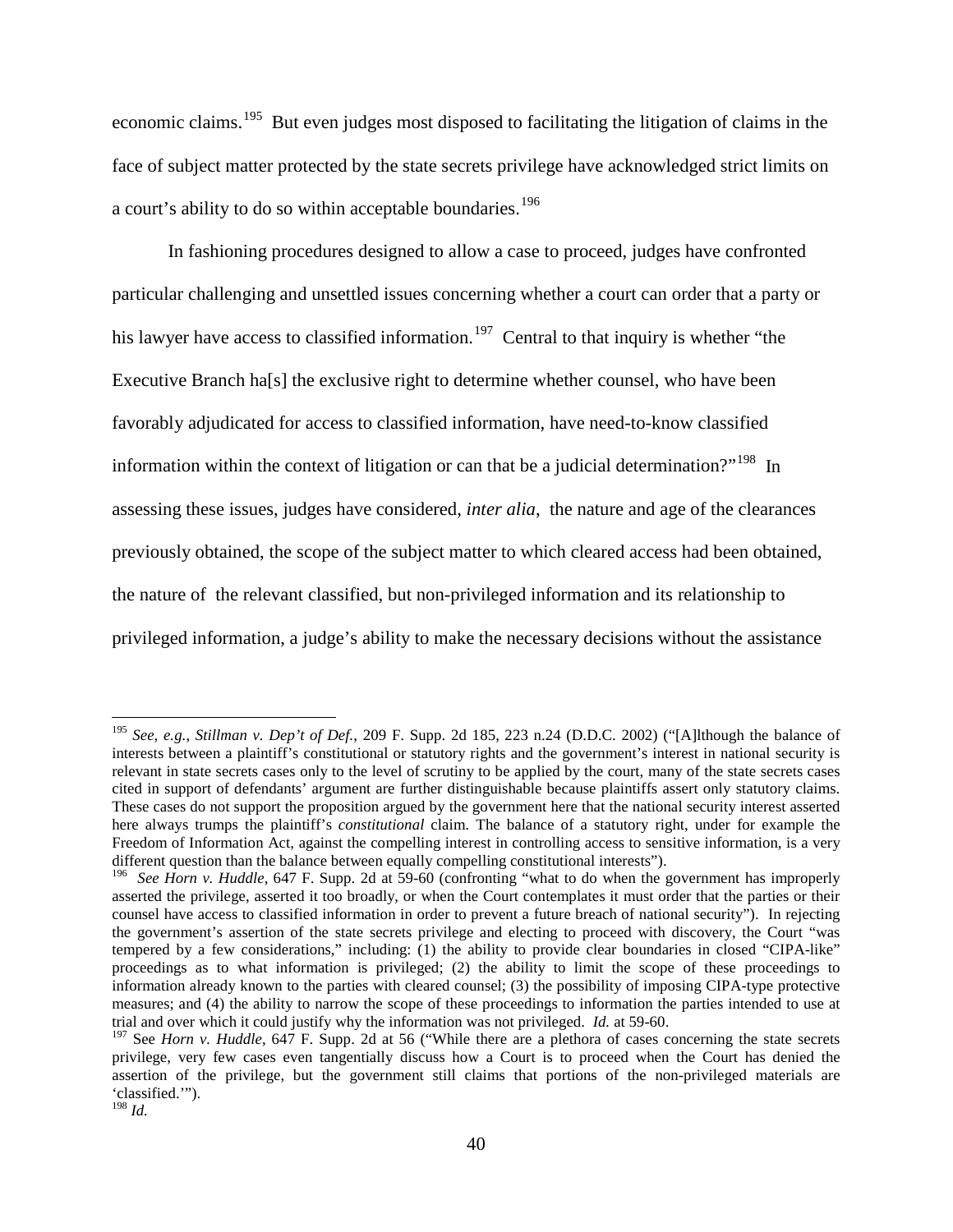of counsel, and the extent to which classified information can be adequately safeguarded during discovery and at trial without involving an informed counsel.<sup>[199](#page-42-0)</sup>

Judges have divided over these issues. While judges uniformly recognize that whether and how to classify information is a discretionary, non-justiciable matter committed solely to the Executive Branch, some think it is "beyond dispute" that a judge is authorized to order disclosures of classified information under CIPA-like procedures within the context of civil litigation.<sup>[200](#page-42-1)</sup> For these judges, "[w]ere the rule otherwise the Executive Branch could immediately ensure that the 'state secrets privilege' was successfully invoked simply by classifying information and the Executive's actions would be beyond the purview of the judicial branch."<sup>201</sup> At least one judge has concluded when confronting these issues that the appropriate course is not dismissal or the exclusion of non-privileged information, but additional disclosures to cleared parties and/or counsel that would allow them to ". . . precisely map the division between what portion of the information [they] know is covered by the privilege and what  $\sin t$ ."<sup>[202](#page-42-3)</sup> Other judges have expressed serious reservations about such judicial innovations.<sup>[203](#page-42-4)</sup>

<span id="page-42-4"></span><span id="page-42-0"></span> $199$  See id.

<span id="page-42-1"></span><sup>&</sup>lt;sup>200</sup> *Horn v. Huddle*, 647 F. Supp. 2d at 62 (rejecting the government's position that "the Court does not have the power to conduct these CIPA-like proceedings because it would require the plaintiff and defendants to discuss classified information with their attorneys, and the Court cannot order the Executive Branch to grant a security clearance to a particular individual because that decision is committed by law to the appropriate agency of the Executive Branch") (citations and internal quotation marks omitted); *see also Stillman*, 209 F. Supp. 2d at 193, 222 (rejecting the government's contention that "the United States Constitution has placed the discretion to control access to classified information solely in the hands of the Executive Branch" and disputing the "blanket proposition that national security interests necessarily outweigh any constitutional interests asserted by a plaintiff in litigation").<br><sup>201</sup> Horn, 647 F. Supp. 2d at 62; see also Mohamed, 563 F.3d at 1006 (citing United States v. Rey

<span id="page-42-2"></span><sup>(1953)) (&</sup>quot;*Reynolds* makes clear that 'classified' cannot be equated with 'secret' within the meaning of the doctrine."); *Ellsberg,* 709 F.2d at 58 ("Thus, to ensure that the state secrets privilege is asserted no more frequently and sweepingly than necessary, it is essential that the courts continue critically to examine instances of its invocation").

<span id="page-42-3"></span><sup>202</sup> *Horn*, 647 F. Supp. 2d at 62 (alternation in original) (quoting *In re Sealed Case*, 494 F.3d at 159 (Brown, J., dissenting in part)) ("[O]nly by providing clear boundaries to counsel in closed, 'CIPA-like' proceedings can national security interests be adequately safeguarded."); *Id.* at 59 ([W]ithout clear boundaries as to what information is privileged and what is not, there would be an unacceptable risk to national security were this case to ultimately proceed to discovery and trial"); *Id.* at 61–62 (quoting *Farnsworth Cannon, Inc. v. Grimes*, 635 F.2d at 281 ("Moreover, if the parties and attorneys are kept completely in the dark as to the extent of the privilege, they will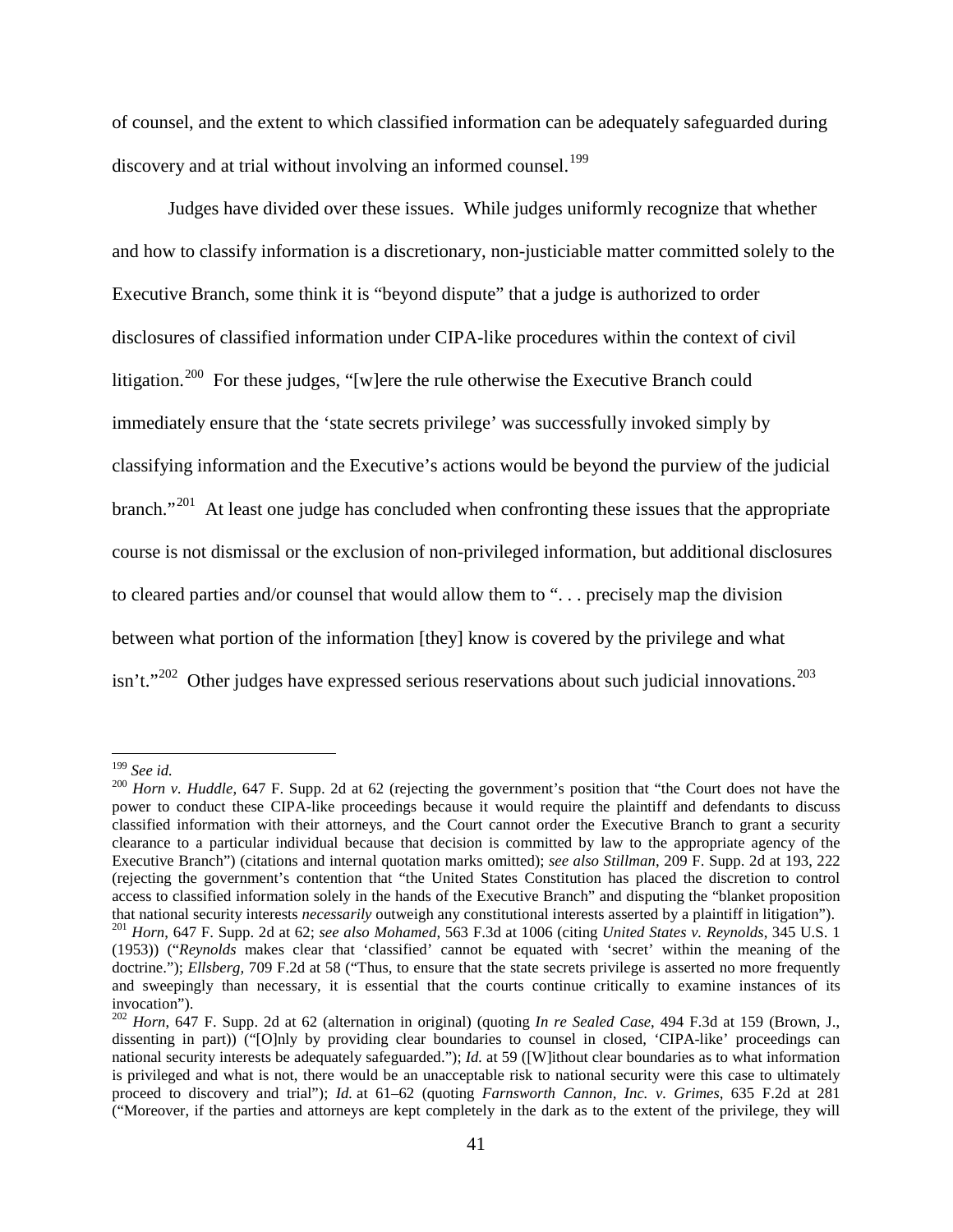Whatever their disposition, judges have generally been reluctant to order access to any classified information, absent special or exceptional circumstances, even where a party or his counsel has the necessary clearances or had such access previously.<sup>204</sup> In one case, appellate judges barred access to the plaintiff's own complaint. $^{205}$  $^{205}$  $^{205}$ 

Judges have also generally rejected constitutional challenges to security clearance

restrictions based on judicial independence,  $206$  due process,  $207$  and First Amendment

consideration,<sup>[208](#page-43-4)</sup> effectively deferring to the Executive Branch's security clearance judgments,

primarily on separation of powers grounds. Judges also have not been particularly receptive to

<sup>&#</sup>x27;probe as close to the core secrets as the trial judge would permit' and '[s]uch probing in open court would inevitable be revealing").

<sup>203</sup> *See, e.g.*, *Stillman v. C.I.A.*, 319 F.3d 546 (D.C. Cir. 2003). There, the district court allowed plaintiff to access, together with his counsel, the classified information the government claimed was disclosed in plaintiff's manuscript about China's nuclear weapons program. The Court of Appeals reversed, holding that the court must first conduct an *in camera* review of the material and determine whether it could resolve the classification issue without the assistance of plaintiff's counsel. "If not, then the court should consider whether its need for such assistance outweighs the concomitant intrusion upon the Government's interest in national security." *Id.* at 549. *See also In re United States*, 872 F.2d 472 (D.C. Cir. 1989) (vacating the district court's order that required the Air Force to grant plaintiff's counsel special access to classified information); *Horn v. Huddle*, 647 F. Supp. 2d at 59 (when assessing the appropriateness of alternative procedures, "the Court was not without hesitation in ordering the participation of the plaintiff, his counsel, the defendants, and their counsel in solving difficult questions of privilege and classification").

<span id="page-43-0"></span><sup>204</sup> *See, e.g.*, *Northrop Corp. v. McDonnell Douglas Corp.*, 751 F.2d at 402 n.9 ("[P]rior disclosure of similar information does not preclude the potential for harm resulting from the present, requested disclosure"); *In re United States*, 1 F.3d 1251 (Table), 1993 WL 262656, at \*7 (Fed. Cir. Apr. 19, 1993) (quoting *Halkin I*, 598 F.2d at 9 (Under the special access rules set forth in executive orders each program is separate, each potential "accessee" is a separate issue, and "[t]he government is not estopped from concluding in one case that disclosure is permissible while in another case it is not"); *Id.* ("That the United States' attorneys may have reviewed the compartmented information at issue here is entirely irrelevant to whether there would be a 'reasonable danger' to national security if the information is released to someone new, including the contractors' attorneys in connection with this lawsuit. Under *Reynolds*, that is the sole issue that is judicially reviewable"); *see also Doe v. C.I.A.*, 576 F.3d 95, 106 (2d Cir. 2009) (quoting *Sterling v. Tenet*, 416 F.3d at 348 ("Even if they already know some of it, permitting the plaintiffs, through counsel, to use the information to oppose the assertion of privilege may present a danger of '[i]nadvertent disclosure'—through a leak, for example, or through a failure or misuse of the secure media that plaintiffs' counsel seeks to use, or even through over-disclosure to the district court *in camera*—which is precisely the 'sort of risk that *Reynolds* attempts to avoid.'"); *Latif v. Holder*, 28 F. Supp. 3d 1134 (D. Or. 2014) (concluding that it would be inappropriate to order the disclosure of classified information to the plaintiff). <sup>205</sup> *Doe v. C.I.A.*, 576 F. 3d at 106-107. <sup>206</sup> *Id*. 207 *Id.*

<span id="page-43-2"></span><span id="page-43-1"></span>

<span id="page-43-3"></span>

<span id="page-43-4"></span><sup>208</sup> *See, e.g.*, *In re United States*, 1993 WL 262658, at \*6 (citations omitted) ("Because application of the Military and State Secrets Privilege can require complete dismissal of a case, any subsidiary limitation on conferring with counsel which might otherwise be precluded by the constitution cannot apply here.").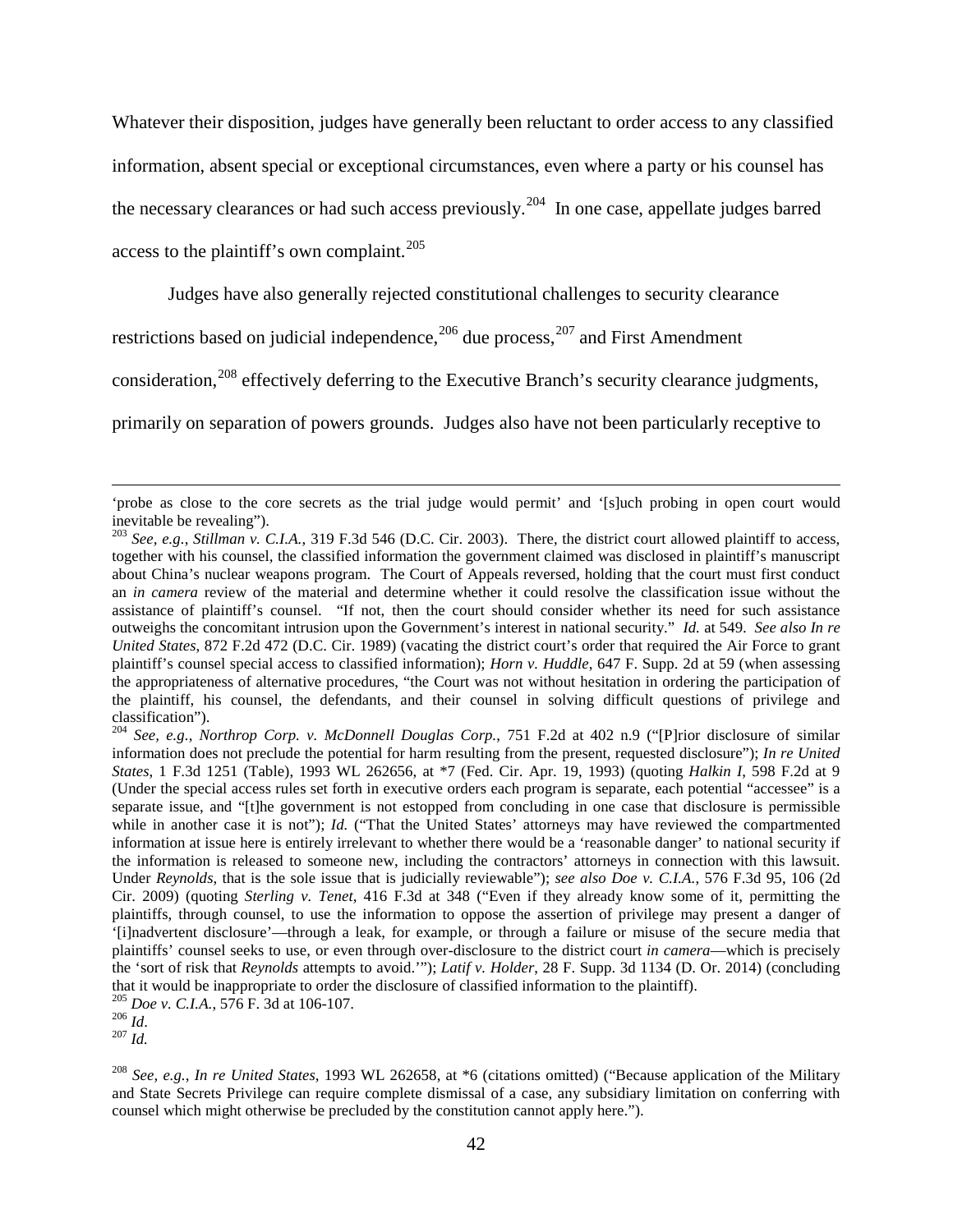claims that such discovery is necessary to prevent the privilege's use to conceal wrongdoing, embarrassment or incompetence, and to the extent judges have expressed a willingness to consider such possibilities, they have required a plaintiff to make an essentially impossible threshold showing.<sup>[209](#page-44-0)</sup> But again, in this context, as in others, judges will react adversely to any attempts to mislead or stonewall the court; and at least one of the few published decisions to order access to classified but not privileged information appears to have been influenced to a significant degree by the government's misrepresentations concerning the basis for its privilege claim. $^{210}$  $^{210}$  $^{210}$ 

#### **(ii) Limitations based on the inherent nature of the litigation process.**

Judges have also restricted a plaintiff's ability to establish a prima facie case where the realities of the litigation process itself present dangers of disclosure deemed too high to accept. Judges have acted in this fashion particularly when (a) the government's formal and public response to the plaintiff's allegations would essentially constitute disclosure of state secrets information, if only by negative inference,  $2^{11}$  or (b) witnesses cannot be safely examined without

<span id="page-44-0"></span><sup>209</sup> *See McDonnell Douglas*, 323 F.3d at 1023 ("[A]lthough the Contractors ascribe a fraudulent and deceptive intent to the government and its agents [in using the state secrets privilege to restrict the ability to proceed on the merits], they have not presented any evidence or corroborative facts to support their allegations. Nor have they cited any case in which the government has actually misused the Military and State Secrets privilege as they describe").<br><sup>210</sup> See Horn, 636 F. Supp. 2d at 17 ("The Court does not give the government a high degree of deference becau

<span id="page-44-1"></span>its prior misrepresentations regarding the state secrets privilege in this case").

<span id="page-44-2"></span><sup>211</sup> *See El-Masri*, 437 F. Supp. 2d at 537 ("[A]ny admission or denial of these allegations by defendants in this case would reveal the means and methods employed pursuant to this clandestine program and such a revelation would present a grave risk of injury to national security."); *Al-Haramain*, 451 F. Supp. 2d at 1229 (refusing to require the government to confirm or deny whether plaintiffs' communications have been or continue to be intercepted, but requiring the government to confirm or deny particular "surveillance events"), *aff'd in part and rev'd in part*, 507 F.3d 1190, 1204-05 (refusing to require the government to respond generally and in all respects on the grounds that "[t]he [privileged] document, its contents, and any individuals' memories of its contents, even well-reasoned speculation as to its contents, are completely barred from further disclosure in this litigation by the common law state secrets privilege").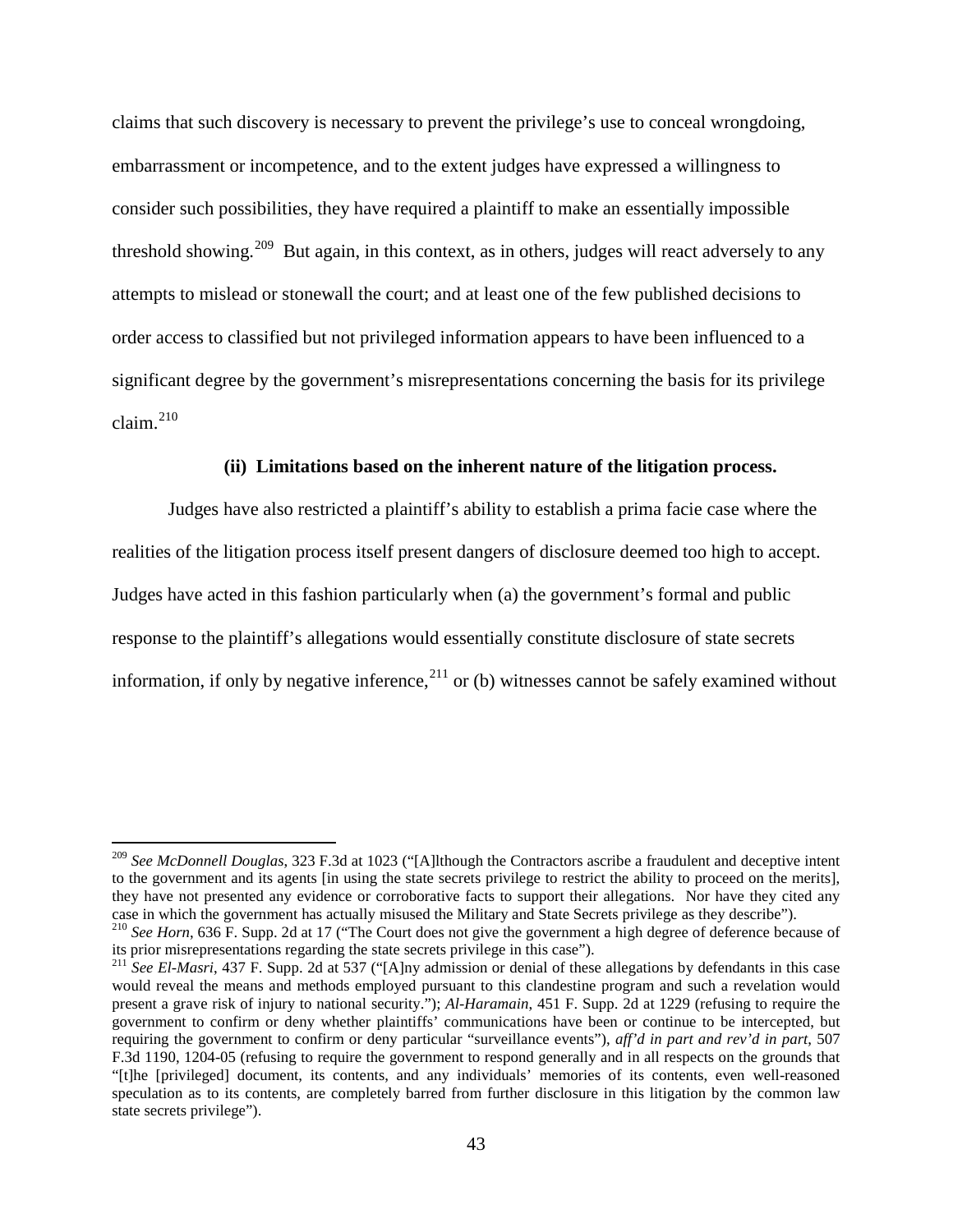risking the disclosure of protected information.<sup>212</sup> Some judges have expressed contrary views.[213](#page-45-1)

In determining whether the litigation process can operate without undue risk to national security, judges appear to be influenced, as on other state secrets issues, primarily by the core subject matter, and the extent to which it is infused with privileged information. Other significant considerations appear to be the parties' litigation conduct and attitudes, and that of their counsel, as reflected in such matters as their candor with the court and a demonstrated ability to cooperate in discovery, disentangle classified from non-privileged information, or protect classified information already in their possession.<sup>[214](#page-45-2)</sup>

#### **b. Dismissal based on a "valid defense."**

 $\overline{a}$ 

Judges generally agree that a case must be dismissed if the privileged information

deprives a defendant of an "available" and "valid" defense. But judges disagree over how

central to a defense the excluded privileged information must be to justify dismissal. In

answering that "exceedingly difficult question," judges appear to agree that the appropriate

inquiry is whether the exclusion of protected information so "distorts" an adjudication that a case

<span id="page-45-0"></span><sup>212</sup> *See, e.g.*, *Fitzgerald v. Penthouse Int'l, Ltd.*, 776 F.2d at 1243 (case must be dismissed because allowing testimony about what was not classified would allow inferences as to what was classified.); *El-Masri,* 479 F.3d at 310–11 (case must be dismissed where any inquiry into relevant facts would implicate sensitive protected information concerning the details of an extraordinary rendition program for terrorist suspects); *Farnsworth Cannon, Inc. v. Grimes*, 635 F.2d at 281(contract case must be dismissed because any adjudication would involve reference to the organizational structure of classified Navy programs).

<span id="page-45-1"></span><sup>213</sup> *See* In re *Sealed Case*, 494 F.3d at 153 ("Although witnesses in the trial proceedings . . . will likely have had access to some classified materials in the course of their federal employment in addition to the unprivileged materials that form the basis of [plaintiff]'s remaining claim, there is no basis on this record for a presumption that a witness who has access to classified materials is unable to testify without revealing information that he knows cannot lawfully be disclosed in a public forum; *see also United States v. Reynolds*, 345 U.S. at 11 (commenting favorable on plaintiff's access to witnesses who possessed state secrets information for the purpose of obtaining

<span id="page-45-2"></span>non-protected information). <sup>214</sup> *See McDonnell*, 323 F.3d at 1022 (citations omitted) ("Given the history of security breaches and discovery abuses in this litigation, there is a risk that the military and state secret once divulged is unlikely to remain protected in this case. The public good must prevail over individual needs by enforcing the privilege and protecting the military secrets at issue here."); *Attorney General v. The Irish People, Inc.*, 684 F.2d at 954 ("The Government . . . has been cooperative in the suit thus far, and has an important and legitimate interest in maintaining this lawsuit.").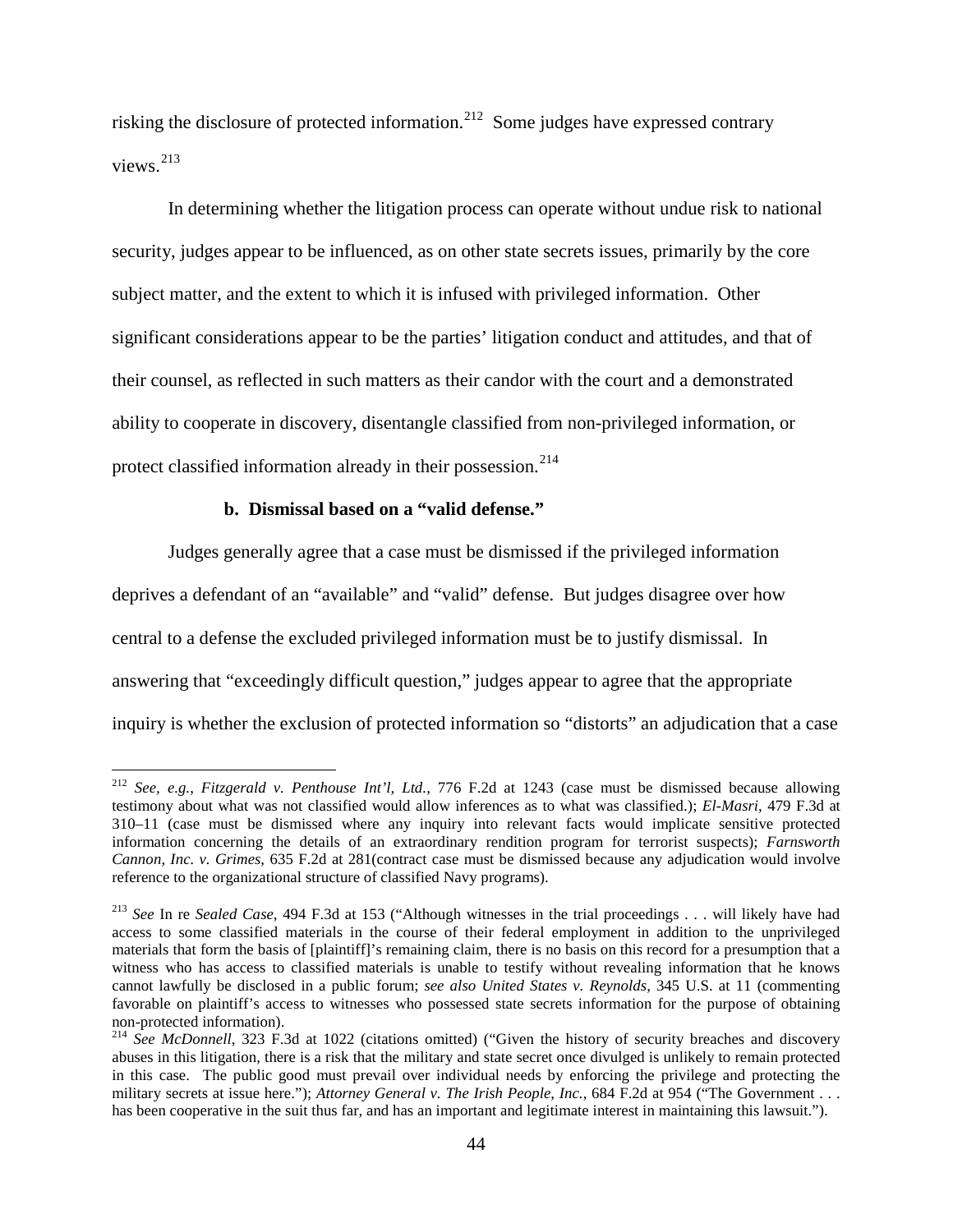should not proceed.<sup>[215](#page-46-0)</sup> But the standard by which to measure the "distortion effect" has been the subject of animated judicial debate. Some judges take the view that a case should be dismissed *only* when privileged information would dispositively establish a valid defense, essentially a summary judgment standard.<sup>[216](#page-46-1)</sup> Other judges have adopted the less demanding standard that dismissal is appropriate whenever a determination of a case's merits, on either affirmative claims or defenses, cannot be fairly litigated without disclosing or threatening the disclosure of privileged information.[217](#page-46-2)

In adopting a "dispositive evidence" standard for dismissal, judges have referenced the unfairness that a lower standard would impose on a plaintiff unable to know or respond to the privileged evidence relied upon for that determination.<sup>218</sup> These judges appear to resist compunding further what they regard as the uneven treatment already imposed on a plaintiff by virtue of the privilege, recognizing that once the "distortion effect" is deemed too great, a

<span id="page-46-0"></span><sup>215</sup> *See, e.g.*, *Molerio*, 749 F.2d at 825 (concluding, after reviewing an *in camera* affidavit that substantiated the reason for denying plaintiff's employment, that it would be a "mockery of justice" to allow the case to proceed, knowing the applicable law and supporting facts would prevent a reasonable jury from rendering a verdict in favor of the plaintiff); *see also In re Sealed Case*, 494 F.3d at 151 (finding that dismissing the case would be appropriate when after an *ex parte*, *in camera* review of the privileged material, "the truthful state of affairs would deny a defendant a valid defense that would likely cause a trier of fact to reach an erroneous result"); *Simonini*, 372 F.3d at 777–78; *Kasza*, 133 F.3d at 1166; *Zuckerbraun*, 935 F.2d at 547; *Cf. Bareford*, 973 F.2d at 1141.  $\overline{a}$ 

<span id="page-46-2"></span><span id="page-46-1"></span><sup>&</sup>lt;sup>216</sup> Sealed Case, 494 F.3d at 149.<br><sup>217</sup> Id. at 157–58 (Brown, J., concurring in part and dissenting in part) ("By stripping meritorious defenses from [defendant] and leaving gaping holes in [plaintiff's] prima facie case, the invocation of the privilege so distorts this case that dismissal is necessary"); *see also Farnsworth Cannon, Inc. v. Grimes*, 635 F.2d at 279 (Phillips, J., concurring and dissenting) ("It is quite conceivable . . . that in a given case it might rightly be judicially determined that the undisclosable scope of privilege lies so completely athwart the scope of proof relevant to resolution of the issues presented that litigation constrained by administration of the privilege simply could not afford the essential fairness of opportunity to both parties that is a fundamental assumption of the adversary system").

<span id="page-46-3"></span><sup>&</sup>lt;sup>218</sup> See Sealed Case, 494 F.3d at 149–50, where the D.C. Circuit has summarized this view as follows:

Were the valid defense exception expanded to mandate dismissal of a complaint for any plausible or colorable defense, then virtually every case in which the United States successfully invokes the state secrets privilege would need to be dismissed. This would mean abandoning the practice of deciding cases on the basis of evidence—the unprivileged evidence and privileged-but-dispositive evidence—in favor of a system of conjecture. Just as "[i]t would be manifestly unfair to permit a presumption of [unconstitutional conduct] to run against" the defendant when the privilege is invoked, it would be manifestly unfair to a plaintiff to impose a presumption that the defendant has a valid defense that is obscured by the privilege. There is no support for such a presumption among the other evidentiary privileges because a presumption would invariably shift the burdens of proof, something the courts may not do under the auspices of privilege.

<sup>(</sup>quoting *Halkin I*, 598 F.2d 1 (D.C. Cir. 1978)).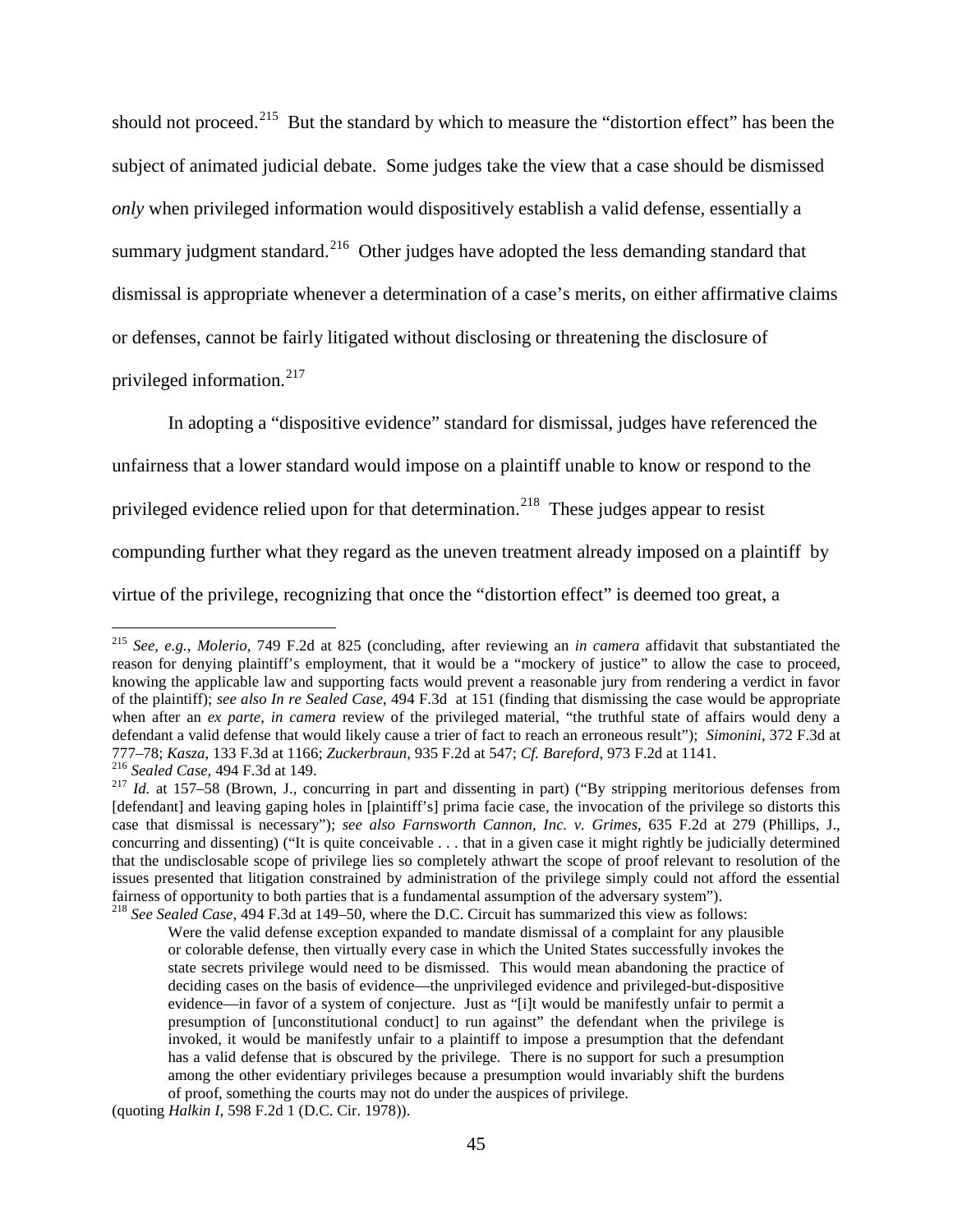plaintiff has no ability to prevail on a claim, no matter how dispositive the evidence supporting his claim.<sup>[219](#page-47-0)</sup> As one judge observed, any lesser standard would adopt an "all-or-nothing" approach to state secrets.<sup>220</sup> In a similar vein, some judges see a lower standard as simply a further "draconian" erosion of the plaintiff's substantive rights from the outset.<sup>221</sup> They also point to other recognized means, other than dismissal, to accommodate the parties' respective interests when less than dispositive evidence affects a defense.<sup>[222](#page-47-3)</sup> For example, they point to the ability of the Executive Branch to protect its interests by separating privileged from unprivileged information, $^{223}$  $^{223}$  $^{223}$  the use of an immunity defense for its sued employees deprived of a defense because of privileged information,  $224$  and the ability to indemnify a sued employee acting within the scope of employment.<sup>[225](#page-47-6)</sup>

Other judges have reacted sharply against a filtering standard of proof that effectively establishes a presumption that a plaintiff, able to make out a prima facie case, prevails over available, possibly meritorious, privileged defenses, unless the privileged information essentially

<span id="page-47-0"></span><sup>&</sup>lt;sup>219</sup> *Id.* at 150 ("Faced with the opposite situation, where a plaintiff has proof of a defendant's liability that is inaccessible because of privilege, the courts are powerless to afford a remedy").<br><sup>220</sup> *Id.* at 152 (characterizing the position as "adopting a 'heads I win, tails you lose' approach to state secrets:

<span id="page-47-1"></span>whenever the plaintiff lacks information about his claim, the complaint must be dismissed for failure to make out a *prima facie* case, but as soon as any information is acquired, it becomes too risky to introduce the evidence at trial, also necessitating dismissal"); *see also Ellsberg*, 709 F.2d at 69.<br><sup>221</sup> *In re Sealed Case*, 494 F.3d at 145, 151 ("In the context of the state secrets privilege, the court has recognized

<span id="page-47-2"></span>that where, as here, the plaintiff is not in possession of the privileged material, 'dismissal of the relevant portion of the suit would be proper only if the plaintiff[] w[as] manifestly unable to make out a *prima facie* case without the request information.'") (quoting *Ellsberg*, 709 F.2d at 65) (alteration in original); *see also In re United States*, 872 F.2d 472, 477 (D.C. Cir. 1989) ("Dismissal of a suit, and the consequent denial of a forum without giving the plaintiff her day in court . . . is indeed draconian").

<span id="page-47-3"></span><sup>&</sup>lt;sup>22</sup> Sealed Case, 494 F.3d at 150 ("[O]ur concurring and dissenting colleague seems to liken a meritorious defense to one that is merely potential or colorable. While suggesting that justice requires the court to withdraw from proceedings even where such defenses become unavailable, our colleague overlooks how this circuit's precedent has accommodated the interests of both plaintiffs and defendants") (citations omitted).

<span id="page-47-6"></span>

<span id="page-47-5"></span><span id="page-47-4"></span> $\frac{223}{224}$  *Id.*<br> $\frac{224}{1}$  *Id.* at 150–51 (also observing that any "non-pecuniary costs" that may not be susceptible to indemnification are outweighed by "the potential costs of a federal service that fails to protect the employees' constitutional rights").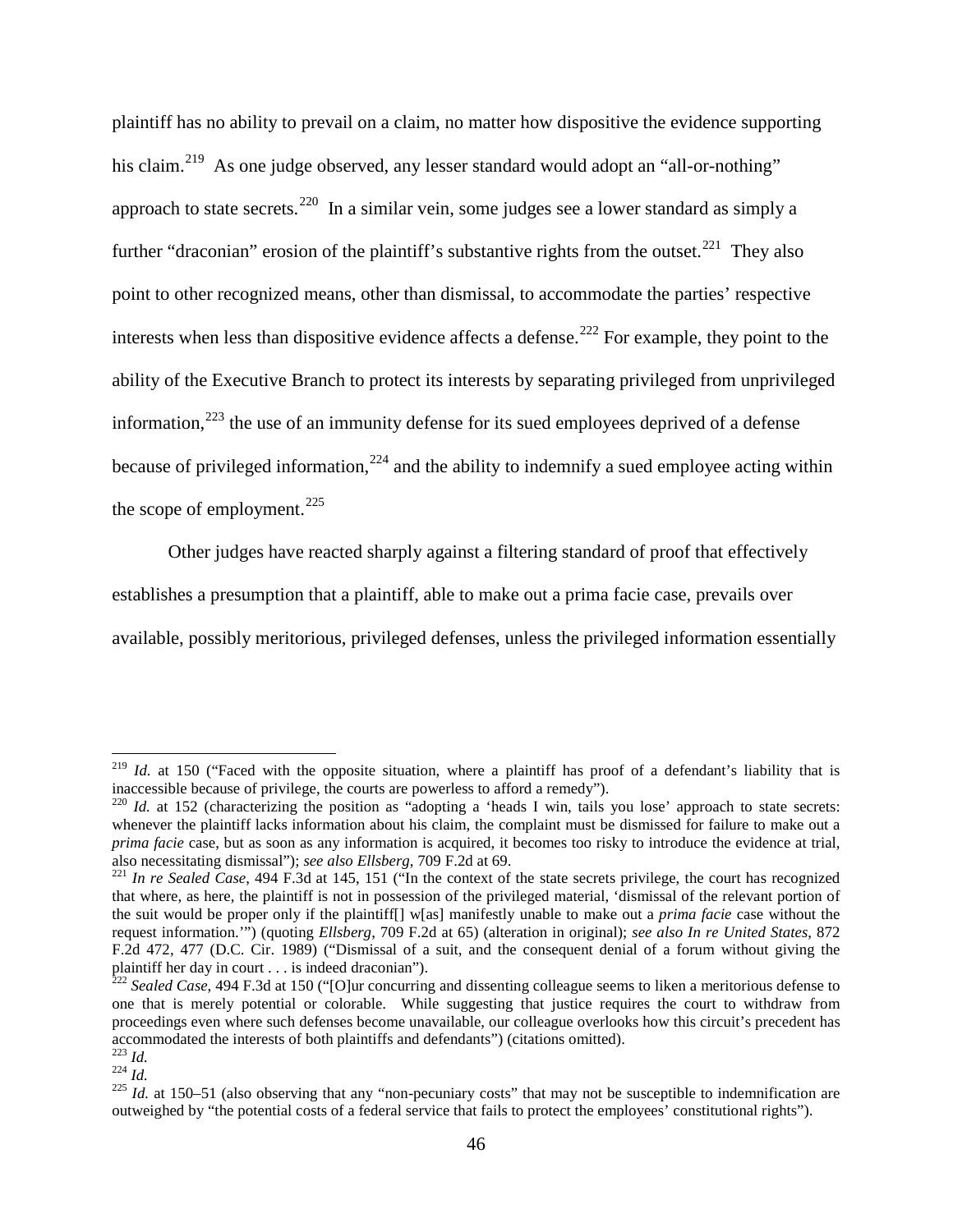establishes that defense as a matter of law.<sup>[226](#page-48-0)</sup> For these judges, the "dispositive evidence" standard is too limiting; and dismissal as a consequence of the privilege should not be based exclusively on that standard. From their perspective, allowing a case to proceed in the face of anything less than dispositive adverse evidence results in the "elevation of the rhetoric of perfect justice over the realities of distortion and disclosure."<sup>[227](#page-48-1)</sup> The issue is not "whether we like or approve of the state secrets privilege. It exists. The question is how the existence of the privilege, properly invoked, reshapes the case."<sup>228</sup> They fundamentally question whether a plaintiff has a right to use a disabled litigation process. For them, the answer lies in accepting that "'by its very nature,' the state secrets privilege 'compromises the intrinsic fairness of the adversary litigation process which has been provided for formal dispute resolution' – for both plaintiffs and defendants alike."[229](#page-48-3) The critical issue therefore becomes "[w]hen application of the privilege so 'compromises the intrinsic fairness' of a judicial proceeding – whether because it has removed too much information from the plaintiff's case or from the defendant's defense, or .  $\ldots$  both"<sup>[230](#page-48-4)</sup> that the litigation process no longer becomes a legitimate fact finding process. Under that standard, dismissal should be available whenever "removal of facts relevant to the plaintiff's prima facie case or the defendant's defenses, or both, so distort the case that the litigation no longer even approximates reality" or when "further litigation threatened inadvertent

<span id="page-48-0"></span><sup>226</sup> *In re Sealed Case*, 494 F.3d at 155-56, 158 (Brown, J., concurring and dissenting) ("By stripping meritorious defenses from [defendant] and leaving gaping holes in [plaintiff's] prima facie case, the invocation of the privilege so distorts this case that dismissal is necessary. By equating a 'valid' defense with a 'dispositive' defense ... the majority papers over the novelty of the defense standard it is applying").

<span id="page-48-2"></span>

<span id="page-48-1"></span> $^{227}$  *Id.* at 160 (Brown, J., concurring in part and dissenting in part).<br><sup>228</sup> *Id. See also El-Masri*, 479 F.3d at 310–11(the focus is on the facts necessary to litigate a plaintiff's case and not merely those necessary to discuss it in general terms since "the controlling inquiry is not whether the general subject matter of an action can be described without resort to state secrets. Rather we must ascertain whether an action can be *litigated* without threatening the disclosure of such state secrets").

<span id="page-48-3"></span>be *litigated* without threatening the disclosure of such state secrets"). <sup>229</sup> *Farnsworth Cannon*, 635 F.2d at 277 n.2 (Phillips, J., specially concurring and dissenting), *maj. op. rev'd per curiam, id*. at 281 (en banc), *quoted with approval* in *In re Sealed Case*, 494 F.3d at 157 (Brown, J., concurring in part and dissenting in part).<br><sup>230</sup> *Farnsworth Cannon, Inc. v. Grimes,* 635 F.2d at 279 n.5, *quoted with approval* in In re *Sealed Case*, 494 F.3d at

<span id="page-48-4"></span><sup>157 (</sup>Brown, J., concurring in part and dissenting in part).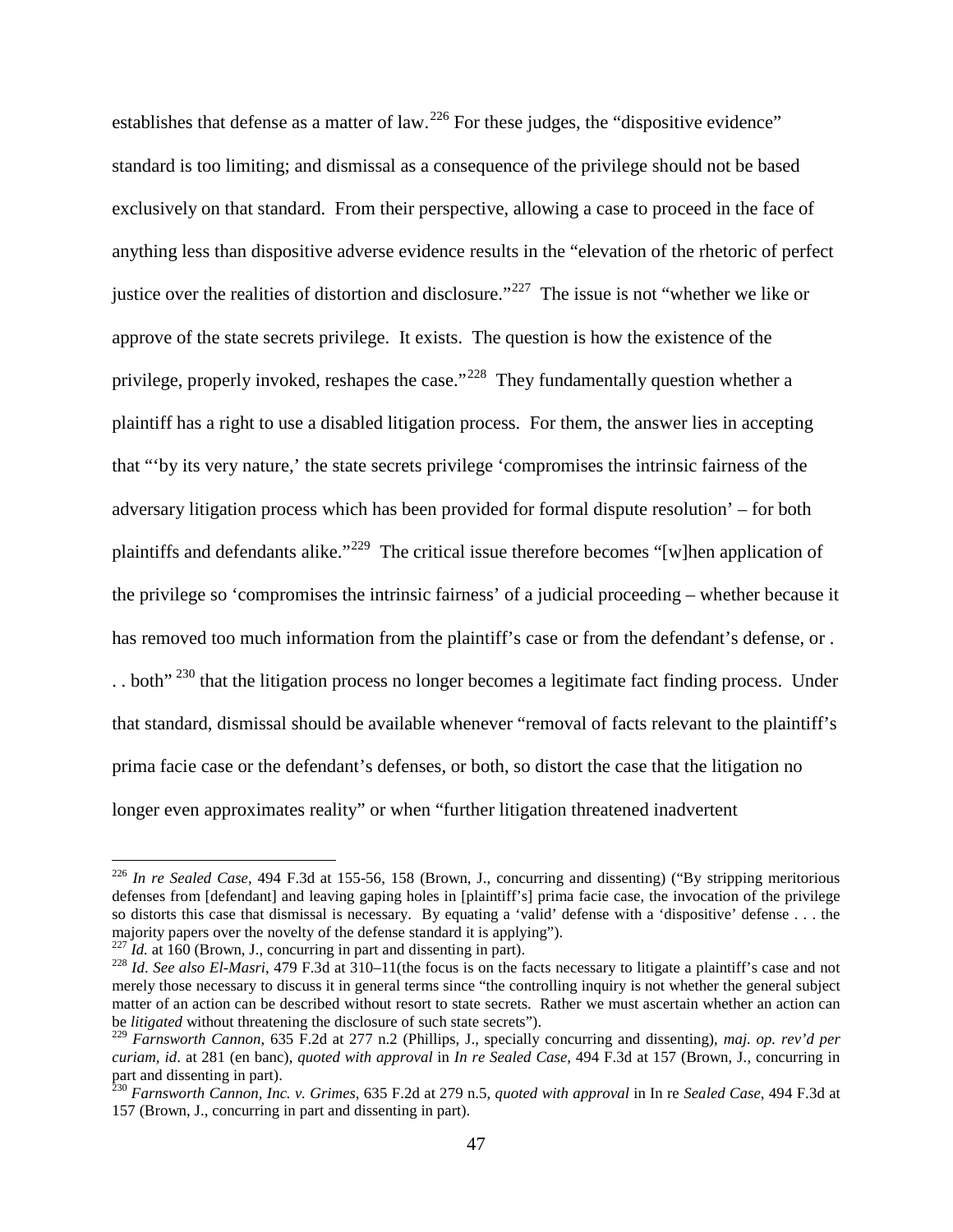disclosure."<sup>[231](#page-49-0)</sup> At that point, "the right solution is not simply to muddle on, but rather 'to withdraw from . . . litigants their normal right of access to the formal dispute resolution forum provided by the sovereign.'" [232](#page-49-1) Otherwise, the lawsuit becomes "only a parody of the real facts" and to allow the case to continue "is not justice, and only invites injustice."<sup>233</sup> For judges adhering to this more flexible approach, the correct analysis is "a case-by-case assessment of how the privilege has affected the shape of the case being presented to the factfinder, not 'dismissal of a complaint for any possible or colorable defense.'"[234](#page-49-3) The approach is a practical one, rather than doctrinal or formalistic<sup>[235](#page-49-4)</sup> and appears to align closely with the view that dismissal is appropriate whenever "the very subject matter" of the litigation is so infused with privileged information that non-privileged information cannot be disentangled from privileged information.<sup>[236](#page-49-5)</sup>

Judges also display somewhat different dispositions when the *government* is the plaintiff at risk of dismissal. For example, where the government, as a plaintiff, refuses to produce privileged information pertaining to a defense, judges appear to be less inclined to dismiss a case

<span id="page-49-0"></span> $^{231}$  In re Sealed Case, 494 F.3d at 160 (Brown, J, concurring in part and dissenting in part).

<span id="page-49-3"></span><span id="page-49-2"></span>

<span id="page-49-1"></span><sup>&</sup>lt;sup>232</sup> Farnsworth Cannon, 635 F.2d at 279.<br><sup>233</sup> In re Sealed Case, 494 F.3d at 157(Brown, J, concurring in part and dissenting in part).<br><sup>234</sup> See In re Sealed Case, 494 F.3d at 157, 157, n. 4(Brown, J, concurring in part *Farnsworth Cannon*, 635 F.2d at 277 n.2 ("[Dismissal is appropriate] where the judge can sense that the actual dispute as defined by the issues so far differs from the dispute that could be litigated while honoring the privilege as to draw question the fairness of attempting to apply to the restricted dispute the legal principles appropriate to

<span id="page-49-5"></span>

<span id="page-49-4"></span> $^{235}$  In re Sealed Case, 494 F.3d at 160.<br> $^{236}$  Id. at 158; see also Kasza, 133 F.3d at 1170; Farnsworth Cannon, 635 F. 2d at 28; Bareford, 973 F.2d at 1183 (relying on "the practical reality that in the course of litigation, classified and unclassified information cannot always be separated"); *Black v. United States*, 62 F.3d at 1118; *Fitzgerald v. Penthouse Int'l, Ltd.*, 776 F.2d at 1242 n.8 (dismissal is necessary because "the merits of this controversy are inextricably intertwined with privilege matters"); *White v. Raytheon Co.*, No. 07-10222, 2008 WL 5273290 (D. Mass. Dec. 17, 2008) (concluding "there was no practical means by which Raytheon could be permitted to mount a fair defense without revealing state secrets"). This school of thought appears to rely on the presumption, discussed above, that the testimony of witnesses with personal knowledge of classified secrets relevant to the litigation presents too great a risk of inadvertent disclosure of privileged information. *See Fitzgerald*, 776 F.2d at 1242; *Bareford*, 973 F.2d at 1143-44.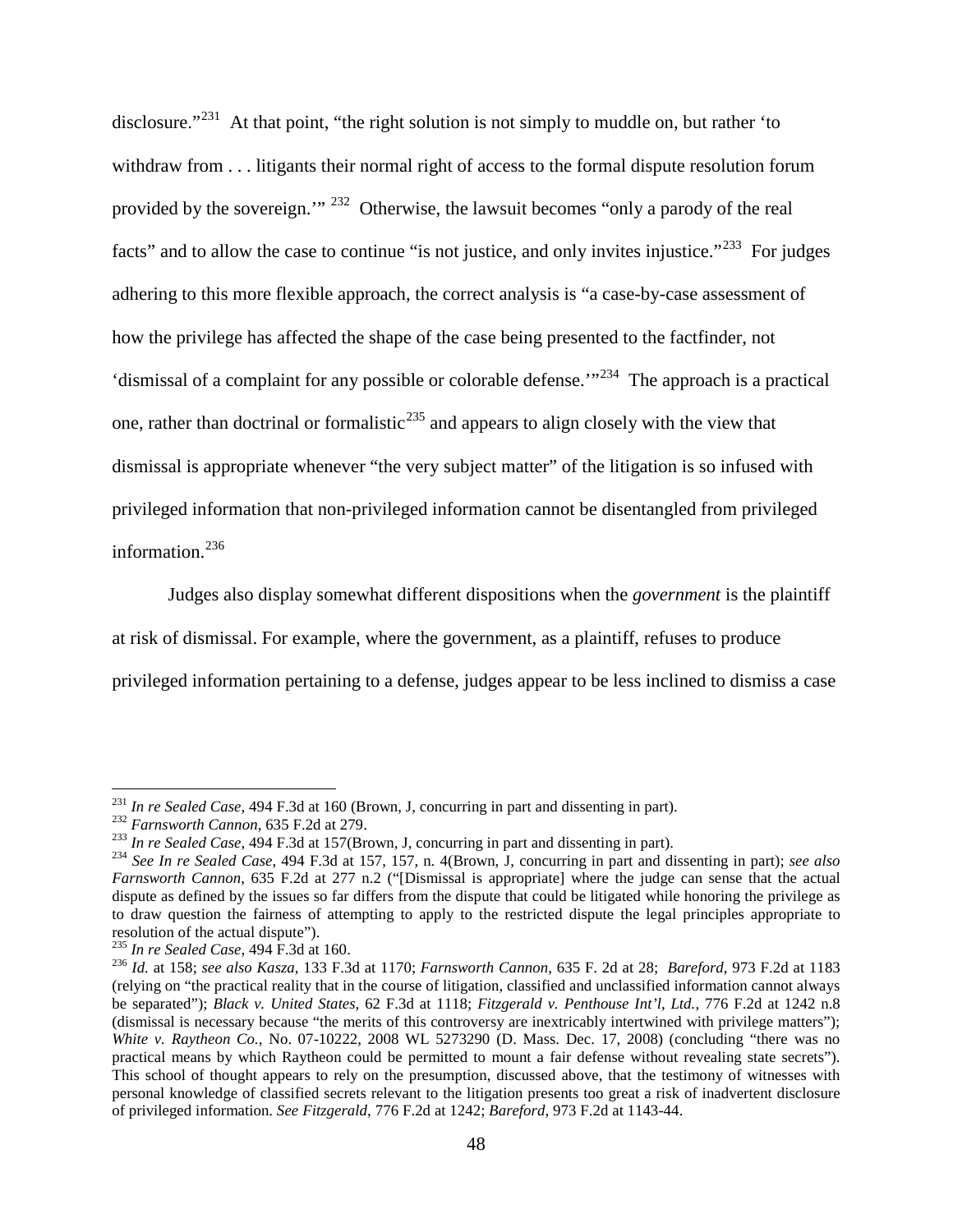than they otherwise would be,  $237$  resisting "the meat-axe approach" in favor of a "balancing of interests."[238](#page-50-1) Overall, these judges appear to be more disposed than they otherwise would be to find workable alternatives to a dismissal.<sup>[239](#page-50-2)</sup> In determining how to proceed, they would consider the significance of the privileged information with respect to a defense,  $240$  the need for the affected defense,<sup>[241](#page-50-4)</sup> the sensitivity of the information at issue,<sup>[242](#page-50-5)</sup> the subject matter of the case, including whether it involved constitutional rights or statutory claims,  $^{243}$  $^{243}$  $^{243}$  the importance of the interests at stake for the government, including whether the relief the government seeks is criminal, regulatory or purely civil in nature,  $244$  what the defendant stands to lose in the case and "the likelihood of injustice" were the case to proceed.<sup>[245](#page-50-8)</sup> These judges also look generally to the parties' respective behavior, cooperation and good or bad faith during the course of the lawsuit,<sup>[246](#page-50-9)</sup> although some judges have questioned whether the government's "good faith" could ever be a dispositive or even particularly important factor in assessing "the relative weights of the parties' competing interests with a view towards accommodating those interest, if possible."[247](#page-50-10)

<span id="page-50-0"></span><sup>237</sup> *See Black Panther Party v. Smith*, 661 F.2d 1243, 1270–74 (D.C. Cir. 1981); *United States v. U.S. Currency*, 626 F.2d 11, 14–18 (6th Cir. 1980). <sup>238</sup> *See, e.g.*, *Attorney Gen. v. The Irish People, Inc.*, 684 F.2d at 955 ("The factual circumstances surrounding the

<span id="page-50-1"></span>litigation must be borne in mind and a balancing the interests of both parties must be undertaken"). In this civil enforcement action under The Foreign Agents Registration Act, the Circuit Court reversed the trial court's dismissal based on the government's refusal to produce in discovery documents claimed to be protected under the state secrets privilege that related to defendant's selective prosecution defense, observing that even if, on remand, there were a colorable showing of selective prosecution, and an adequate showing of need for discovery, "outright dismissal may be too extreme a measure to invoke for plaintiff's inability to comply with defendants discovery requests" and a judge should consider a number of "competing factors."<br> $^{239}$  *Id.* 

<span id="page-50-4"></span>

<span id="page-50-6"></span><span id="page-50-5"></span>

<span id="page-50-7"></span>

<span id="page-50-8"></span>

<span id="page-50-10"></span><span id="page-50-9"></span>

<span id="page-50-3"></span><span id="page-50-2"></span><sup>240</sup> *Id.* **241** *Id.* 242 *Id.* 242 *Id.* 243 *Id.* 243 *Id.* 245 *Id.* 245 *Id.* 245 *Id.* 245 *Id.* 247 *Id.* at 955 (Bazelon, J., dissenting)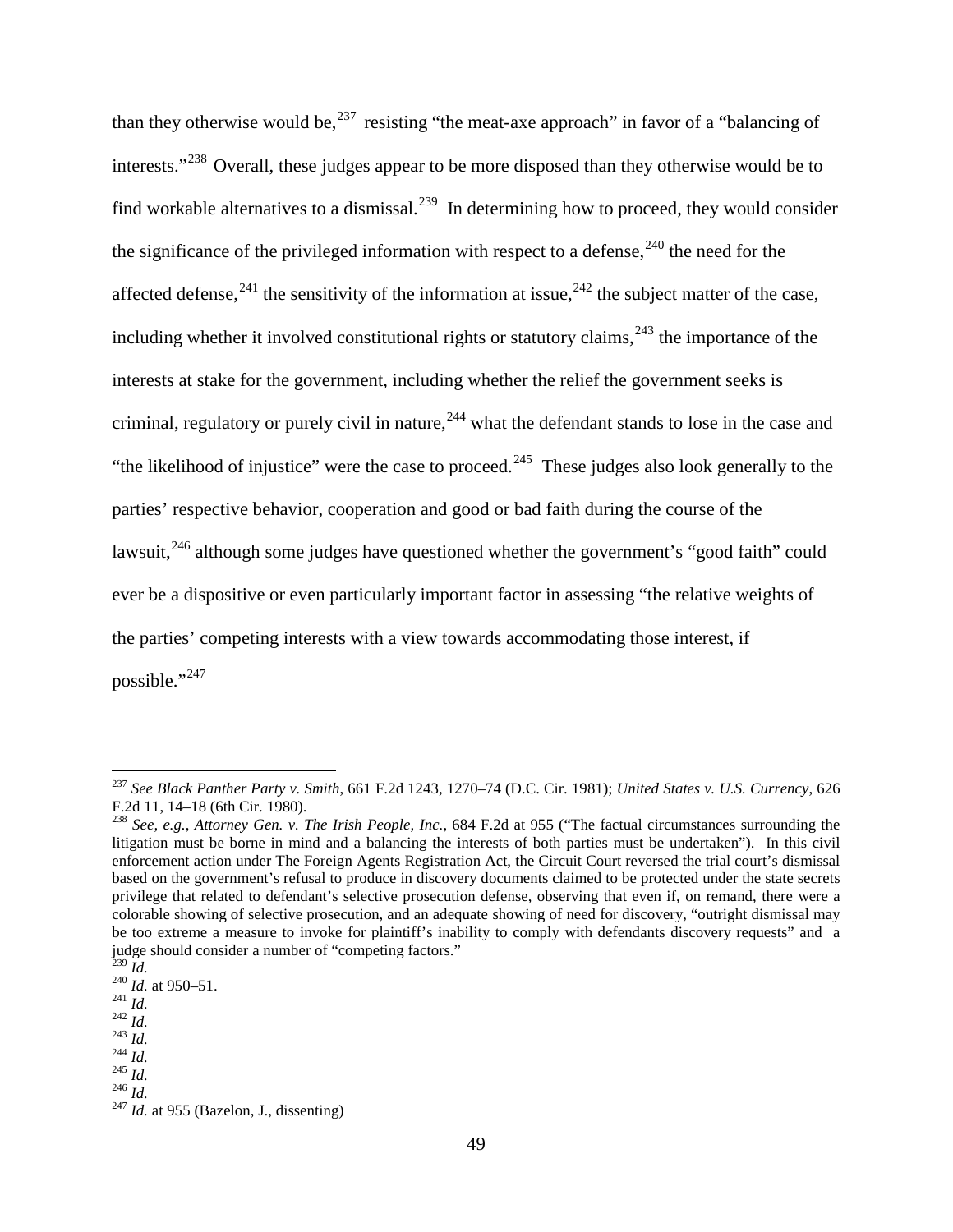In a case that may substantially affect the approach adopted by judges in earlier cases, the Supreme Court recently considered "whether the government can maintain its claim against a party when it invokes the state secrets privilege to completely deny that party a defense to a claim. "<sup>248</sup> It concluded in that regard that in assessing the consequences to be imposed based on the privilege "it is claims and defenses *together* that establish the justification, or lack of justification, for judicial relief; and when public policy precludes judicial intervention for one it should preclude judicial intervention for the other as well."<sup>[249](#page-51-1)</sup> Under this jurisprudence, where because of the state secrets privilege, neither claims nor defenses can be "judicially determined," the parties would be left "where they stood when they knocked on the courthouse door."<sup>250</sup> It is unclear whether this more holistic approach would apply in settings other than the specific circumstances of that case. $^{251}$  $^{251}$  $^{251}$ 

#### **c. Dismissal based on the subject matter.**

As discussed above, whether justified under the *Totten* or the *Reynolds* privilege, judges will dismiss a case when, as a practical matter, the "centrality" of privileged subject matter precludes an adjudication of the merits in any respect without threatening the disclosure of privileged information, regardless of whether the plaintiff can establish a *prima facie* case through non-privileged evidence. When such dismissals occur, they typically occur at early

<span id="page-51-0"></span><sup>248</sup> *Gen. Dynamics Corp. v. United States*, 561 U.S. 1057 (2010) ("Petition for writ of certiorari to the United States Court of Appeals for the Federal Circuit in No. 09–1302 granted limited to Question 1 presented by the petition. Petition for writ of certiorari to the United States Court of Appeals for the Federal Circuit in No. 09–1298 granted limited to Question 2 presented by the petition").<br><sup>249</sup> Gen. Dynamics Corp., 131 S. Ct at 1907 (emphasis in original).

<span id="page-51-3"></span><span id="page-51-2"></span><span id="page-51-1"></span><sup>&</sup>lt;sup>250</sup> *Id.* at 1907-08.<br><sup>251</sup> *Id.* at 1910 ("Our decision today clarifies the consequences of [the privilege's] use only where it precludes a valid defense in Government-contracting disputes, and only where both sides have enough evidence to survive summary judgment but too many of the relevant facts remain obscured by the state-secrets privilege to enable a reliable judgment").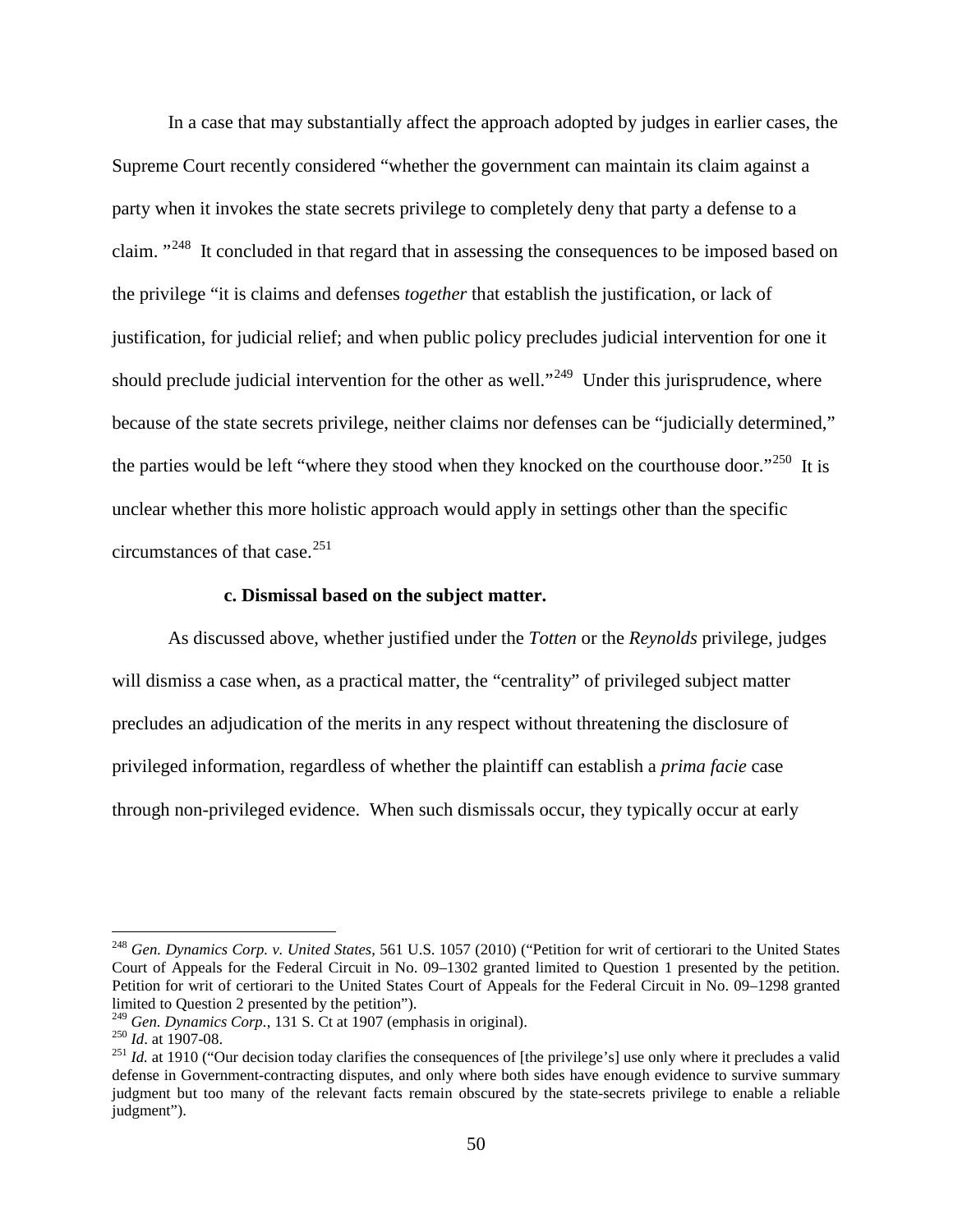stages of a case, and without requiring a substantive response to the plaintiff's allegations.<sup>[252](#page-52-0)</sup> In determining whether dismissal is appropriate on this basis, one group of appellate judges would focus on "not whether the general subject matter of an action can be described without resort to state secrets…[but] whether an action can be *litigated* without threatening the disclosure of such state secrets."<sup>253</sup> For these judges, "the 'essential facts' and 'very subject matter' of the action are those facts that are essential to prosecuting the action or defending against it."<sup>254</sup> In assessing whether dismissal is necessary on these grounds, judges have considered the information necessary to both plaintiff's case and the government's possible defenses,  $255$  as well as whether a specific enabling statute contemplates a trial that by its nature concerns security information.[256](#page-52-4) Judges recognize that dismissal based on the subject matter of the case has unfair, harsh, case ending consequences on possibly meritorious claims<sup>[257](#page-52-5)</sup> and will sometimes reference the availability of other, non-judicial remedies available to a plaintiff,<sup>[258](#page-52-6)</sup> although other judges see such remedies as unrealistic and illusory.[259](#page-52-7)

<span id="page-52-0"></span><sup>252</sup> *See, e.g.*, *Mohamed v. Jeppesen Dataplan, Inc*., 614 F.3d 1070 (dismissal of Alien Tort Statute claim arising from extraordinary rendition program operated by CIA); *El-Masri v. United States*, 479 F.3d (same); *Sterling v. Tenet,* 416 F.3d 338 (dismissal of racial discrimination claim against C.I.A. based on covert identities and responsibilities); *Bareford v. Gen. Dynamics Corp.*, 973 F.2d 1138 (dismissal of wrongful death claim based on military weapons system); *Fitzgerald v. Penthouse Int'l, Ltd*., 776 F.2d 1236 (dismissal of defamation case based on allegations of espionage).

<span id="page-52-1"></span><sup>253</sup> *El-Masri,* 479 F.3d at 308; *see also Bareford*, 973 F.2d at 1143–44 (dismissal required because critical fact inquiries could not be answered without threatening disclosure of privileged state secrets); *Kasza*, 133 F.3d at 1170 (concluding that specific information needed to litigate a plaintiff's claim was privileged and the action needed to be dismissed even though the revelation that the Air Force might have unlawfully handled hazardous waste did not endanger national security); *Black v. United States,* 62 F.3d 1115, 1118–19 (8th Cir. 1995) (although general subject matter could be discussed, adjudication required "the identity of the alleged wrongdoers, the relationship to the

<span id="page-52-3"></span>

<span id="page-52-2"></span>government, and their contacts with [plaintiff]," all of which was privileged).<br><sup>254</sup> El-Masri, 479 F.3d at 308.<br><sup>255</sup> See, e.g., El-Masri, 479 F.3d at 310 (considering not only likely defenses, but any "hypothetical defen

<span id="page-52-4"></span><sup>&</sup>lt;sup>256</sup> See, e.g., Halpern v. United States, 258 F.2d 36, 44 (2d Cir. 1958) (an in camera trial under the Invention Secrecy Act is possible if, "in the judgment of the district court, such a trial can be carried out without substantial risk that secret information will be publicly divulged"); *see also Clift v. United States*, 597 F.2d 826, 830 (2d Cir. 1979).<br><sup>257</sup> See, e.g., *In re Sealed Case*, 494 F.3d at 145; *El-Masri*, 437 F. Supp. 2d at 541.

<span id="page-52-6"></span><span id="page-52-5"></span><sup>&</sup>lt;sup>258</sup> See, e.g., *Mohamed*, 614 F.3d at 1091–92; *El-Masri*, 437 F. Supp. 2d at 54.<br><sup>259</sup> See, e.g., Mohamed, 614 F.3d at 1101 (Hawkins, J., dissenting).

<span id="page-52-7"></span>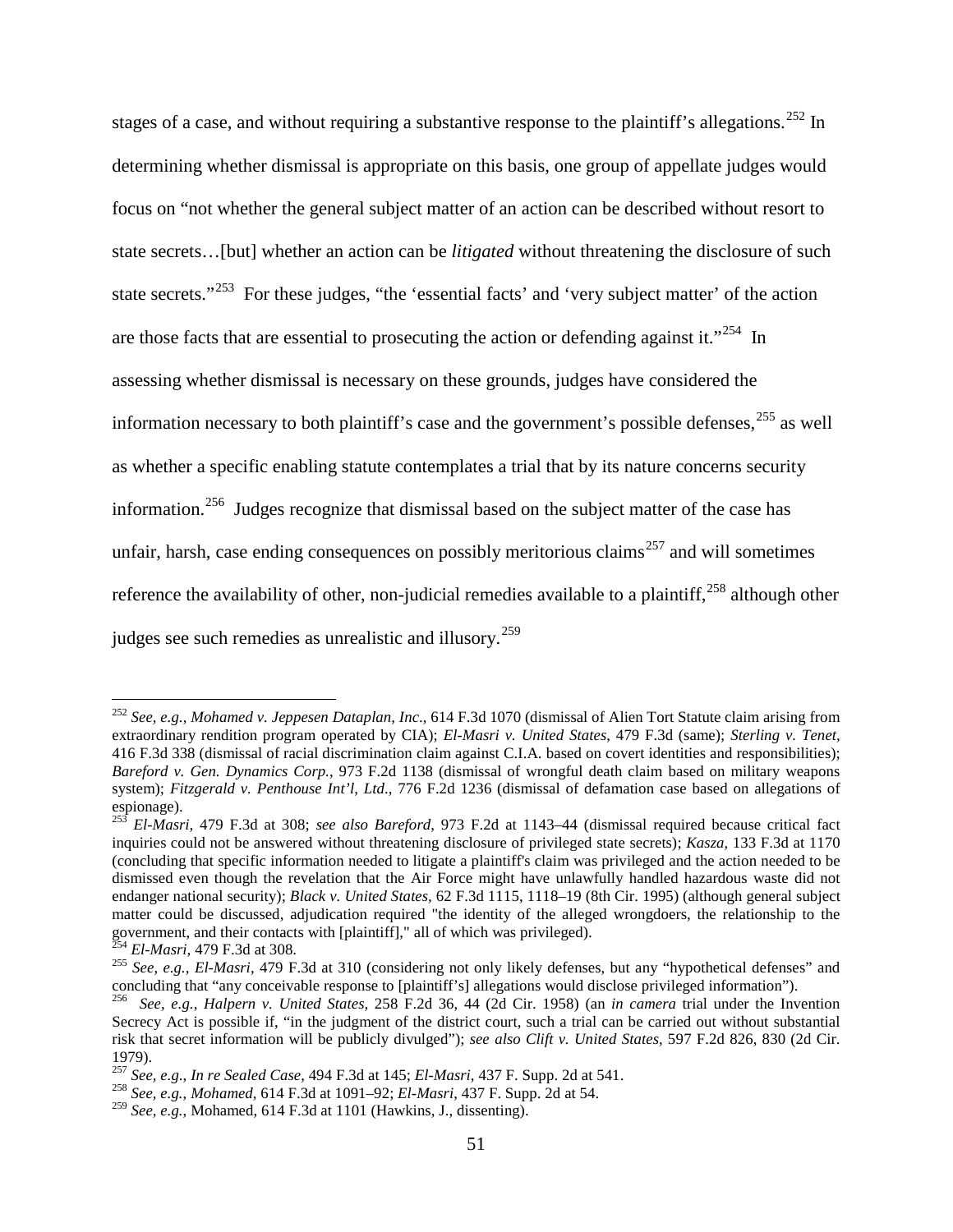#### **Part II. Interviews and Observations**

Thirty-one federal judges were interviewed.<sup>[260](#page-53-0)</sup> The group consisted of 23 men and 8 women, 4 circuit court judges and 27 district court judges, with at least one district court judge sitting within the geographical boundaries of each of the federal circuits.<sup>[261](#page-53-1)</sup> The judges averaged approximately 18 years of service as a federal district or circuit court judge, with several having prior judicial experience, either as state court judges or as federal magistrate judges. Four had served thirty years or more as a federal district or circuit judge. Fifteen had served 20 years or more. Twenty seven had served ten years or more and four had served less than 10 years. The women judges averaged nearly 18 years of federal judicial experience and included the judge who had served the longest of any judge interviewed and also the judge who had served the shortest period of time.

Nineteen judges had been appointed by Republican presidents and twelve by Democratic presidents. Thirteen judges had military service. Sixteen had some law enforcement experience before becoming a federal judge, typically with a U.S. Attorney's Office or the Department of Justice. Eight had both military service and law enforcement experience. Fourteen had actually dealt with state secrets issues, although all but one judge had dealt with classified information in some context, typically under CIPA in criminal cases.

The interviews typically lasted approximately 30 to 45 minutes, although some ran as long as 1½ hours. Overall, there were approximately twenty hours of interviews. Although the interviews were not rigidly structured but fairly free-wheeling and developed in different

<span id="page-53-0"></span> $260$  The author thanks each of these judges for their willingness to be interviewed and the generous amounts of time they devoted to reflecting on these issues and their candid comments. In order to ensure the promised confidentiality, limited information is provided as to their specific court and all judges are referred to in the masculine.

<span id="page-53-1"></span><sup>&</sup>lt;sup>261</sup> The interviewed judges were selected based primarily on information known to the author concerning their level of experience with state secrets and national security experience (viz., because they had a great deal, some or not much), geographical location, years of judicial service and general reputation as a judge. No attempt was made to make this group statistically representative in any way of the federal judiciary as a whole.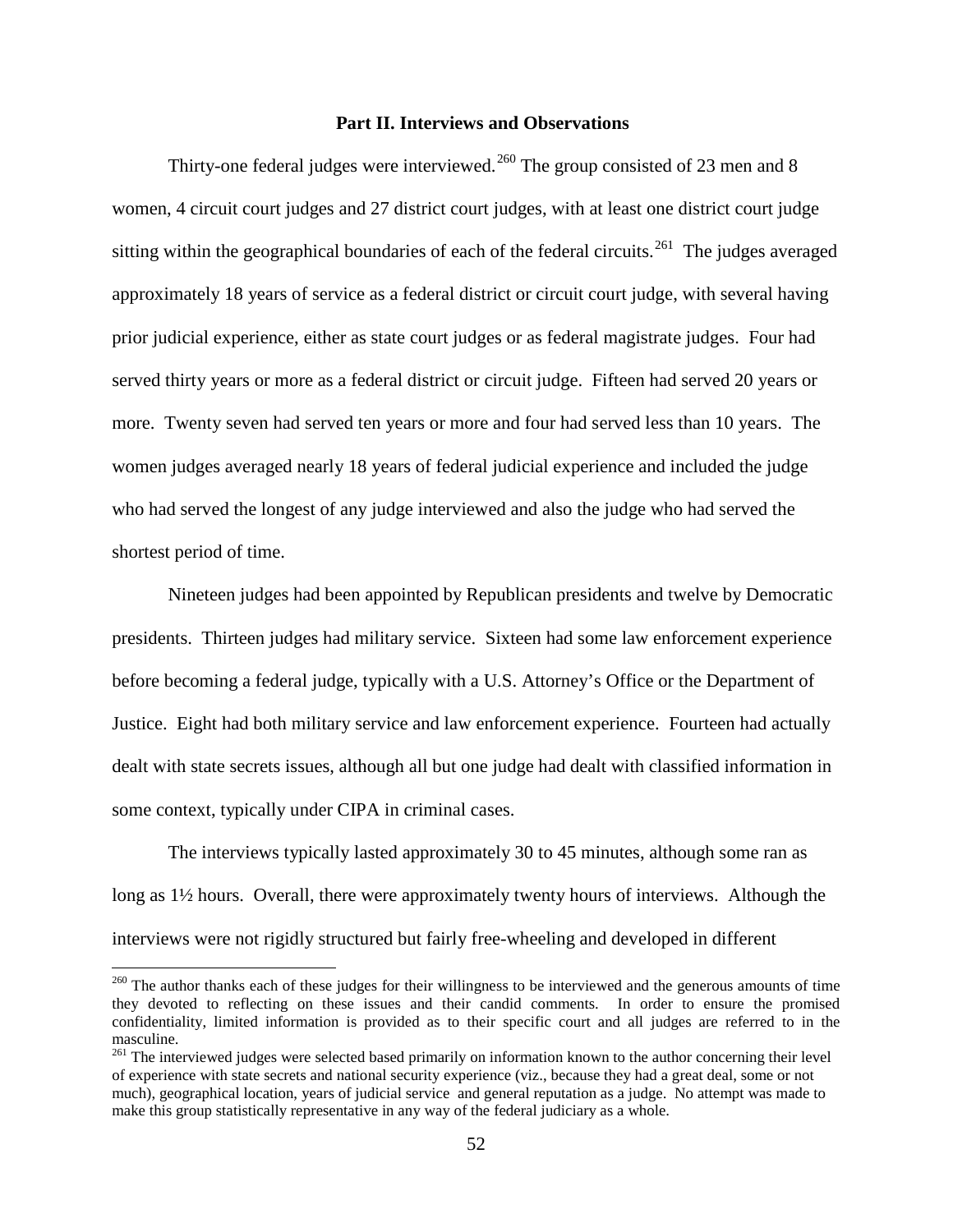directions depending on the judge's experience and focus, the interviews explored (1) a judge's background and general experience in national security matters, including the use of states secrets and classified information; (2) the information a judge would want to know in deciding the issues associated with the assertion of a state secrets privilege, including when the judge would go beyond obtaining information facially sufficient to support the privilege; (3) how the judge viewed the court's institutional role and competency to independently assess the privilege; and (4) at what point and upon what showing would the judge defer to executive branch judgments that no disclosure of any kind should occur, even at the expense of a case's dismissal, including how the judge would assess the risks of disclosure. Overall, the judges were asked how they would deal with Jane's case.<sup>[262](#page-54-0)</sup> The substance of those interviews is reflected in the following general observations and conclusions:

# **1. There appears to be widespread alignment between how judges actually deal with a state secrets claim and the principles and procedures reflected in published opinions.**

As a general matter, the judges were aware of and subscribed to the principles applicable to an assertion of the state secrets privilege discussed in Part 1. In particular, judges recognized the Executive Branch's primacy in assessing national security issues and the corresponding need to defer to properly substantiated Executive Branch judgments. However, as reflected in the discussion below, a significant number of interviewed judges have views somewhat at odds with generally accepted judicial pronouncements on certain issue. In that regard, some judges are generally (1) more inclined to look beyond the declarations, and examine documents *ex parte, in camera,* than the *Reynolds* principles seem to counsel, even where the declarations have detailed, plausible assertions of the state secrets privilege; and (2) more open to the use of CIPA-type

<span id="page-54-0"></span> $^{262}$  Before the interviews, the judges were provided the hypothetical concerning Jane, an overview of the state secrets privilege substantially as presented in the Introduction, and the questions attached as Appendix A.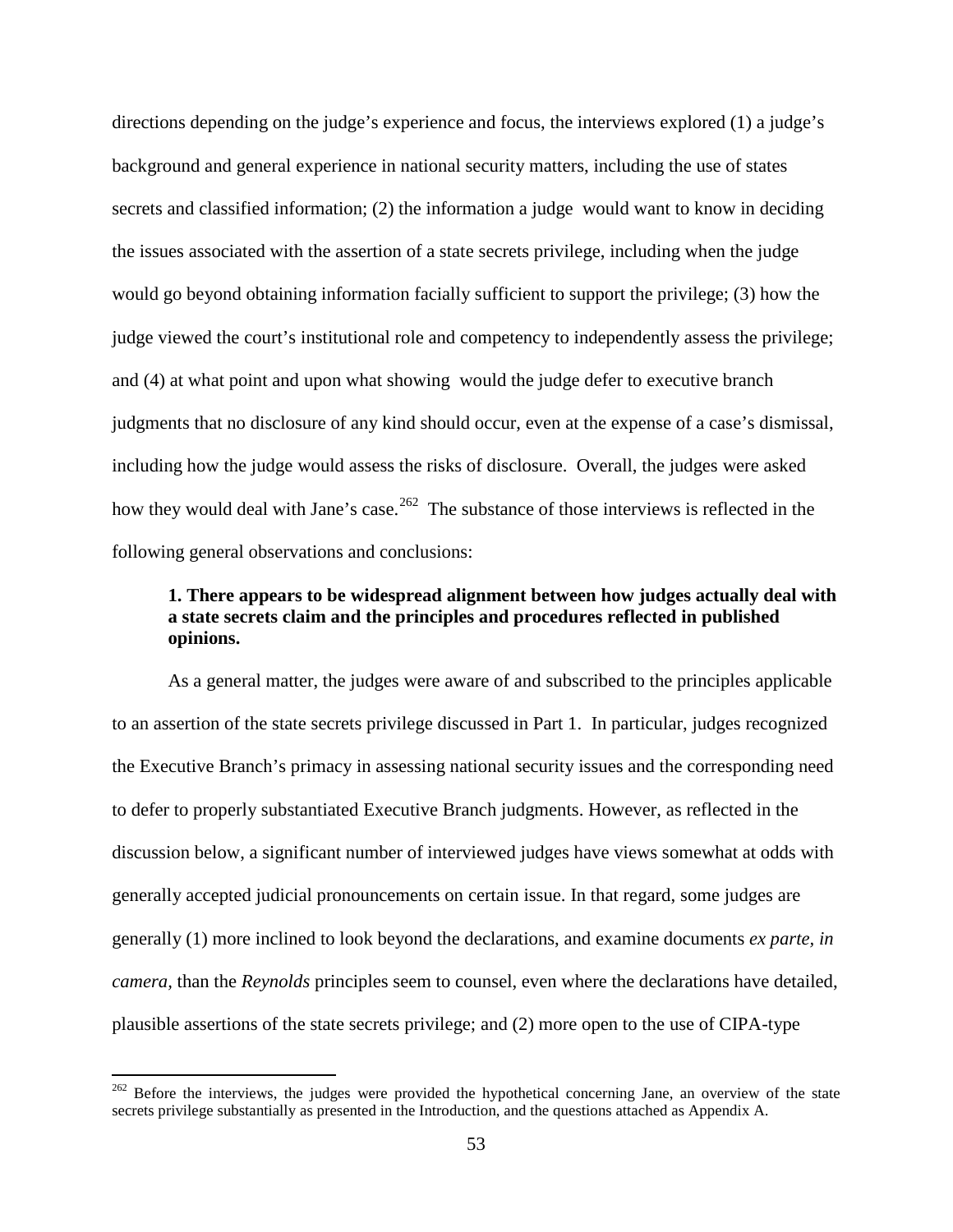procedures than the case law appears to sanction or endorse in order to allow the use of nonprivileged information closely related to privileged information.

## **2. There did not appear to be any significant correlation between a judge's background and his attitudes or disposition concerning the state secrets privilege**

There were no apparent correlations with a judge's overall approach or disposition concerning the state secrets privilege and (a) party affiliation of the appointing President; (b) gender; (c) geographical location; or (d) military experience. For example, both Democratic and Republican appointed judges were among the most and least pre-disposed to look beyond the Executive Branch declarations submitted in support of a state secrets privilege. Likewise, men and women were among those more inclined and less inclined to engage in a questioning inquiry; and the same can be said with respect to judges with and without military, law enforcement, or criminal defense experience, with the qualification that many (but not all) judges with substantial law enforcement experience were among those most disposed to a deep, probing inquiry into the basis for the privilege. Geography did not appear to correlate in any particular way except to the extent that judges in certain locations tended to have more experience in national security matters than others.

# **3. Experienced judges, particularly in the national security area, are more disposed to a higher level of inquiry than less experienced judges.**

Some (but not all) judges with the most experience in dealing with Executive privileges, national security issues and classified information were among those inclined to be the least deferential and most probing concerning an invocation of the state secrets privilege. A number of judges surmised that their dispositions in this regard related to their increased comfort over time in dealing with national security related issues and top secret or higher classified information in criminal cases. For example, one experienced judge recalls that he was "bowled over" and "his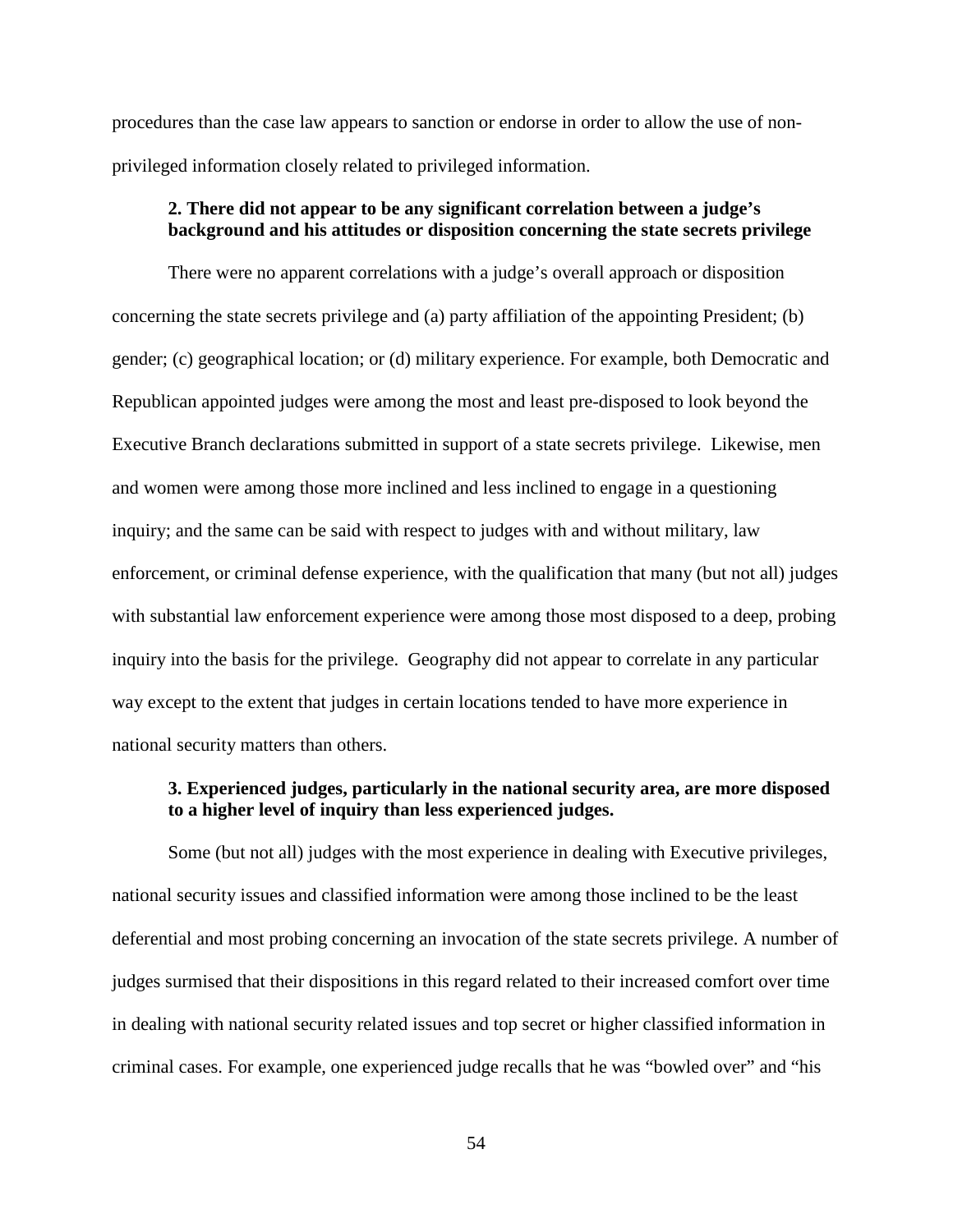brain wanted to blow up" the first time he looked at highly sensitive national security information, with no sense that he could separate out what was truly sensitive from what was less so but that he quickly became more able to separate out "the wheat from the chaff." Those in this group also saw aspects of their law enforcement experience before becoming a judge influencing their approach to a state secrets claim. For example, one such judge saw his willingness to look behind a state secrets assertion reinforced by his pre-judicial experience in dealing with federal law enforcement agencies inclined to over classify information and assert overly broad law enforcement privileges. Another judge saw his insistence on obtaining corroborating evidence with respect to national security claims related to his prior law enforcement experience dealing with information obtained from confidential informants. Similarly, several judges with over ten years of judicial experience but with no or limited experience in dealing with the state secrets privilege, surmised that their approach today in dealing with a state secrets claim would be much less deferential than it would have been earlier in their judicial careers because of their experiences more generally in dealing with government claims, which one judge described as, on occasion, "overstated" and "hyperbolic."

The willingness of more experience judges to probe deeper also appeared to relate to their commonly held belief that, with effort, most issues of disclosure can be resolved in a way that allows the litigation to proceed and not be dismissed based on the state secrets privilege or classified information more generally. Several talked about how the scope of a privilege claim narrows substantially once a judge "pushes back." ("Fifty percent of the time the government will narrow the claim.") One judge observed that the government often objects to disclosure not so much because of "the what," that is, the substance of the information, which can often be desensitized without losing substance, but "the how," that is, how the information was obtained or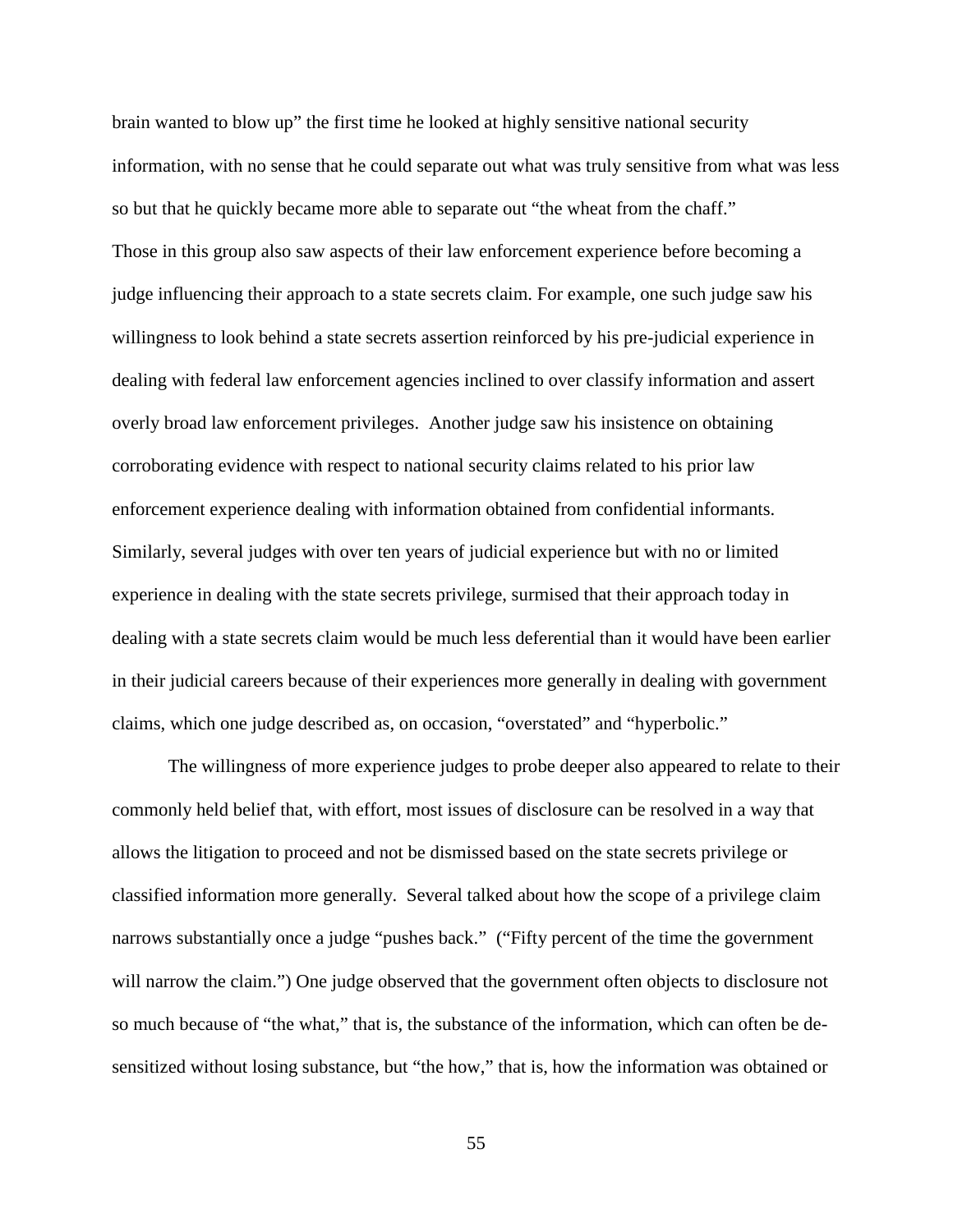collected, which implicates sources and methods, which is often irrelevant to the claims in a case. One judge reflected the general sentiment of many judges when he said that in the end, "it's all about what is fair and how you make it a fair process," and that even if you cannot disclose all the information to the parties, "you can learn it and decide whether you can do anything about it." For these reasons, judges find that they can often find "a way forward" in the face of classified information, whether or not state secrets, by "working through" the parties' specific needs for particular pieces of information and usually finding ways to have the substance of what is needed provided through non-classified stipulations or summaries. As one judge explained with substantial experience in this area, "if you get into the nitty-gritty you can usually find a way to make information usable." Judges with the most experience also thought that less experienced judges should not be hesitant in "get into the details."

At that other end of the spectrum, judges with little or no national security experience expressed concern over their ability to assess in any meaningful way facially plausible Executive Branch judgments and were therefore initially inclined to accept those claims without further inquiry. These judges also were those who were most receptive to having access to court appointed experts, specialized courts or other forms of assistance.

### **4. A judge's view concerning the appropriate level of inquiry appeared to correlate to, or at least be influenced by, his views concerning agency proclivities for secrecy.**

The more probing dispositions seemed generally coupled with certain views about agency proclivities. For example, one judge who would look at the documents in every case, but is otherwise inclined to extend a high degree of deference, thought the government engaged in "egregious" over classification of information. Several other judges in this category, particularly those with substantial state secrets experience, mentioned, in substance, that intelligence agencies do not "like to share," often assert a scope broader than necessary, and "dig their heels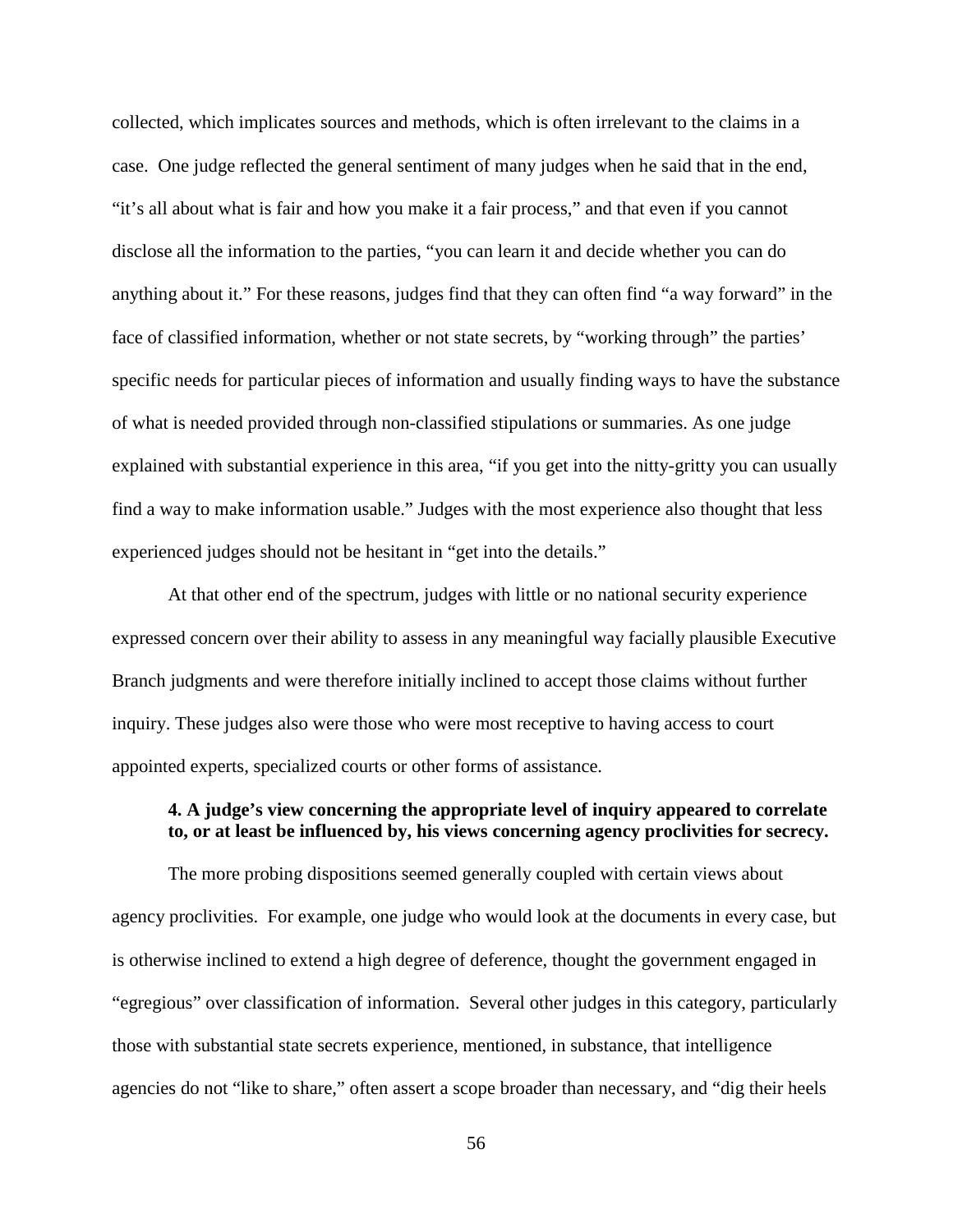in." These judges saw these attitudes often causing the initial assertion of privilege claims broader than the government can ultimately defend and attributed this conduct, in various articulations, to an attempt, for the most part, to avoid "the hard analysis" and the sometimes tedious and difficult task of separating protected information from non-protected information until a judge reacts adversely. Some judges with a background in law enforcement saw that over time, people dealing in intelligence gathering become "jaded," promptly the need to engage in a iterative process to pare down the scope of the privilege to truly sensitive information. For these reasons, the "reality" with respect to the state secrets privilege, as one judge framed it, is that judges need to "push back" on the initial level of disclosure before getting to the appropriate scope for the privilege. Several judges also expressed in various ways concerns about a "bureaucratic tendency" to assert the privilege in "too rote a fashion." Some judges see the "layered structure" of the Executive Branch as an impediment to getting at what is truly state secrets information.

# **5. Judges broadly divided as to their presumptive level of scrutiny concerning a state secrets claim.**

Judges divided essentially into four groups when discussing how they would initially approach an assertion of the privilege and decide whether to look beyond initial declarations of the Executive Branch. One group professed a pre-disposition to review the underlying documents *ex parte*, *in camera,* in every case, even in the face of plausible privilege claims substantiated by declarations from high level officials. As one judge put it, he rejects the "trust me" approach. Another in this group observed that "you just don't take the government at its word." One judge rhetorically asked "why wouldn't you look at the documents?" and "how could you justify not looking at the documents and simply say you relied on an affidavit" before dismissing a case or imposing outcome determinative restrictions.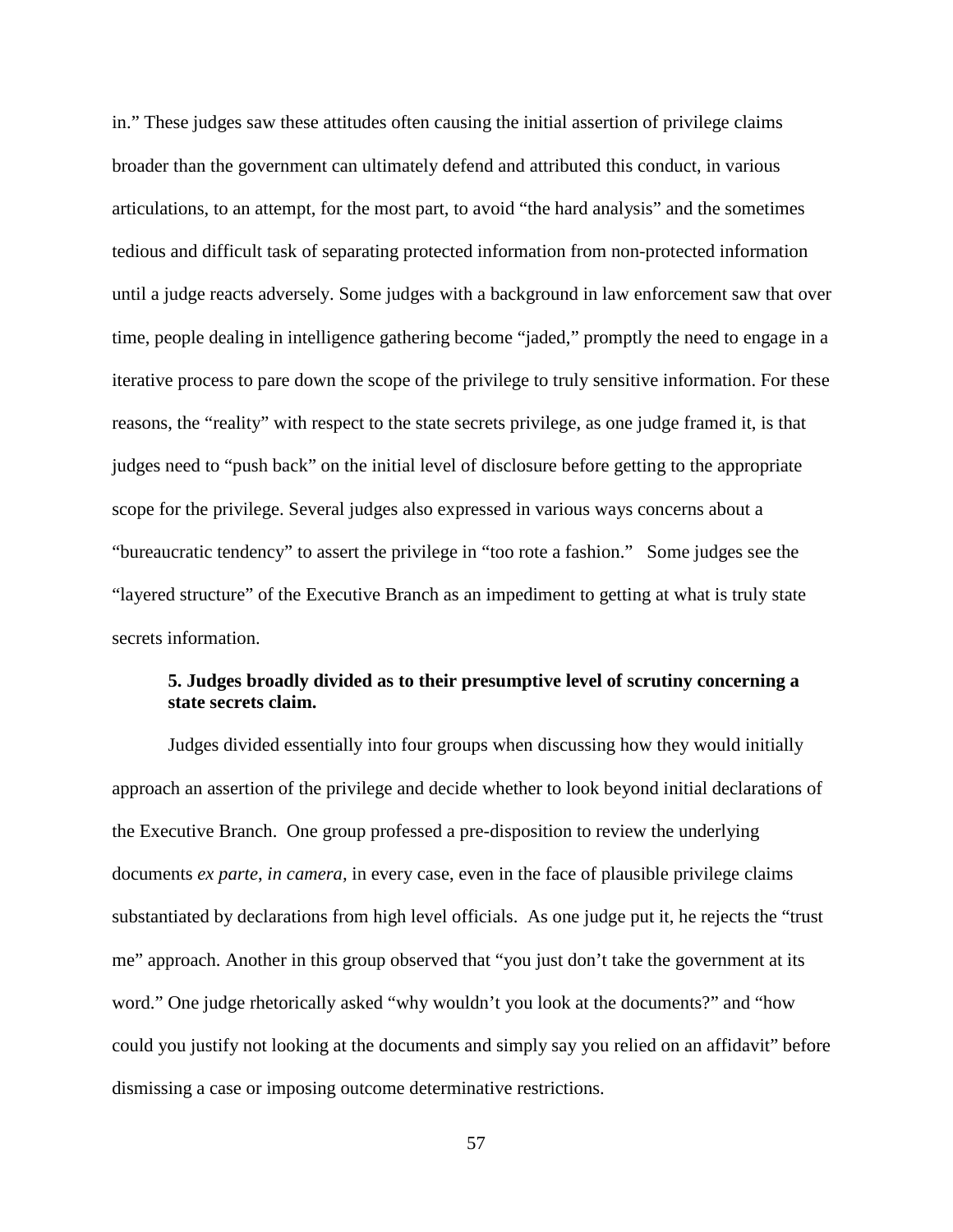A second group had a pre-disposition not to review documents unless the judge found some specific justification to do so, such as where the declarations were too conclusory or lacked detail, the claimed scope seemed excessive or the subject matter on its face did not plausibly involve state secrets. As one judge in this group remarked, he would use the "until proven otherwise" standard, under which he would assume that the government is acting in good faith and that facially plausible, detailed claims of state secrets were appropriate unless there was reason to believe otherwise. The judges in this group essentially viewed Executive Branch judgments concerning national security as too bound up with military and diplomatic considerations to be "second-guessed" by the judiciary, absent some special showing. Judges less experienced in national security matters were more often in this category; but other, more experienced judges were in this group as well. For example, one judge with substantial national security case experience, while recognizing the court's obligation not to give the government "a free pass," thought that national security and state secrets judgments invariably involve "multilayered" considerations that a judge cannot adequately assess and that disclosures can have "ripple" effects that are difficult to predict or assess within the confines of a particular case. He also thought that judges do not "make foreign policy" or "run wars" and that there were "political" dimensions to national security judgments; and to the extent that the Executive Branch's judgments are unwise, as opposed to unsubstantiated or unconstitutional, "that's why we have elections." Another judge, with these perspectives, while positing that he does not believe in "blind acceptance" of a privilege claim, thought there was an element of "hubris" for a judge to attempt a *de novo* assessment of national security risks. He also thought that to a significant degree, the inquiry takes place in a "black hole" where it is difficult, if not impossible, to make any judgments beyond plausibility and facial validity. Another judge with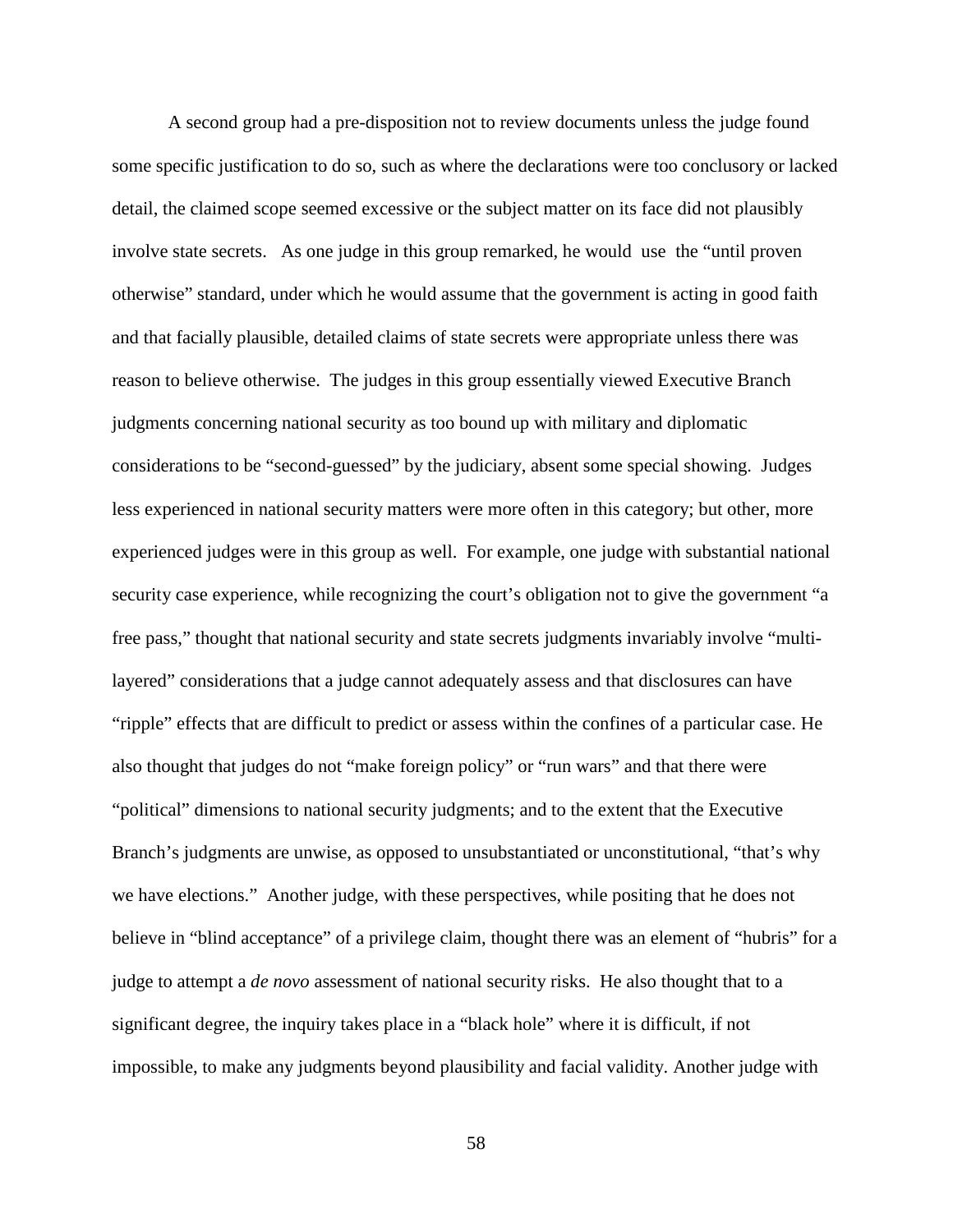experience in national security issues, speaking to this issue within the context of Jane's case, viewed the privilege as an essential aspect of the Executive Branch's authority and responsibilities for the national defense, which must take precedence over the interests of any particular litigant in order to protect the rights and safety of citizens generally. Another very experienced judge with substantial experience in dealing with classified information in criminal cases, but with no specific experience in state secrets issues in civil cases, viewed his obligation as simply to determine whether information is within the scope of what the government has determined is classified and privileged, not whether it should be, and whether information deemed protected could be used in some unclassified form.

A third group had no particularly pre-disposition but rather took a decidedly practical, case by case approach to deciding whether to inspect the actual documents over which privilege was claimed. As one judge put it, he would "go with his nose." One judge candidly observed that to some extent he might be influenced by "how much hell" the plaintiff's lawyer credibly raised. One judge who had never dealt with a state secrets claim (but had dealt with classified documents) thought his interaction with the government would involve a "delicate dance" between deference and inquiry.

A fourth group consisted of several judges who straddled dispositional categories in certain respects. One judge disposed to extend a great deal of deference in light of the "harsh realities" of modern threats nevertheless thought such deference was appropriate only after obtaining "clear assurances" through the preparation of a "traditional record," with an actual review of the underlying documents. Another judge, while beginning with a "presumption of good faith" on the part of the government and in the end extending a great deal of deference to Executive branch judgments in the face of "credible evidence of risk," nevertheless would look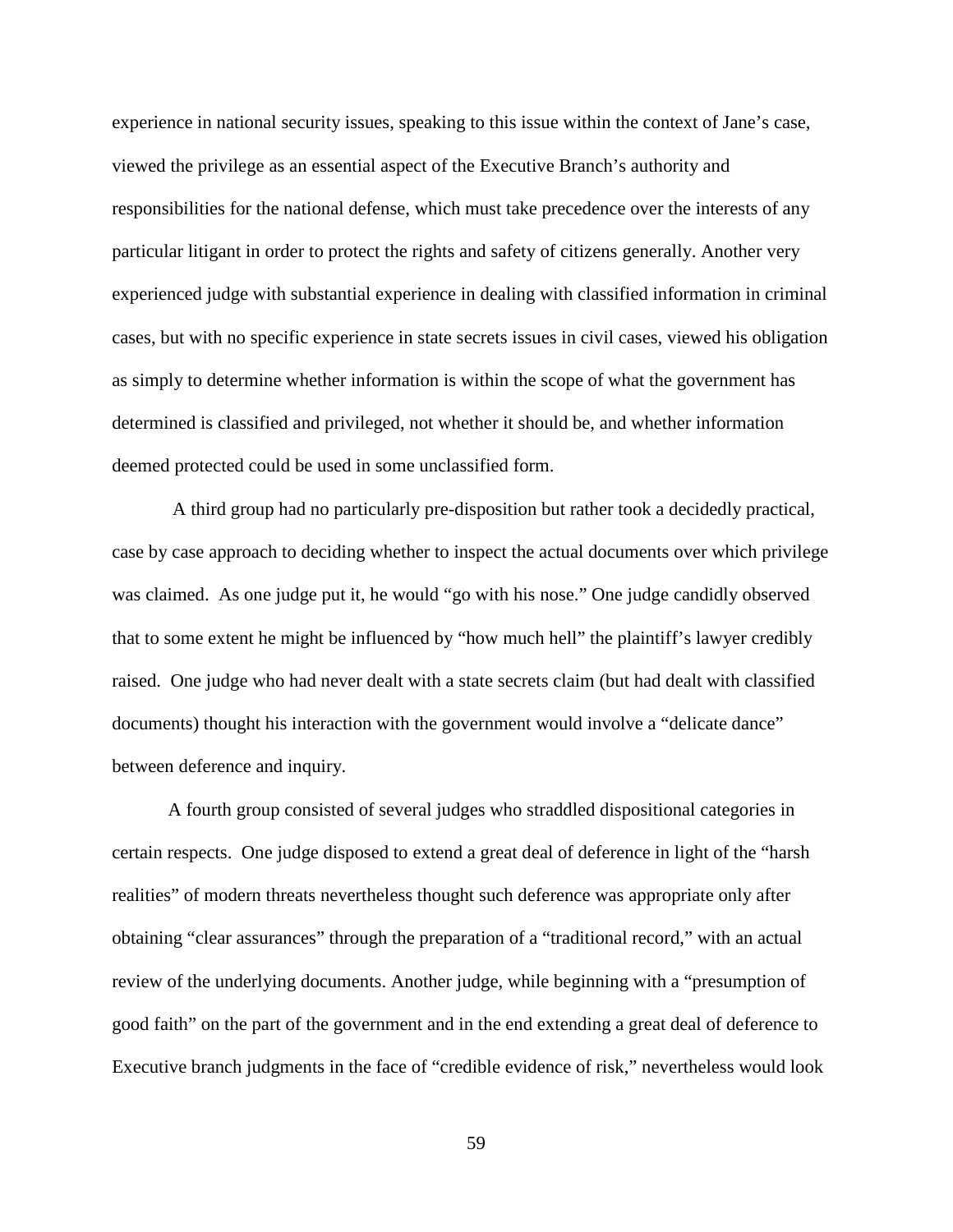at the underlying documents in every case, would require something more than "theoretical risks" associated with use of information in a litigation, and place the burden on the government to show why a case cannot be proven or defended without privileged information.

As to Jane's case, most judges thought that the facial inequity and unfairness of Jane's situation would cause them to engage in a more probing inquiry. One judge would want "a live person to look him in the eye" and tell him why her security clearance was pulled. Nearly every judge would want detailed explanations concerning any link between Jane and any threat from her brother. Several thought that there should be a way for Jane to be told definitively why her clearance was terminated and she was fired. Assuming that the "taint" emanating from her brother was speculative and nothing more substantial than a familial relationship with a suspected terrorist, most judges were disposed to finding a way to provide some relief to Jane, although many commented on the practical difficulties likely to be encountered. Several judges talked about "pushing hard" on the government and the company to find a way to give relief to Jane. Some judges thought that the company should be able to tell Jane why she was fired and she should be given some opportunity for another position within the Company unless there is some evidence-based reason disclosed to the company that would justify some other treatment. One judge talked in terms of "getting everyone in a room" and "banging heads" about a solution. Some talked about pushing to have Jane placed into a less sensitive position. Others thought that any relief for Jane might need to pursued, if possible, in a lawsuit directly against the government for not having a sufficient process to contest her treatment. Some judges raised concerns about "too cozy" a relationship between the Company and the government that might allow the privilege to be asserted at the Company's request in order to shield itself from Jane's legitimate claims; and for that reason would be inclined to require information about the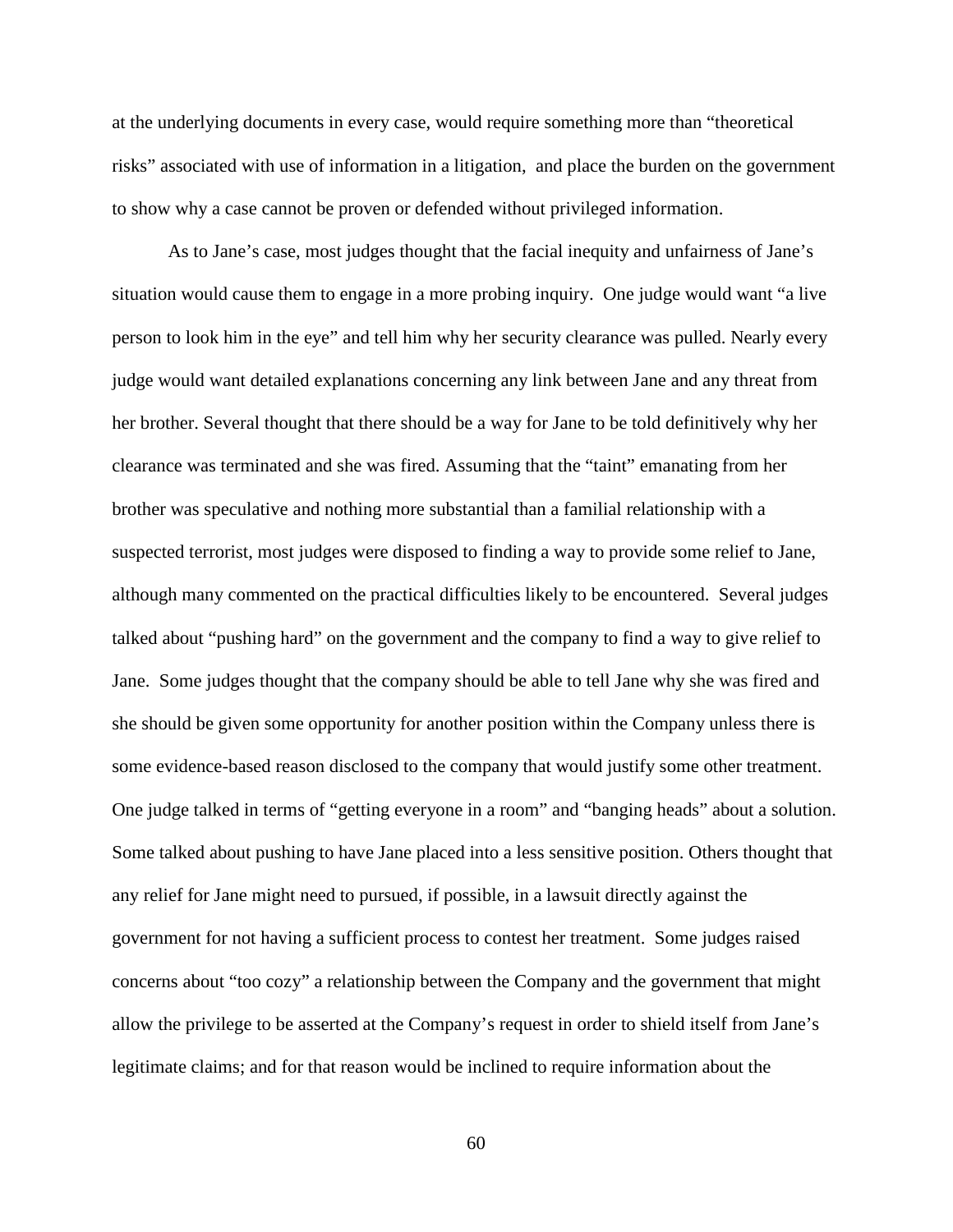frequency with which the state secrets privilege is asserted at the request of a private actor. Many thought it unclear what remedy, if any, could be given Jane, given the wide discretion that the Executive Branch has with respect to granting or withdrawing security clearances. Some doubted any relief was available, given what they thought was the government's unreviewable discretion with respect to security clearances and the necessary link between Jane's job and having the necessary clearances.

Some judges, on the other hand, while recognizing the unfairness that Jane might experience, saw very little that that would justify going beyond facially valid reasons for an assertion of the privilege. One judge viewed Jane's case as "straightforward" in that the only issue to be tried was whether she was properly terminated for lack of a security clearance, with no state secrets information likely precluding that issue from being tried.

### **6. Certain considerations centrally influence whether a judge would look beyond initial disclosures, regardless of their presumptive level of inquiry.**

Judges most often mentioned the following considerations in determining whether to look beyond the initial disclosures in support of an assertion of the state secrets privilege:

**a.** *The subject matter of the claimed privileged information***.** The judges tended to view subject matter as the most important factor in determining the appropriate level of scrutiny. In that regard, the categories of information that the judges typically identified as presumptively qualifying for state secrets protection included the identity of covert operatives, the sources of sensitive information, on-going investigations and, as one judge put it, "anything that can get someone killed." One judge thought that these categories of information were so sensitive that there was "too much risk and not enough reward" in requiring anything beyond the declarations typically submitted (for one judge, "even coming to the courthouse" would be too dangerous for a covert operative).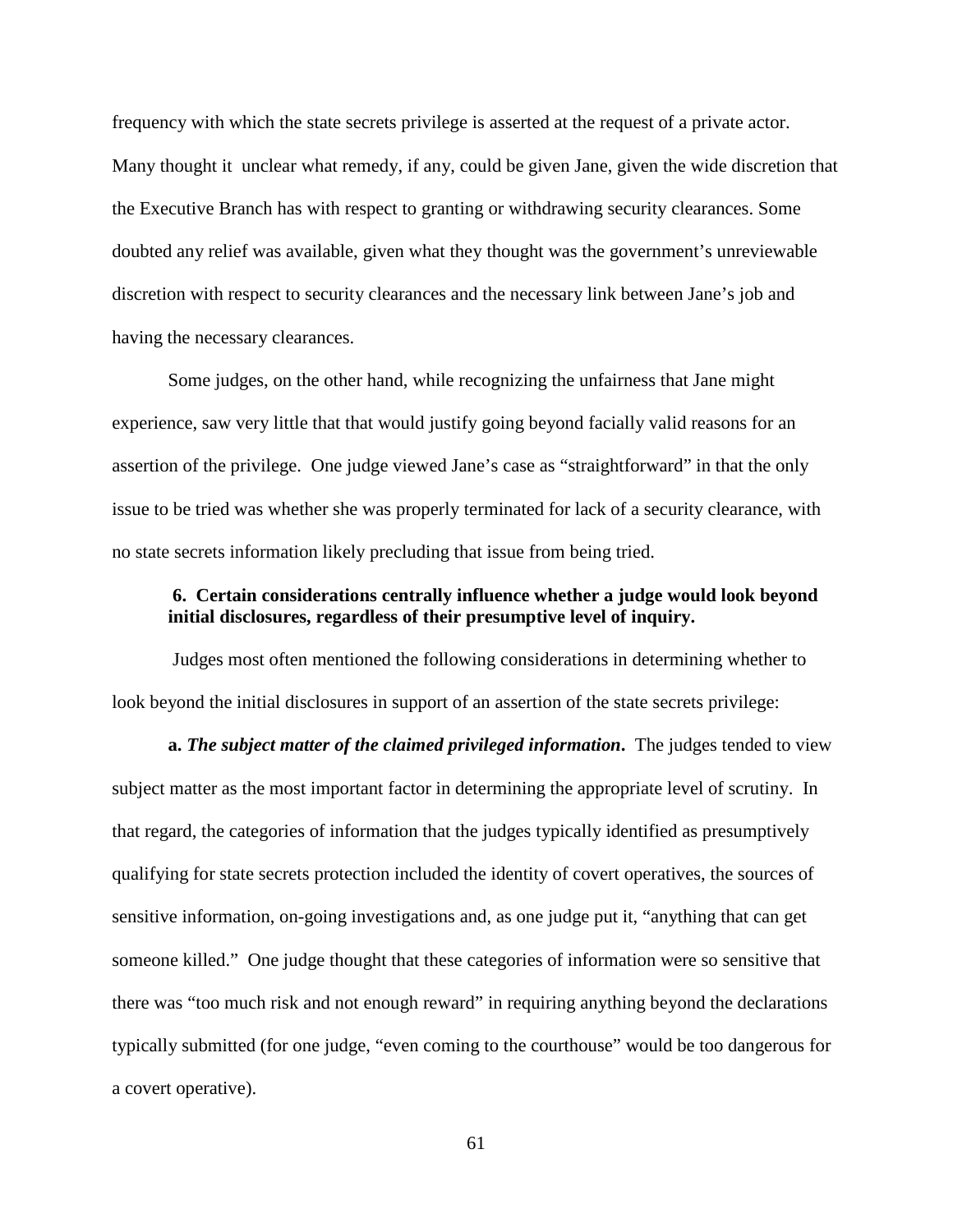Beyond these categories, many judges thought that it was "common sense" what information had too high a risk of danger to national security if disclosed. But judges with substantial national security experience thought the judgments became much more difficult when the information related to completed historical events, had been publicly disclosed, for whatever reason, or whose protection is claimed under the "mosaic" theory, which one judge observed forces a judge to confront "the difficult issue of what you take on faith."

*b. Subject matter of the litigation***.** In deciding whether to require additional information beyond the initial declarations, judges are fundamentally influenced by the nature and facial merits of the claims to be litigated and the seriousness of the plaintiff's injuries. Most judges thought constitutional claims would have a higher "weight" over purely economic claims or statutory claims, such as FOIA requests, in deciding how far to probe, particularly where a litigant is alleging an on-going constitutional deprivation. Some judges also thought it appropriate to consider the extent to which relevant evidence would be available from nonprivileged sources and whether a litigant was on notice that any dispute might be affected by an inability to rely upon or disclose sensitive or classified information, such as claims arising out of sensitive military contracts or employment claims against intelligence gathering agencies such as the CIA.

**c.** *The level of detail contained in the initial disclosures*. Regardless of their overall disposition concerning whether to require the actual submission of the documents at issue, critical to every judge in deciding how to proceed is the level of detail provided in the *ex parte* declarations; and judges have a fundamental suspicion of conclusory claims of national security, even by high level officials or the Attorney General. One judge saw such conclusory claims, without any detail, as a "red flag."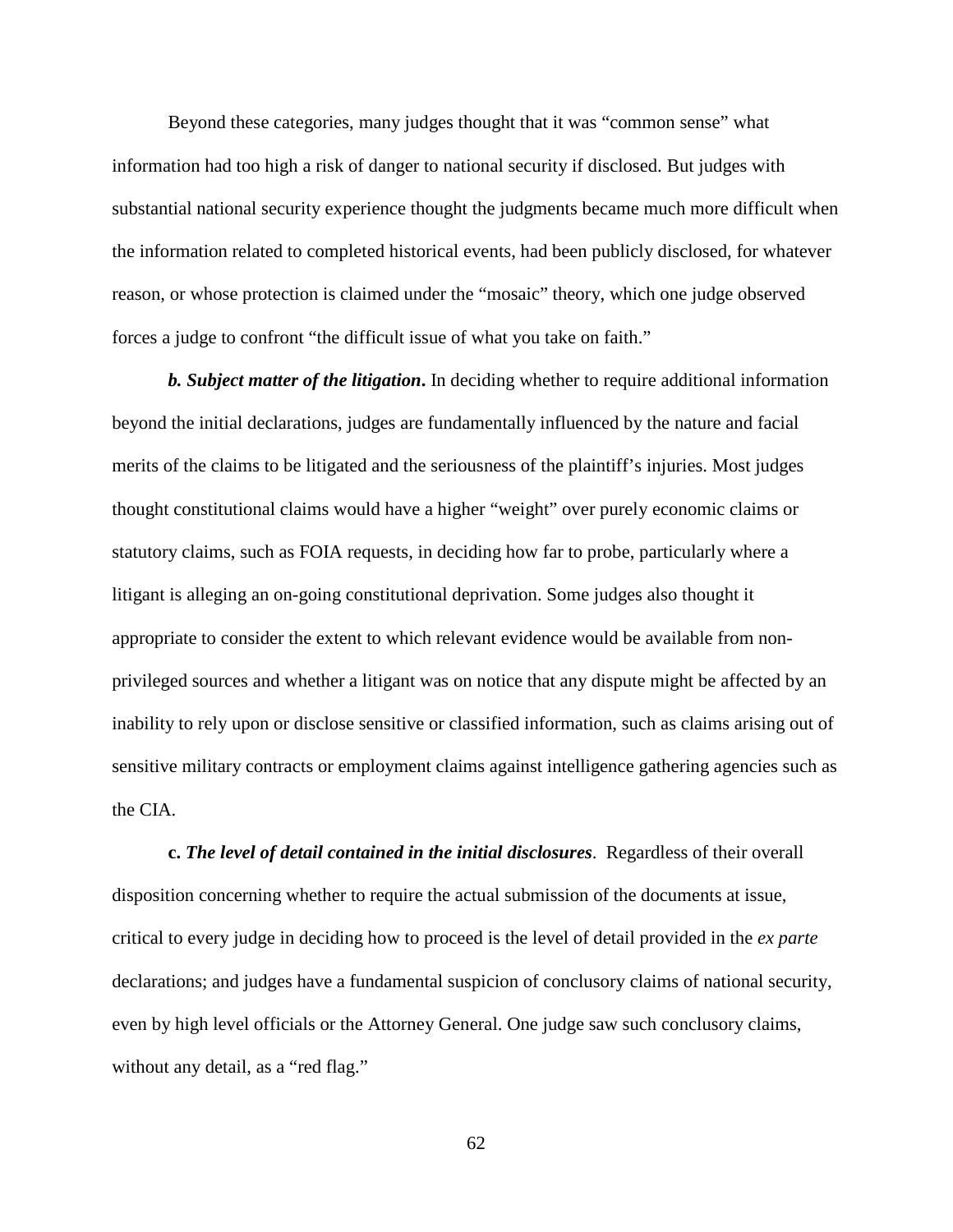**d.** *Whether the privilege is being asserted simply to conceal embarrassment or illegality.* The judges had different views about whether the privilege should extend to information or conduct that evidenced governmental wrongdoing or illegalities. But nearly all judges, even those judges who thought "embarrassing" or even "illegal" conduct would be privileged if sufficiently related to protecting national security, would likely subject such claims to a heightened scrutiny. Other judges had the view that at least illegal conduct was presumptively not privileged and would engage in a much more probing inquiry than they would otherwise likely pursue. One judge quipped that if he "smells" any attempt to avoid embarrassment or illegality he would aggressively require additional information and disclosures. Relatedly, judges expressed more willingness to look behind privilege claims with respect to historical information having no obvious on-going significance to national security. For some judges, such claims raised the prospect that the privilege was being asserted in order to conceal embarrassment or wrongdoing rather than to protect current security needs.

## **7. Judges broadly divided over the likely scope and nature of their inquiry, were they to go beyond the filed declarations.**

There was also a variety of attitudes concerning the nature of the inquiry beyond the initial declarations that a judge would pursue. Those with the narrowest approach emphasized that to the extent it is necessary to review documents *in camera,* they would be reviewed only "in gross" with "a blind eye to the validity of the plaintiff's claim," since judges are only looking for "facial validity for the claim of national security." On the other hand, the most probing judges thought it imperative that a judge look at the documents "one by one," with an eye toward finding a way for the litigation to proceed. As one judge explained, it is necessary to "get down and dirty" and go through each document in order to properly assess the significance of any particular document and the risks associated with disclosure.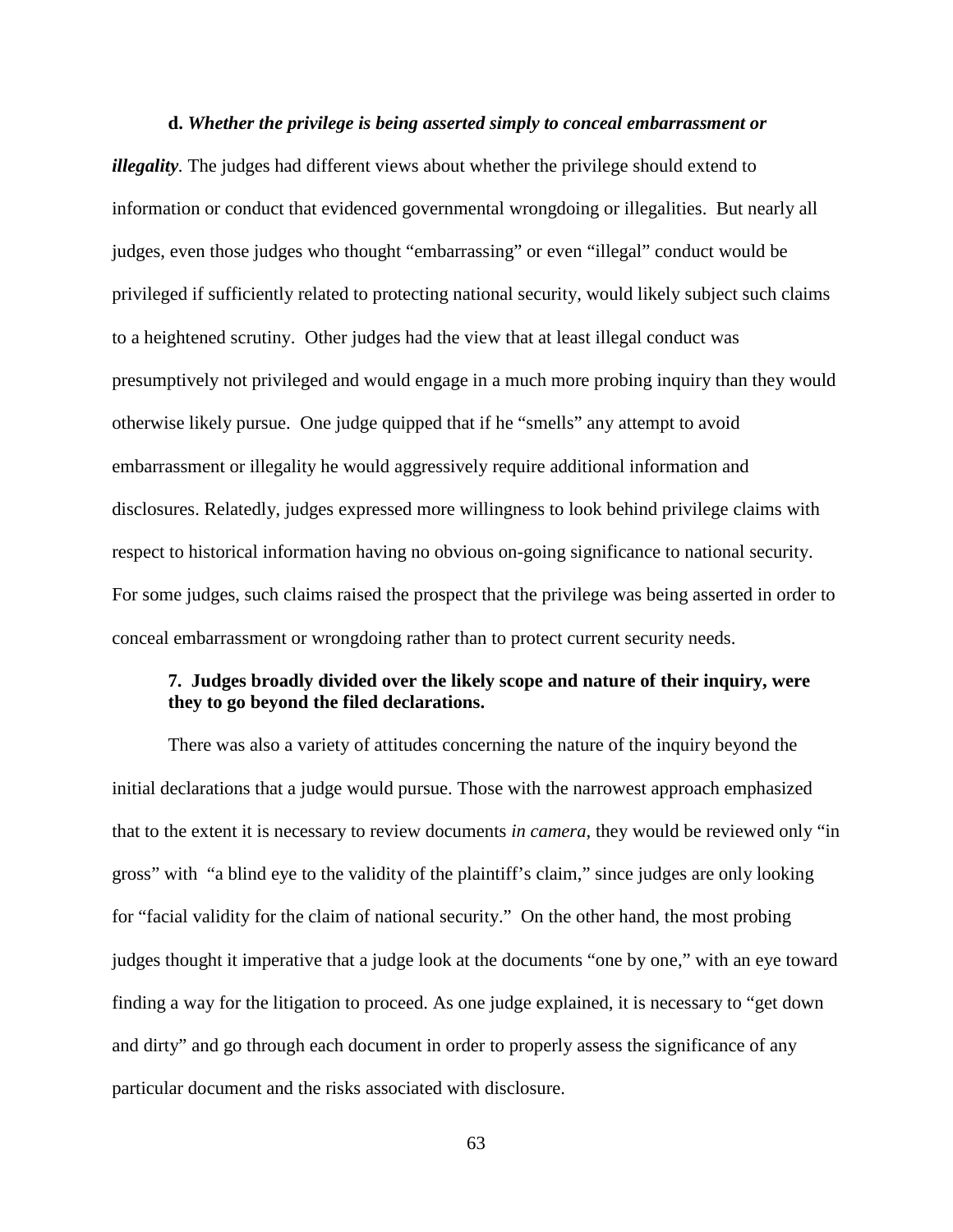Beyond an examination of specific documents at issue, some judges, including some with the most national security experience, would want access to the people who can explain the particular documents and their significance, including the analysts and agents who often tend to be the most helpful, although in their experience, an agency's "natural tendency" is to "protect them." Others would require some substantiation concerning why a public disclosure, were it to occur, presented a significant or substantial threat for actual injury to the national security, as opposed to simply embarrassment or "theoretical possibilities." For example, one judge said he would want information about whether the government's concerns about the dangers associated with disclosure are based on any actual experiences with unauthorized disclosures of the type of information at issue in a case, through such events as WikiLeaks, the Pentagon Papers, the disclosures by Edward Snowden or unauthorized hacking into computers. Other judges would be interested in knowing such things as whether unauthorized disclosures have, in fact, occurred when CIPA procedures were used and what effect those disclosure have had.

As to whether information was sufficiently "secret" such that its disclosure would present an unacceptable risk of danger to national security, the judges likewise evidenced a range of views concerning what inquiry it would conduct. One judge said he might go so far as to require disclosure of how many people actually know or have access to information claimed to endanger national security, if disclosed. In that regard, judges evidenced a range of views concerning the effect unauthorized leaks or official acknowledgments would have on whether information remained "secret." Some thought none at all. Others thought that a judge could not simply "ignore realities" once "the cat was out of the bag." Other judges thought that there was a difference between disclosures affecting military secrets and those pertaining to relationships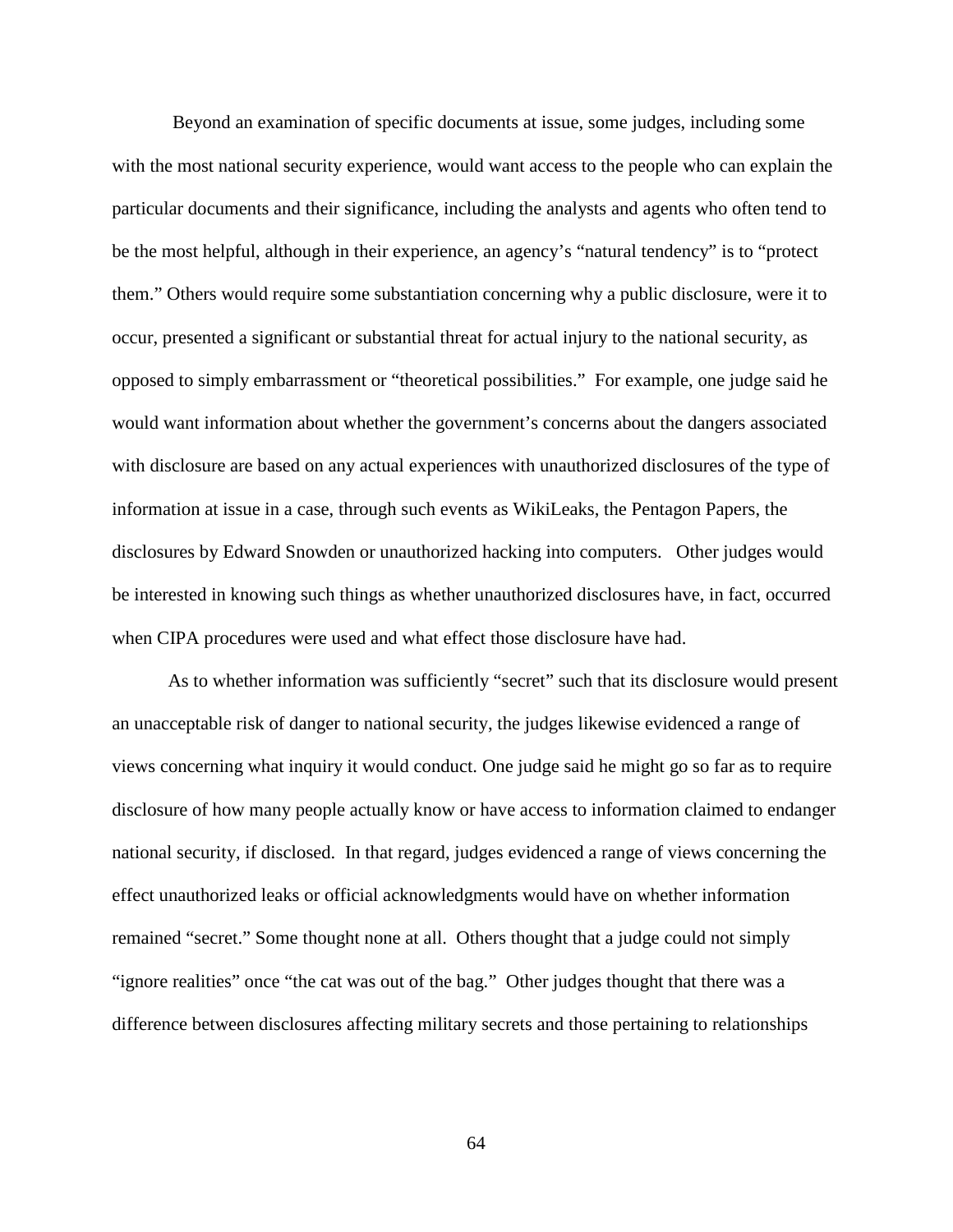with other countries, with the privilege pertaining to military secrets likely less affected by public disclosures than diplomatic secrets.

## **8. Whatever their presumptive level of scrutiny, judges widely shared certain values, beliefs and expectations in assessing an assertion of the state secrets privilege.**

Despite differences in a judge's presumptive level of scrutiny, judge broadly shared values and expectations of the Executive Branch with respect to an assertion of the state secrets privilege.

**a***. Judges are most influenced by "separation of powers" principles.* Judges most often mentioned the "separation of powers" as the overarching principle that governs their approaches to and assessments of a state secrets claim. That principle operates, however, as both an empowering and a restraining influence.

On the one hand, the judges said, in substance, that their constitutional obligation is to be, in a very real sense, an "independent check" on Executive Branch power. As one judge remarked, "there is no one else out there" to play that role. Others talked about how the public is relying on the judge to ask "the hard questions," make "the tough choices" and be the "fair broker." Many said they would reject anything that resembled a "trust me" approach on the part of the Executive Branch. One judge thought judges need to be "gadflies." (One judge remarked that he "never meet an Article III judge that would roll over or lay down for the Executive or Legislative Branch.") Several saw their obligation of inquiry related to the consequences of unreviewed government conduct on civil liberties and how the privilege compromises fundamental values within our system of justice, including access to the courts, notice and a meaningful opportunity to respond to information that affects rights or liberties. Several were concerned about government contractors or other private actors, particularly within the context of Jane's case, who would attempt through the privilege to insulate themselves from claims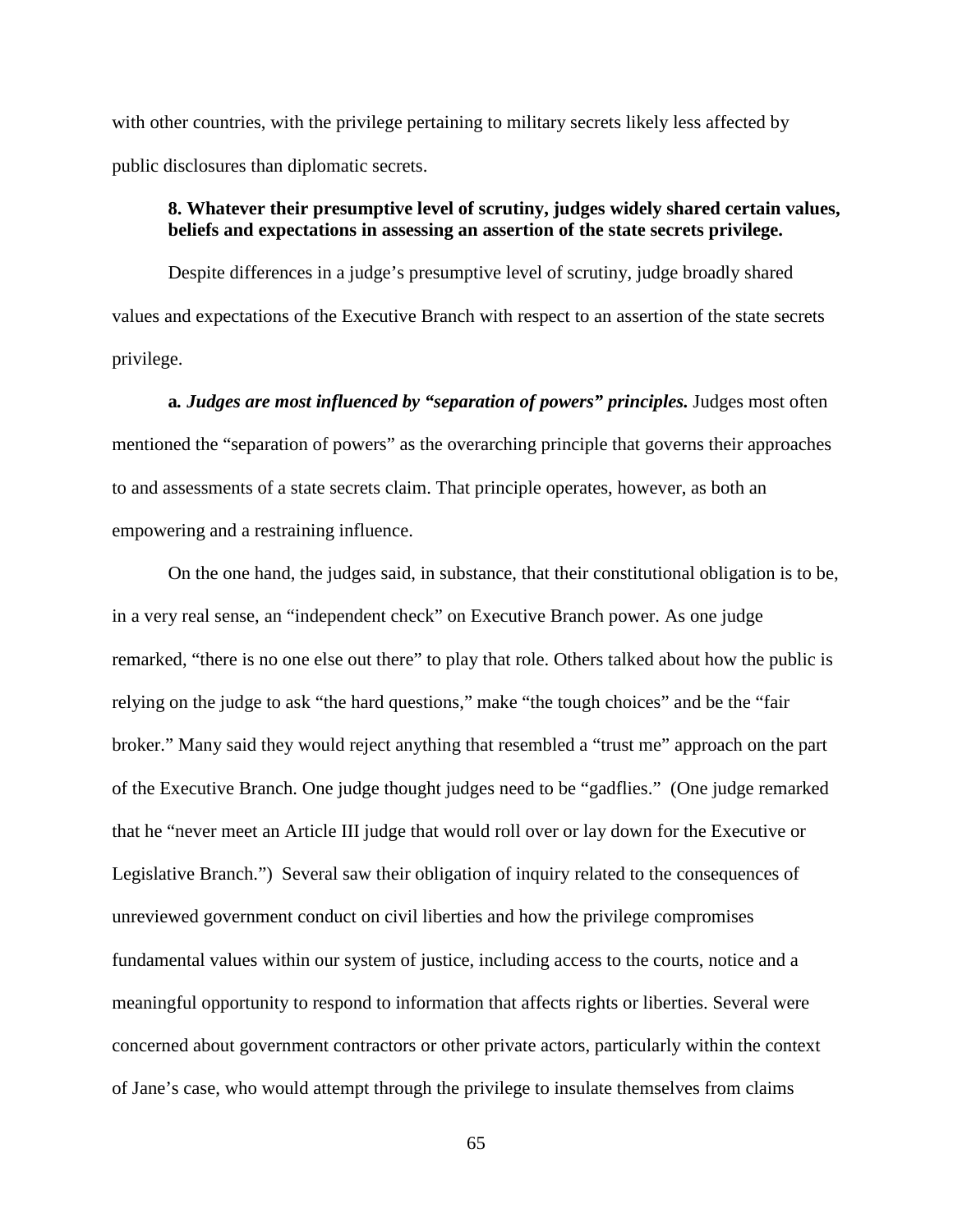arising out of their own improper or unlawful conduct. In short, every judge expressed in some fashion the core belief that a court could not act or be perceived as acting as a "rubber stamp" or "blindly accepting" a privilege claim. And though judges felt challenged in varying degrees concerning their ability to understand and assess the complete contours of national security issues, judges generally believe that an adequately informed judge can assess whether national security claims are reasonable, while recognizing that a judge, as one judge put it, "can always" be fooled" through misinformation,

On the other hand, no matter how probing their inquiry, judges recognize that their "independent check" on assertions of the state secrets privilege is, by its nature, a limited one whose scope is dictated by separation of powers principles. Based on those principles, judges recognize in some fashion that there are tangible limits to the obligation or authority to assess risks to national security. As a result, an inherent sense of restraint is embedded in their approach to a state secrets claim. In that regard, one experienced judge observed that he has developed a greater appreciation over the years for the complex nature of national security information. Overall, even those judges most inclined to exercise an aggressive level of scrutiny thought that there inevitably comes a point when a judge must defer to plausible Executive Branch judgments about the risks and dangers to national security associated with the disclosure of information. As one judge mentioned, reflecting the general sentiments of the group, he would not substitute his own "reasonable" judgments for "reasonable" Executive Branch judgments or "balance away" national security. Reflecting a frustration associated with a compromised ability to address the merits of cases because of the privilege, some judges expressed the hope that some extra-judicial remedies would be available for meritorious claims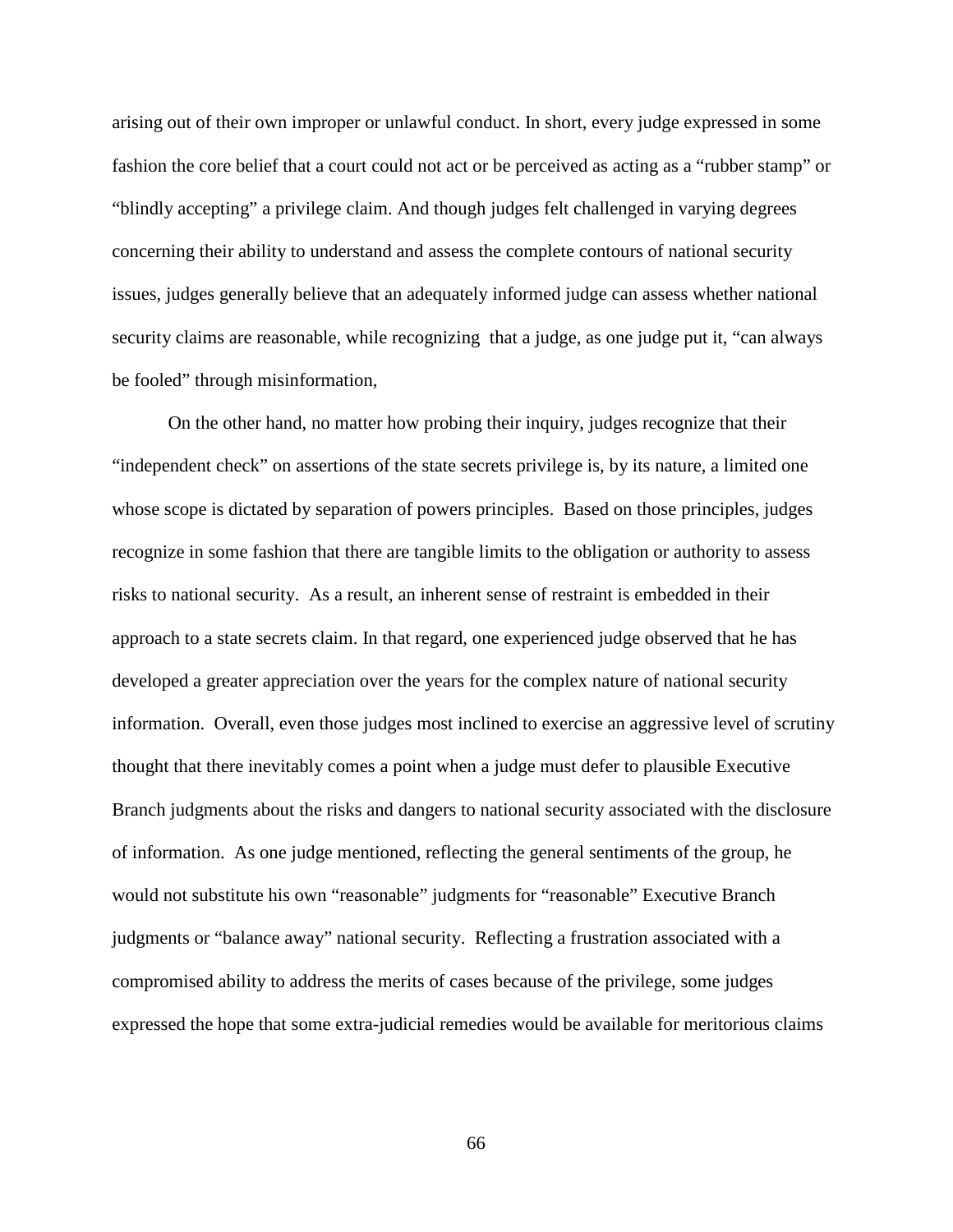sacrificed in the name of nationals security, although they also expressed little optimism in that regard.

**b.** *Judges want a meaningful public record***.** There were widely expressed concerns associated with the recognized need to proceed, for the most part, *ex parte, in camera*. In that regard, the judges generally thought it critical that a meaningful public record assures the public that an independent review had, in fact, occurred, particularly when it has case-ending consequences. Many judges thought it essential that that a public record identify the process that was used to consider the privilege and the issues that were considered and decided, with the court's decisions public as much as possible. For these reasons, the judges thought it important that unclassified opinions and orders be publicly docketed as much as possible in order to educate the public concerning the positions taken by the government..

#### **c.** *Judges give substantial weight to the judgments made at the highest levels of the*

*Executive Branch*. The judges generally had a high level of confidence that the Executive Branch was well-intentioned and asserted the privilege in good faith and not for purely litigationdriven motives, other than to protect state secrets. More specifically, judges were unanimous in their high regard for declarations provided by high ranking agency officials; and even judges with the highest levels of self- proclaimed skepticism concerning the accuracy of classification decisions in general are prepared to extend a high degree of credibility to the declarations of an agency head or the Attorney General, as opposed to "some local FBI guy." Several experienced judges remarked that they attach a great deal of significance to such declarations because they know that there is a rigorous internal agency process before a state secrets claim is presented to a court. Indeed, judges with the most experience in dealing with national security issues and high ranking national security officials, and who were often the most demanding in their assessment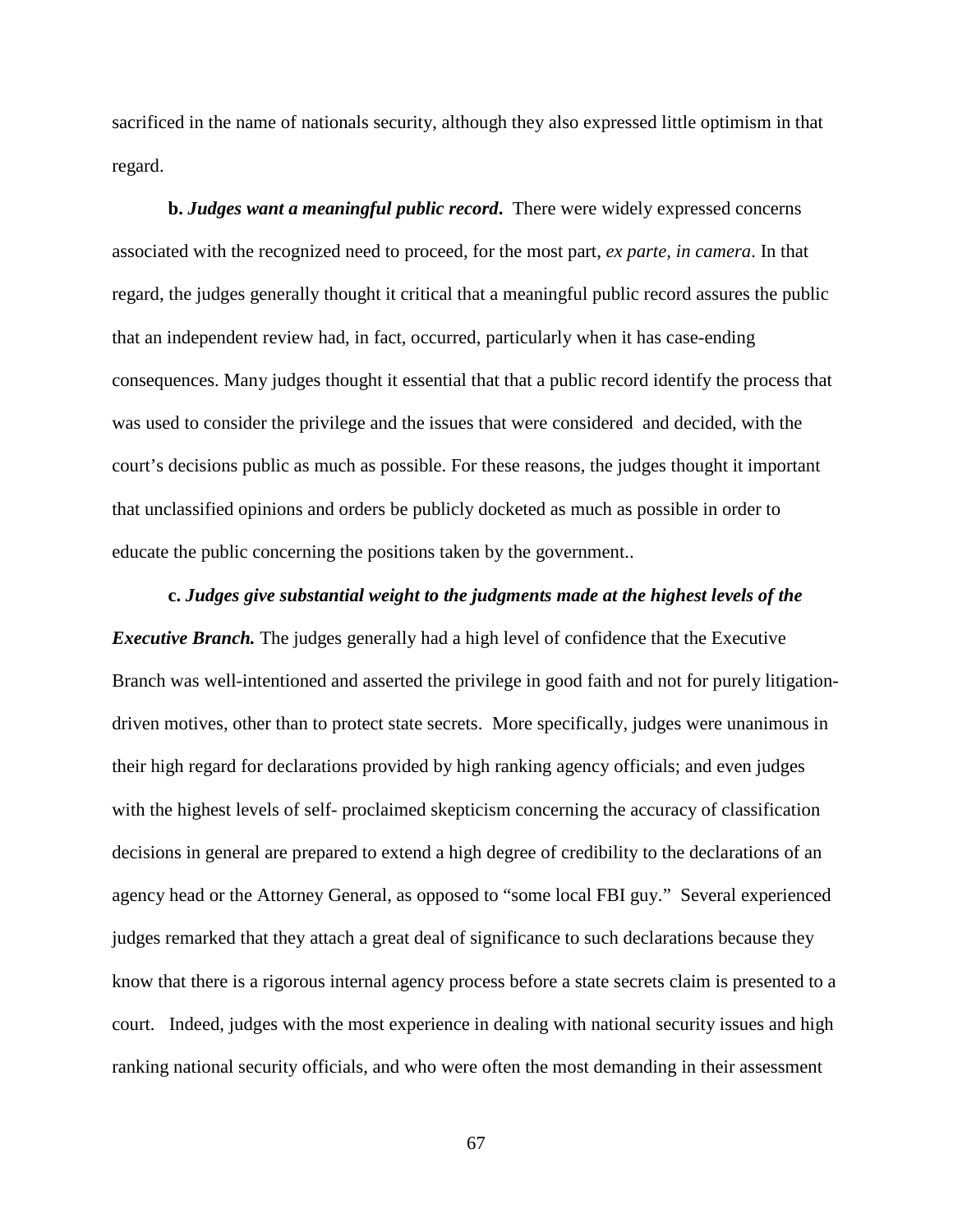of a privilege claim, also had the highest level of confidence that a state secrets privilege would be asserted sparingly, in good faith and only after a rigorous internal consideration, although the scope might be initially too broad.

Conversely, judges expect, as *Reynolds* contemplates, that a high level official and the Attorney General will, in fact, personally review whether the privilege should be asserted and will discount declarations from even such high ranking officials to the extent a judge thinks that the substance of the declarations is simply, as one judge put it, "bureaucratic routine." The judges ranged widely in their views concerning whether they would entertain challenges to claims that a senior official had, in fact, personally reviewed documents and the assertion of the privilege.

**d.** *Judges expect a high degree of candor and transparency.* Commensurate with their high regard for high level officials of the intelligence community, judges expect the Executive Branch to provide candid, complete and accurate information in support of a privilege claim. For many judges, this expectation is underscored by the *ex parte,* non-adversarial process that is used to assess the privilege. It is also reinforced by the widespread belief among the judges that the government overclassifies information, as well as for some, the possibility that the privilege might be asserted at the insistence of lower level officials for purely tactical litigation reasons or to conceal embarrassment or governmental wrongdoing. Judges are therefore attuned to any perceived attempts at stonewalling, concealing, misleading or obstructing a judge's ability to understand the basis for the privilege. One judge expected the government to "put its cards on the table" with candid disclosures about the level of risk to national security associated with disclosure. One judge becomes "easily annoyed" with the government when it claims national security issues in a conclusory fashion without specificity. For these reasons, most judges, in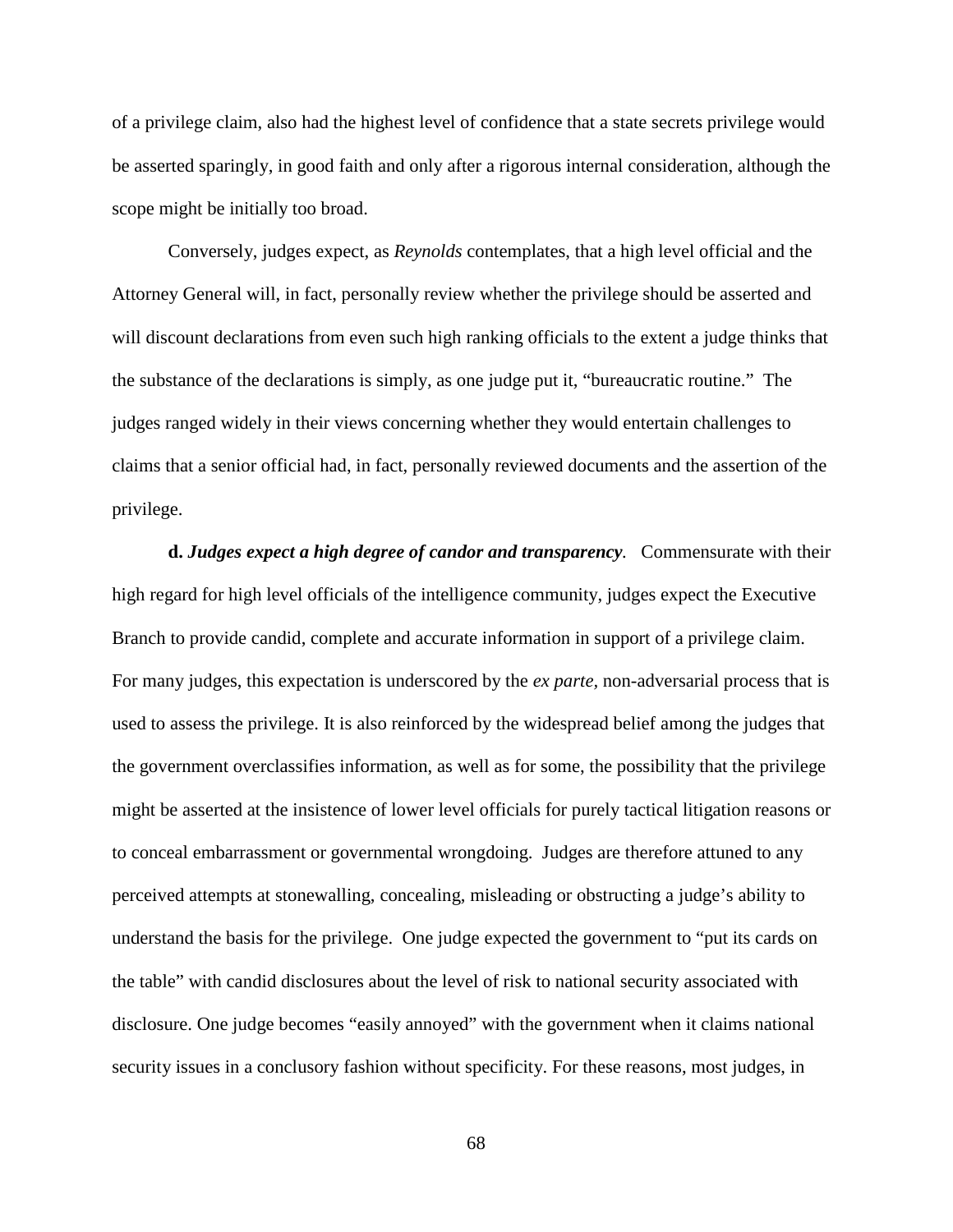substance, wanted a clear, candid articulation concerning what specific information was claimed to be privileged and why it would endanger national security ("what is it that they're actually saying needs to be protected.") and then isolate precisely what part of that information would be essential to the government's litigation position. Likewise, judges generally mentioned, in one fashion or another, that they expect the government to provide enough information to allow them to understand "the overall picture" concerning why information was privileged, although for that purpose many judges did not think that a judge necessarily needed to see every piece of information.

Consistent with these views, judges offered that intelligence gathering agencies would increase their credibility with the courts by providing more transparency concerning the qualifications of the people making the underlying judgments as to the claimed privileged information, including why certain information cannot be adequately protected through classification designations that provide less protections than the "absolute" protections afforded a "state secret." The interviewed judges also thought that the agencies would promote within the judiciary a higher level of confidence in their judgments by more openly and candidly sharing their thinking that demonstrated that they had in fact reached considered judgments after considering the range of competing considerations.

**e.** *Judges do not consider inadvertent disclosure as a result of ex parte, in camera review a significant risk.* Contrary to the concerns often mentioned in published cases, the judges generally had very little concern about the judiciary's ability to preserve the secrecy of information submitted for *ex parte, in camera* review. (One judge responded to the question, "Do you have any concerns about a judge's or court's ability to maintain the secrecy of documents submitted for in camera review? , with " Heavens No!"), Several remarked that in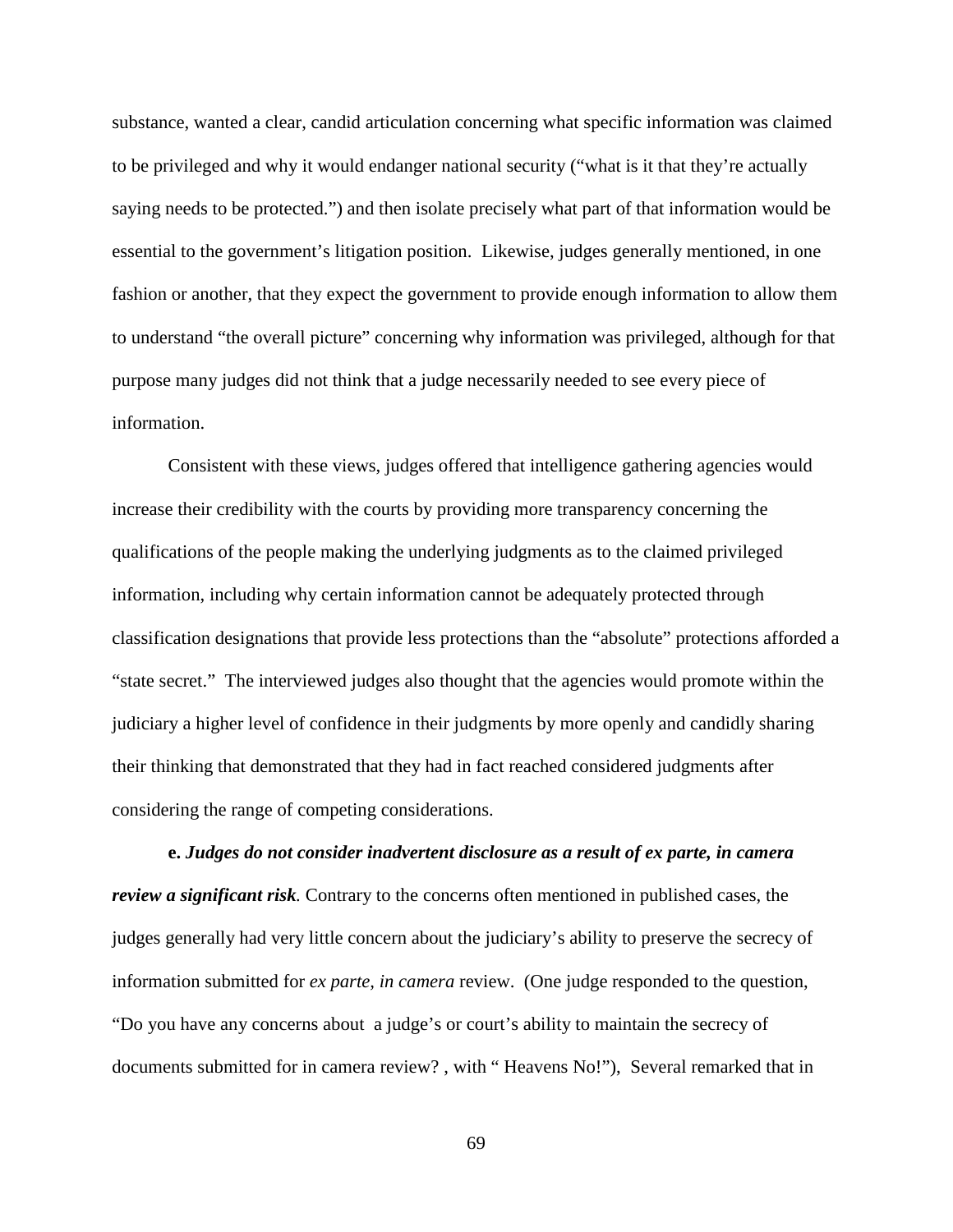their experience, leaks typically come from the Executive Branch itself for self-serving reasons. One judge with very substantial national security experience remarked that the Executive Branch always claims concerns about leaks resulting from submitting documents for judicial review, but can never point to any that have ever occurred, except by one of its own agencies.

**f.** *Judges are hesitant to dismiss cases based on the state secrets privilege.* Judges are inclined to search for alternatives to dismissal and not to impose case determinative consequences on the litigation because of the privilege, particularly dismissal before considering documents at issue in a specific evidentiary context. The judges mentioned in this regard the *ex parte,* non-adversarial process surrounding an assessment of the privilege and the impact it has on a litigant's access to the courts. Likewise, judges resist the notion that certain claims must be dismissed outright as "non-justiciable" and naturally gravitate to a more flexible analysis concerning whether a case can proceed in the face of a state secrets claim. Many judges allowed, without subscribing to any particular approach, that they would attempt to explore any reasonable approach that affords a plaintiff an opportunity to present his case, "even if in less than an ideal manner," and that dismissal should be regarded as "a last resort." One judge offered, based on experience, that managing a case with that objective involves "a lot of work," under-appreciated by "the uninitiated."

**g.** *Judges think information is over classified*. Judges think information generally is overly classified, particularly when done at relatively low levels of authority; and there is a widespread concern that, however well-intentioned, the assertion of national security-based privileges is sometimes influenced by a tendency to exaggerate the importance of information to national security. Judges see a widespread inability or unwillingness to distinguish between information whose disclosure would actually endanger the national security and information that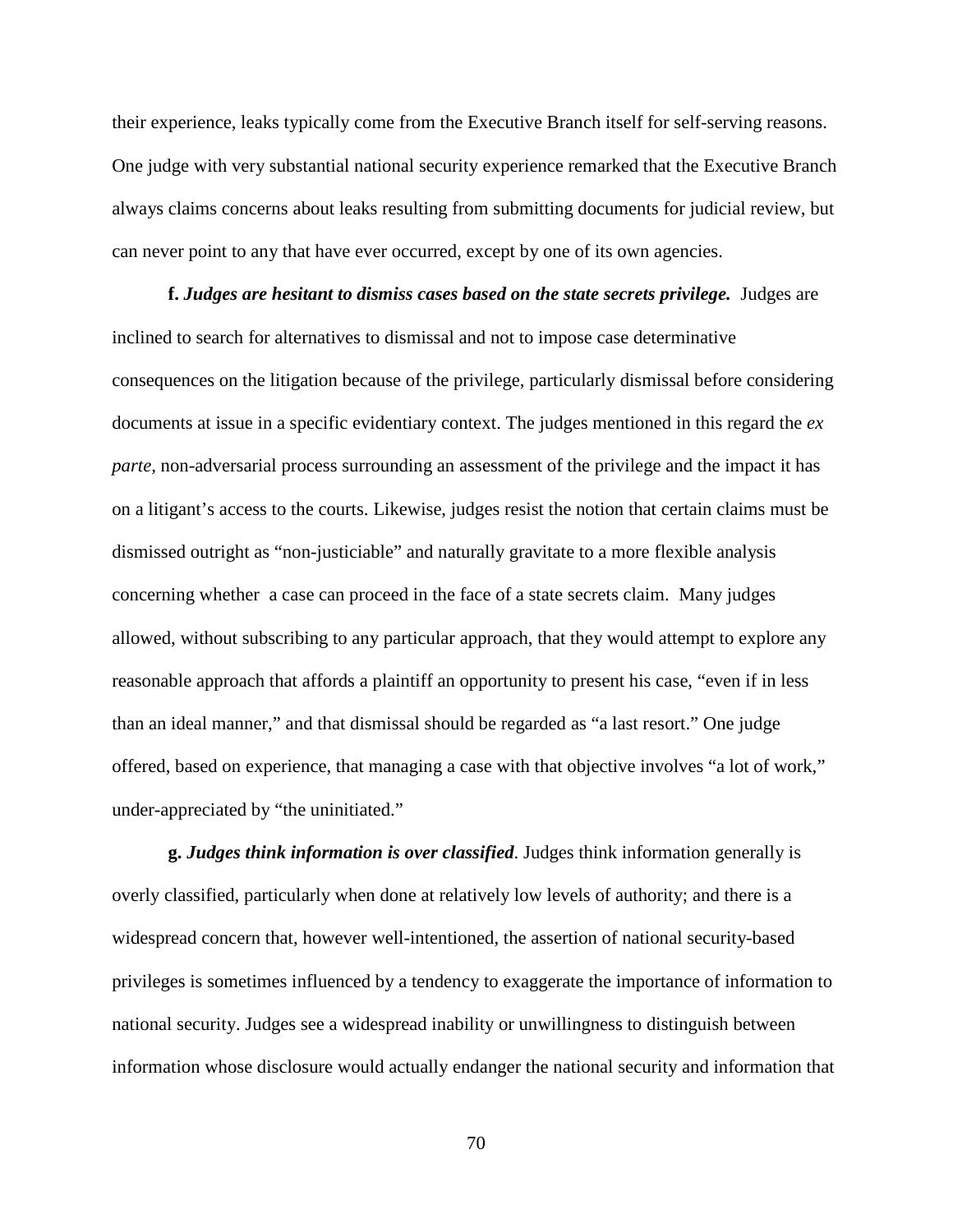while sensitive enough to be protected in some fashion, would not endanger national security in any tangible or demonstrative way, were it disclosed and which could be adequately protected through CIPA-type procedures. For example, one judge saw a tendency for the government to invoke "national security" whenever there were more general "public safety" concerns. Similarly, several judges experienced instances where classified information made "a mountain out of a mole hill." Some judges attributed this tendency to overzealousness, others to a "culture" within particular agencies and others to a myopic view of how the sensitivity of information should be measured. Some judges, based on their experience, both before and after becoming a judge, see a "mindset that flows down" to cause the assertion of unduly broad claims of privilege. Others thought that many classification decisions simply reflect the request of a field agent who is "invested" in a case and that the tendency is "when in doubt, classify." For these reasons, some judges, based on their experience in law enforcement, thought that classification decisions should be, as matter of course, reviewed by more senior agency officials who do not have a bureaucratic stake in the decision other than to protect national security information.

There were very mixed views on a judge's authority to order disclosure of classified information not protected under the state secrets privilege. Some judges thought that while a judge can pressure the government into making more limited claims of privilege, a judge should not require the government to provide classified information to even cleared parties or counsel over its objections. Other judges saw in their inherent authority over cases the ability to sanction the Executive Branch like any other litigant who would disobey a court order, recognizing that its authority in that regard would need to be exercised cautiously.

Many judges, including those who have dealt most often with these issues, saw no reason why a CIPA-type process could not be used in civil cases to allow a litigant to pursue claims as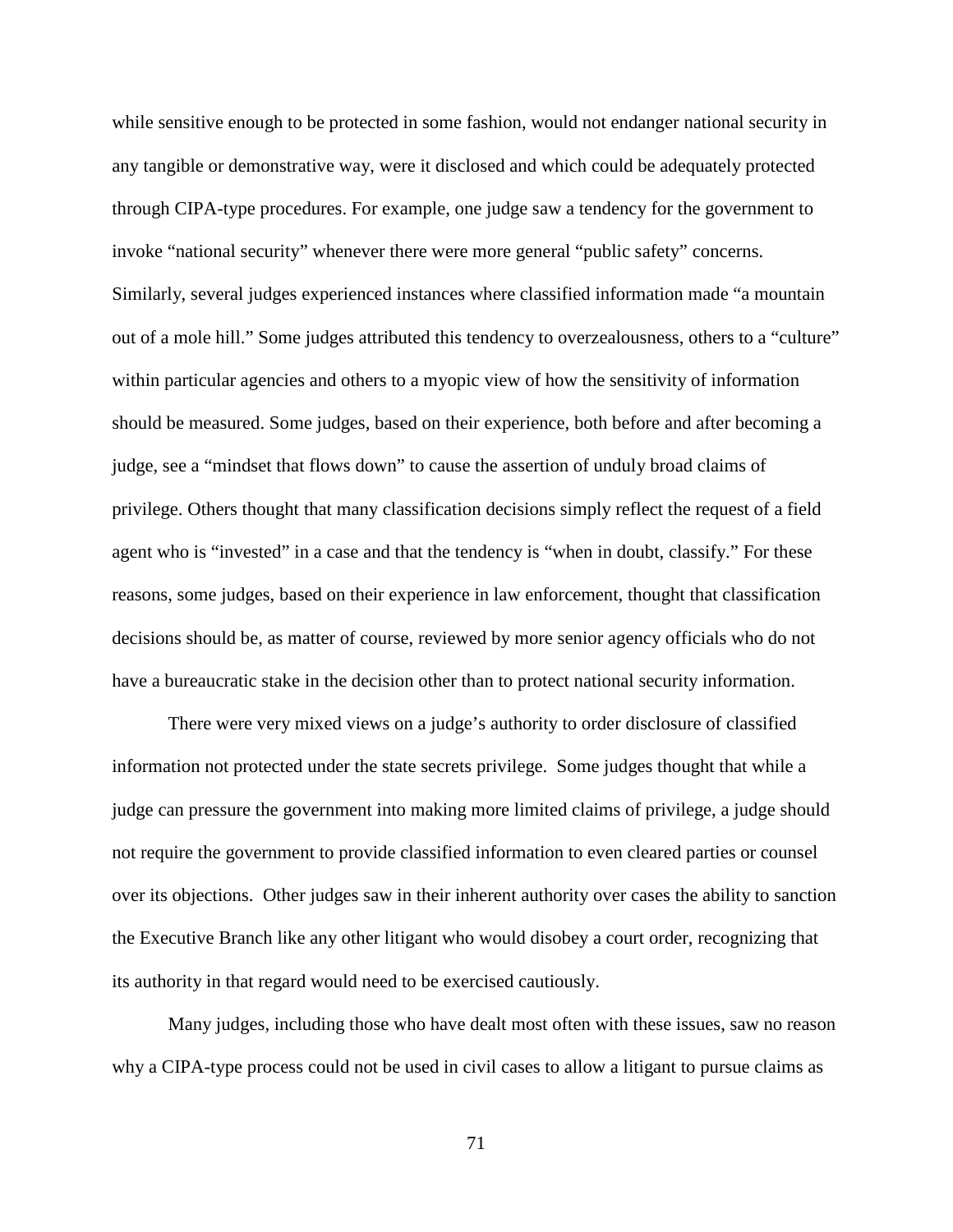much as possible. These judges thought such procedures were appropriate not only to allow the use of classified information that is not a "state secret," as some judges have, in fact, done, but also to facilitate the disclosure and use of state secrets information itself, although they recognized that such devices are not currently available. Some judges are "big fans" of cleared counsel, redactions and summaries, as authorized under CIPA and would favor congressional authorization to utilize such procedures with respect to state secrets in civil litigation. One judge mentioned the ombudsman arrangement currently authorized under FISA as a potential useful approach. Overall, there was a widespread sentiment that Congress should formally authorize CIPA-type procedures in civil cases in order to allow for greater disclosure, not only for classified, but non-privileged, information, but also for state secrets information itself, including such devices as the use of cleared counsel and or "specialized counsel" along the lines authorized under recent amendments to the FISA.

# **8. Most judges were not receptive to the use of specialized courts or court appointed experts.**

As a general sentiment, the judges believe that with proper Executive Branch disclosures courts have the institutional competency to assess assertions of the state secrets privilege; and while some judges thought specialized courts might be useful, most judges did not react favorably to their use, with nearly all judges expressing the sentiment that the "pluralism" of generalist judges best facilitates over time reaching proper answers to difficult questions. Some judges were adamantly opposed to concentrating the consideration of state secrets issues in a particular court. Some judges also doubted that judges appointed to a specialized court would have any greater expertise to assess these issues than any other federal judge unless such an assignment was an exclusive, long term assignment that allowed the development of a special expertise. On balance, the judges were skeptical about the role a specialized court could play in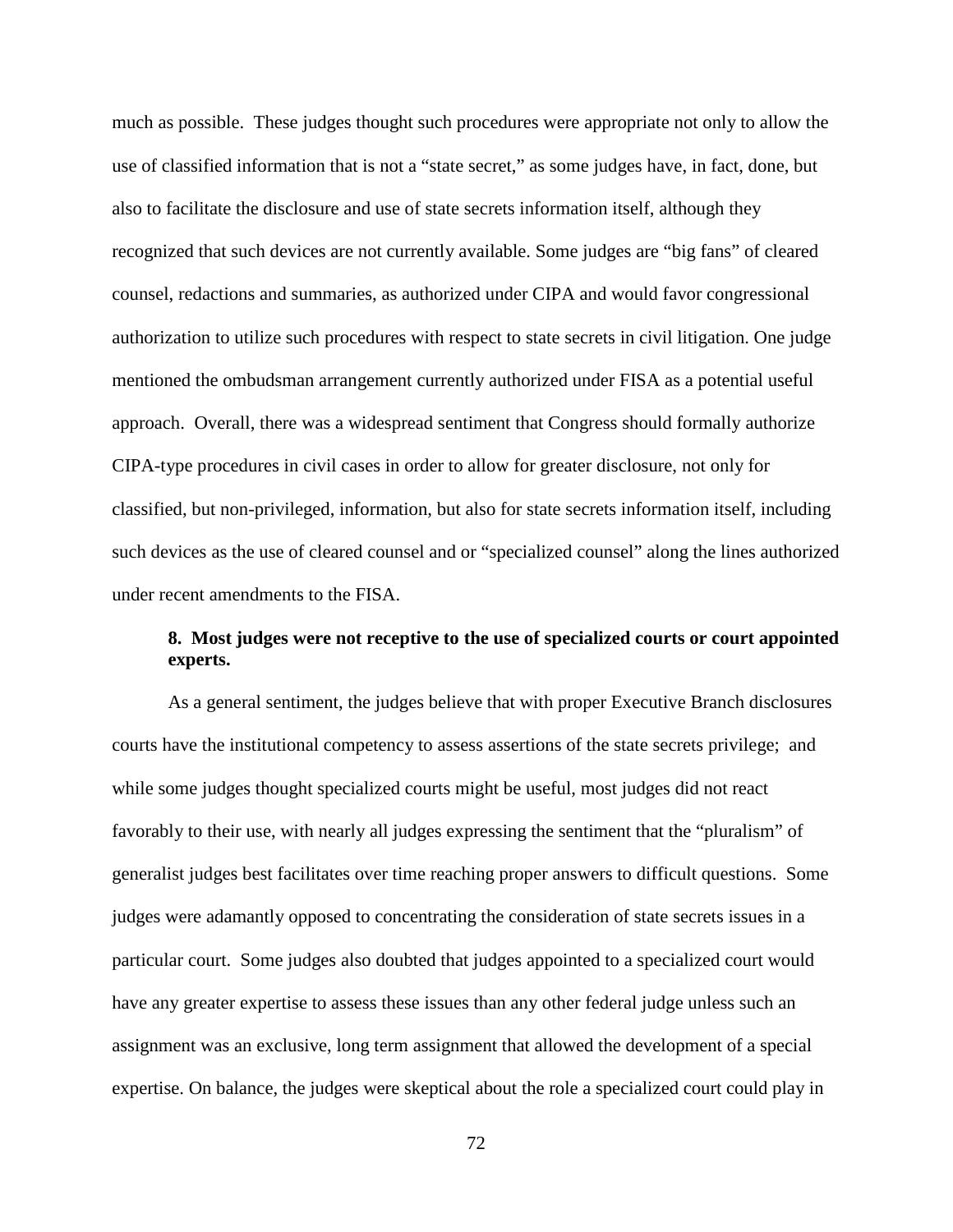assessing the state secrets privilege issues. One judge offered as "a point of pride" that federal judges are the "world's last generalists" and that the country is better off without a "specialized judiciary."

Judges were divided over whether experts should be available to the court to assist in assessing a state secrets claim. Some judges thought access to a pool of cleared consultants with appropriate experience or court-appointed subject matter experts might be useful sources of assistance to a judge; but overall, the large majority of judges were not inclined to think that experts would be useful, feasible or even appropriate in determining whether information should be treated as state secrets. Some thought using experts would be inconsistent with a judge's "non-delegable" obligation to independently review the information at issue, likening the obligation to that involved in criminal sentencing. Some observed that "what's important is the judge's judgment, not some expert's." Some saw experts as a "crutch" to avoid the tough judgments. Others talked in terms of transparency ("We're the ones selected to make, and who get paid to make decisions, whether good or bad."). Many saw in providing sufficient information to experts the same intractable disclosure problems that exist with respect to even cleared counsel and therefore questioned whether an expert could ever be in a position to provide meaningful assistance because of an inability to access the necessary information. Some doubted that an expert would ever have any more competency than a properly briefed judge. (One judge quipped that in his experience "for every three experts, you get four opinions.") Some judges were skeptical about who any experts would be and where their loyalties would lie. One judge remarked, based on his experience, that the types of people who would be among the pool of experts would be people who have retired from intelligence agencies and that there is a widespread belief that these former employees "never really leave the agency." In a similar vein,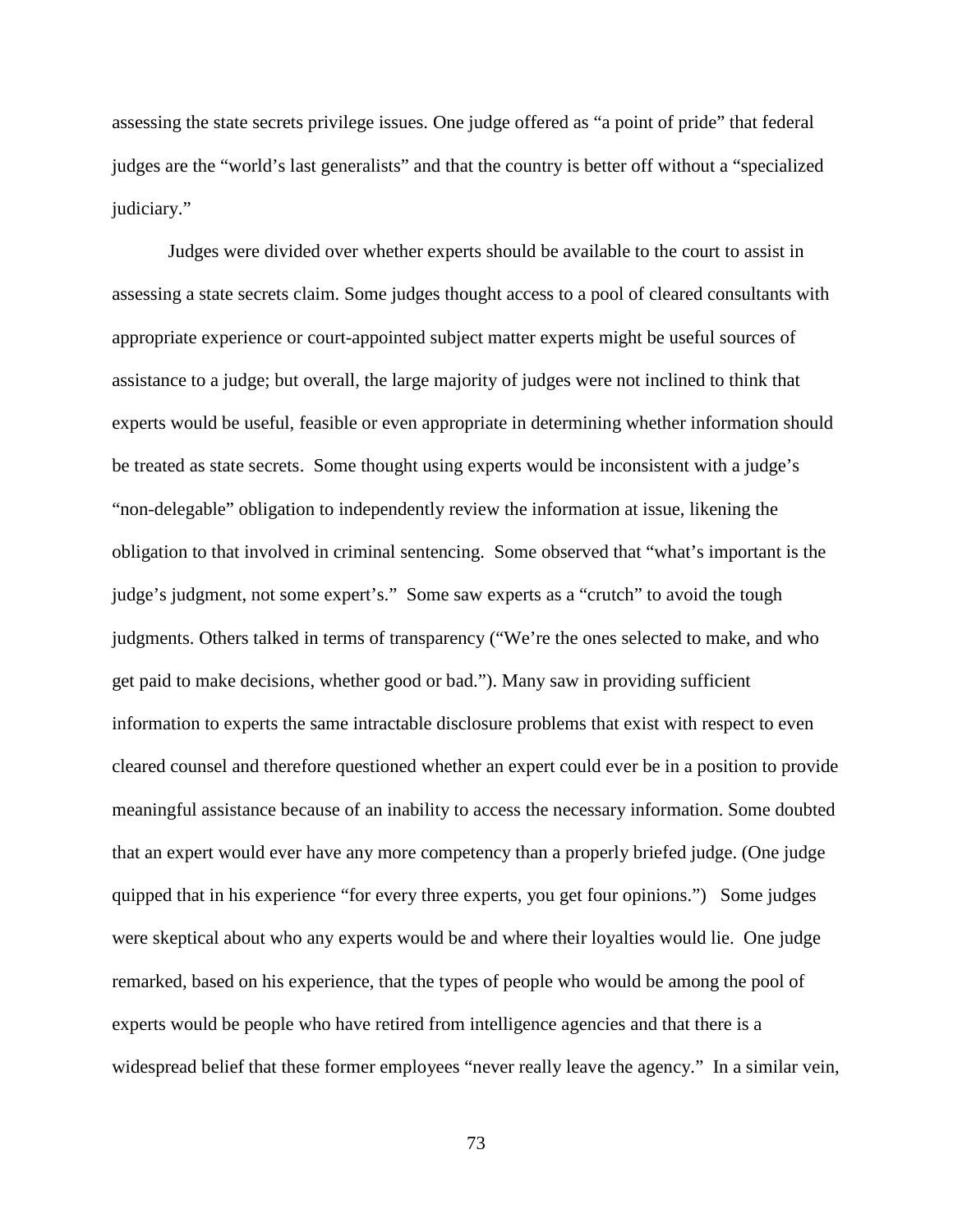another judge worried about "who these experts would be working for" and thought that they would inevitably have close ties to intelligence agencies. Others thought, however, based on their own experience, that there are many people with intelligence experience who have the necessary reputations for integrity and independence to serve as helpful experts to the court.

#### **Conclusion**

At its core, this paper explores whether published opinions accurately reflect how judges go about dealing with national security cases, and state secrets privilege cases in particular. The responses of a relatively small, randomly selected group of federal judges cannot be considered representative of the federal judiciary as a whole, and this very preliminary and limited study does not allow for any definitive pronouncements concerning what actually influences judges in dealing with states secrets claims. Nor does it allow any for any statistically meaningful conclusions concerning whether any particular background or experience correlates with how a particular judge will deal with a state secrets issue. Nevertheless, the interviews, however limited, do suggest that some jurisprudential re-thinking and educational initiatives may be useful and appropriate.

First, the current standard for recognizing a state secrets privilege - whether there is a reasonable danger that compulsion of the evidence will expose military matters which, in the interest of national security, should not be divulged - is so general that it provides almost no practical guidance as far as how to actually assess a state secrets claim. Similarly, the answers to many of the questions raised in the Introduction remain unclear and elusive, particularly those pertaining to the scope and substance of a judge's inquiry into the factual basis for the privilege claim. For example, there appears to be no clear view concerning how the "necessity" that triggers further inquiry under *Reynolds* actually defines what a judge should look at and for what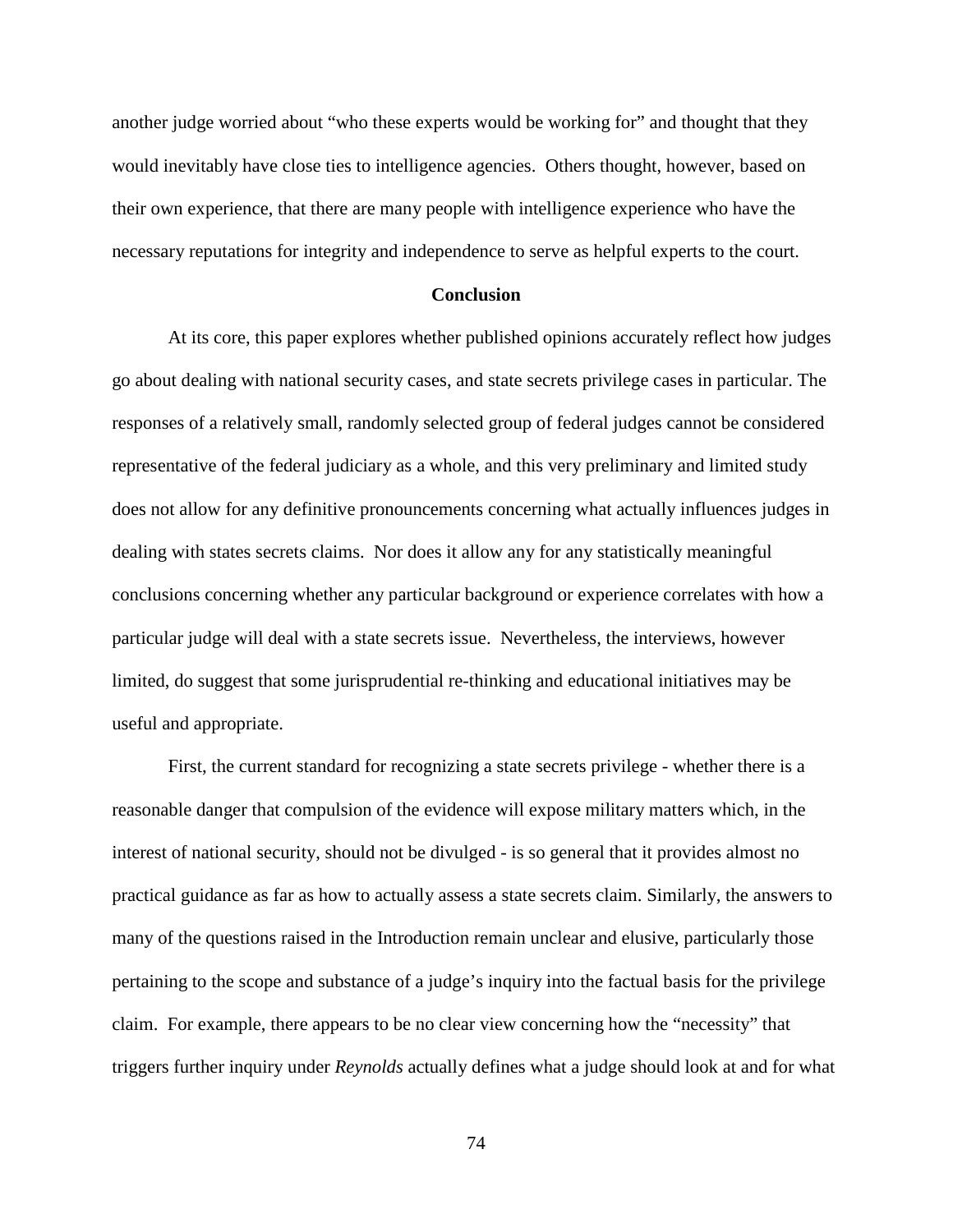purpose. Does that "necessity" simply require a Court to confirm that a "plausible" claim of privilege is actually supported by the underlying documents and information, or does it require some level of actual fact findings concerning whether information is "secret" and its disclosure would endanger national security? How tangible or demonstrable must the risk of harm to national security be for information to receive its "absolute" protections under the privilege. Is an articulable, but mostly theoretical, risk of danger to national security sufficient to foreclose entirely the adjudication of a claim?

Similarly unclear is at what point does privileged information becomes so entangled with non-privileged information so as to remove access to even unprivileged information and effectively to create a *Totten* subject matter bar to adjudicating a claim. In *Reynolds*, the Supreme Court endorsed taking the depositions of the surviving crew members as an acceptable alternative to the privileged investigative report without any expressed concern that these witnesses, who surely had first- hand knowledge of at least some of that privileged information, might inadvertently disclose that privileged information. Yet lower courts have dismissed cases for fear that privileged information might be disclosed through the gathering of non-privileged information no more closely tied to privileged information than in *Reynolds*. Courts have struggled with these issues, particularly when confronted with substantial claims of constitutional infringements, and have questioned, at least implicitly through their efforts to find a way to adjudicate those claims, whether a private litigant, as opposed to the government, must always bear the consequences attendant a recognition of the privilege.

Second, and perhaps because of these issues, there appears to be widespread support for extending into civil cases the same types of procedures authorized in criminal cases under CIPA. The most experienced judges interviewed, relying principally on their experience in criminal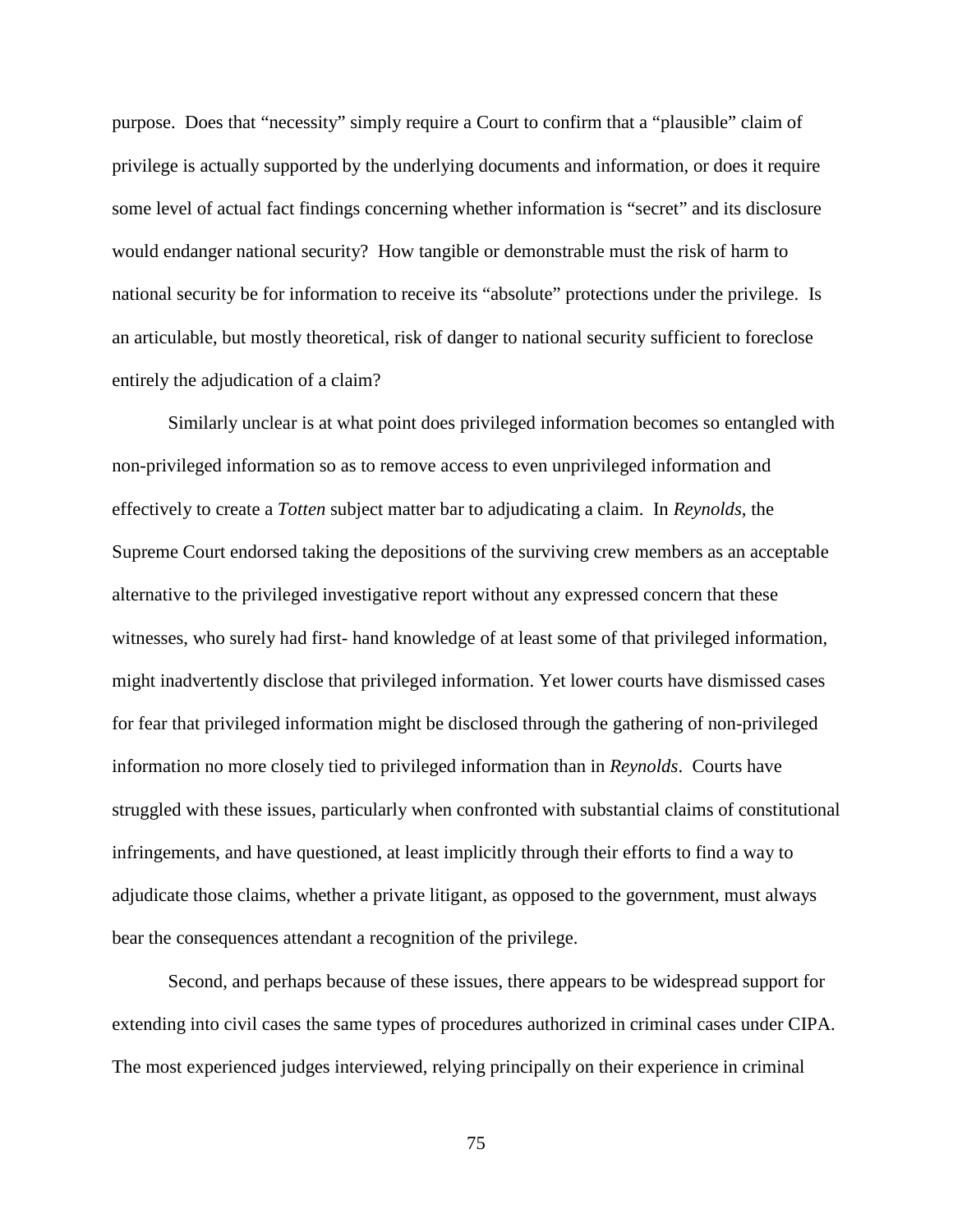cases, uniformly believed that in the vast majority of cases the iterative process authorized in CIPA would allow for civil cases to be litigated rather than dismissed, without any real threat to national security, even were the ultimate consequences different than in criminal cases when essential privileged information cannot be presented in an unclassified format.

Third, there appears to be widespread support for more judicial education on how judges should actually work through state secrets claims. As reflected in the interviews, judges believe they become more adept at navigating through state secrets issues as they gain experience in dealing with classified information and national security claims; and they generally endorsed continuing judicial education that actually allowed judges to work through national security issues in specific case studies. It may also be useful, as one experienced judge suggested, to develop "best practices" for a judge's consideration.

As issues related to the War on Terror continue to infuse themselves into the daily workings of society, from the methods and means of communication, data collection and storage to privacy issues and domestic and international travel, a wider array of judges from across the country will deal with assertions of the state secrets privilege with increasing frequency; and the difficulties and trade-offs embedded into the state secrets privilege in its present form will come into sharper focus for not only courts, but Congress and the general public. As one judge perceptively observed more than three decades ago, "the successful assertion of a state-secrets privilege by the United States government results not only in the exclusion of the privileged information but also in an alteration in the usual rules by which courts allocate burdens of production and persuasion and according to which they ordered dismissal or summary judgment."<sup>[263](#page-77-0)</sup> Notwithstanding this paper's limitations, it is fair to suggest that whatever their disposition concerning the privilege, judges feel challenged in this jurisprudential environment,

 $\overline{a}$ 

<span id="page-77-0"></span><sup>263</sup> *Farnsworth Cannon, Inc. v. Grimes*, 635 F.2d 268, 268 (4th Cir. 1980) (Murnaghan, J.).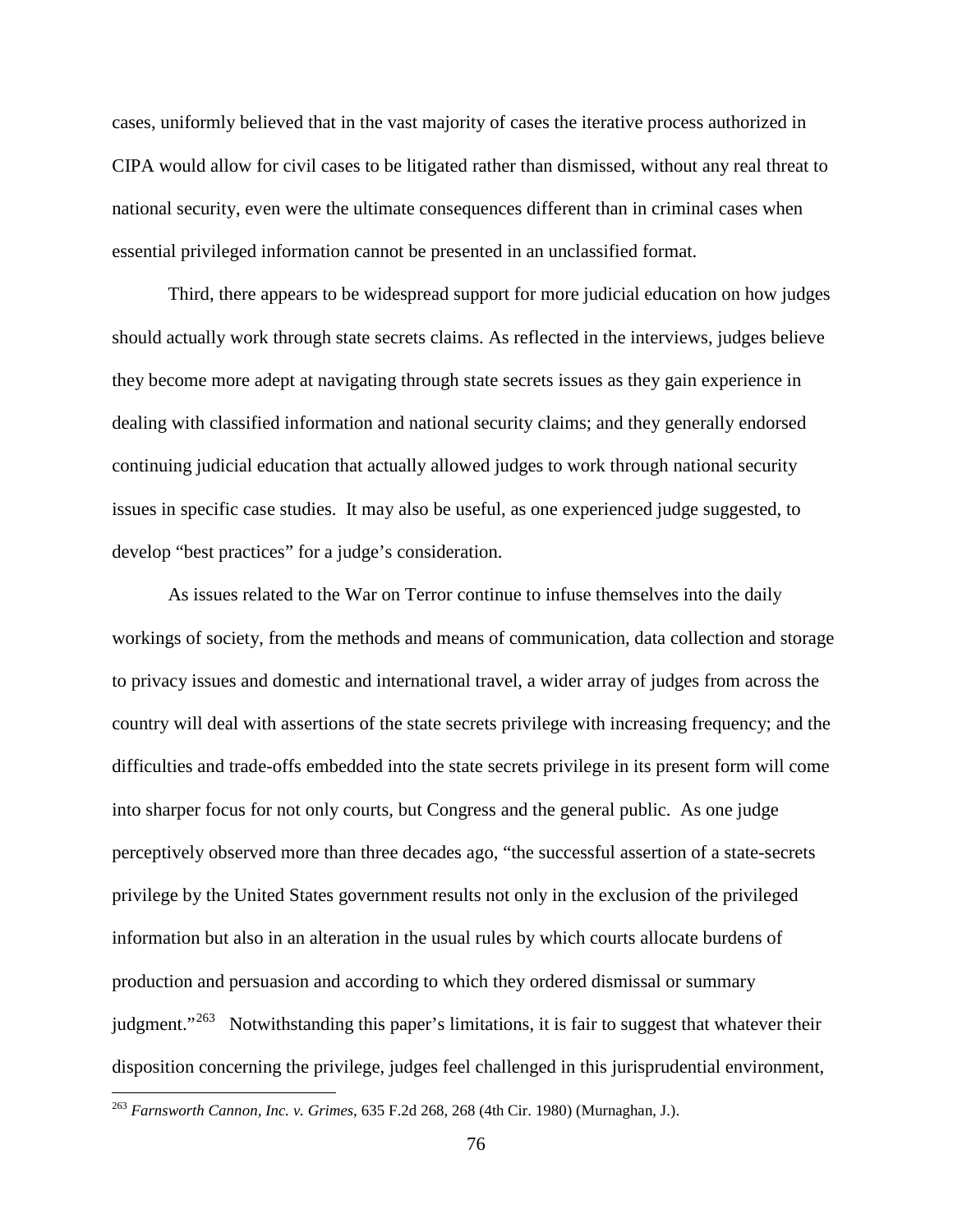which, perhaps unlike any other, requires case deciding judgments about "risk" based on "plausibilities" and "deference" rather than demonstrated likelihoods or causality. They see in the "absolute" nature of the privilege a not totally comprehensible break with the long recognized and relied upon judicial mechanisms for adjudicating claims in a way that balances and accommodates as best as possible all relevant considerations. As a result, and as the actual instances of domestic terrorism increase, judges seem to be very much caught up in the "Lincolnian tension between principle and expediency."<sup>264</sup> Judges, as well as the Academy<sup>[265](#page-78-1)</sup> and Congress, $266$  continue to engage in a critical analysis of this jurisprudence; and the most recent pronouncements by Supreme Court Justices may infuse more neutral principles into the process of adjudicating the state secrets privilege.<sup>267</sup> Inextricably connected to the larger ongoing debate concerning the role of the judiciary in the War of Terrorism, the state secrets privilege will no doubt be shaped by developments within that larger context.

 $\overline{a}$ 

<span id="page-78-0"></span><sup>&</sup>lt;sup>264</sup> ALEXANDER BICKEL, THE LEAST DANGEROUS BRANCH – THE SUPREME COURT AT THE BAR OF POLITICS, 68 (1962).

<span id="page-78-1"></span><sup>265</sup> *See, e.g.*, David Rudenstine, *The Irony of a Faustian Bargain: Reconsideration of the Supreme Court's 1953 United States v. Reynolds Decision,* 34 CARDOZO L. REV. 1283 (2013); Galit Raguan, *Masquerading Justiciability: The Misapplication of the State Secrets Privilege in* Mohamed v. Jeppesen*--Reflections from a Comparative Perspective*, 40 GA. J. INT'L & COMP. L. 423 (2012); David J. Barron & Martin S. Lederman, *The Commander in Chief at the Lowest Ebb--Framing the Problem, Doctrine, and Original Understanding,* 121 HARV. L. REV. 689

<span id="page-78-2"></span><sup>&</sup>lt;sup>266</sup> See, e.g., Senate Report 110-442 – State Secrets Protection Act, *available at* https://www.congress.gov/congress-<br>ional-report/110th-congress/senate-report/442/1.

<span id="page-78-3"></span><sup>&</sup>lt;sup>267</sup> See Gen. Dynamics Corp. v. United States, 563 U.S. 478 (2011); see also Kerry v Din, 576 U.S. \_\_, 135 S. Ct. 2128, 2147 (2015) (Breyer, Ginsberg, Sotomayor, and Kagan, J., dissenting from the plurality opinion) ("[T]he presence of security considerations does not suspend the Constitution. Rather, it requires us to take security needs into account when determining, for example, what 'process' is 'due.'") (citations omitted).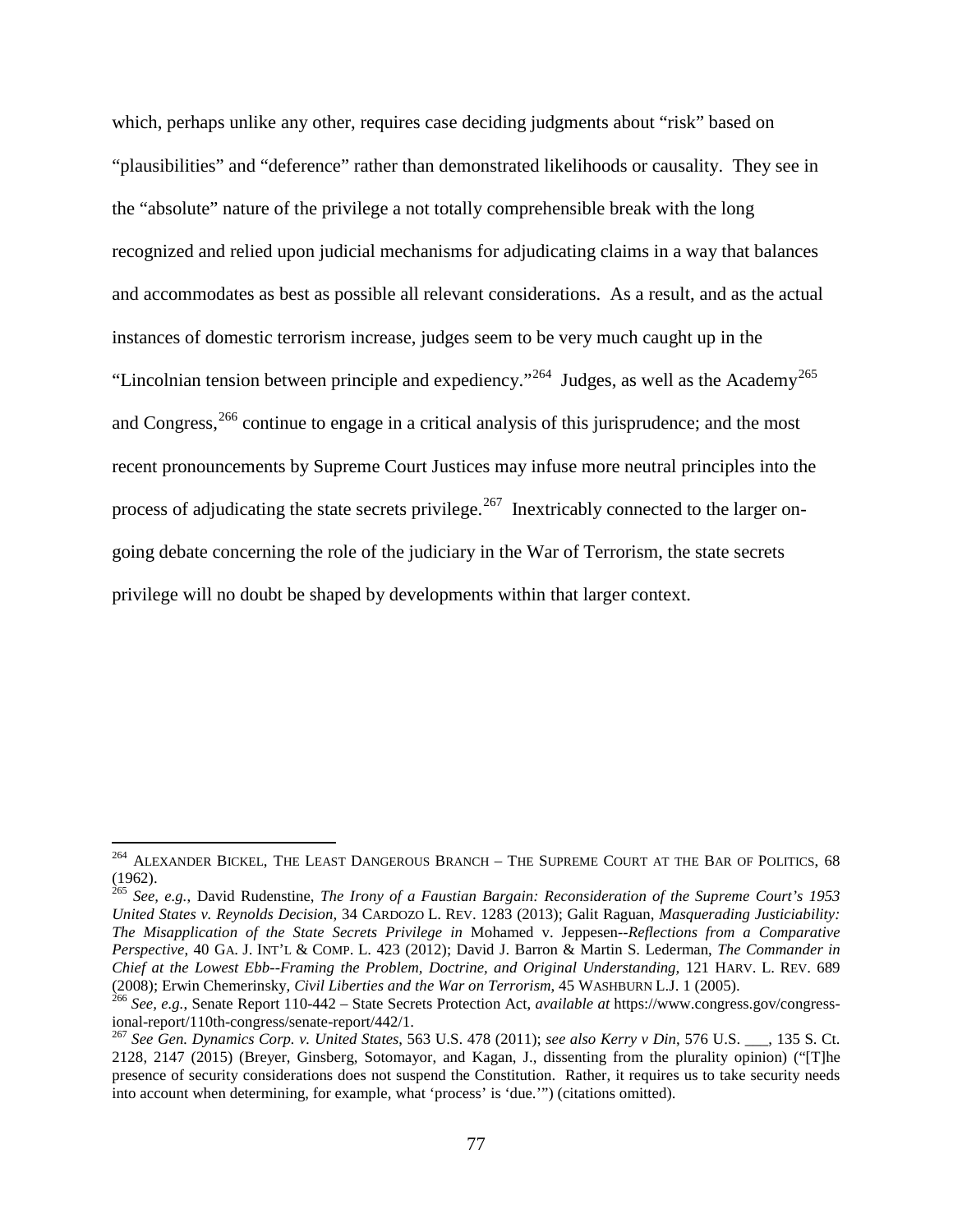#### **BIBLIOGRAPHY**

#### **Cases**

*Abilt v. C.I.A.*, No. 1:14cv1031, 2015 WL 566712 (E.D. Va. Feb. 10, 2015)

*Alfred A. Knopf, Inc. v. Colby*, 509 F.2d 1362 (4th Cir. 1975)

*Al-Haramain Islamic Found., Inc. v. Dep't of Treasury*, No. 07-1155, 2008 WL 2381640 (D. Or. June 5, 2008)

*Al-Haramain Islamic Foundation, Inc. v. Bush*, 451 F. Supp. 2d 1215 (D. Or. 2006)

*Al-Haramain Islamic Foundation, Inc. v. Bush*, 507 F.3d 1190 (9th Cir. 2008)

*Al-Aulaqi v. Obama*, 727 F. Supp. 2d 1 (D.D.C. 2010)

*Al-Aulaqi v. Panetta*, 35 F. Supp. 3d 56 (D.D.C. 2014)

*A.C.L.U. v. Brown*, 609 F.2d 277 (7th Cir. 1979)

*A.C.L.U. v. Brown*, 619 F.2d 1170 (7th Cir. 1980)

*A.C.L.U. v. National Sec. Agency*, 493 F.3d 644 (6th Cir. 2007)

*Arar v. Ashcroft*, 414 F. Supp. 2d 250 (E.D.N.Y. 2006)

*Arar v. Ashcroft*, 532 F.3d 157 (2d Cir. 2008)

*Arar v. Ashcroft*, 585 F.3d 559 (2d Cir. 2009) (en banc)

*Attorney General v. Irish People, Inc*., 684 F.2d 928 (D.C. Cir. 1982)

*Bareford v. Gen. Dynamics Corp.*, 973 F.2d 1138 (5th Cir. 1992)

*Baxter v. Palmigiano*, 425 U.S. 308 (1976)

*Bentzlin v. Hughes Aircraft Co.*, 833 F. Supp. 1486 (C.D. Cal. 1993)

*Black Panther Party v. Smith*, 661 Fed. 2d 1243 (D.C. Cir. 1981)

*Black v. United States*, 62 F.3d 1115 (8th Cir. 1995)

*Black v. United States*, 900 F. Supp. 1129 (D. Minn. 1994)

*Bowles v. United States*, 950 F.2d 154 (4th Cir. 1991)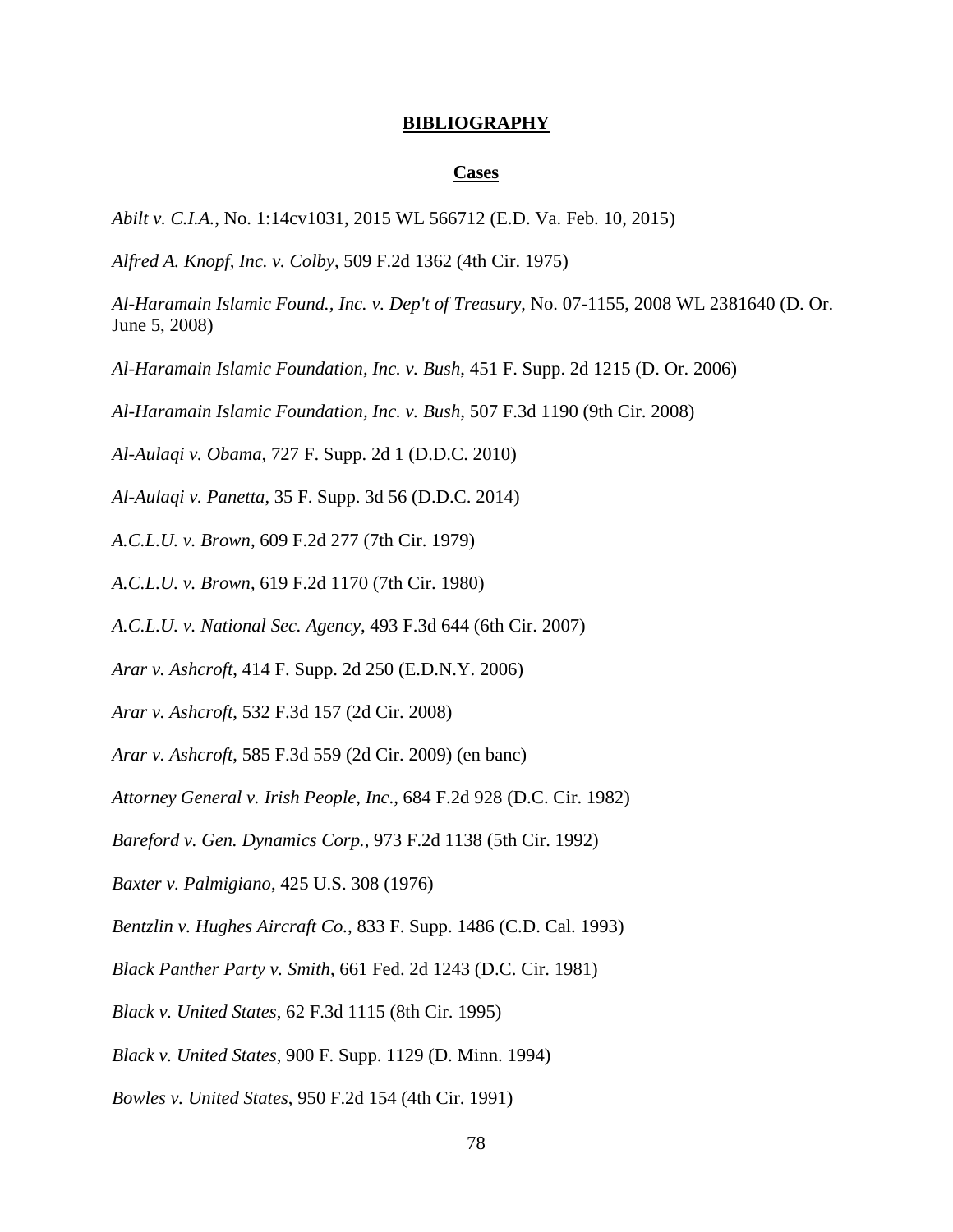*Chicago & S. Air Lines, Inc. v. Waterman S. S. Corp.*, 333 U.S. 103 (1948)

*Chisler v. Johnson*, 796 F. Supp. 2d 632 (W.D. Pa. 2011)

*C.I.A. v. Sims*, 471 U.S. 159 (1985)

*Clift v. United States*, 808 F. Supp. 101 (D. Conn. 1991)

*Clift v. United States*, 597 F.2d 826 (2d Cir. 1979)

*Compagnie Française d'Assurance Pour le Commerce Exterieur v. Phillips Petroleum Co.*, 105 F.R.D. 16 (S.D.N.Y. 1984)

*Cresmer v. United States*, 9 F.R.D. 203, 204 (E.D.N.Y. 1949)

*Doe v. C.I.A.*, No. 05 Civ. 7939, 2007 WL 30099 (S.D.N.Y. Jan. 4, 2007)

*Doe v. C.I.A.*, 576 F.3d 95 (2d Cir. 2009)

*Doe v. Doe Agency*, 608 F. Supp. 2d 68 (D.D.C. 2009)

*Doe v. Rumsfeld*, 683 F.3d 390 (D.C Cir. 2012)

*DTM Research, LLC v. AT&T Corp.*, 245 F.3d 327, 334 (4th Cir. 2001)

*Edmonds v. Dep't of Justice*, 323 F. Supp. 2d 65 (D.D.C. 2004)

*Ellsberg v. Mitchell*, 709 F.2d 51 (D.C. Cir. 1983)

*El-Masri v. Tenet*, 437 F. Supp. 2d 530 (E.D. Va. 2006)

*El-Masri v. United States*, 479 F.3d 296 (4th Cir. 2007)

*Farnsworth Cannon, Inc. v. Grimes*, 635 F.2d 268 (4th Cir. 1980) (en banc)

*Firth Sterling Steel Co. v. Bethlehem Steel Co.*, 199 F. 353 (E.D. Pa. 1912)

*Fitzgerald v. Penthouse Int'l, Ltd.*, 776 F.2d 1236 (4th Cir. 1985)

*Fitzgibbon v. C.I.A.*, 911 F.2d 755 (D.C. Cir. 1990)

*Founding Church of Scientology v. N.S.A.*, 610 F.2d 824 (D.C. Cir. 1979)

*Frost v. Perry*, 161 F.R.D. 434 (D. Nev. 1995)

*Frost v. Perry*, 919 F. Supp. 1459 (D. Nev. 1996)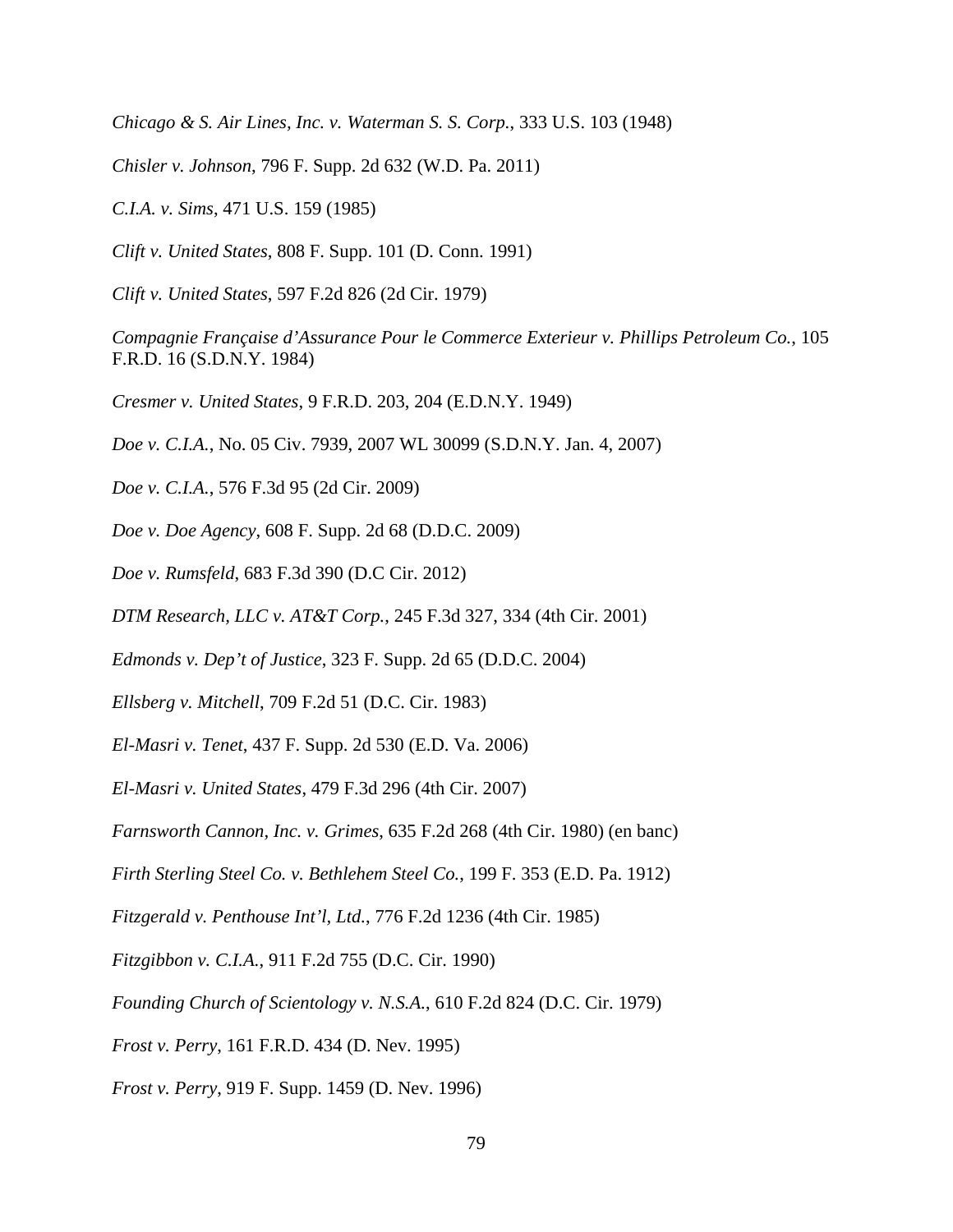*Gen. Dynamics Corp. v. United States*, 563 U.S. 478 (2011)

*Gilmore v. Palestinian Interim Self-Government Authority*, 8 F. Supp. 3d 1 (D.D.C. 2014)

*Goldman v. Weinberger*, 475 U.S. 503 (1986)

*Halkin v. Helms*, 598 F.2d 1 (D.C. Cir. 1978) (*Halkin I*)

*Halkin v. Helms*, 690 F.2d 977 (D.C. Cir. 1982) (*Halkin II*)

*Halpern v. United States*, 258 F.2d 36 (2d Cir. 1958)

*Heine v. Raus*, 399 F.2d 785 (4th Cir. 1968)

*Heine v. Raus*, 305 F. Supp. 816 (D. Md. 1969)

*Heine v. Raus*, 432 F.2d 1007 (4th Cir. 1970) (per curiam)

*Hepting v AT&T Corp.*, 439 F. Supp. 2d 974 (N.D. Cal. 2006)

*Hepting v. AT&T Corp.*, No. C-06-672, 2006 WL 1581965 (N.D. Cal. June 6, 2006)

*Herring v. United States*, 424 F.3d 384 (3d Cir. 2005)

*Horn v. Huddle*, 636 F. Supp. 2d 10 (D.D.C. 2009)

*Horn v. Huddle*, 647 F. Supp. 2d 55 (D.D.C. 2009)

*Horn v. Huddle*, 699 F. Supp. 2d 236 (D.D.C. 2010)

*Hudson River Sloop Clearwater, Inc. v. Dep't of the Navy*, No. CV-86–3292, 1989 WL 50794 (E.D.N.Y. May 4, 1989)

*Hyundai Merchant Marine v. United States*, No. 89 Civ. 2025, 1991 WL 190563 (S.D.N.Y. Sept. 16, 1991)

*Hyundai Merchant Marine v. United States*, No. 89 Civ. 2025, 1992 WL 168281 (S.D.N.Y. June 30, 1992)

*Ibrahim v. D.H.S.*, 62 F. Supp. 3d 909 (N.D. Cal. 2014)

*Ibrahim v. D.H.S.*, No. C 06–00545, 2013 WL 4549941 (N.D. Cal. Aug. 23, 2013)

*In re Agent Orange Prod. Liab. Litig*., 97 F.R.D. 427 (E.D.N.Y. 1983)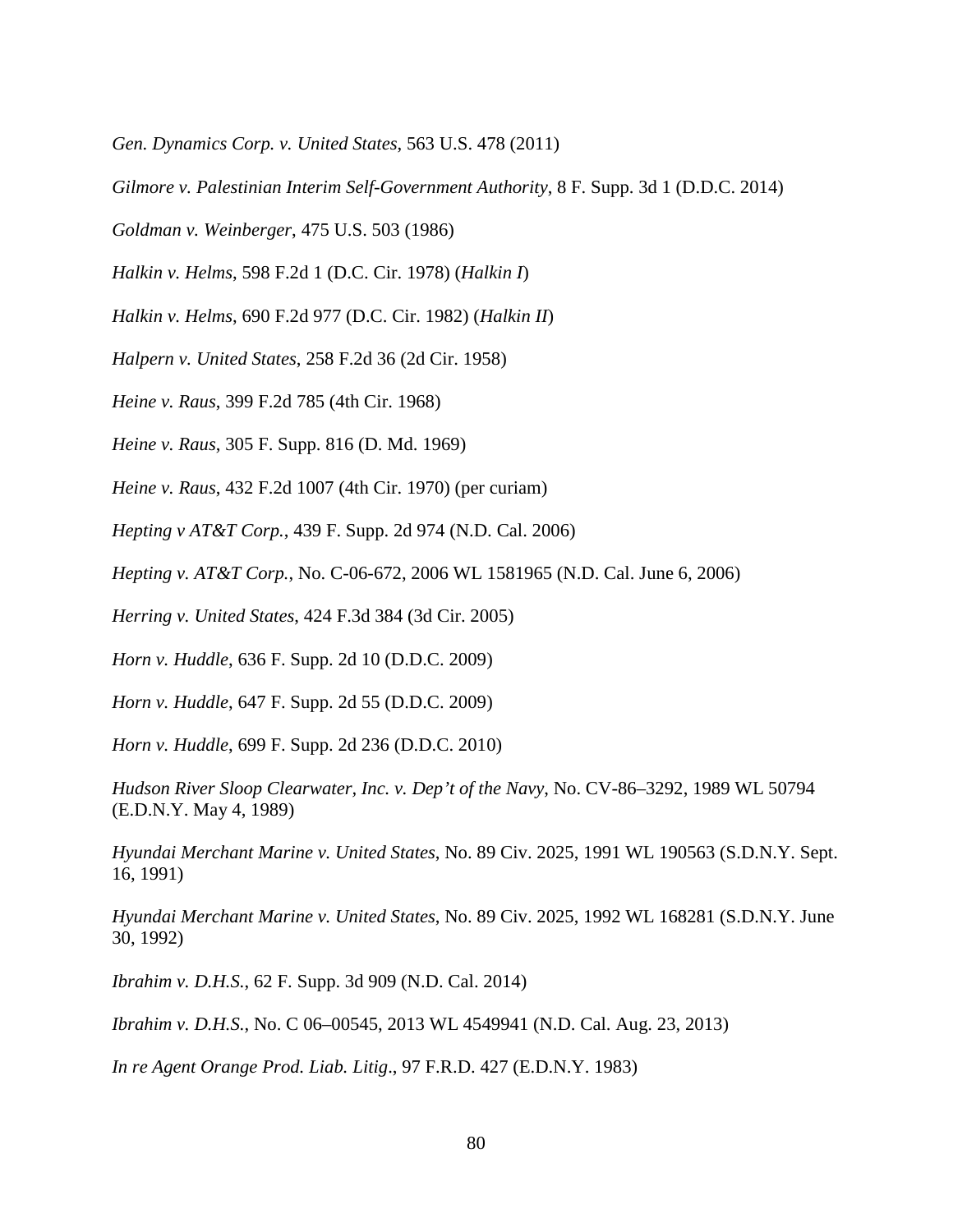*In re Agent Orange Prod. Liab. Litig.*, 98 F.R.D. 557 (E.D.N.Y. 1983)

*In re Grand Jury Subpoena dated August 9, 2000*, 218 F. Supp. 2d 544 (S.D.N.Y. 2002)

*In re Grove*, 180 F. 62 (3d Cir. 1910)

*In re NSA Telecomms. Records Litig.*, 483 F. Supp. 2d 934 (N.D. Cal. 2007)

*In re NSA Telecomms. Records Litig.*, 564 F. Supp. 2d 1109 (N.D. Cal. 2008)

*In re Sealed Case*, 494 F.3d 139 (D.C. Cir. 2007)

*In re United States*, 872 F.2d 472 (D.C. Cir. 1989)

*In re United States*, 1 F.3d 1251 (Fed. Cir. 1993)

*In re Under Seal*, 945 F.2d 1285 (4th Cir. 1991)

*Jabara v. Kelley*, 75 F.R.D. 475 (E.D. Mich. 1977)

*Jabara v. Webster*, 691 F.2d 272 (6th Cir. 1982)

*Jencks v. United States*, 353 U.S. 657 (1957)

*Jewel v. N.S.A.*, 965 F. Supp. 2d 1090 (N.D. Cal. 2013)

*Jewel v. N.S.A.*, No. C 07–0693, 2010 WL 235075 (N.D. Cal. Jan. 21, 2010)

*Kasza v. Browner*, 133 F.3d 1159 (9th Cir. 1998)

*Kerry v. Din*, 576 U.S. \_\_\_, 135 S. Ct. 2128 (2015)

*Kinoy v. Mitchell*, 67 F.R.D. 1 (S.D.N.Y. 1975)

*Kronisch v. United States*, No. 83 Civ. 2458, 1994 WL 524992 (S.D.N.Y. Sept. 27, 1994)

*Kronisch v. United States*, No. 83 Civ. 2458, 1995 WL 303625 (S.D.N.Y. May 18, 1995)

*Knight v. United States C.I.A.*, 872 F.2d 600 (5th Cir. 1989)

*Latif v. Holder*, 28 F. Supp. 3d 1134 (D. Ore. 2014)

*Loral Corp. v. McDonnell Douglas Corp.*, 558 F.2d 1130 (2d Cir. 1977)

*Marbury v. Madison*, 1 U.S. (Cranch) 137 (1803)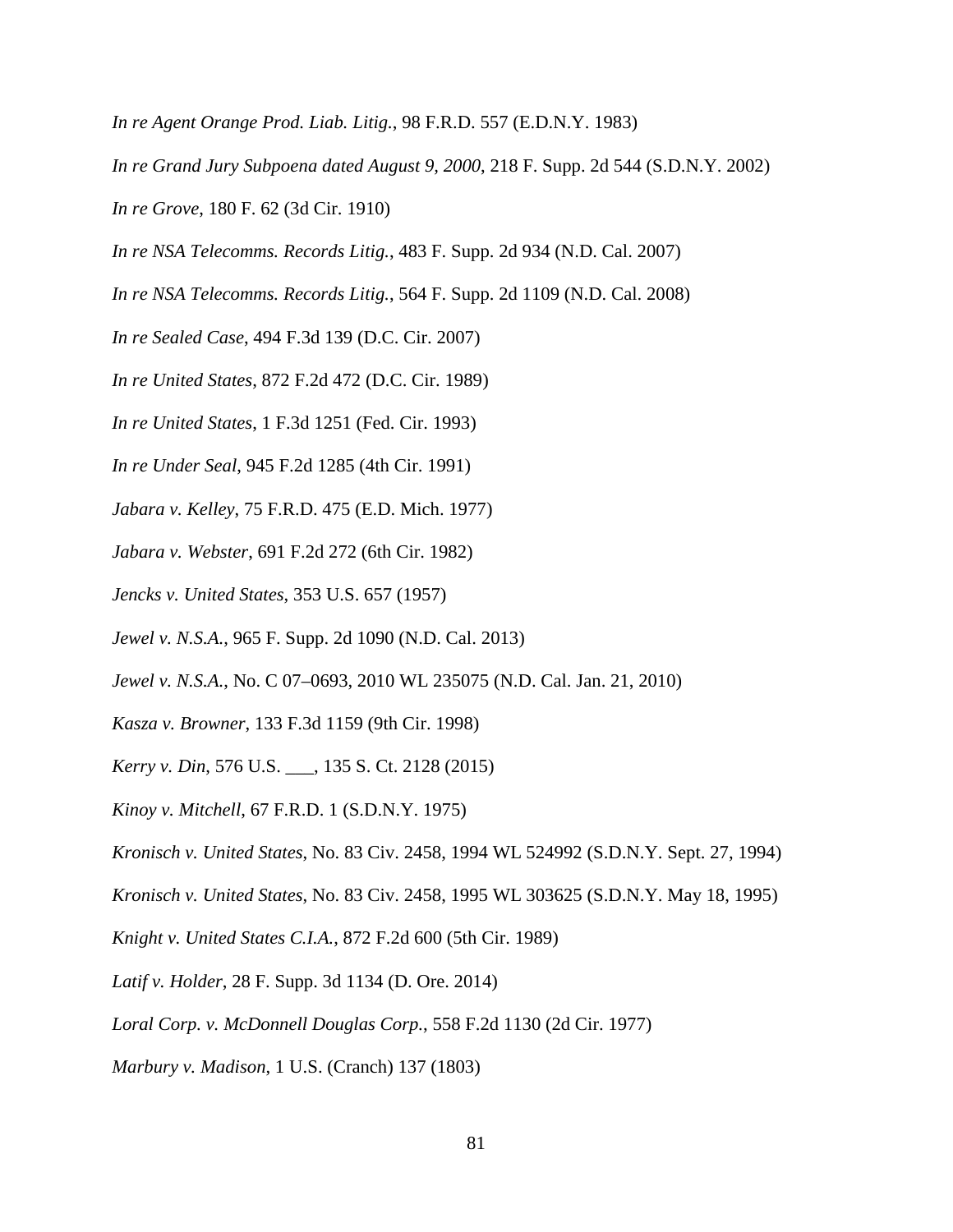- *Maxwell v. First Nat'l Bank of Md.*, 143 F.R.D. 590 (D. Md. 1992)
- *Maxwell v. First Nat'l Bank of Md.*, No. 92-2393, 1993 WL 264547 (4th Cir. July 14, 1993)
- *Maynard v. C.I.A.*, 986 F.2d 547 (1st Cir. 1993)
- *McDonnell Douglas Corp. v. United States*, 323 F.3d 1006 (Fed. Cir. 2003)
- *Mohamed v. Holder*, 995 F. Supp. 2d 520 (E.D. Va. 2014)
- *Mohamed v. Holder*, No. 07cv02697, 2014 WL 1493476 (D. Colo. Apr. 15, 2014)
- *Mohamed v. Jeppesen Dataplan, Inc.*, 539 F. Supp. 2d 1128 (N.D. Cal. 2008)
- *Mohamed v. Jeppesen Dataplan, Inc.*, 563 F.3d 992 (9th Cir. 2009)
- *Mohamed v. Jeppesen Dataplan, Inc.*, 579 F.3d 943 (9th Cir. 2009)
- *Mohamed v. Jeppesen Dataplan, Inc.*, 614 F.3d 1070 (9th Cir. 2010) (en banc)
- *Molerio v. F.B.I.*, 749 F.2d 815 (D.C. Cir. 1984)
- *Monarch Assurance P.L.C. v. United States*, 244 F.3d 1356 (Fed. Cir. 2001)
- *Mounsey v. Allied-Signal, Inc.*, No. CV-95-4309, 2000 WL 34017116 (C.D. Cal. Apr. 10, 2000)
- *N.S.N. Int'l Industry v. E.I. duPont de Nemours & Co.*, 140 F.R.D. 275 (S.D.N.Y. 1991)
- *Nat'l Lawyers Guild v. Attorney General*, 96 F.R.D. 390 (S.D.N.Y. 1982)
- *Nejad v. United States*, 724 F. Supp. 753 (C.D. Cal. 1989)
- *Northrop Corp. v. McDonnell Douglas Corp.*, 751 F.2d 395 (D.C. Cir. 1984)
- *Pack v. Beyer*, 157 F.R.D. 226 (D.N.J. 1994)
- *Patterson v. F.B.I.*, 705 F. Supp. 1033 (D.N.J. 1989)
- *Rahman v. Chertoff*, No. 05-C-3761, 2008 WL 4534407 (N.D. Ill. Apr. 16, 2008)
- *Republic of China v. Nat'l Union Fire Ins. Co.*, 142 F. Supp. 551 (D. Md. 1956)
- *Restis v. Am. Coalition Against Nuclear Iran, Inc.*, No. 13 Civ. 5032, 2015 WL 1344479 (S.D.N.Y. Mar. 23, 2015)
- *Reynolds v. United States*, 192 F.2d 987 (3d Cir. 1951)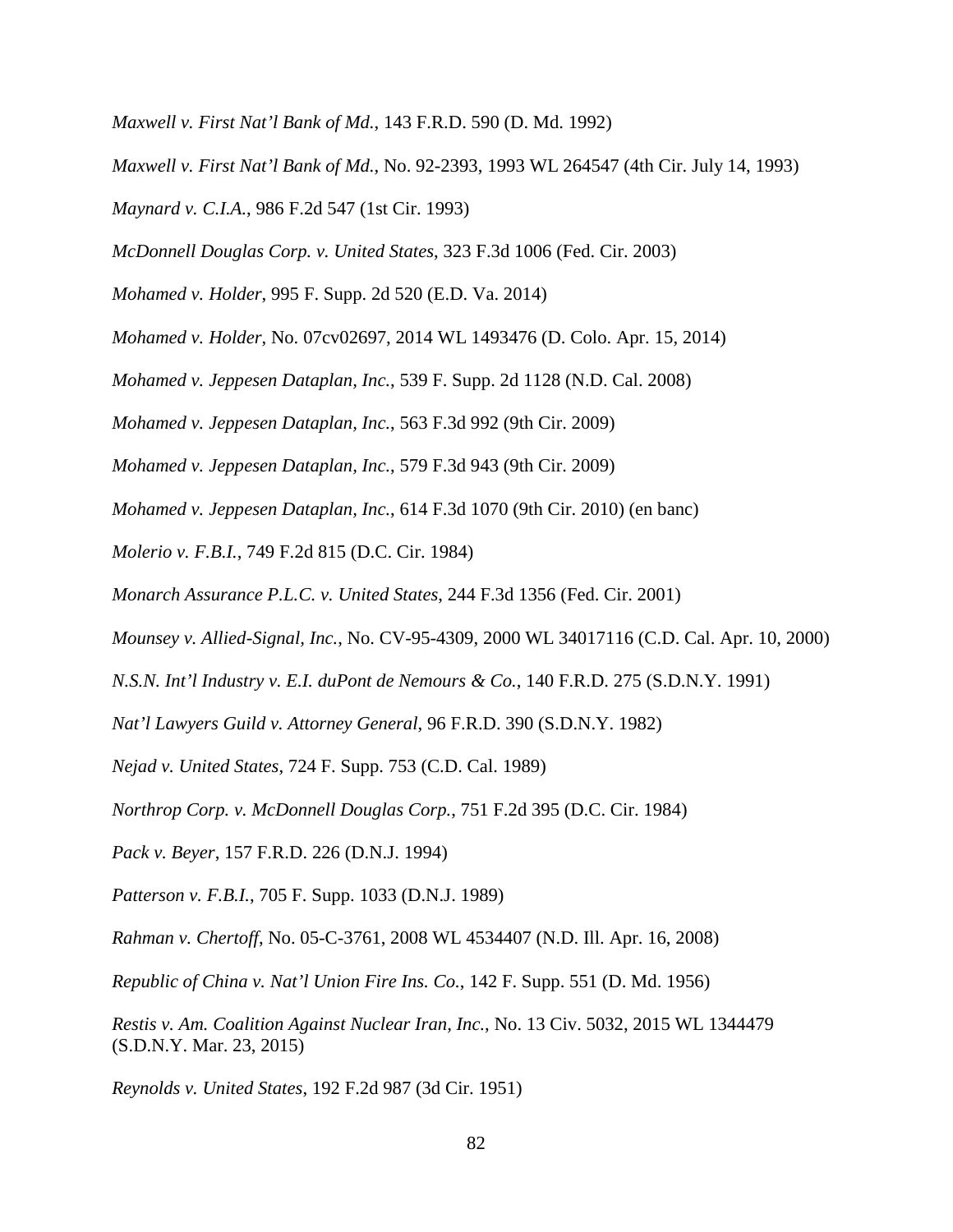*Richmond Newspapers, Inc. v. Virginia*, 448 U.S 555 (1980)

- *Roule v. Petraeus*, No. 10–04632, 2012 WL 2367873 (N.D. Cal. June 21, 2012)
- *S.E.C. v. Nacchio*, 614 F. Supp. 2d 1164 (D. Colo. 2009)
- *S.E.C. v. Nacchio*, No. 05CV00480, 2008 WL 2756941 (D. Colo. July 14, 2008)
- *Salisbury v. United States*, 690 F.2d 966 (D.C. Cir. 1982)
- *Silets v. Dep't of Justice*, 945 F.2d 227 (7th Cir. 1991) (en banc)
- *Spock v. United States*, 464 F. Supp. 510 (S.D.N.Y. 1978)
- *Sterling v. Tenet*, 416 F.3d 338 (4th Cir. 2005)
- *Stillman v. C.I.A.*, 319 F.3d 546 (D.C. Cir. 2003)
- *Stillman v. Dep't of Def.*, 209 F. Supp. 2d 185 (D.D.C. 2002)
- *Tenenbaum v. Ashcroft*, No. 09-10612, 2009 WL 2222933 (E.D. Mich. July 23, 2009)
- *Tenenbaum v. Dep't of Def.*, 407 Fed. App'x 4 (6th Cir. 2010)
- *Tenenbaum v. Simonini*, 372 F.3d 776 (6th Cir. 2004)
- *Tenenbaum v. Dep't of Def.*, 407 Fed. App'x 4 (6th Cir. 2010)
- *Tenet v. Doe*, 544 U.S. 1 (2005)
- *Terkel v. AT&T Corp.*, 441 F. Supp. 2d 899 (N.D. Ill. 2006)
- *Terkel v. AT&T Inc.*, No. 06-C-2680, 2006 WL 1663456 (N.D. Ill. June 9, 2006)
- *Tilden v. Tenet*, 140 F. Supp. 2d 623 (E.D. Va. 2000)
- *Totten v. United States*, 92 U.S. 105 (1876)
- *Trulock v. Lee*, 66 Fed. App'x 472 (4th Cir. 2003)
- *United States v. Ahmad*, 499 F.2d 851 (4th Cir. 1974)
- *United States v. Aref*, 533 F.3d 72 (2d Cir. 2008)
- *United States v. Burr*, 25 F. Cas. 55 (C.C.D. Va. 1807) (No. 14,693)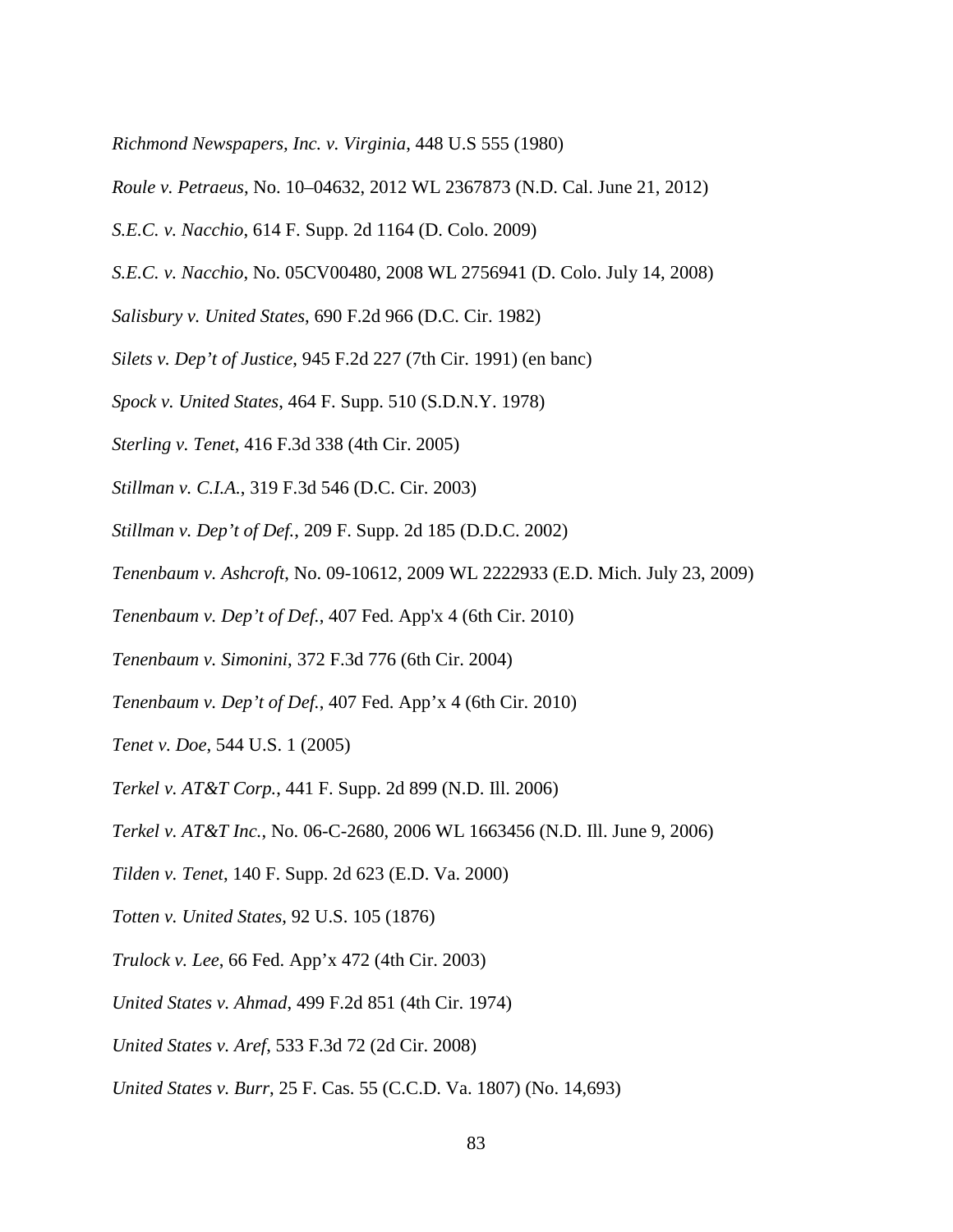- *United States v. Coplon*, 185 F.2d 629 (2d Cir. 1950)
- *United States v. Felt*, 491 F. Supp 179 (D.D.C. 1979)
- *United States v. Koreh*, 144 F.R.D. 218 (D.N.J. 1992)
- *United States v. Marchetti*, 466 F.2d 1309 (4th Cir. 1972)
- *United States v. Nixon*, 418 U.S. 683 (1974)
- *United States v. Reynolds*, 192 F.2d 987 (3d Cir. 1951)
- *United States v. Reynolds*, 345 U.S. 1 (1953)
- *United States v. Stanley*, 483 U.S. 669 (1987)
- *United States v. U.S. Currency*, 626 F.2d 11 (6th Cir. 1980)
- *United States v. Washington Post Co.*, 403 U.S. 713 (1971)
- *United States ex rel. Schwartz v. TRW, Inc.*, 211 F.R.D. 388 (C.D. Cal. 2002)
- *United States ex rel. Schwartz v. Raytheon Co.*, 150 Fed. App'x 627 (9th Cir. 2005)
- *Usery v. Turner Elkhorn Mining Co.*, 428 U.S. 1 (1976)
- *Weston v. Lockheed Missiles and Space Company*, 881 F.2d 814 (9th Cir. 1989)
- *White v. Raytheon Co.*, No. 07–10222, 2008 WL 5273290 (D. Mass. Dec. 17, 2008)
- *Wilson v. Libby*, 498 F. Supp. 2d 74 (D.D.C. 2007)
- *Wultz v. Bank of China, Ltd.*, 304 F.R.D. 38 (D.D.C. 2014)
- *Yang v. Reno*, 157 F.R.D. 625 (M.D. Pa. 1994)
- *Youngstown Sheet & Tube Co. v. Sawyer*, 343 U.S. 579 (1952)
- *Zuckerbraun v. Gen. Dynamics Corp.*, 755 F. Supp. 1134 (D. Conn. 1990)
- *Zuckerbraun v. Gen. Dynamics Corp.*, 935 F.2d 544 (2d Cir. 1991)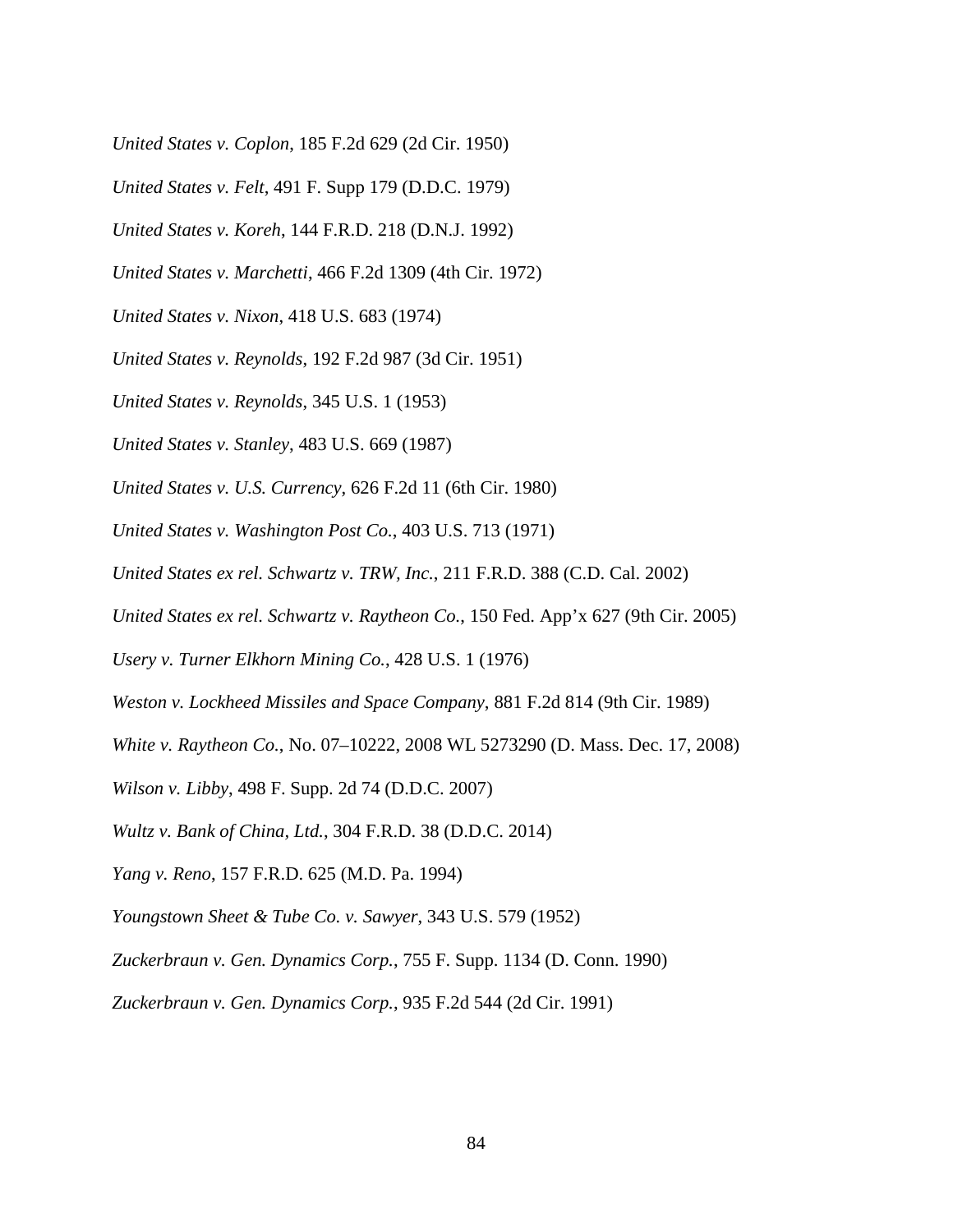## **Statutes**

The Central Intelligence Agency Act of 1949, 50 U.S.C. § 403(g)

The Classified Information Procedures Act,

The Defense Secrets Act of 1911, 36 Stat. 1040.

The Espionage Act of 1917, 40 Stat. 217.

The Freedom of Information Act, Exemption 1, 5 U.S.C. § 552(b)(1)

The Invention Secrecy Act, 35 U.S.C. §§ 181-88

The National Security Act of 1947, 50 U.S.C. § 403-3(c)(5)

### **Secondary Sources**

David J. Barron & Martin S. Lederman, *The Commander in Chief at the Lowest Ebb--Framing the Problem, Doctrine, and Original Understanding*, 121 HARV. L. REV. 689 (2008)

1 J. BENTHAM, RATIONALE OF JUDICIAL EVIDENCE 524 (1927)

ALEXANDER BICKEL, *THE LEAST DANGEROUS BRANCH – THE SUPREME COURT AT THE BAR OF POLITICS* 68 (1962)

Erwin Chemerinsky, *Civil Liberties and the War on Terrorism*, 45 WASHBURN L.J. 1 (2005)

Laura K. Donohue, *The Shadow of State Secrets*, 159 U. PA. L. REV. 77 (2010)

LOUIS FISHER, IN THE NAME OF NATIONAL SECURITY: UNCHECKED PRESIDENTIAL POWER AND THE REYNOLDS CASE (2006)

Neal Katyal, *Confession of Error: The Solicitor General's Mistakes During the Japanese-American Internment Cases*, U.S. DEP'T OF JUSTICE (May 20, 2011), http://www.justice.gov/opa/ blog/confession-error-solicitor-generals-mistakes-during-japanese-american-internment-cases

C. MCCORMICK, HANDBOOK OF THE LAW OF EVIDENCE (2d ed. 1972)

David E. Pozen, *The Mosaic Theory, National Security, and the Freedom of Information Act*, 115 YALE L.J. 628 (2005)

Galit Raguan, *Masquerading Justiciability: The Misapplication of the State Secrets Privilege in*  Mohamed v. Jeppesen--*Reflections from a Comparative Perspective*, 40 GA. J. INT'L & COMP. L. 423 (2012)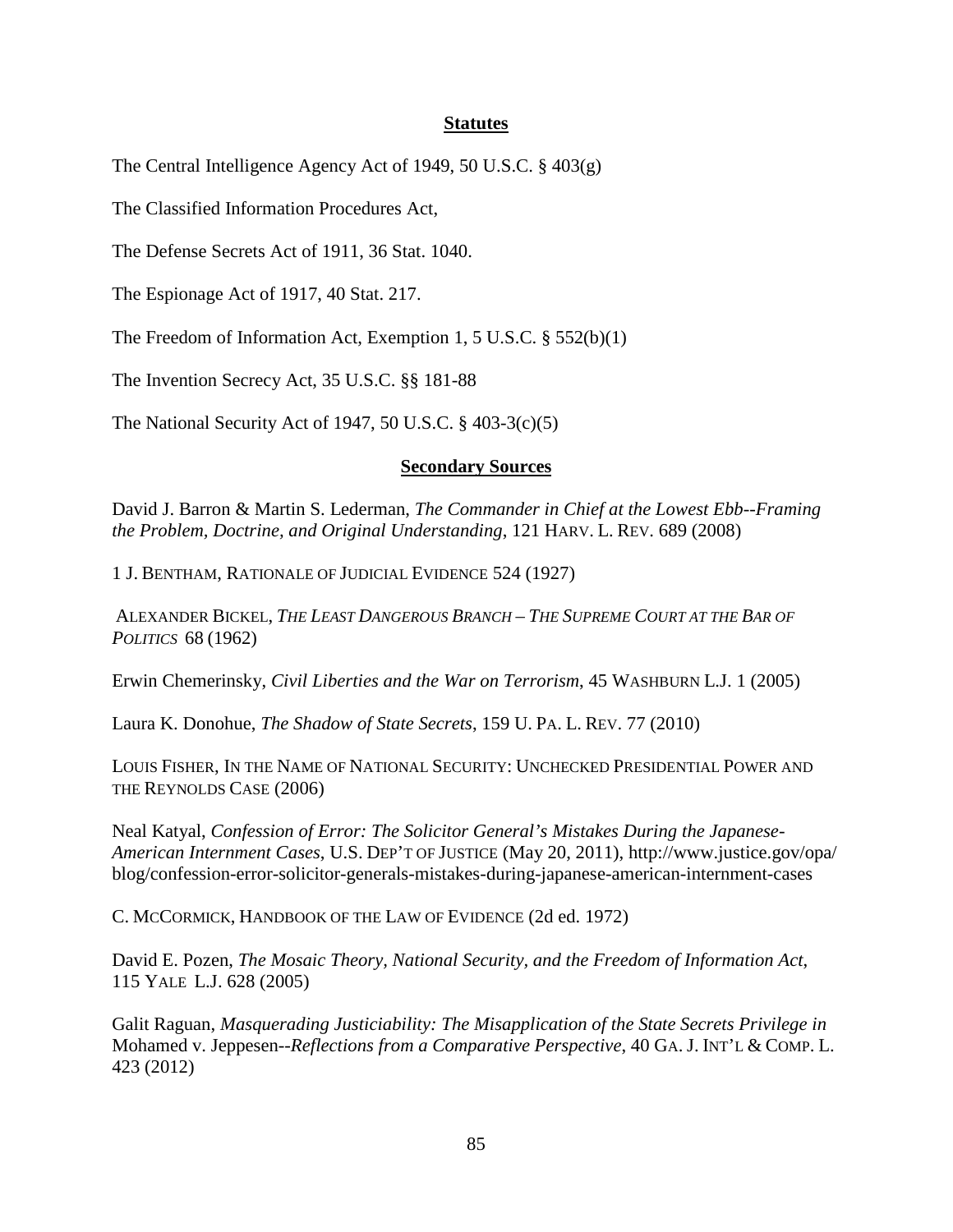ROBERT TIMOTHY REAGAN, FED. JUDICIAL CTR., NATIONAL SECURITY CASE STUDIES: SPECIALTY CASE-MANAGEMENT CHALLENGES (June 25, 2013), *available at* http://www.fjc.gov/public/pdf. nsf/lookup/TS130625.pdf/\$file/TS130625.pdf

David Rudenstine, *The Irony of a Faustian Bargain: Reconsideration of the Supreme Court's 1953 United States v. Reynolds Decision,* 34 Cardozo Law Review1283 (2013)

William V. Sanford, *Evidentiary Privileges Against the Production of Data Within the Control of Executive Departments*, 3 VAND. L. REV. 73 (1950)

8 J. WIGMORE, WIGMORE ON EVIDENCE (McNaughton rev. ed. 1961)

Exec. Order No. 12356, 47 Fed. Reg. 14874 (Apr. 2, 1982) (becoming effective August 1, 1982) (pertaining to FOIA Exemption 1)

Memorandum from Attorney General to the heads of the Executive Departments and Agencies on Policies and Procedures Governing Invocation of the State Secrets Privilege (Sept. 23, 2009), http://www.justice.gov/opa/documents/state-secret-privileges.pdf

Senate Report 110-442 – State Secrets Protection Act, *available at* https://www.congress.gov/congressional-report/110th-congress/senate-report/442/1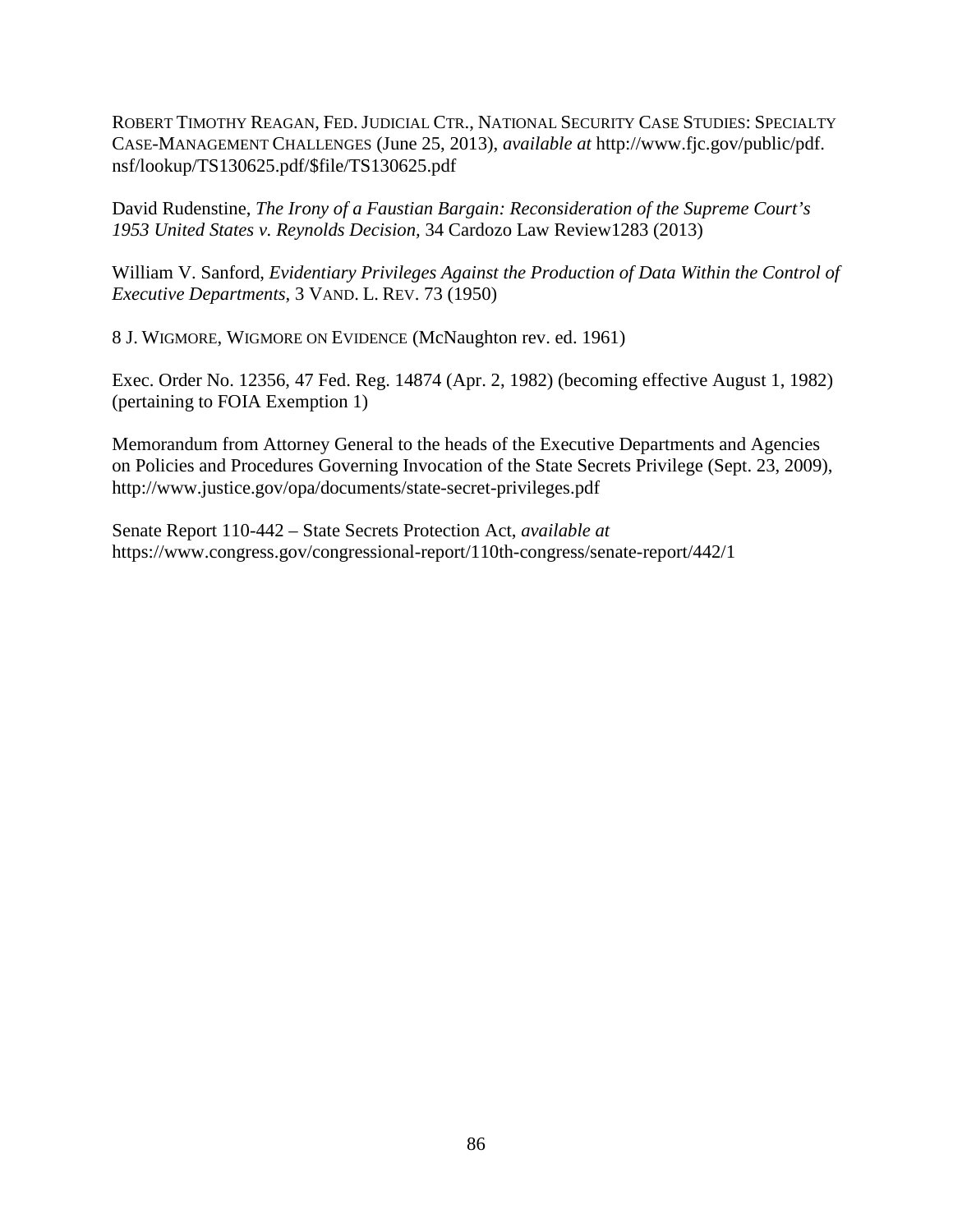# **Appendix A: Interview Questions**

The following is an outline of the questions that served as the basic structure for the interviews.

## **1) Background**

- a. How long have you been a federal judge? When were you appointed?
- b. How many cases have you handled in which the state secrets privilege has been asserted?
- c. Have you ever served in the military?
- d. Before becoming a federal judge, did you have occasion to deal with classified information or national security issues?
- e. Have you been involved in other national security cases where the state secrets privilege was not asserted? What about cases involving CIPA proceedings?
- f. Before becoming a federal judge, did you have any experience as a prosecutor or criminal defense counsel?
- g. As a general proposition, what level of confidence do you have that the Executive Branch appropriately asserts the state secrets privilege or claims of national security?

## **2) Judicial Approach**

- a. What information should a judge ask for in deciding whether information is protected under the state secrets privilege?
- b. Should a judge go beyond obtaining information facially sufficient to support the privilege or should a court engage in a more substantive analysis of the information? And if so, what information should a court ask for to determine independently whether certain information, if disclosed, would endanger national security?
- c. To what extent do you think there is a risk of public disclosure of state secrets through *ex parte* filings under seal and *in camera* review?
- d. How should a judge go about assessing the risks associated with the disclosure of information pertaining to national security?
- e. At what point, and upon what showing of necessity, should or must a court defer to the judgment of the Executive Branch that no disclosure of any kind should occur (even at the expense of a case's dismissal)? For example, the risk of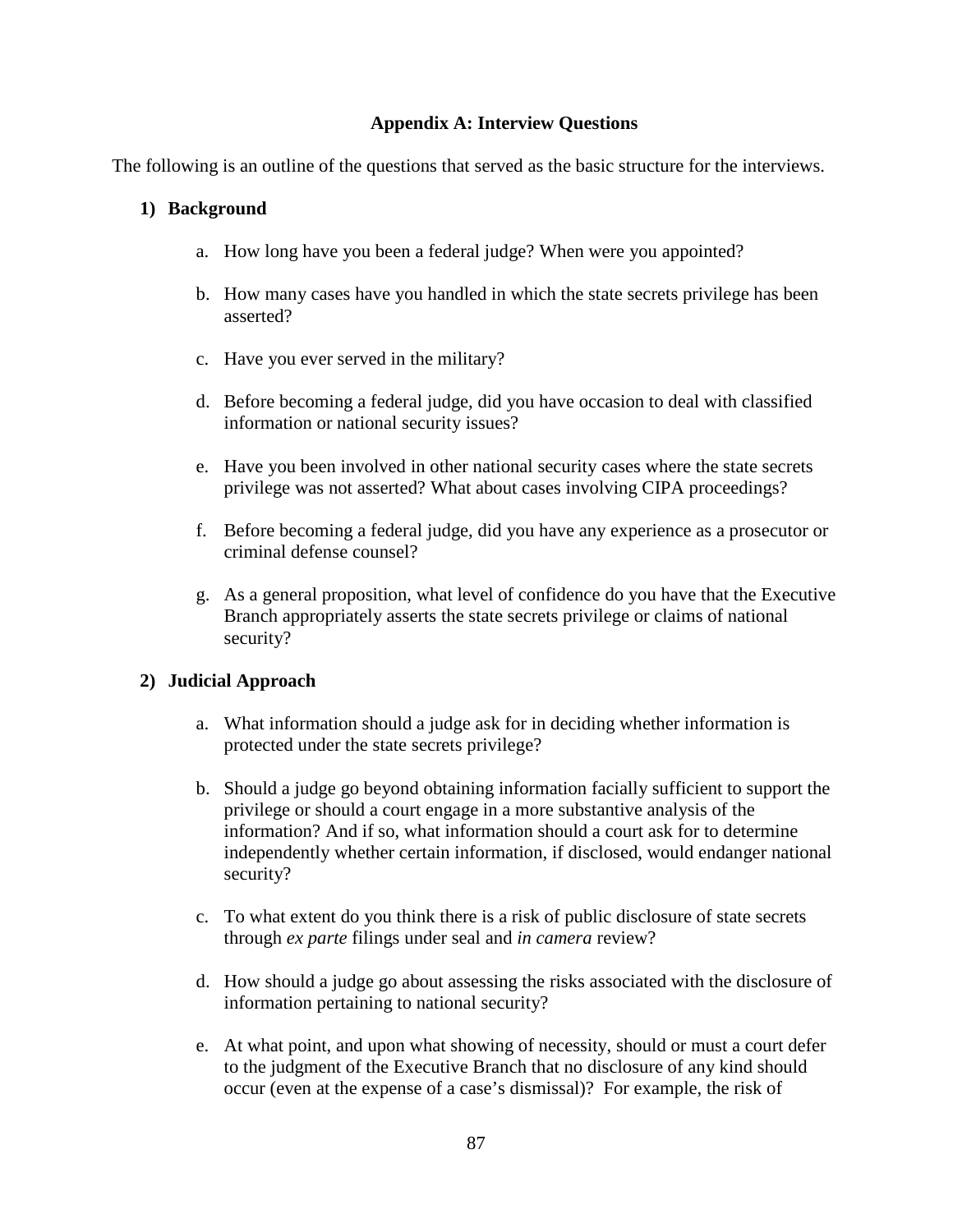disclosure in some cases may be obvious, such as the identity of targets and participants in on-going investigations, but how should the court go about assessing risk where the risk of disclosure is unclear (such as where the information deals with historical facts in past investigations)?

- f. Should a court balance those risks against the rights of a litigant?
- g. Should a judge consider whether procedural devices used to protect sensitive law enforcement and other information in other contexts (such as protective orders, filings under seal, cleared counsel, and "attorneys' eyes only" disclosure) would adequately protect information to take it out of the category of state secrets, which cannot be disclosed to an adverse party in any fashion?

# **3) Resources and Reform**

- a. What level of institutional competence do you think courts have to independently assess executive judgments about whether a claimed state secret is in fact a state secret whose disclosure may endanger national security?
- b. Are there any resources or procedures that might better allow a court to independently assess the validity of a state secrets claim? For example, would the use of experts or specialized courts make any sense?
- c. Do you think it would be helpful for Congress to enact legislation that codifies the state secrets privilege or procedures for dealing with state secrets in civil litigation as it has done for criminal cases through CIPA?

## **4) Jane's case**

- a, How would you approach Jane's case.
- b. What relief would be appropriate/possible.